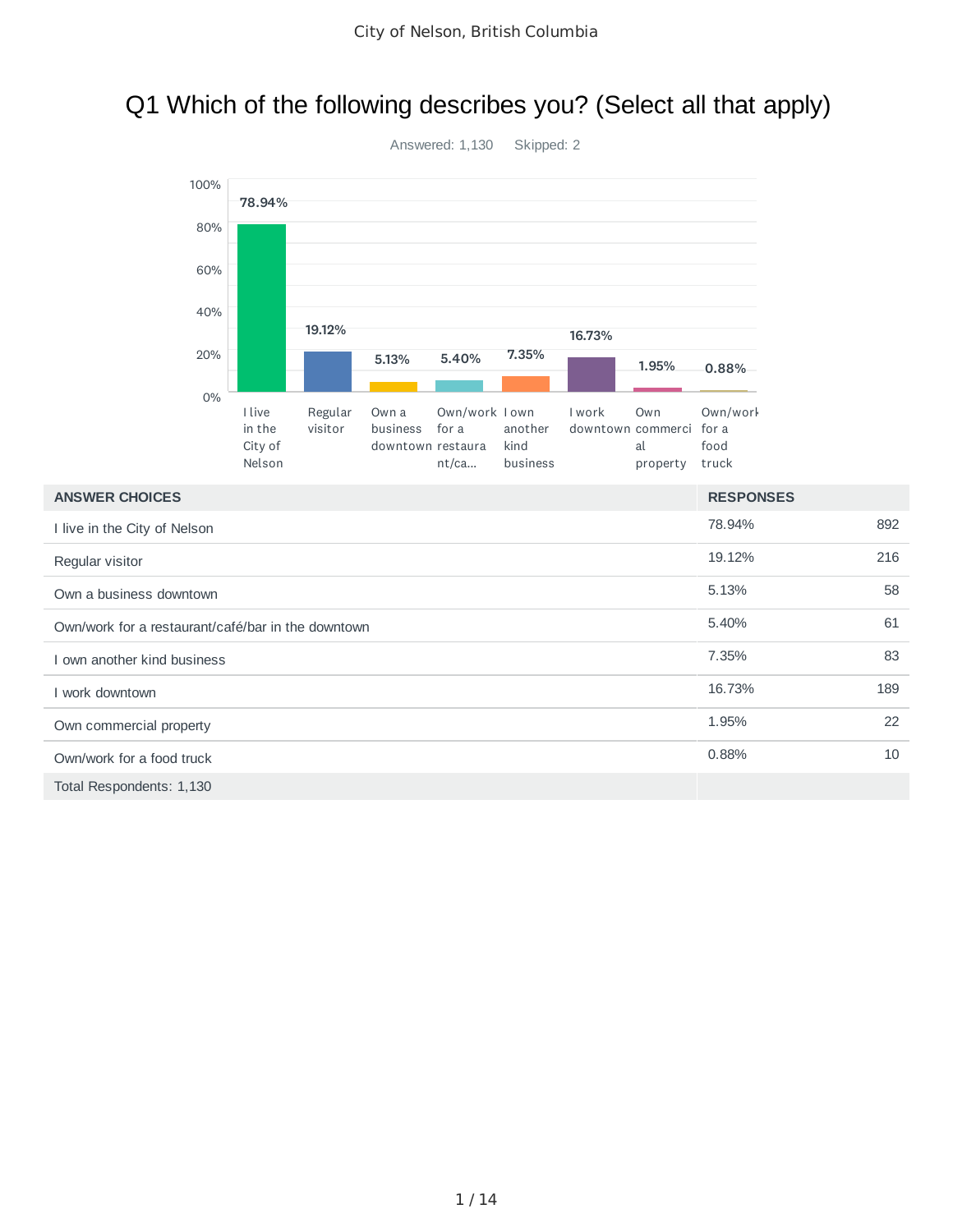# Q2 What is your age?

Answered: 1,132 Skipped: 0



| <b>ANSWER CHOICES</b>  | <b>RESPONSES</b> |             |
|------------------------|------------------|-------------|
| Under 18               | $0.00\%$         | $\mathbf 0$ |
| 18-29                  | 14.05%           | 159         |
| 30-49                  | 52.83%           | 598         |
| 50-64                  | 21.11%           | 239         |
| $65+$                  | 10.87%           | 123         |
| I prefer not to answer | 1.15%            | 13          |
| <b>TOTAL</b>           |                  | 1,132       |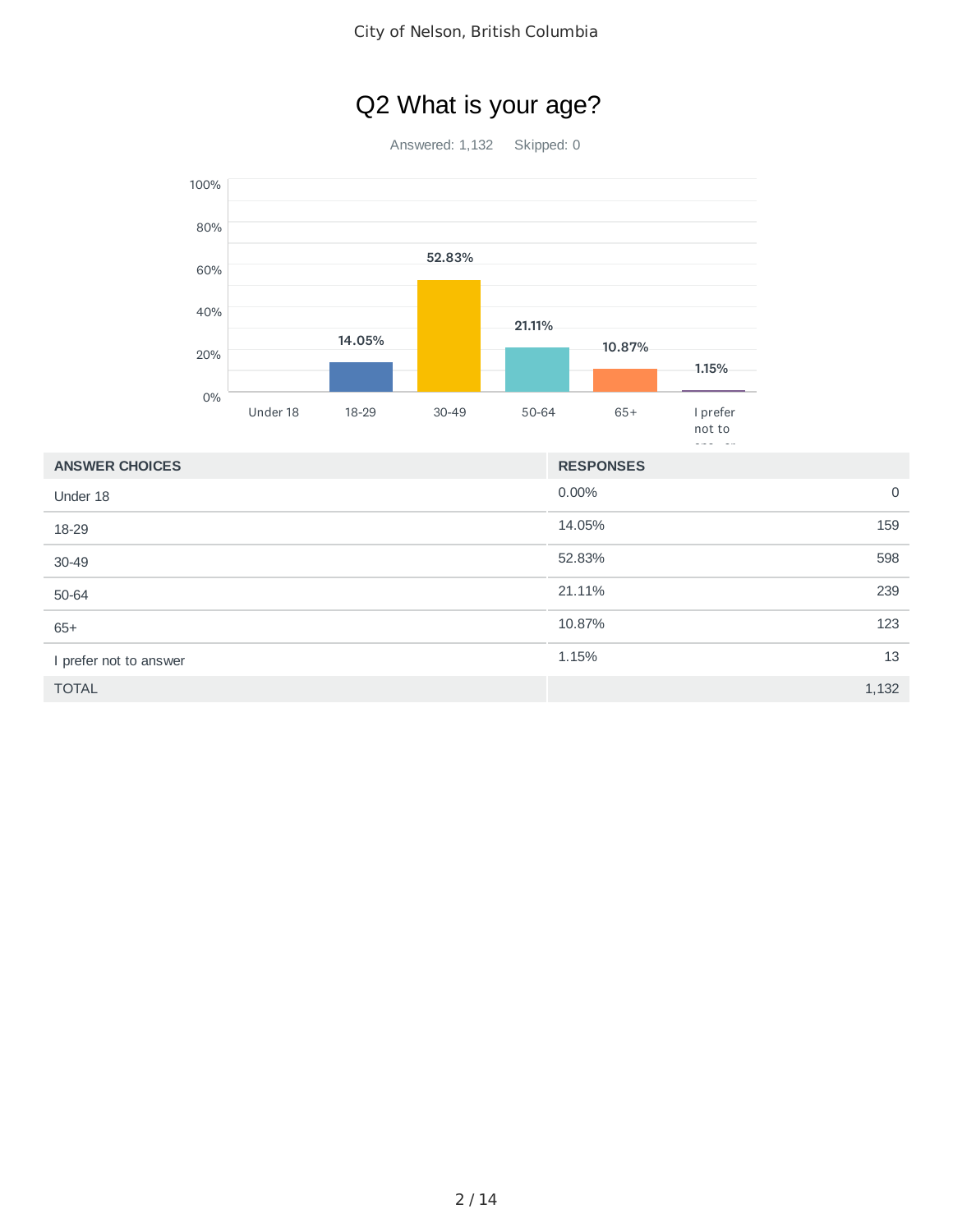### Q3 This past summer, about how many times did you sit down at one of downtown seasonal street patios run by a Nelson restaurant, café, or bar? Please estimate the number to the best of your ability.



| <b>ANSWER CHOICES</b>                                             | <b>RESPONSES</b> |       |
|-------------------------------------------------------------------|------------------|-------|
| I didn't visit a patio                                            | 21.92%           | 247   |
| Please enter your best estimate in the field below (numbers only) | 78.08%           | 880   |
| <b>TOTAL</b>                                                      |                  | 1,127 |

*Of those who said they did visit a patio, the average number of visits was 10.*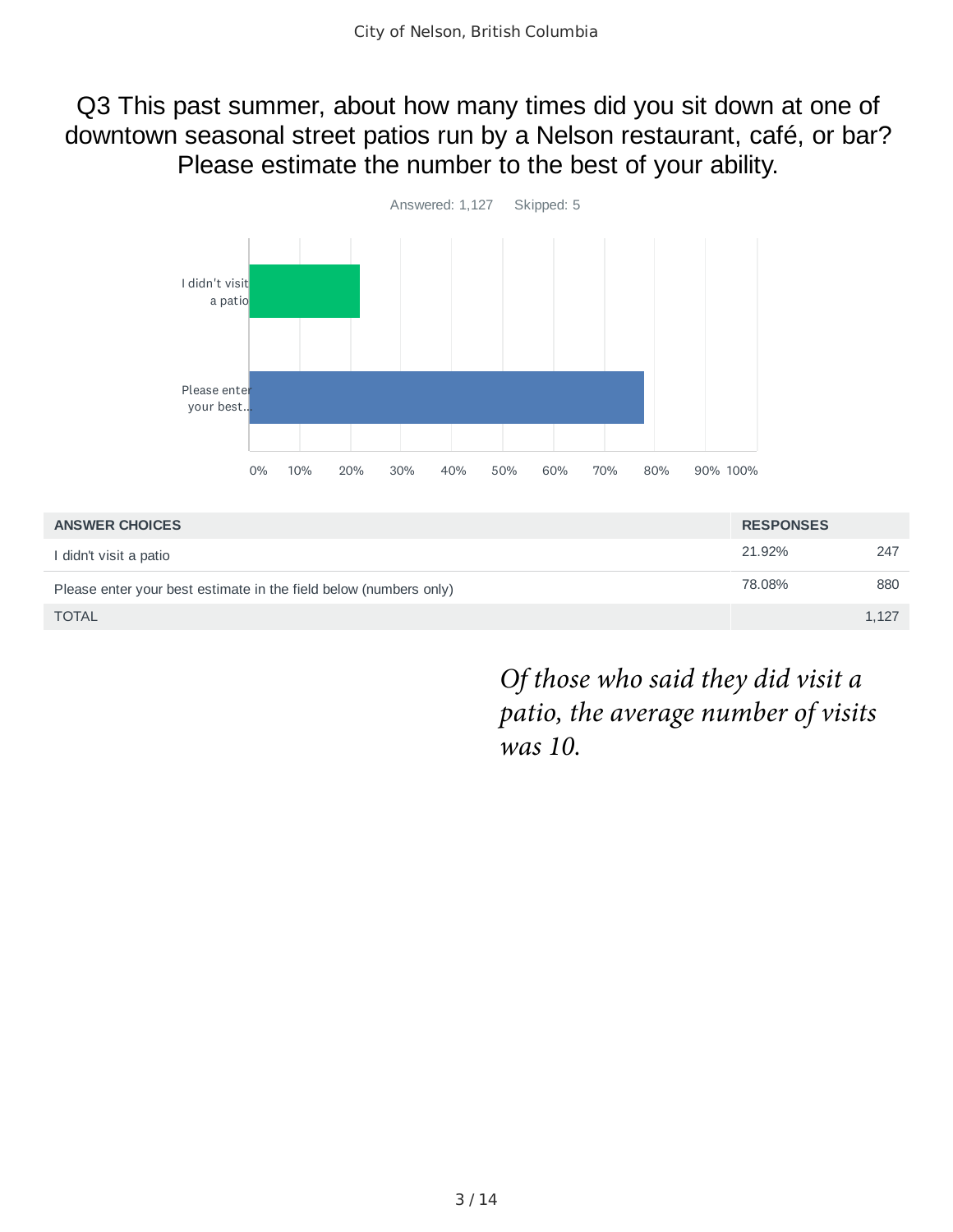## Q4 What do you think of the seasonal patio offerings in the downtown?



| <b>ANSWER CHOICES</b>                                                                   | <b>RESPONSES</b> |       |
|-----------------------------------------------------------------------------------------|------------------|-------|
| It's been great this year                                                               | 44.44%           | 500   |
| I think there should be even more patios than we had this year                          | 36.09%           | 406   |
| There was too much space taken by patios this year, but last year seemed about right    | 8.18%            | 92    |
| Even last year there were too many parking spaces taken by patios; there should be less | 5.87%            | 66    |
| Unsure/No opinion                                                                       | 5.42%            | 61    |
| <b>TOTAL</b>                                                                            |                  | 1.125 |

#### 4 / 14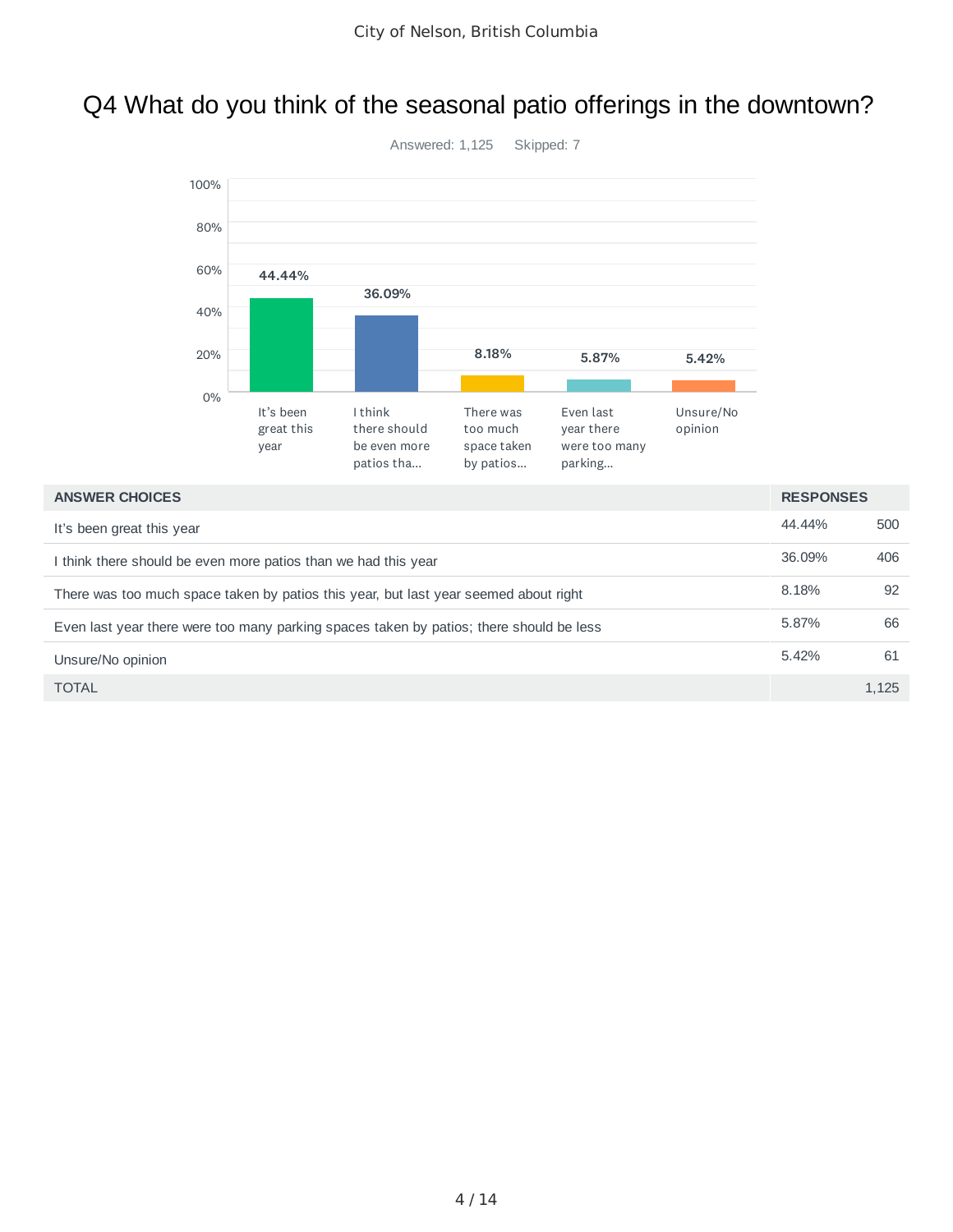Q5 Normally, patios are allowed as long as they only occupy the frontage of a business. As mentioned earlier, Council has temporarily approved patios to be larger given occupancy restrictions. Do you think restaurants should be allowed, with the consent of the adjacent business, to have patios installed in front of adjacent businesses?



| <b>ANSWER CHOICES</b>         | <b>RESPONSES</b> |       |
|-------------------------------|------------------|-------|
| Yes                           | 73.34%           | 828   |
| <b>No</b>                     | 11.34%           | 128   |
| Only in special circumstances | 11.69%           | 132   |
| Unsure                        | 3.63%            | 41    |
| <b>TOTAL</b>                  |                  | 1,129 |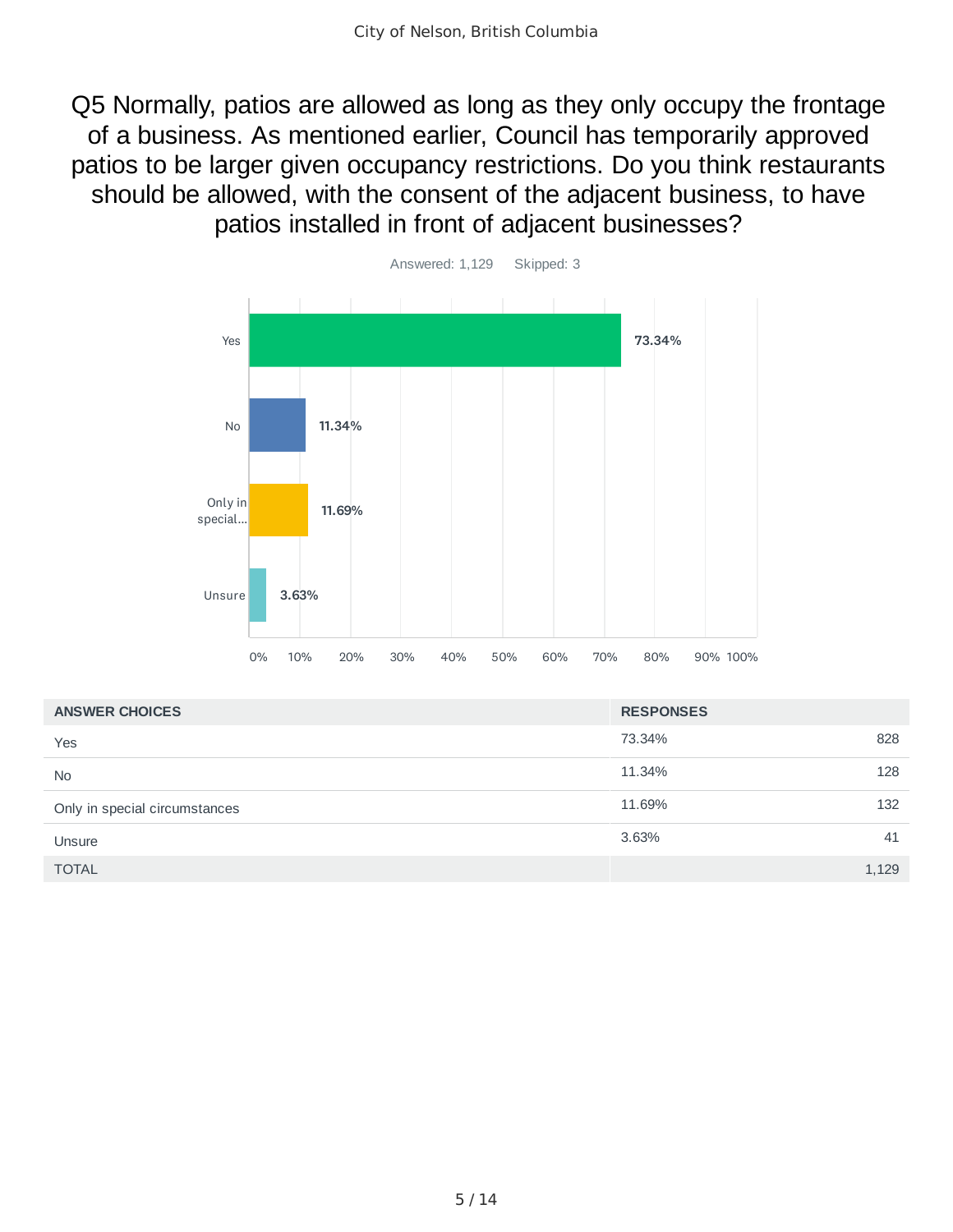Q6 If the number of restaurants in downtown Nelson grows, do you think there should be a hard cap on the number of restaurants that can have a patio that takes up a parking space? The consequence of this would be that if the cap were ever reached, a restaurant would be denied a street patio until another restaurant closes. In the meanwhile, they would be permitted a patio that doesn't take up street parking (e.g. a few small tables on the sidewalk).



| <b>ANSWER CHOICES</b>                                  | <b>RESPONSES</b> |       |
|--------------------------------------------------------|------------------|-------|
| Yes, a cap should be considered                        | 24.96%           | 282   |
| No, each restaurant/bar/café should be allowed a patio | 61.06%           | 690   |
| Unsure                                                 | 9.12%            | 103   |
| Other (please specify)                                 | 4.87%            | 55    |
| <b>TOTAL</b>                                           |                  | 1,130 |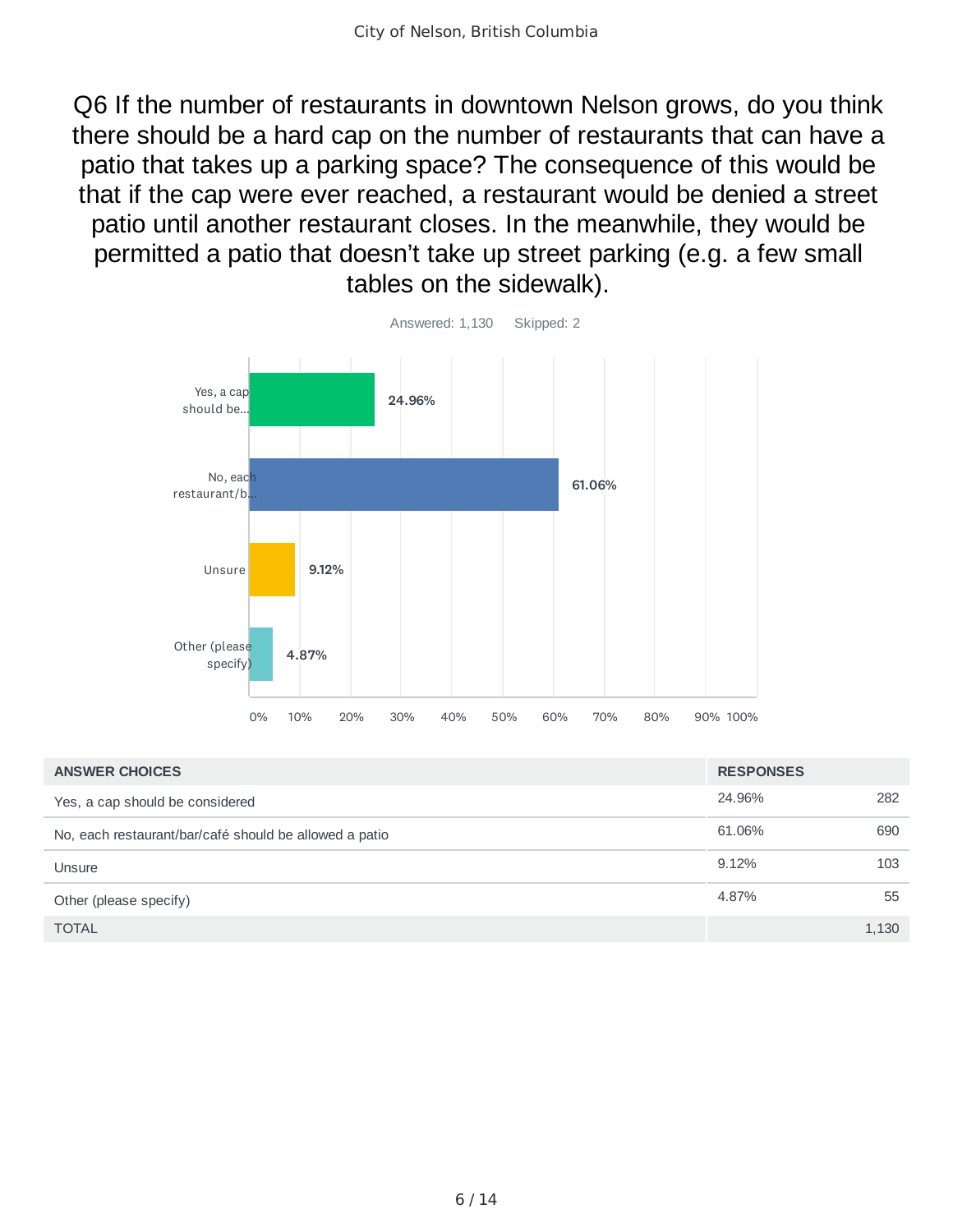| #  | <b>OTHER (PLEASE SPECIFY)</b>                                                                                                                                                                                                                                                                                                                                                                                                                       | <b>DATE</b>        |
|----|-----------------------------------------------------------------------------------------------------------------------------------------------------------------------------------------------------------------------------------------------------------------------------------------------------------------------------------------------------------------------------------------------------------------------------------------------------|--------------------|
| 1  | I think having a take out window at restaurants and communal seating areas where people can<br>take their food to eat would help. It would take up less parking spaces and entertainment could<br>also be available there.                                                                                                                                                                                                                          | 10/13/2020 7:49 AM |
| 2  | I'm not in favor of a cap necessarily. However, the choice to enable restaurants every<br>opportunity to succeed does come at a cost. Food trucks also provide year-round vitality to<br>cities of this size and diversity. Also, the space required is minimal. Our little pizza operation<br>would take up just one regulation parking spot but we are forbidden any access to the City of<br>Nelson. I don't see this as progressive in any way. | 10/5/2020 10:14 AM |
| 3  | During covid 19 be allowed                                                                                                                                                                                                                                                                                                                                                                                                                          | 10/4/2020 9:42 AM  |
| 4  | Need to look at the location of the business as well as the parking stall it would remove, also<br>the competitive nature of the business                                                                                                                                                                                                                                                                                                           | 10/4/2020 7:33 AM  |
| 5  | They need to create another parkade beside the Salvation Army building                                                                                                                                                                                                                                                                                                                                                                              | 10/2/2020 4:03 AM  |
| 6  | Restaurants should be allowed a patio relative to the amount of space they need                                                                                                                                                                                                                                                                                                                                                                     | 9/30/2020 11:18 PM |
| 7  | I think each restaurant should be allowed patio space if they want it. If this takes up too much<br>parking space, then restaurants shouldn't be allowed to expand beyond their own limits (this<br>refers o a previous question                                                                                                                                                                                                                    | 9/30/2020 9:48 PM  |
| 8  | If Covid continues to be a concern every restaurant should be allowed an outdoor space                                                                                                                                                                                                                                                                                                                                                              | 9/30/2020 7:50 PM  |
| 9  | Restaurants should be allowed a patio relative to the amount of space they need                                                                                                                                                                                                                                                                                                                                                                     | 9/30/2020 4:59 PM  |
| 10 | no patios at all                                                                                                                                                                                                                                                                                                                                                                                                                                    | 9/30/2020 10:14 AM |
| 11 | The city should monitor the parking requirements and determine how many restaurants per<br>block can have a certain sized patio. Hold a draw each year for each block.                                                                                                                                                                                                                                                                              | 9/30/2020 9:50 AM  |
| 12 | I think each restaurant should have the opportunity but the allowed space per restaurant should<br>be limited                                                                                                                                                                                                                                                                                                                                       | 9/30/2020 8:01 AM  |
| 13 | Roof top patios                                                                                                                                                                                                                                                                                                                                                                                                                                     | 9/29/2020 11:26 PM |
| 14 | During COVID and it's immediate aftermath, I think it should be unlimited. Then revisited<br>afterwards.                                                                                                                                                                                                                                                                                                                                            | 9/29/2020 5:13 PM  |
| 15 | All restaurants should not have street patios.                                                                                                                                                                                                                                                                                                                                                                                                      | 9/29/2020 3:05 PM  |
| 16 | 2                                                                                                                                                                                                                                                                                                                                                                                                                                                   | 9/29/2020 12:10 PM |
| 17 | In a perfect world all downtown businesses would work together to ensure success or at least<br>fairness to all the establishments that contribute to making this downtown a beautiful, fun<br>place to be.                                                                                                                                                                                                                                         | 9/29/2020 11:31 AM |
| 18 | As a family that lives in rural Nelson I need a parking spot to shop in Nelson. Parking is hard<br>to find.                                                                                                                                                                                                                                                                                                                                         | 9/29/2020 9:52 AM  |
| 19 | I think we have enough restaurants and the current ones should all be allowed if they want but<br>not necessarily automatically approved for new ones.                                                                                                                                                                                                                                                                                              | 9/29/2020 9:29 AM  |
| 20 | Only allowed in Covid times!                                                                                                                                                                                                                                                                                                                                                                                                                        | 9/29/2020 8:46 AM  |
| 21 | Every restaurant over a set size should be allowed a patio                                                                                                                                                                                                                                                                                                                                                                                          | 9/29/2020 8:13 AM  |
| 22 | During covid 19 be allowed                                                                                                                                                                                                                                                                                                                                                                                                                          | 9/29/2020 6:54 AM  |
| 23 | The number of restaurants will be self limiting.                                                                                                                                                                                                                                                                                                                                                                                                    | 9/29/2020 6:50 AM  |
| 24 | Each restaurant etc should be able to have a patio AND the capping option should be reviewed<br>yearly to ensure needed flexibility                                                                                                                                                                                                                                                                                                                 | 9/28/2020 10:45 PM |
| 25 | Back to the old policy. One spot each.                                                                                                                                                                                                                                                                                                                                                                                                              | 9/28/2020 10:01 PM |
| 26 | If neighbouring businesses are ok with it and other parking options are problem solved.                                                                                                                                                                                                                                                                                                                                                             | 9/28/2020 8:22 PM  |
| 27 | Make baker a foot traffic only zone! More patios!!!                                                                                                                                                                                                                                                                                                                                                                                                 | 9/28/2020 8:00 PM  |
|    |                                                                                                                                                                                                                                                                                                                                                                                                                                                     |                    |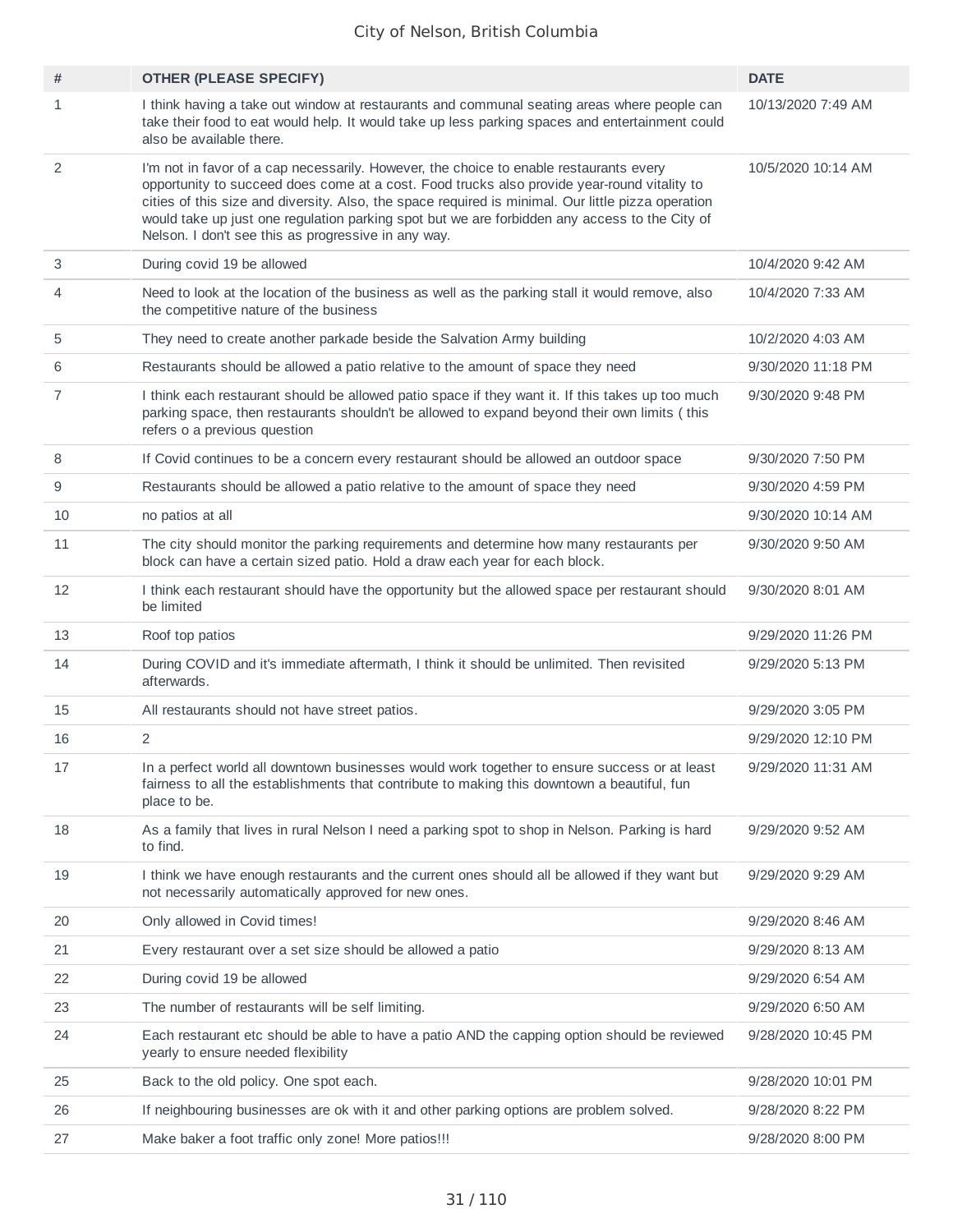| 28 | Patios all year round and closing Baker Street to cars would be the best idea. to                                                                                                                                                                                                                                                                                                                                                                                                                                                                                                                                                                                                                                                                                                                                                                                      | 9/28/2020 7:57 PM  |
|----|------------------------------------------------------------------------------------------------------------------------------------------------------------------------------------------------------------------------------------------------------------------------------------------------------------------------------------------------------------------------------------------------------------------------------------------------------------------------------------------------------------------------------------------------------------------------------------------------------------------------------------------------------------------------------------------------------------------------------------------------------------------------------------------------------------------------------------------------------------------------|--------------------|
| 29 | Although we need more parking (maybe by the railway station or beside the Salvation Army?                                                                                                                                                                                                                                                                                                                                                                                                                                                                                                                                                                                                                                                                                                                                                                              | 9/28/2020 7:27 PM  |
| 30 | I'm pro-patio, but if the City considered adding more parkade type parking to offset lost<br>parking, I think that would be better all around. Perhaps needed as much or more than some of<br>the "stimulus" projects recently announced.                                                                                                                                                                                                                                                                                                                                                                                                                                                                                                                                                                                                                              | 9/28/2020 6:29 PM  |
| 31 | street parking should not be used for patios, period.                                                                                                                                                                                                                                                                                                                                                                                                                                                                                                                                                                                                                                                                                                                                                                                                                  | 9/28/2020 6:10 PM  |
| 32 | I think Baker Street should be for pedestrians. This would allow for all restaurants to have<br>patios and other businesses to use outdoor space as well. There could be regularly scheduled<br>entertainment that would bring people into the space and create space. We could have regular<br>shuttles that travel from each area of time on a set schedule that is free and encourages<br>people to leave their cars at home. Add a city parking lot (parkade-style with levels) yo create<br>revenue for the city and allow parking for visitors and those who have accessibility issues and<br>require a vehicle (have free parking for people who need it in this space-people with<br>disabilities, people with low income, home health nurses and care aides (who are required a<br>vehicle for work to care for people, but are required to pay for parking). | 9/28/2020 5:43 PM  |
| 33 | The question should more address how many parking stalls Baker St should have at any given<br>time. I agree that during these times any resto should be granted space for a patio                                                                                                                                                                                                                                                                                                                                                                                                                                                                                                                                                                                                                                                                                      | 9/28/2020 5:09 PM  |
| 34 | Patios should be allowed for businesses, I would support a pedestrian only Baker St.                                                                                                                                                                                                                                                                                                                                                                                                                                                                                                                                                                                                                                                                                                                                                                                   | 9/28/2020 3:58 PM  |
| 35 | Perhaps a cap on total # parking spaces lost; if more restaurants, some can't have double the<br>spaces.                                                                                                                                                                                                                                                                                                                                                                                                                                                                                                                                                                                                                                                                                                                                                               | 9/28/2020 3:43 PM  |
| 36 | I think there should be a cap on restaurants able to open!                                                                                                                                                                                                                                                                                                                                                                                                                                                                                                                                                                                                                                                                                                                                                                                                             | 9/28/2020 2:15 PM  |
| 37 | Certain amount allowed at a yearly 1st come 1st served basis                                                                                                                                                                                                                                                                                                                                                                                                                                                                                                                                                                                                                                                                                                                                                                                                           | 9/28/2020 2:08 PM  |
| 38 | Each year restaurants apply for a patio, patio space is delegated based on a lottery system.                                                                                                                                                                                                                                                                                                                                                                                                                                                                                                                                                                                                                                                                                                                                                                           | 9/28/2020 2:05 PM  |
| 39 | Construct a big parkade                                                                                                                                                                                                                                                                                                                                                                                                                                                                                                                                                                                                                                                                                                                                                                                                                                                | 9/28/2020 1:27 PM  |
| 40 | A few tables not taking parking spaces. parking                                                                                                                                                                                                                                                                                                                                                                                                                                                                                                                                                                                                                                                                                                                                                                                                                        | 9/28/2020 1:13 PM  |
| 41 | If there are parking spaces available in front, they should be allowed a patio if tigers are. It<br>capacity numbers start to be an issue, then go back to downsizing each patio                                                                                                                                                                                                                                                                                                                                                                                                                                                                                                                                                                                                                                                                                       | 9/28/2020 1:05 PM  |
| 42 | I think you need to make a decision based on the current situation not what could be in 5<br>years. The decision should be adjusted based increases in restaurants and the impact on<br>parking at that time.                                                                                                                                                                                                                                                                                                                                                                                                                                                                                                                                                                                                                                                          | 9/28/2020 12:59 PM |
| 43 | 6% of parking stalls or some other %. Tie it to parking stalls                                                                                                                                                                                                                                                                                                                                                                                                                                                                                                                                                                                                                                                                                                                                                                                                         | 9/28/2020 12:54 PM |
| 44 | If to many apply one year the following year they are reduced to just ther storefront for deck<br>space                                                                                                                                                                                                                                                                                                                                                                                                                                                                                                                                                                                                                                                                                                                                                                | 9/28/2020 12:51 PM |
| 45 | Like what is here presently Enough but gd number                                                                                                                                                                                                                                                                                                                                                                                                                                                                                                                                                                                                                                                                                                                                                                                                                       | 9/28/2020 12:30 PM |
| 46 | If a patio is needed for social distancing then yes all restaurants should be allowed.                                                                                                                                                                                                                                                                                                                                                                                                                                                                                                                                                                                                                                                                                                                                                                                 | 9/28/2020 12:23 PM |
| 47 | No to all outdoor patios that takeaway sidewalk or parking spaces. Get take out and sit on a<br>bench or patch of grass.                                                                                                                                                                                                                                                                                                                                                                                                                                                                                                                                                                                                                                                                                                                                               | 9/28/2020 11:58 AM |
| 48 | I think there should be a cap on how many spaces they take. Not if they are permitted to use<br>the spot infront of their establishment. Ie: adjacent spaces infront of other establishments.                                                                                                                                                                                                                                                                                                                                                                                                                                                                                                                                                                                                                                                                          | 9/28/2020 11:28 AM |
| 49 | Sharing patios between restaurants                                                                                                                                                                                                                                                                                                                                                                                                                                                                                                                                                                                                                                                                                                                                                                                                                                     | 9/28/2020 11:27 AM |
| 50 | There needs to be alternative parking issued and patios uncapped. But if there is no<br>alternatives provided then cap the patios. I have family members that refuse to come to nelson<br>in the summer to visit me because parking is a headache                                                                                                                                                                                                                                                                                                                                                                                                                                                                                                                                                                                                                      | 9/28/2020 11:26 AM |
| 51 | It depends on where they are. Some streets are more suitable for patios. Baker, for example,<br>could be closed to regular car traffic and be open to buses, taxis, emergency vehicles, etc.<br>Other streets, like Victoria should remain open and not full of patios.                                                                                                                                                                                                                                                                                                                                                                                                                                                                                                                                                                                                | 9/28/2020 11:25 AM |
| 52 | Too many parking spots are being ised                                                                                                                                                                                                                                                                                                                                                                                                                                                                                                                                                                                                                                                                                                                                                                                                                                  | 9/28/2020 11:06 AM |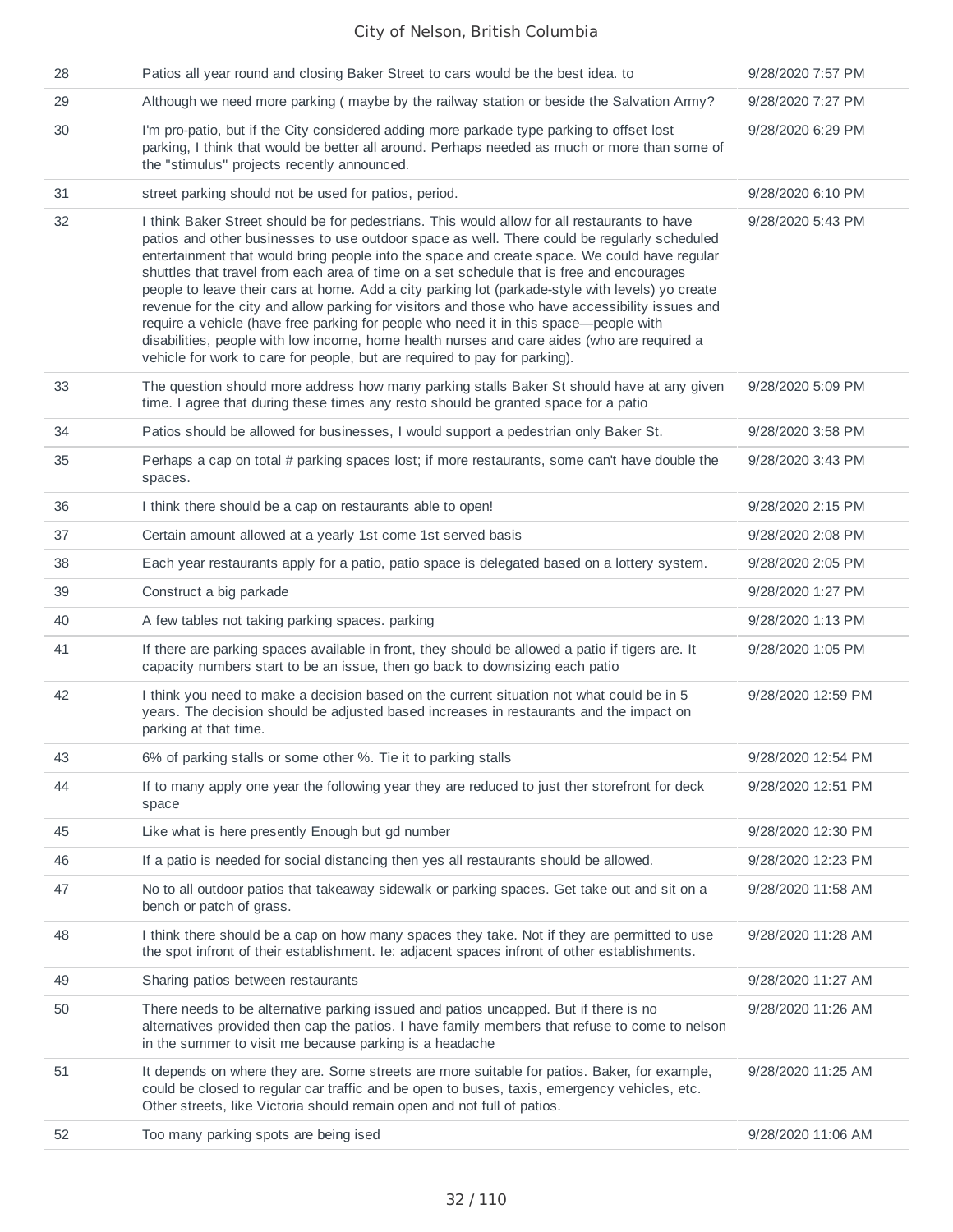| 53 | I think each establishment should be allowed a patio, at least during COVID | 9/28/2020 11:06 AM |
|----|-----------------------------------------------------------------------------|--------------------|
| 54 | Don't cap until pandemic ends                                               | 9/28/2020 10:46 AM |
| 55 | Close baker to vehicles                                                     | 9/28/2020 10:41 AM |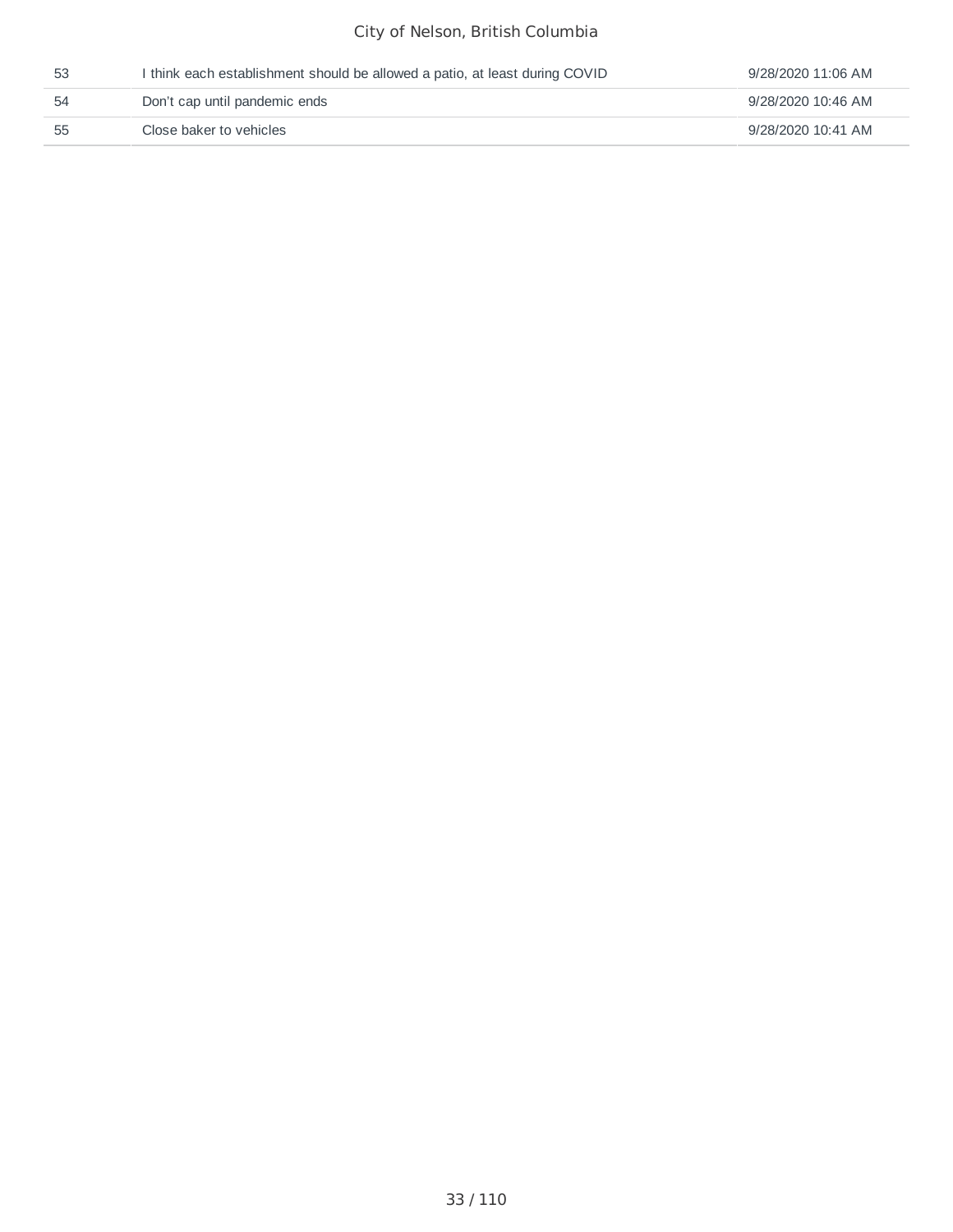# Q7 Do you have any other feedback on seasonal patios?

Answered: 485 Skipped: 647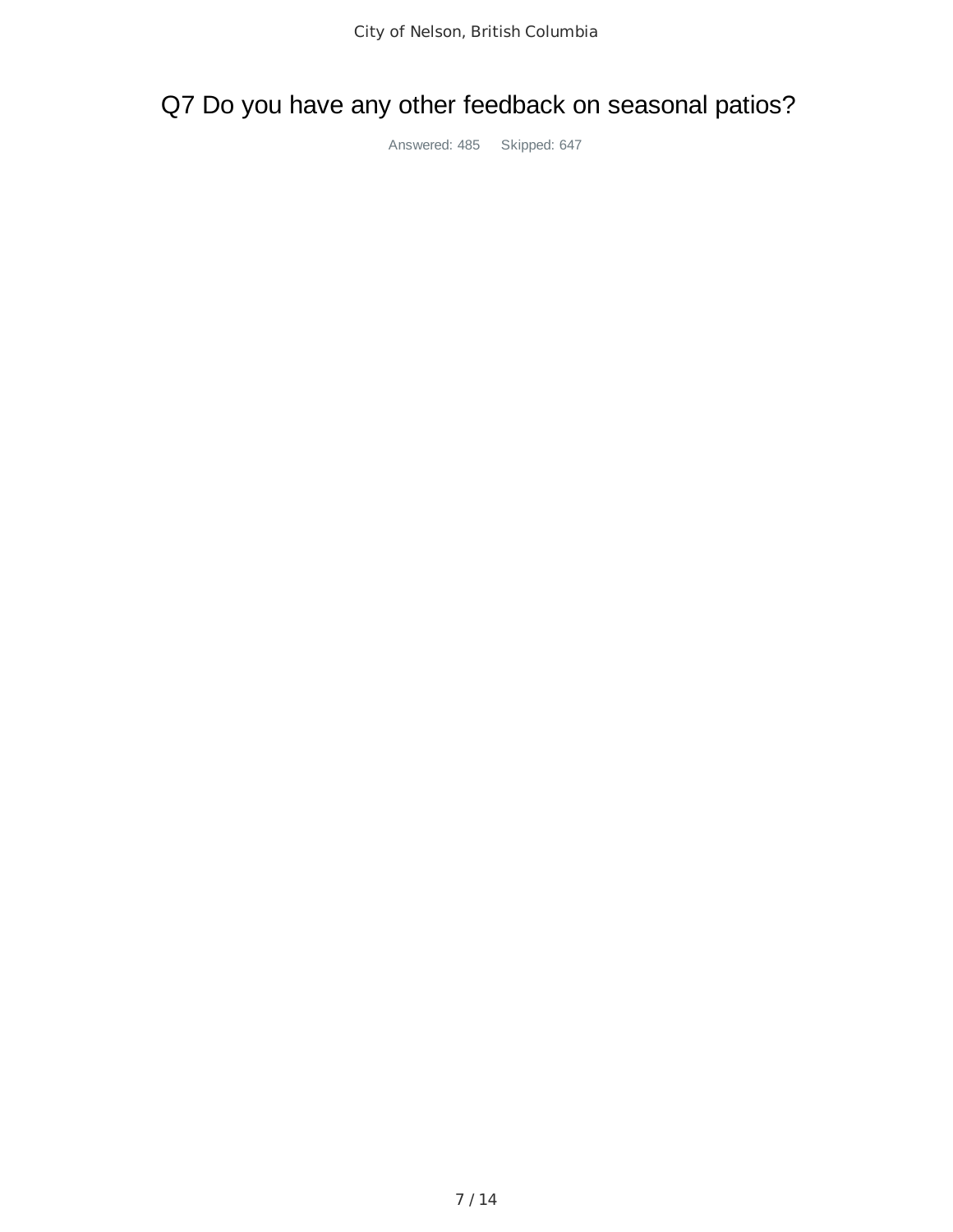| #  | <b>RESPONSES</b>                                                                                                                                                                                                                                                                                                                                                                                                                                                                                                                                                                                                                                                                                                                                                     | <b>DATE</b>        |
|----|----------------------------------------------------------------------------------------------------------------------------------------------------------------------------------------------------------------------------------------------------------------------------------------------------------------------------------------------------------------------------------------------------------------------------------------------------------------------------------------------------------------------------------------------------------------------------------------------------------------------------------------------------------------------------------------------------------------------------------------------------------------------|--------------------|
| 1  | I'm happy with the option for seasonal patios, especially with the pandemic this year. I think it<br>would be prudent to consider alleyway patios. Have patios with plastic walls and heaters.                                                                                                                                                                                                                                                                                                                                                                                                                                                                                                                                                                       | 10/13/2020 4:56 PM |
| 2  | Se above                                                                                                                                                                                                                                                                                                                                                                                                                                                                                                                                                                                                                                                                                                                                                             | 10/13/2020 7:49 AM |
| 3  | I think the patios add a wonderful feeling of life and activity to Nelson. one parking spot equals<br>lots of patio seating, so I think it's a good trade. I sometimes drive down town but I usually<br>have no trouble finding a parking spot, and I am fine to park off of Baker.                                                                                                                                                                                                                                                                                                                                                                                                                                                                                  | 10/10/2020 2:53 PM |
| 4  | It was great and should stay. Next close baker to vehicle traffic.                                                                                                                                                                                                                                                                                                                                                                                                                                                                                                                                                                                                                                                                                                   | 10/10/2020 2:18 PM |
| 5  | I think every cafe/restaurant/bar should have a patio however the parking spaces that are<br>taken should be placed somewhere else. Perhaps having a parking lot somewhere or allowing<br>public to park at Rec Centre for example.                                                                                                                                                                                                                                                                                                                                                                                                                                                                                                                                  | 10/10/2020 1:38 AM |
| 6  | as long as handicap parking remains available on Baker street and adjacent streets, I say go<br>for all the patio space they need, especially with the COVID restrictions in place. These<br>businesses need all the help they can get and patios with low/no fees will be a great help.<br>Maybe Nelson can put in another parkade (behind the NDYC??) to deal with the already<br>existing parking issues downtown, and let the restaurants have their seating space outside.                                                                                                                                                                                                                                                                                      | 10/7/2020 5:44 PM  |
| 7  | Slow food, curbside eating is such a unique service that makes Nelson a wonderful place to<br>visit and enjoy the weather and excellent food and ambience. It adds an European flair to the<br>city that other cities cannot due to traffic. Please keep going in the right direction.                                                                                                                                                                                                                                                                                                                                                                                                                                                                               | 10/7/2020 5:27 PM  |
| 8  | It would be great to reduce vehicle traffic in the downtown core to make it more patio-friendly<br>and pedestrian-friendly.                                                                                                                                                                                                                                                                                                                                                                                                                                                                                                                                                                                                                                          | 10/7/2020 2:48 PM  |
| 9  | Patios add tremendously to the vibrancy of Nelson                                                                                                                                                                                                                                                                                                                                                                                                                                                                                                                                                                                                                                                                                                                    | 10/6/2020 6:12 PM  |
| 10 | Close off Baker St to make way for a foot traffic only area. Use this space to create patios,<br>host markets, concerts, etc Even betterlicense this area once closed off.                                                                                                                                                                                                                                                                                                                                                                                                                                                                                                                                                                                           | 10/6/2020 1:57 PM  |
| 11 | More patios!!! I would love to see Baker Street completely closed to vehicle traffic only and<br>make it all pedestrian and patios.                                                                                                                                                                                                                                                                                                                                                                                                                                                                                                                                                                                                                                  | 10/6/2020 8:30 AM  |
| 12 | Broken hill patio is too large for their space                                                                                                                                                                                                                                                                                                                                                                                                                                                                                                                                                                                                                                                                                                                       | 10/6/2020 6:39 AM  |
| 13 | Truly enjoyed all my experiences                                                                                                                                                                                                                                                                                                                                                                                                                                                                                                                                                                                                                                                                                                                                     | 10/5/2020 11:06 PM |
| 14 | Make patios year round for covid safety purposes                                                                                                                                                                                                                                                                                                                                                                                                                                                                                                                                                                                                                                                                                                                     | 10/5/2020 8:08 PM  |
| 15 | I believe that there should be a design standard that is passed by city council when a<br>restaurant wants to open a seasonal patio. Some of the patios that were open this year looked<br>like they were put together quickly and detracted from the cityscape and the buildings of<br>downtown.                                                                                                                                                                                                                                                                                                                                                                                                                                                                    | 10/5/2020 7:40 PM  |
| 16 | We have no parking already downtown, I dontageee with taking up parking for a patio.                                                                                                                                                                                                                                                                                                                                                                                                                                                                                                                                                                                                                                                                                 | 10/5/2020 6:23 PM  |
| 17 | Patios are awesome - would like to see no cars at all on Baker street and lots of patios and<br>food trucks                                                                                                                                                                                                                                                                                                                                                                                                                                                                                                                                                                                                                                                          | 10/5/2020 4:22 PM  |
| 18 | Those which are popular because of alcohol consumption create a loud ambience and negative<br>environment for walking and enjoying the downtown.                                                                                                                                                                                                                                                                                                                                                                                                                                                                                                                                                                                                                     | 10/5/2020 12:26 PM |
| 19 | I love the seasonal patios, it should be continued beyond Covid times, and maybe the city<br>should consider building another parade somewhere to accommodate lost parking spaces?                                                                                                                                                                                                                                                                                                                                                                                                                                                                                                                                                                                   | 10/5/2020 11:32 AM |
| 20 | Patios are great, but if you're going to remove that much parking there needs to be a<br>replacement for all the spots lost.                                                                                                                                                                                                                                                                                                                                                                                                                                                                                                                                                                                                                                         | 10/5/2020 10:46 AM |
| 21 | Nelson's extremely aggressive tourism marketing has turned downtown from a beautiful,<br>picturesque place for locals to enjoy into a gridlocked traffic jam. It seems unlikely that tourism<br>will ever diminish, so the next best thing for Nelsonites would be providing more place for<br>"people" instead of cars. Most people who live in Nelson are able to walk or bike downtown<br>anyways, and don't need downtown parking. Not only would more seating and patio areas<br>increase the revenue for many local businesses (places like backroads and broken hill are at<br>capacity most nights), it would also provide locals with more opportunities to interact and<br>continue maintaining the sense of "community" that Nelson is beginning to lose. | 10/5/2020 10:36 AM |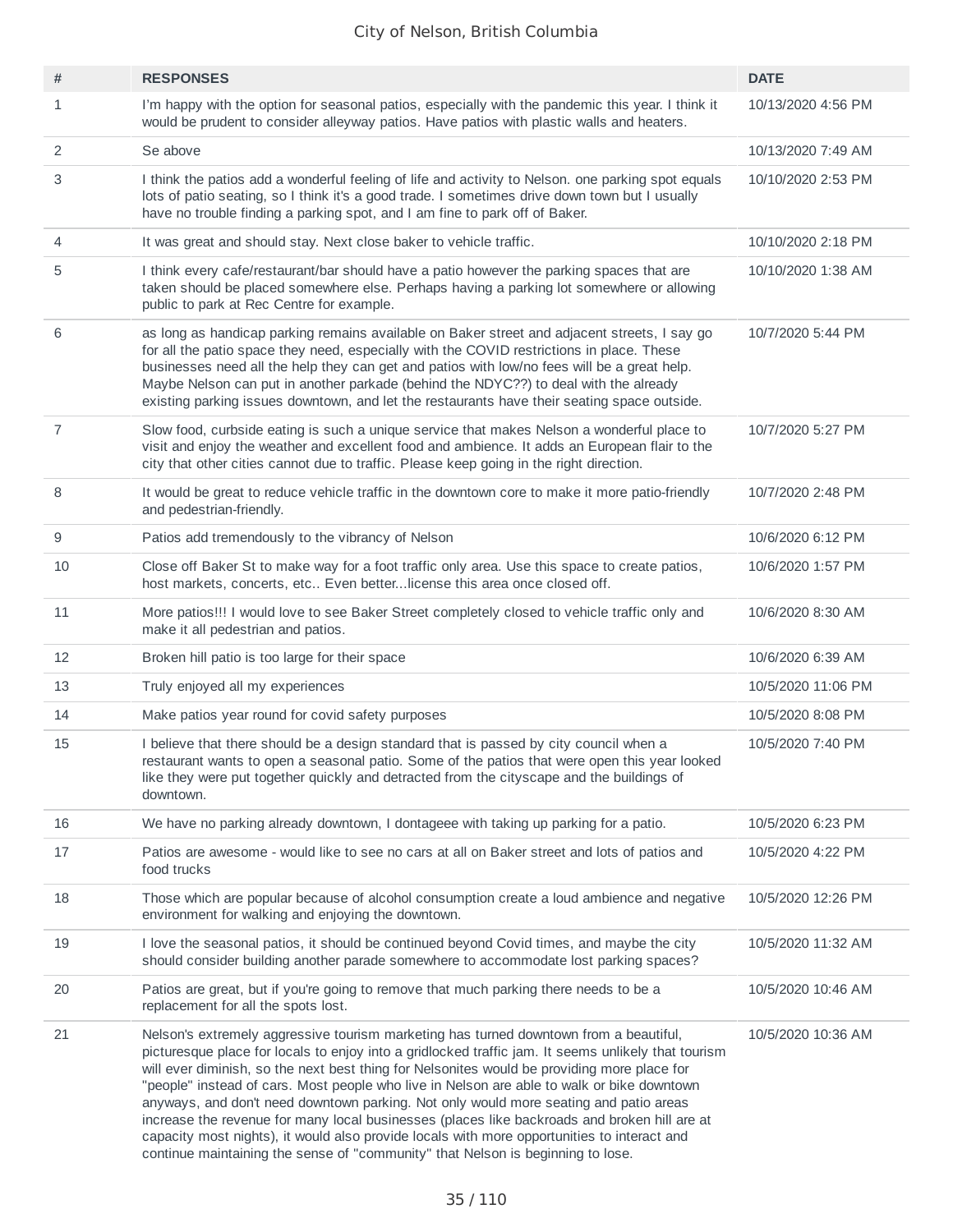| 22 | <b>Great for Nelson</b>                                                                                                                                                                                                                                                                                                                                                                                                                                                                                                                                                                                                                                                                                               | 10/5/2020 10:28 AM |
|----|-----------------------------------------------------------------------------------------------------------------------------------------------------------------------------------------------------------------------------------------------------------------------------------------------------------------------------------------------------------------------------------------------------------------------------------------------------------------------------------------------------------------------------------------------------------------------------------------------------------------------------------------------------------------------------------------------------------------------|--------------------|
| 23 | I'm not in favor of a cap necessarily. However, the choice to favor restaurants over mobile food<br>vendors does come at a significant cost. Food trucks also provide vigor and positive energy to<br>a downtown core. Unfortunately, even as local business owners and City of Nelson<br>homeowners and tax payers, we are prevented from utilizing public spaces as we are deemed<br>a threat to brick and mortar restaurants. While restaurants have the opportunity to expand their<br>visibility and area of business greatly in these troubled times, we are not even permitted to<br>operate. This is not free-market economics and runs counter to some of the claims in Nelson's<br>Official Community Plan. | 10/5/2020 10:14 AM |
| 24 | Baker street should be a pedestrian walkway. Its crazy that the parking structure is utilized for<br>government employees and there is a lack of downtown parking for supporters of our<br>businesses                                                                                                                                                                                                                                                                                                                                                                                                                                                                                                                 | 10/5/2020 8:58 AM  |
| 25 | I prefer to sit on a patio if available. I would guess most people do considering you always<br>have to wait to sit outside if it's a beautiful day.                                                                                                                                                                                                                                                                                                                                                                                                                                                                                                                                                                  | 10/5/2020 8:48 AM  |
| 26 | They're great! The make the city come alive and it's much safer than Indoor dining.                                                                                                                                                                                                                                                                                                                                                                                                                                                                                                                                                                                                                                   | 10/5/2020 8:35 AM  |
| 27 | They add to a great communal atmosphere downtown - more people and less cars is a great<br>vibe.                                                                                                                                                                                                                                                                                                                                                                                                                                                                                                                                                                                                                      | 10/5/2020 7:46 AM  |
| 28 | we visit from Kaslo, and each time we chose an outdoor patio, besides covid it adds vibrance<br>and atmosphere to walking on baker street. It was lovely and reminded me of Barcelona.                                                                                                                                                                                                                                                                                                                                                                                                                                                                                                                                | 10/4/2020 8:22 PM  |
| 29 | Close off a block or two of Baker Street entirely.                                                                                                                                                                                                                                                                                                                                                                                                                                                                                                                                                                                                                                                                    | 10/4/2020 7:19 PM  |
| 30 | I would love there to be patios everywhere if another parkade was built.                                                                                                                                                                                                                                                                                                                                                                                                                                                                                                                                                                                                                                              | 10/4/2020 3:09 PM  |
| 31 | close the street walk in only                                                                                                                                                                                                                                                                                                                                                                                                                                                                                                                                                                                                                                                                                         | 10/4/2020 2:35 PM  |
| 32 | It's great in a lot of ways. Maybe even make Baker Street for walking/bikes only and then have<br>ample parking available close by. We need to get away from the dependence on cars.                                                                                                                                                                                                                                                                                                                                                                                                                                                                                                                                  | 10/4/2020 10:17 AM |
| 33 | We should reduce exhaust gases on patios by prohibiting gas/diesel vehicles in adjacent<br>parking spaces.                                                                                                                                                                                                                                                                                                                                                                                                                                                                                                                                                                                                            | 10/4/2020 9:28 AM  |
| 34 | Too much clustering on the sidewalk at the Mexican place on Baker street (waiting for a table).<br>When staff step out onto the sidewalk to serve patrons there is not much room to walk by.                                                                                                                                                                                                                                                                                                                                                                                                                                                                                                                          | 10/4/2020 8:18 AM  |
| 35 | I really hope that the business had to make the patios wheelchair accessible. With the<br>increased space between tables this wouldn't have been hard to do.                                                                                                                                                                                                                                                                                                                                                                                                                                                                                                                                                          | 10/4/2020 8:00 AM  |
| 36 | The patios in the 400 block of Baker as well as a number of other smaller spots has made it<br>unsafe for people to pass each other on the sidewalk during covid. It has limited my desire to<br>go downtown as I have to wear a mask on Baker Street due to expanded patios.                                                                                                                                                                                                                                                                                                                                                                                                                                         | 10/4/2020 7:33 AM  |
| 37 | It's been awesome                                                                                                                                                                                                                                                                                                                                                                                                                                                                                                                                                                                                                                                                                                     | 10/3/2020 5:26 PM  |
| 38 | Patios add tremendously to the vibrancy of Nelson                                                                                                                                                                                                                                                                                                                                                                                                                                                                                                                                                                                                                                                                     | 10/3/2020 2:25 PM  |
| 39 | I don't usually choose to sit outside when I go to a restaurant (exhaust fumes, too hot) but I<br>appreciated them this summer due to Covid 19, and did more take-out this year also                                                                                                                                                                                                                                                                                                                                                                                                                                                                                                                                  | 10/3/2020 12:55 PM |
| 40 | I would support one way or no vehicle traffic on Baker during patio season.                                                                                                                                                                                                                                                                                                                                                                                                                                                                                                                                                                                                                                           | 10/2/2020 6:02 PM  |
| 41 | The parking issue needs to be addressed. It seems unfair that we would have to cap the spots<br>just because there is no where to park                                                                                                                                                                                                                                                                                                                                                                                                                                                                                                                                                                                | 10/2/2020 2:14 PM  |
| 42 | It's hard enough finding parking around downtown, even worse with the patios.                                                                                                                                                                                                                                                                                                                                                                                                                                                                                                                                                                                                                                         | 10/2/2020 1:48 PM  |
| 43 | The more vitality and activity on Baker Street the better. Cars add nothing to this main street,<br>but patios, laughter and people out having a positive time are wonderful! Be careful not to get<br>too protectionist with patios. If one business/restaurant is allowed a patio, then so are they all.<br>Protecting past business and discouraging the success of future ones will stunt the future<br>growth and innovation of our town.                                                                                                                                                                                                                                                                        | 10/2/2020 9:34 AM  |
| 44 | I only went to one patio this year as I found social distancing measures were not followed. As<br>you drive by patios you can see that there is no way you can maintain social distancing as<br>these areas are too small unless you take up all the parking which is ridiculous. I think patios                                                                                                                                                                                                                                                                                                                                                                                                                      | 10/2/2020 9:22 AM  |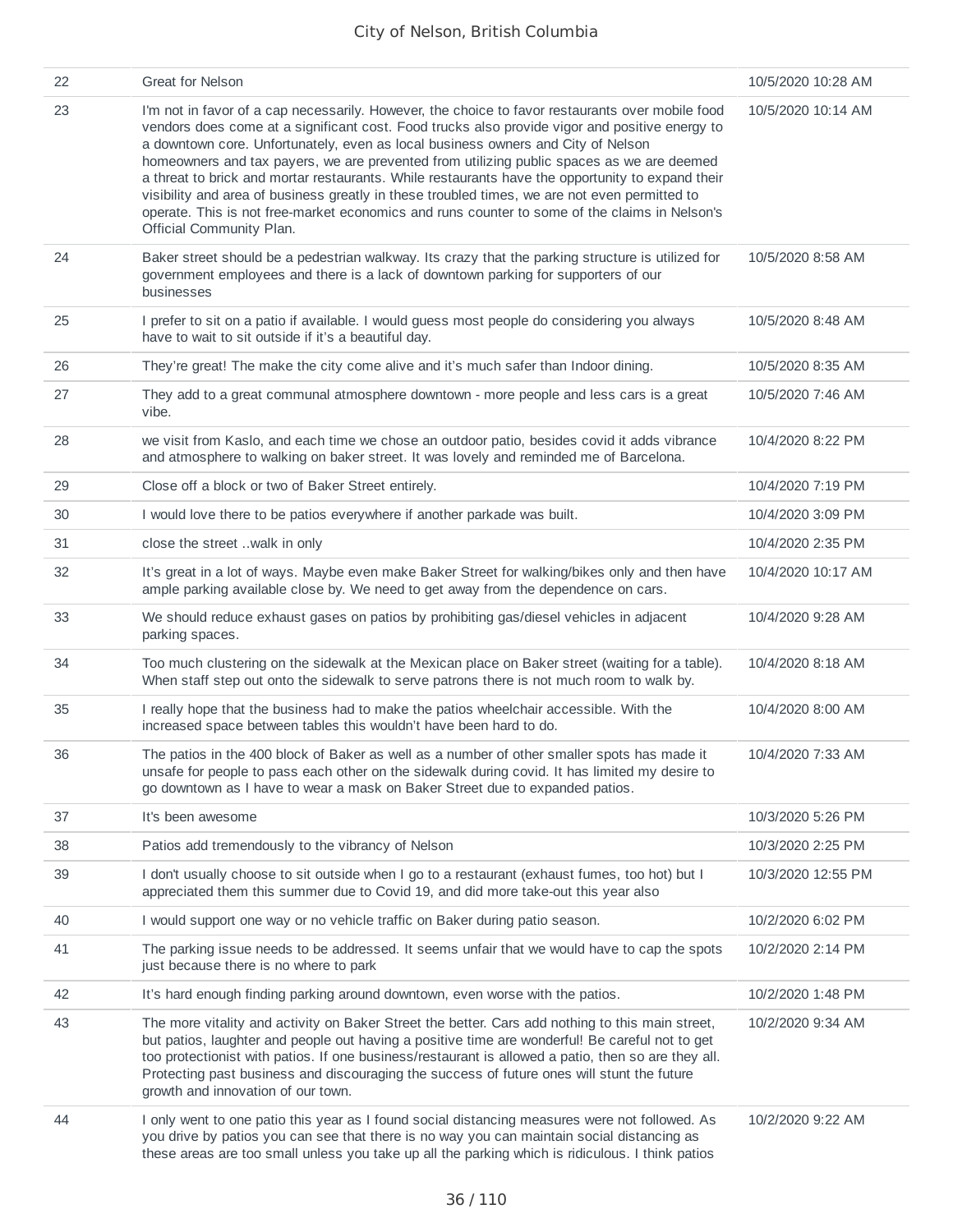should be banned during COVID. No one follows the rules! A lot of restaurants do not take lists of names and numbers as they are supposed to, or wear masks when serving food.

| 45 | It is impossible to find parking on Baker St and side streets at the best of times and then you<br>add patios. Maybe the city should look at preventing business owners & their employees<br>parking downtown so that the public can find a spot. I avoid downtown Nelson unless I<br>absolutely have no other option.                    | 10/2/2020 6:32 AM  |
|----|-------------------------------------------------------------------------------------------------------------------------------------------------------------------------------------------------------------------------------------------------------------------------------------------------------------------------------------------|--------------------|
| 46 | Those allowed during Covid but not prior need to be removed within a year of this survey.<br>Parking in downtown is dire and takeout is available as an alternative.                                                                                                                                                                      | 10/2/2020 6:25 AM  |
| 47 | If Nelson continues to allow more patios then they need to do something serious about the<br>lack of parking in the downtown area. Perhaps build another parking garage? Has Nelson<br>considered roof top patios as an alternative?                                                                                                      | 10/2/2020 4:26 AM  |
| 48 | Keep the patios its what keeps the tourists coming. And puts money in locals pockets and<br>local businesses owners.                                                                                                                                                                                                                      | 10/1/2020 11:19 PM |
| 49 | Parking needs to be available even if it means remote parking with a shuttle                                                                                                                                                                                                                                                              | 10/1/2020 10:53 PM |
| 50 | What I saw walking down Baker St. was no-one was practicing social distancing in these<br>patios. Especially in front of Culinary Conspiracy. Obviously from the restaurant next door.<br>Careless and disgraceful.                                                                                                                       | 10/1/2020 9:27 PM  |
| 51 | Where does the lost parking revenue come from? Restaurant patios ? If so, no issues!! If tax<br>payers are out of pocket charge more!                                                                                                                                                                                                     | 10/1/2020 9:25 PM  |
| 52 | Just block off baker to cars                                                                                                                                                                                                                                                                                                              | 10/1/2020 9:16 PM  |
| 53 | Parking is already a huge issue in Nelson- with more patios there needs to be more adequate<br>parking provided - not just one parkade that's always full                                                                                                                                                                                 | 10/1/2020 9:05 PM  |
| 54 | I love that there's been more patios! Always second guessed going out for dinner before<br>because I assumed all the patio seats would be gone!                                                                                                                                                                                           | 10/1/2020 8:30 PM  |
| 55 | It's awesome                                                                                                                                                                                                                                                                                                                              | 10/1/2020 4:24 PM  |
| 56 | Possibly for Baker Street concerting to pedestrian only during the summer could help with<br>outdoor space. Cleaner air for those sitting outside as well~                                                                                                                                                                                | 10/1/2020 3:22 PM  |
| 57 | I have always thought Baker St should be closed to vehicle traffic in down town core - or at<br>very least, one way traffic. As a 'pedestrian mall', we'd have lots of room for restaurant patios.<br>Designated parking lots could be built off Vernon, Victoria and end of Baker St                                                     | 10/1/2020 2:10 PM  |
| 58 | Having options of different restaurants that allow eating outside is awesome! Its wonderful to<br>be able to sit outside to enjoy a meal in the summer time and the patios looks much nicer than<br>parked cars. Additionally, it's easy to walk 2-3 blocks from your car to get to a restaurant as<br>it's most often warm and nice out. | 10/1/2020 1:58 PM  |
| 59 | Maybe follow Kelowna 's lead and close Baker Street to vehicles, and because it's hard to walk<br>on the sidewalk and keep 6 feet between individuals/groups. Honestly this is a ski town and<br>there should be heated patios all winter.                                                                                                | 10/1/2020 1:17 PM  |
| 60 | They were great to have this year but dogs should be allowed to sit by the owner outside.                                                                                                                                                                                                                                                 | 10/1/2020 1:11 PM  |
| 61 | too close to sidewalk, shut down the street to one for some blocks                                                                                                                                                                                                                                                                        | 10/1/2020 11:12 AM |
| 62 | Restaurants need to have same seating ratios Like broken hill can't have a 100 seated patio if<br>backroads only has a 50 person patio. Should be fairly divided to restaurants of each block.<br>City of Nelson needs to get electric paid bike stations so tourists can travel from a to b<br>Parkades need to be built                 | 10/1/2020 8:32 AM  |
| 63 | They look great and are a beautiful Addition and attraction. They also allow people to sit<br>outside in the sun and businesses to make more revenue                                                                                                                                                                                      | 10/1/2020 6:34 AM  |
| 64 | Although I don't eat out much, I love seeing all the life out on the street. The view of the patios<br>is so much more vibrant than the view of parked cars. I'm sure the patios also improve the<br>number of visitors to other stores just by making baker a fun place to be/walk.                                                      | 9/30/2020 10:15 PM |
| 65 | They keep the streets lively                                                                                                                                                                                                                                                                                                              | 9/30/2020 9:48 PM  |
|    |                                                                                                                                                                                                                                                                                                                                           |                    |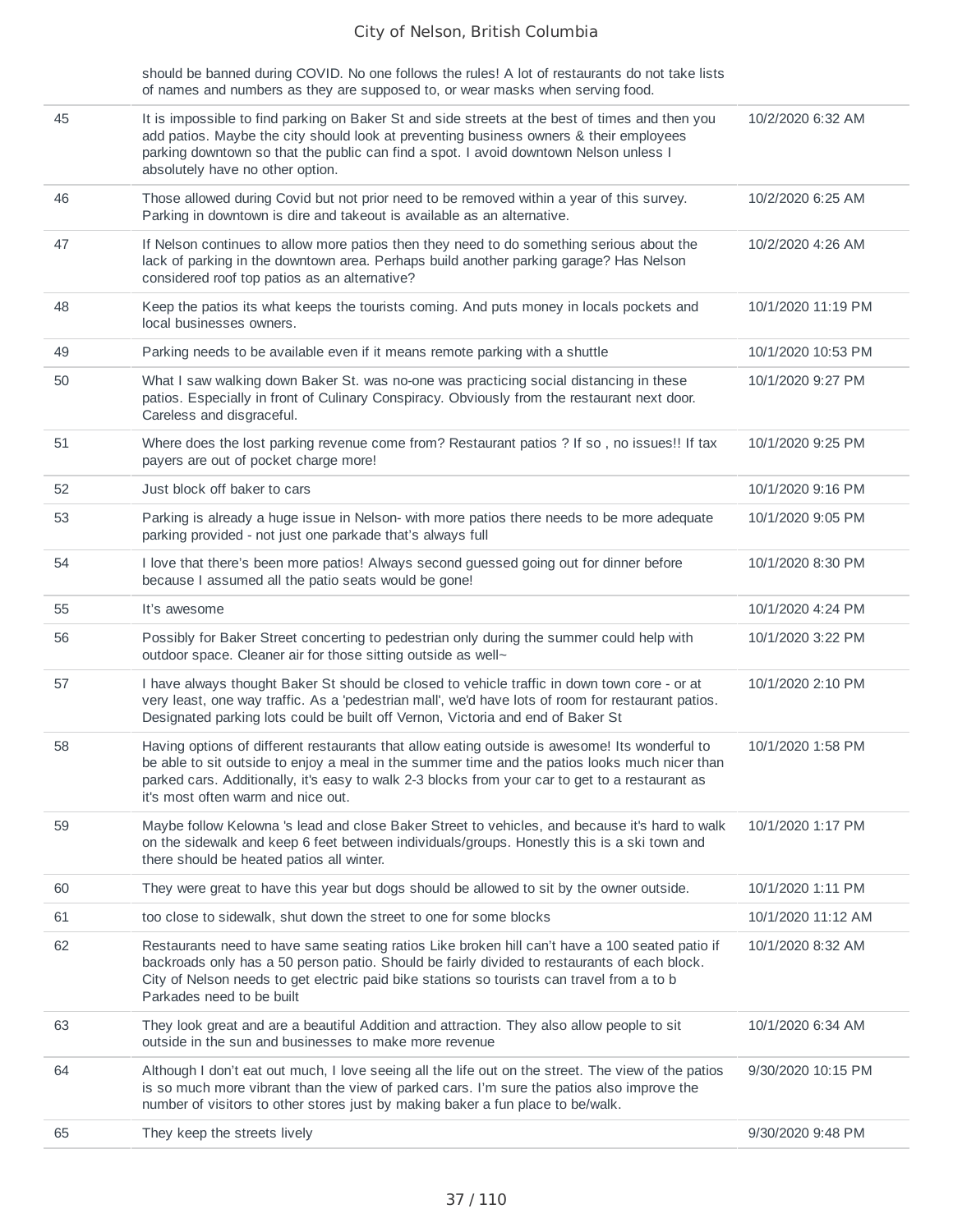| 66 | Not really I thought it was great added a nice atmosphere considering the circumstances this<br>year happy to see people outside eating and drinking happily                                                                                                                                                                                                                                                                                                                                                               | 9/30/2020 9:37 PM  |
|----|----------------------------------------------------------------------------------------------------------------------------------------------------------------------------------------------------------------------------------------------------------------------------------------------------------------------------------------------------------------------------------------------------------------------------------------------------------------------------------------------------------------------------|--------------------|
| 67 | I have always been able to find parking when needed.                                                                                                                                                                                                                                                                                                                                                                                                                                                                       | 9/30/2020 9:03 PM  |
| 68 | I love them                                                                                                                                                                                                                                                                                                                                                                                                                                                                                                                | 9/30/2020 8:48 PM  |
| 69 | As long as Covid continues to be a concern I believe that the small business's in Nelson<br>deserve support in attracting patrons. I am aware that right now people have felt more<br>comfortable dining outside because of the reduced risk of being exposed to the virus.                                                                                                                                                                                                                                                | 9/30/2020 7:50 PM  |
| 70 | In the COVID times we are in patios are crucial for local business to survive. Foot traffic<br>opposed to car traffic also encourages people to spend time in the local shops.                                                                                                                                                                                                                                                                                                                                             | 9/30/2020 7:05 PM  |
| 71 | Make a few blocks of Baker Street pedestrian only so there is plenty of patio and seating<br>space.                                                                                                                                                                                                                                                                                                                                                                                                                        | 9/30/2020 5:24 PM  |
| 72 | Hand sanitizer at each table. Marzano did not offer this. Broken hill did & it was useful.                                                                                                                                                                                                                                                                                                                                                                                                                                 | 9/30/2020 4:58 PM  |
| 73 | Make some or all of Baker pedestrian/bike only                                                                                                                                                                                                                                                                                                                                                                                                                                                                             | 9/30/2020 3:08 PM  |
| 74 | I think there is too many patios already. But not sure how to make it fair for everyone. On your<br>percentage stat, is that based on all downtown or just baker street where most of the patios<br>are located                                                                                                                                                                                                                                                                                                            | 9/30/2020 2:11 PM  |
| 75 | Have at least two blocks of downtown pedestrian only.                                                                                                                                                                                                                                                                                                                                                                                                                                                                      | 9/30/2020 12:49 PM |
| 76 | I am glad that there was the option.                                                                                                                                                                                                                                                                                                                                                                                                                                                                                       | 9/30/2020 11:25 AM |
| 77 | While I agree each restaurant should be able to have patios, parking needs to be addressed if<br>you want people to come to the patios. Difficulty finding parking is a main reason I don't end up<br>visiting downtown very often.                                                                                                                                                                                                                                                                                        | 9/30/2020 10:31 AM |
| 78 | No.                                                                                                                                                                                                                                                                                                                                                                                                                                                                                                                        | 9/30/2020 10:07 AM |
| 79 | More patios if baker street became a walking street with golf cart service to parking                                                                                                                                                                                                                                                                                                                                                                                                                                      | 9/30/2020 9:54 AM  |
| 80 | The city should restrict outdoor heated patios or have regulations which consider the effects on<br>our environment and health.                                                                                                                                                                                                                                                                                                                                                                                            | 9/30/2020 9:50 AM  |
| 81 | I love seasonal patios. I walk around town from my house but downtown is too busy with<br>traffic. I think visitors don't realize there's the parade as there's no advertisements. Also<br>introduce biking and walking lanes to get downtown. Riding to town is terrifying and high street<br>bike route is a joke. More bike routes equals better patio time. And increase parking for<br>medical appointments only by ancron. Poor little old ladies.                                                                   | 9/30/2020 9:42 AM  |
| 82 | Baker St should have very limited parking during the summer, allowing for more on-street<br>activities for all types of businesses.                                                                                                                                                                                                                                                                                                                                                                                        | 9/30/2020 9:31 AM  |
| 83 | Could always close Baker Street to traffic if you had parking somewhere else to offer. The<br>patios this summer were great but the bigger issue is the street people harassing tourists and<br>locals. Much more than previous. I agree we're all entitled to some space but some of them<br>are extremely pushy. Also, the campground that's been popping up on some days by the<br>Pharmasave wash room is disgusting. Walked by the other day as someone was shooting<br>upwe can do better Nelson!! More cops on foot | 9/30/2020 9:22 AM  |
| 84 | The outdoor dinning gave a boost to a struggling industry as well as continuing to portray a<br>vibrant community. I think their contribution was immense.                                                                                                                                                                                                                                                                                                                                                                 | 9/30/2020 8:46 AM  |
| 85 | This year our downtown had a great vibe. This is because of all the locals and tourists enjoying<br>themselves outdoors. Great idea, I hope this sticks, covid or not! We need to maximize patio<br>space every year                                                                                                                                                                                                                                                                                                       | 9/30/2020 6:30 AM  |
| 86 | time for a rooftop patio downtown like other parts of the world, with views                                                                                                                                                                                                                                                                                                                                                                                                                                                | 9/30/2020 12:49 AM |
| 87 | The vibrancy of downtown is considerably enhanced by the available patio space at<br>restaurants in bars. Parking spaces and traffic do not. The businesses' needs should be<br>prioritised over parking spaces. If you want to really make a positive change then you should<br>consider pedestrianising Baker Street.                                                                                                                                                                                                    | 9/29/2020 11:29 PM |
| 88 | Anytime I tried to sit on a patio this summer, the wait was usually over an hourso it would be                                                                                                                                                                                                                                                                                                                                                                                                                             | 9/29/2020 11:22 PM |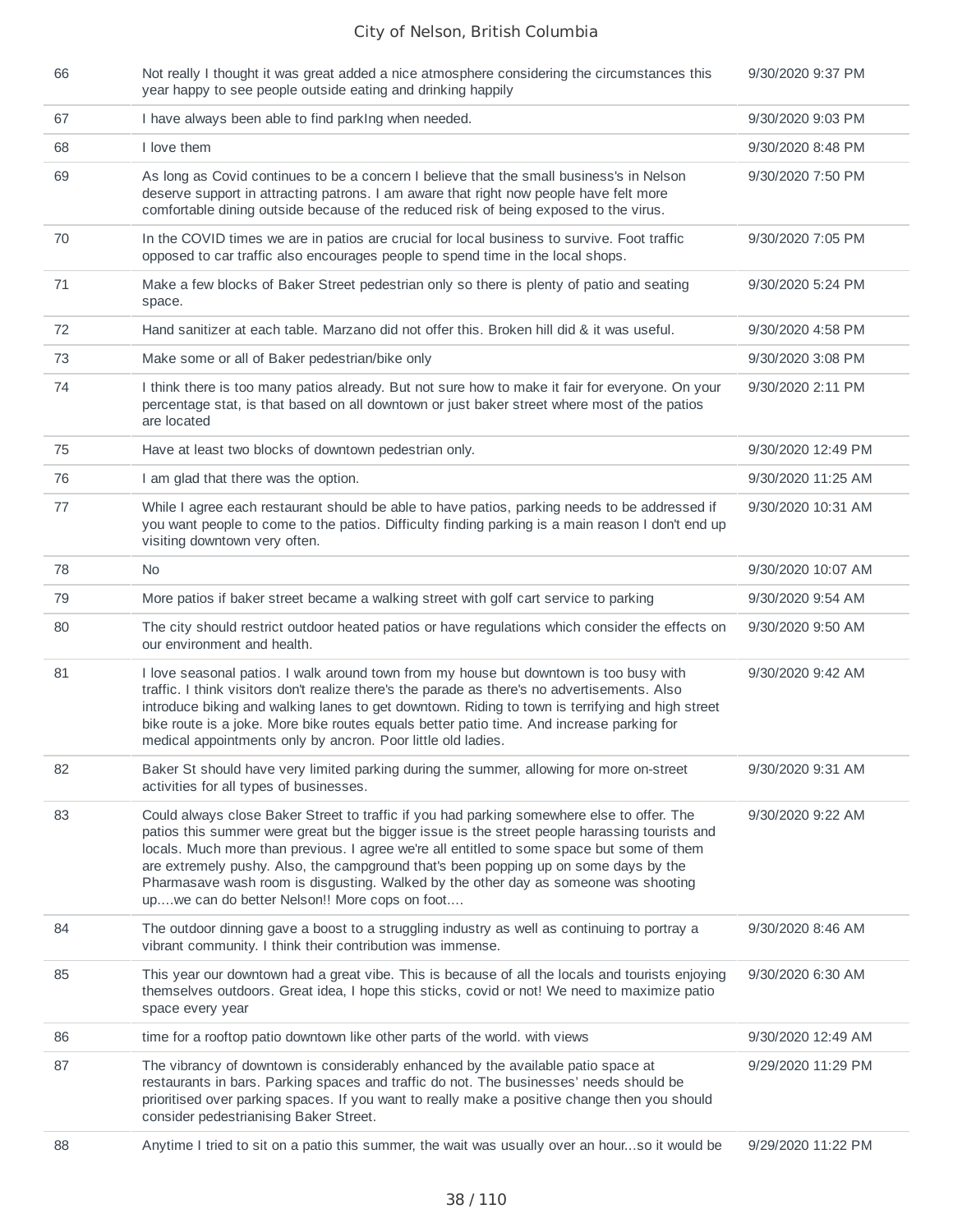|     | a shame to minimize patio space.p                                                                                                                                                                                                                                                                                                                                                                                                                                                                                                                                                                                                                                                                  |                    |
|-----|----------------------------------------------------------------------------------------------------------------------------------------------------------------------------------------------------------------------------------------------------------------------------------------------------------------------------------------------------------------------------------------------------------------------------------------------------------------------------------------------------------------------------------------------------------------------------------------------------------------------------------------------------------------------------------------------------|--------------------|
| 89  | Close baker street to vehicles!                                                                                                                                                                                                                                                                                                                                                                                                                                                                                                                                                                                                                                                                    | 9/29/2020 11:18 PM |
| 90  | Love them, especially in a pandemic. I would support year-round patios.                                                                                                                                                                                                                                                                                                                                                                                                                                                                                                                                                                                                                            | 9/29/2020 11:16 PM |
| 91  | They add life to the downtown. Make it more vibrant and pleasant.                                                                                                                                                                                                                                                                                                                                                                                                                                                                                                                                                                                                                                  | 9/29/2020 10:41 PM |
| 92  | I missed the patios that used to line Baker St when I first moved here 10 years ago. This<br>summer felt like that energy and vibrancy was brought back to town. I loved seeing people<br>socializing and happy. The fuller street made it more enjoyable to shop downtown. I honestly<br>spent more money on Baker this season because I loved the vibe.                                                                                                                                                                                                                                                                                                                                          | 9/29/2020 10:20 PM |
| 93  | Patios provide value to restaurants, often at the expense of city parking revenues and other<br>viable businesses like food trucks. The city should likely not decide which businesses in<br>Nelson survive and which do not. The current moratorium on food trucks unfairly penalizes<br>other local small businesses that also need our collective support. We are strong when we are<br>diverse. Please allow our food trucks to return.u                                                                                                                                                                                                                                                       | 9/29/2020 9:46 PM  |
| 94  | Visiting Nelson is frustrating because of traffic flow and parking, especially when accessing<br>the theatre                                                                                                                                                                                                                                                                                                                                                                                                                                                                                                                                                                                       | 9/29/2020 9:25 PM  |
| 95  | Outdoor seating year round!                                                                                                                                                                                                                                                                                                                                                                                                                                                                                                                                                                                                                                                                        | 9/29/2020 8:49 PM  |
| 96  | Seems like the only way restaurants will be able to stay in business. The city should do<br>whatever it can to support business.                                                                                                                                                                                                                                                                                                                                                                                                                                                                                                                                                                   | 9/29/2020 8:41 PM  |
| 97  | We live in Montrise and travel to Nelson if we are looking to go for dinner . This because our<br>area Trail doesn't have the great food choices . I think Baker Street would be great if it were to<br>be closed to car traffic. Parking on Vsker is hard to find at the best of times. Build another<br>parade and allow your downtown entertainment district flourish                                                                                                                                                                                                                                                                                                                           | 9/29/2020 8:34 PM  |
| 98  | I think it's great that Nelson has allowed restaurants and pubs to expand their patios. It's a<br>great idea!                                                                                                                                                                                                                                                                                                                                                                                                                                                                                                                                                                                      | 9/29/2020 8:34 PM  |
| 99  | The food establishments should be paying for the loss of revenue that would have been gained<br>by the parking meters that they take.                                                                                                                                                                                                                                                                                                                                                                                                                                                                                                                                                              | 9/29/2020 7:59 PM  |
| 100 | Extend through the winter!                                                                                                                                                                                                                                                                                                                                                                                                                                                                                                                                                                                                                                                                         | 9/29/2020 7:56 PM  |
| 101 | My concern about patios is the safety with cars driving through intersections and down the<br>streets. I would encourage a more radical change/support of our Baker St businesses to create<br>a "walking mall" where patios are allowed and cars are not. One way streets on Victoria and<br>Vernon streets with abundant angled parking on each. This will allow for more parking and one-<br>block walking for most businesses. We have to grow and adjust for these COVID times.                                                                                                                                                                                                               | 9/29/2020 7:42 PM  |
| 102 | Close Baker Street to automobile traffic; make it a dedicated pedestrian zone with outdoor<br>patios.                                                                                                                                                                                                                                                                                                                                                                                                                                                                                                                                                                                              | 9/29/2020 7:23 PM  |
| 103 | Close Baker Street to automobile traffic; make it a dedicated pedestrian zone with outdoor<br>patios.                                                                                                                                                                                                                                                                                                                                                                                                                                                                                                                                                                                              | 9/29/2020 7:23 PM  |
| 104 | I think they are fantastic and a great option to eat out during Covid                                                                                                                                                                                                                                                                                                                                                                                                                                                                                                                                                                                                                              | 9/29/2020 7:21 PM  |
| 105 | We need then in the autumn, for covid, safe distancing. Get heater, look at patio culture in<br>colder climes. Yes to all the places having a patio. Slow the Nelson pace down. But keep in<br>mind, that people do live down town, vans simply put: it is there neighbourhood. General, if you<br>love down, you do not have a car. Please, please, please quit talking away places to sit for<br>people who live downtown. The sitting bench by backroads is gone. The bench opposite re-lish<br>is gone to make up an other table. I understand stand. I too want these brick and mortar<br>business to stand. However, bench after bench disappears without a thought to replace and<br>where? | 9/29/2020 6:07 PM  |
| 106 | I did not visit due to Covid, but I think that outdoor patios are a great addition to downtown!                                                                                                                                                                                                                                                                                                                                                                                                                                                                                                                                                                                                    | 9/29/2020 5:36 PM  |
| 107 | I think it's been great having more patio space on Baker Street. Personally I'd be open to more<br>patios, even closing Baker Street to traffic if need be. If the city could secure land for More<br>parking/parkade, I think pedestrian traffic only would be good!                                                                                                                                                                                                                                                                                                                                                                                                                              | 9/29/2020 5:14 PM  |
| 108 | It's been a Godsend for a sense of community during Covid. I highly recommend we do our<br>best to support them to continue over the winter too! (some coverings and portable heaters.                                                                                                                                                                                                                                                                                                                                                                                                                                                                                                             | 9/29/2020 5:13 PM  |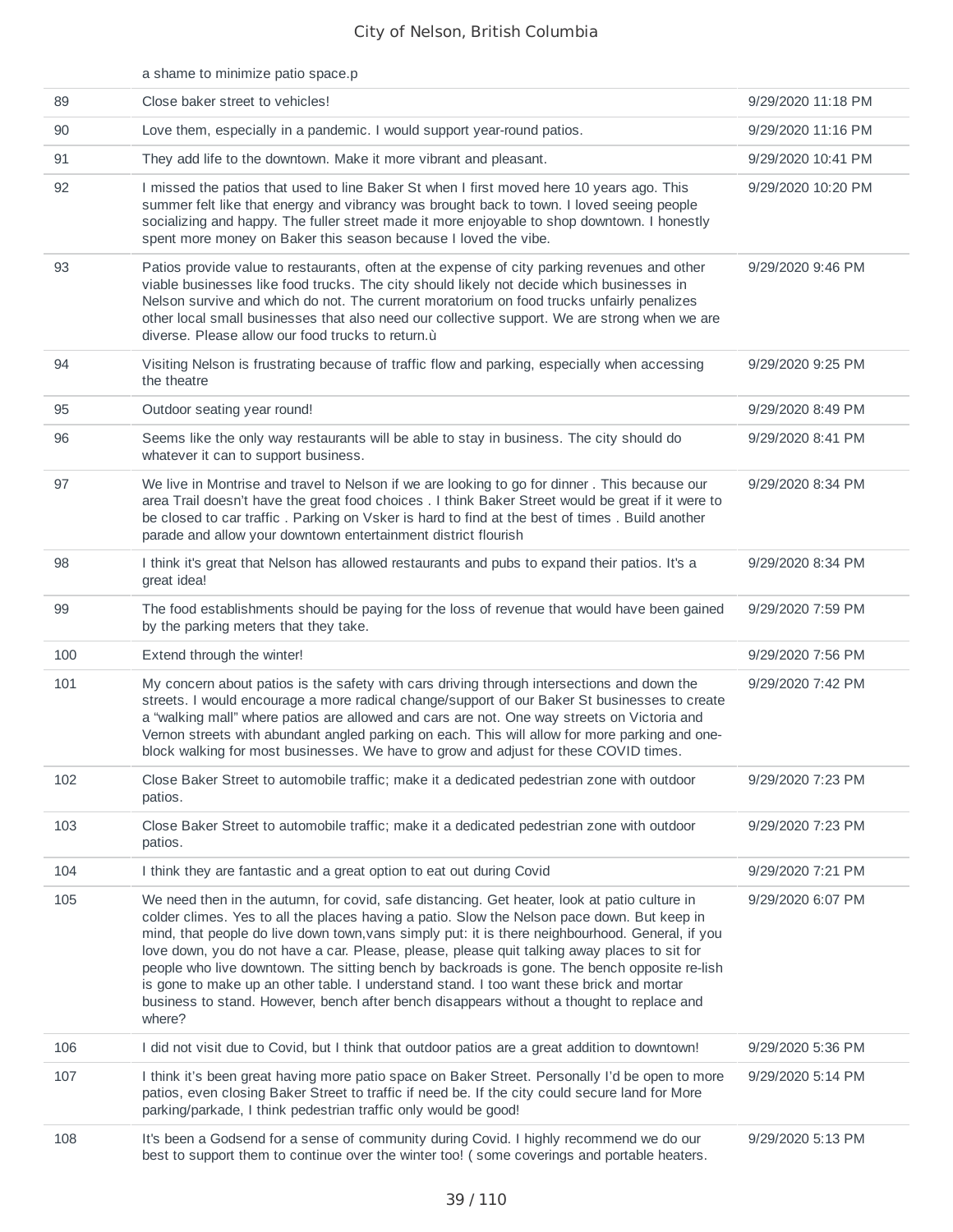| 109 | I don't think they should be able to play music outside the restaurant there is enough noise<br>in the world !!!                                                                                                                                                                                                                                                                                                                                                                                                                                                                                                                                                    | 9/29/2020 4:53 PM  |
|-----|---------------------------------------------------------------------------------------------------------------------------------------------------------------------------------------------------------------------------------------------------------------------------------------------------------------------------------------------------------------------------------------------------------------------------------------------------------------------------------------------------------------------------------------------------------------------------------------------------------------------------------------------------------------------|--------------------|
| 110 | It should be every one can have one so there can be 0 chance of the illusion of playing<br>favourites. With restrictions to match their frontage. I do think this route would still leave<br>enough parking spaces in the downtown core.                                                                                                                                                                                                                                                                                                                                                                                                                            | 9/29/2020 4:29 PM  |
| 111 | They can make parking challenging during high tourist / high traffic times.                                                                                                                                                                                                                                                                                                                                                                                                                                                                                                                                                                                         | 9/29/2020 4:19 PM  |
| 112 | I loved being able to support restaurants more safely, downtown felt busy and vibrant this<br>summer! Could the parking be elsewhere off Baker and bring back the tram? I visited<br>downtown Banff this summer and the whole Main Street is pedestrian access only it was very<br>charming.                                                                                                                                                                                                                                                                                                                                                                        | 9/29/2020 3:51 PM  |
| 113 | Shut down at least half the other city owned amnenity areas on the street by the CIBC bank<br>street                                                                                                                                                                                                                                                                                                                                                                                                                                                                                                                                                                | 9/29/2020 3:05 PM  |
| 114 | They are a colourful effective addition to the face of our city. With or without Covid outdoor<br>seating is such a plus. I look forward to the City closing the main core of Baker street to traffic<br>all together.                                                                                                                                                                                                                                                                                                                                                                                                                                              | 9/29/2020 2:59 PM  |
| 115 | very happy to see the city opening up extra spaces for the business this year! it's amazing<br>seeing all of them open and keep running even threw a pandemic! thank you city of nelson!                                                                                                                                                                                                                                                                                                                                                                                                                                                                            | 9/29/2020 2:43 PM  |
| 116 | Love them, let's keep them going through the winter.                                                                                                                                                                                                                                                                                                                                                                                                                                                                                                                                                                                                                | 9/29/2020 2:32 PM  |
| 117 | I live a few blocks from downtown but am unable to walk down from home due to physical<br>limitations. Vehicles are unable to find parking spots downtown and as a result are being forced<br>to park in front of my home which means I am then displaced. It is even worse in the winter<br>when I shovel the snow in front of my home and others decide to park there for days at a time.                                                                                                                                                                                                                                                                         | 9/29/2020 2:28 PM  |
| 118 | extend the season with heaters                                                                                                                                                                                                                                                                                                                                                                                                                                                                                                                                                                                                                                      | 9/29/2020 2:26 PM  |
| 119 | If one eatery is allowed a street patio, they should all be allowed to do so                                                                                                                                                                                                                                                                                                                                                                                                                                                                                                                                                                                        | 9/29/2020 2:07 PM  |
| 120 | It is a fun experience compared to sitting inside keep doing it!!                                                                                                                                                                                                                                                                                                                                                                                                                                                                                                                                                                                                   | 9/29/2020 2:02 PM  |
| 121 | they crowd the sidewalks and make people walking by have to bunch together                                                                                                                                                                                                                                                                                                                                                                                                                                                                                                                                                                                          | 9/29/2020 1:39 PM  |
| 122 | they're great! Attracts more business to nelson                                                                                                                                                                                                                                                                                                                                                                                                                                                                                                                                                                                                                     | 9/29/2020 1:35 PM  |
| 123 | Do what it take to keep our amazing restaurants alive during Covid. Also build a parkade.                                                                                                                                                                                                                                                                                                                                                                                                                                                                                                                                                                           | 9/29/2020 1:31 PM  |
| 124 | The 2020 patio season was dynamic and vibrant, this is beneficial to tourists, local dinners and<br>restaurant owners. However, in consideration of balance, how does this impact locals who do<br>business downtown on a daily basis and other business in the downtown core outside of the<br>hospitality industry. We have to consider everyone involved and I feel the 2020 patio season<br>may have been a disadvantage for those I have mentioned. We also need to think about ehat<br>kind of City we want to become: Banff/Whistler catering to the tourist industry and locals<br>having to adapt their own lives around that type of tourist, party town. | 9/29/2020 1:14 PM  |
| 125 | The more the merrier.                                                                                                                                                                                                                                                                                                                                                                                                                                                                                                                                                                                                                                               | 9/29/2020 12:31 PM |
| 126 | as parking is limited due to patios, downtown parking should be free.                                                                                                                                                                                                                                                                                                                                                                                                                                                                                                                                                                                               | 9/29/2020 12:26 PM |
| 127 | They should have street string lights, it'll enhance the summer beauty. There needs to be an<br>effort to visually enhance the aesthetics.                                                                                                                                                                                                                                                                                                                                                                                                                                                                                                                          | 9/29/2020 12:22 PM |
| 128 | Would have done more! Love them.                                                                                                                                                                                                                                                                                                                                                                                                                                                                                                                                                                                                                                    | 9/29/2020 12:10 PM |
| 129 | In addition to more and larger patios, Baker Street 300 - 500 (or 600) blocks really should<br>become a pedestrian zone. It will greatly enhance business opportunities and life quality for<br>everyone. Just look to Europe, where this transformation has started about 25-30 years ago<br>and where downtown businesses (not limited to restaurants!) are thriving.                                                                                                                                                                                                                                                                                             | 9/29/2020 12:02 PM |
| 130 | there seems to be no guidelines followed this year, most look like petting zoo corals. I get it<br>that this was a strange and challenging year, but really??? some of the patio closures look<br>absolutely awful in a town that works hard to keep the bar at least above waist level.                                                                                                                                                                                                                                                                                                                                                                            | 9/29/2020 12:01 PM |
| 131 | I believe limiting the patio space for restaurants would allow every restaurant the same<br>opportunity (no picking and choosing, or favouritism).                                                                                                                                                                                                                                                                                                                                                                                                                                                                                                                  | 9/29/2020 11:56 AM |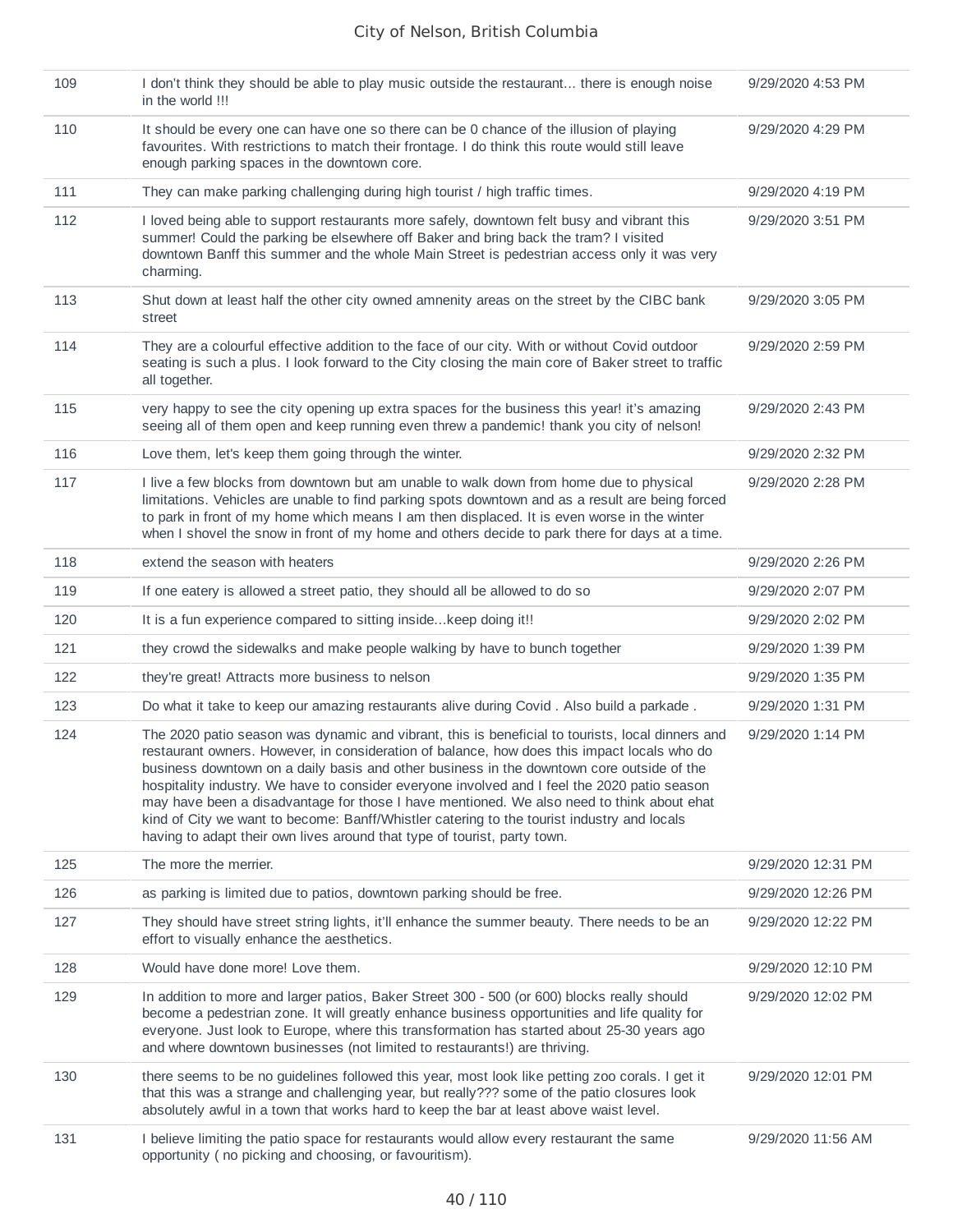| 132 | It would be amazing if the City of Nelson started granting Bistro permits. I understand that's a<br>challenge regarding liquor licenses, but the City of Toronto has done an amazing job with it, so<br>you could look to them for precedence/procedure. It gives small restaurants/cafes the<br>opportunity to participate without requiring they spend a huge amount on building a patio. It<br>makes the streets look vibrant, alive, and full of joy.                 | 9/29/2020 11:53 AM |
|-----|---------------------------------------------------------------------------------------------------------------------------------------------------------------------------------------------------------------------------------------------------------------------------------------------------------------------------------------------------------------------------------------------------------------------------------------------------------------------------|--------------------|
| 133 | Too much interaction and therefore crowding between passerbys and patio patrons. Maybe 1-<br>WAY walking traffic as patios narrow sidewalks                                                                                                                                                                                                                                                                                                                               | 9/29/2020 11:36 AM |
| 134 | To me it's simple mathematics. Without the restaurants offering the space for people to dine<br>there isn't a need for the extra parking. Restaurants are a big draw to Baker Street and I<br>believe it also contributed to a fun, lively looking Baker Street this summer.                                                                                                                                                                                              | 9/29/2020 11:31 AM |
| 135 | I love the patios, especially along Baker Street. I think they add to the vibrancy of the city<br>during the summer. Feels like Europe.                                                                                                                                                                                                                                                                                                                                   | 9/29/2020 11:17 AM |
| 136 | I do own a car so my trips to Baker St are by bike. I am very comfortable riding in traffic and<br>this year was even easier due to the reduction in vehicles on Baker St. The extended patios<br>looked great at the Royal and Broken Hill. It gave me the impression of Granville Street where<br>no cars are allowed, only pedestrian and vehicle traffic. I think less cars on Baker St makes<br>good business sense to those who rely on pedestrian tourist traffic. | 9/29/2020 11:02 AM |
| 137 | I value public spaces to be used by the public as outdoor communal spaces, not vehicular<br>parking.                                                                                                                                                                                                                                                                                                                                                                      | 9/29/2020 10:58 AM |
| 138 | I think Baker Street should be closed for traffic and become a walking/biking space                                                                                                                                                                                                                                                                                                                                                                                       | 9/29/2020 10:42 AM |
| 139 | Love the patios, there's never any parking on Baker Street anyways and I think the patios<br>make it so people park near by and walk in having to pass multiple other businesses on the<br>way creating more foot traffic + exposure which leads to potential sales. It also makes<br>downtown feel more lively and like more of a community.                                                                                                                             | 9/29/2020 10:14 AM |
| 140 | If Baker Street is closed to automobile traffic, I see no problem. This would enhance our city<br>and allow many outdoor patios.                                                                                                                                                                                                                                                                                                                                          | 9/29/2020 10:12 AM |
| 141 | Kick out the cars. Make baker street like a mall.                                                                                                                                                                                                                                                                                                                                                                                                                         | 9/29/2020 10:12 AM |
| 142 | Would love to see a weekly "no traffic" day on Baker. Maybe first try it on holidays like Canada<br>Day and see how it goes.                                                                                                                                                                                                                                                                                                                                              | 9/29/2020 10:03 AM |
| 143 | More patios with rain cover and heat lamps.                                                                                                                                                                                                                                                                                                                                                                                                                               | 9/29/2020 10:01 AM |
| 144 | I don't care for them at all. There are many more businesses that need support and it is getting<br>harder to find parking and get to them.                                                                                                                                                                                                                                                                                                                               | 9/29/2020 9:52 AM  |
| 145 | They add such amazing vitality to downtown! There may be other benefits such as traffic<br>diversion because of less parking availability and traffic calming because of the visual interest<br>and enclosed space. I support any action to reduce traffic and create more pedestrian and<br>social spaces on Baker St even though I drive downtown during the winter non cycling months.                                                                                 | 9/29/2020 9:48 AM  |
| 146 | great way to visit outside in these times                                                                                                                                                                                                                                                                                                                                                                                                                                 | 9/29/2020 9:44 AM  |
| 147 | Important to not block sidewalk traffic with serving, signage or other things. Bearing in mind<br>especially people with disabilities, or the elderly, who might need to negotiate our sidewalks<br>with a white cane, walker, etc.                                                                                                                                                                                                                                       | 9/29/2020 9:41 AM  |
| 148 | Close Baker to traffic.                                                                                                                                                                                                                                                                                                                                                                                                                                                   | 9/29/2020 9:40 AM  |
| 149 | In the past I loved the vibrancy they bring. This year I felt there was too much disregard of<br>social distancing by patrons.                                                                                                                                                                                                                                                                                                                                            | 9/29/2020 9:38 AM  |
| 150 | Make Nelson more bike friendly to reduce the pressure on limited parking. Wider shoulders on<br>Blewett road and the north shore would help encourage safe bike travel. Ensure new builds<br>have underground parking wherever possible and maybe have some of this available to public.                                                                                                                                                                                  | 9/29/2020 9:29 AM  |
| 151 | Great vibe and safer dining option.                                                                                                                                                                                                                                                                                                                                                                                                                                       | 9/29/2020 9:29 AM  |
| 152 | Keep the patios going! The lazy complainers can walk a block, parking will always be an issue<br>in Nelson, let the businesses have the patios, I love them!                                                                                                                                                                                                                                                                                                              | 9/29/2020 9:16 AM  |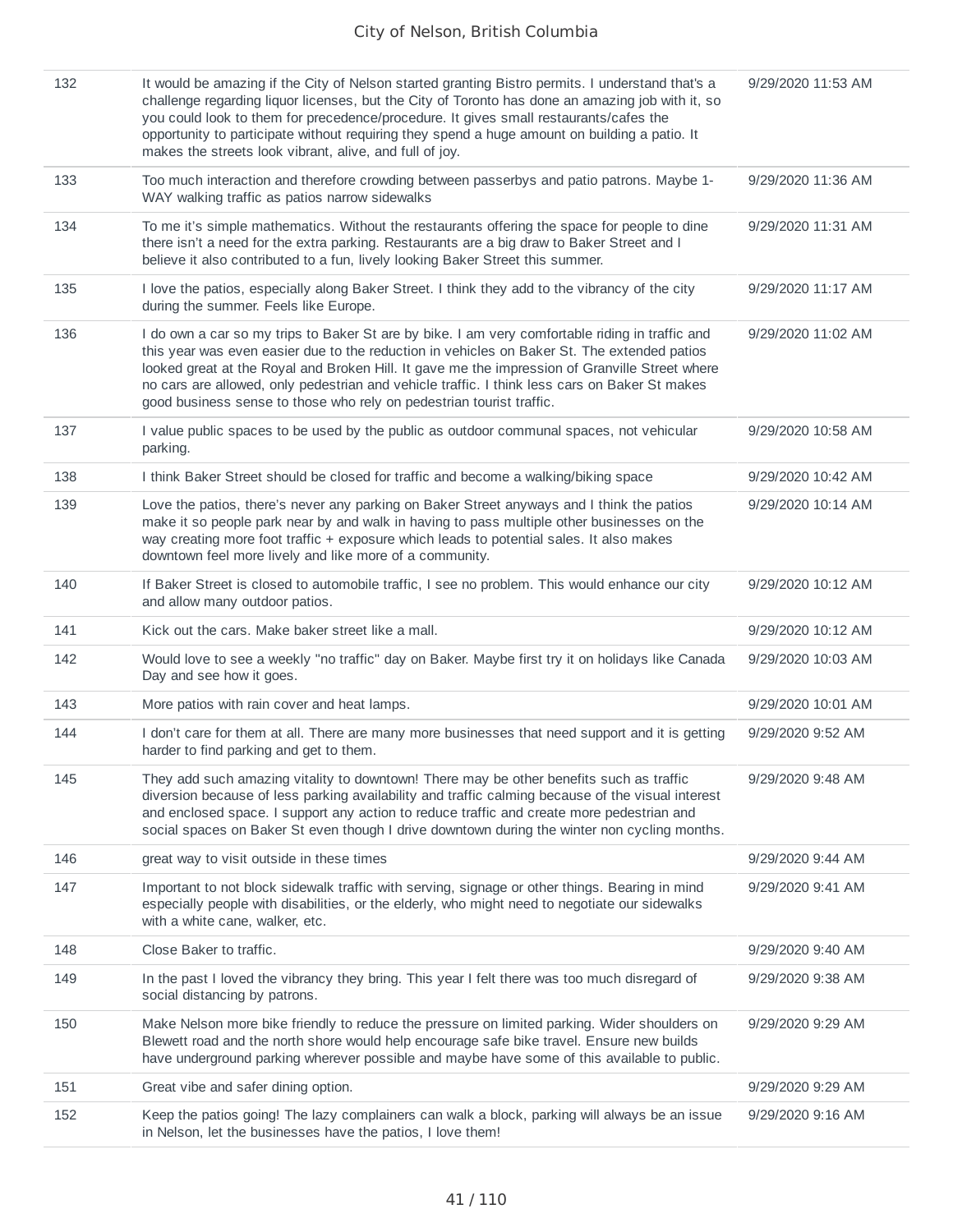| 153 | allow the patios with no restrictions, OR, close a section(s) of baker street to vehicles. make<br>downtown baker street pedestrian/bike friendly.                                                                                                                                                                                                                                      | 9/29/2020 9:14 AM |
|-----|-----------------------------------------------------------------------------------------------------------------------------------------------------------------------------------------------------------------------------------------------------------------------------------------------------------------------------------------------------------------------------------------|-------------------|
| 154 | Why would you increase outdoor dining during covid ???!!!                                                                                                                                                                                                                                                                                                                               | 9/29/2020 9:11 AM |
| 155 | I think we should close a portion of Baker street all together during summer (like done with<br>markets) and have shuttle from a parking area outside of downtown                                                                                                                                                                                                                       | 9/29/2020 8:51 AM |
| 156 | Baker Street should be closed to driving traffic and only be allowed for "walking traffic". This<br>will allow more space for patios and less chance for pedestrians to be struck! Bring on more<br>business for those restaurants!!!                                                                                                                                                   | 9/29/2020 8:47 AM |
| 157 | Some patios seem fine, others such as at Cantina seem to result in a lot of crowding on the<br>adjacent sidewalk that makes maneuvering past difficult, and it would be nice to see<br>something done about that.                                                                                                                                                                       | 9/29/2020 8:38 AM |
| 158 | Made the city si lively and did not mind the parking somewhere else                                                                                                                                                                                                                                                                                                                     | 9/29/2020 8:37 AM |
| 159 | question number 5 if the business affected by a patio give permission it's okay, if they don't it's<br>not. Parking is a problem as we all know. More patios, more parking somewhere needs to<br>happen                                                                                                                                                                                 | 9/29/2020 8:34 AM |
| 160 | there should be pedestrian only nights on baker street - at least 1 a month. i think that would<br>encourage more bike use and patio use                                                                                                                                                                                                                                                | 9/29/2020 8:29 AM |
| 161 | Patios are amazing in the warmer months. Its a great way to enjoy some food while getting<br>fresh air.                                                                                                                                                                                                                                                                                 | 9/29/2020 8:28 AM |
| 162 | I think it's OK to put it in front of another business as long as that other business doesn't<br>object if the neighbour in business prefers to have an unobstructed view of their store from the<br>street I think that's fair too                                                                                                                                                     | 9/29/2020 8:24 AM |
| 163 | This is a great use of downtown space and encourages downtown foot traffic.                                                                                                                                                                                                                                                                                                             | 9/29/2020 8:21 AM |
| 164 | Let the patios stay yearlong.                                                                                                                                                                                                                                                                                                                                                           | 9/29/2020 8:18 AM |
| 165 | I loved the energy it gave to the streets                                                                                                                                                                                                                                                                                                                                               | 9/29/2020 8:17 AM |
| 166 | They're a great addition to an already busy downtown! It feels like whenever we go out for a<br>meal on a Friday night it's hard to get into many of the restaurants, so adding patios would be<br>great for everyone! (Other than the parking situation)                                                                                                                               | 9/29/2020 8:08 AM |
| 167 | I agree that these patio's on the street take up the parking spaces, but also would like to<br>comment as to why the city of nelson doesn't take the initiative to approach all the banks (who<br>make a lot of money off of nelson down town) should be funding another parkade. Get with it<br>and use your brains. A parkade would be very helpful to the parking problem in nelson. | 9/29/2020 8:06 AM |
| 168 | Get rid of paid parking. Or at least make it payable by credit or phone.                                                                                                                                                                                                                                                                                                                | 9/29/2020 8:04 AM |
| 169 | Baker Street should be closed to vehicluar traffic in the summer and let the patios have the<br>street. Does the rent paid for the area covered by patios cover the lost parking revenue? If yes<br>then close the street to vehicles. No tables on the sidewalk. Who came up with that nonsense<br>idea?                                                                               | 9/29/2020 8:03 AM |
| 170 | I think the patios were great this year, although I don't see how the patios and street market<br>could work simultaneously if the market moved back to Baker Street.                                                                                                                                                                                                                   | 9/29/2020 8:01 AM |
| 171 | Encourages Walkingmore progressive vibe, (like Europe, for example), more festive<br>atmosphere, extends a communal eating experience.                                                                                                                                                                                                                                                  | 9/29/2020 7:58 AM |
| 172 | These are unusual times. We should continue to do what can be done to support our<br>restaurants and cafes owners and staff as well as our opportunity to get out and socialize.<br>When this is all over, it needs to be re-evaluated again in light of downtown parking issues.                                                                                                       | 9/29/2020 7:48 AM |
| 173 | Hard one the ones that can't, when some are abusing the opportunity.                                                                                                                                                                                                                                                                                                                    | 9/29/2020 7:46 AM |
| 174 | Just a great idea. Love them.                                                                                                                                                                                                                                                                                                                                                           | 9/29/2020 7:41 AM |
| 175 | Patios have allowed some of these restaurants to stay open and it gives the downtown area a<br>welcoming vibe.                                                                                                                                                                                                                                                                          | 9/29/2020 7:39 AM |
| 176 | Patios are a much better use of prime downtown space than parking.                                                                                                                                                                                                                                                                                                                      | 9/29/2020 7:37 AM |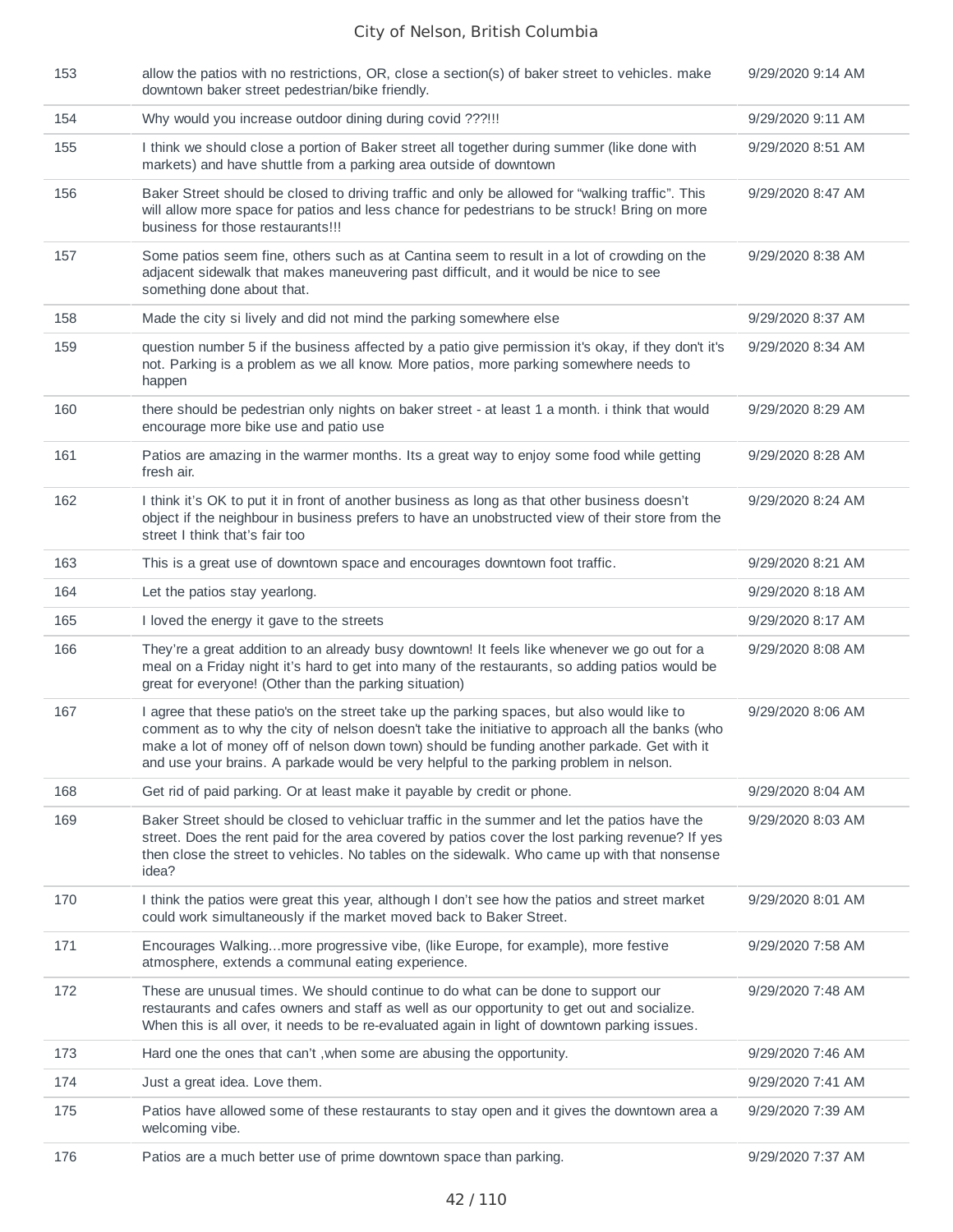| 177 | I Europe patios stay all winter smaller but with blankets sheepskins high stand up bar tables<br>and hot mulled wine it's wonderful embrace the winter                                                                                                                                                                                                                                                                                                                                                                                        | 9/29/2020 7:36 AM  |
|-----|-----------------------------------------------------------------------------------------------------------------------------------------------------------------------------------------------------------------------------------------------------------------------------------------------------------------------------------------------------------------------------------------------------------------------------------------------------------------------------------------------------------------------------------------------|--------------------|
| 178 | I encourage Nelson City Council to seriously consider extending outdoor restaurant patios to<br>the extent of having a walking avenue with outside seating and restaurant space. It is time to<br>have less space for cars and more space for people - this would attract even more tourists to<br>our beautiful city and increase profit for our businesses. Thank you for doing this survey!                                                                                                                                                | 9/29/2020 7:34 AM  |
| 179 | Nelson should consider closing down two blocks of Baker Street every evening for several<br>hours to allow diners to eat at patios without exhaust fumes and vehicle noise.                                                                                                                                                                                                                                                                                                                                                                   | 9/29/2020 7:29 AM  |
| 180 | I think they add vibrancy to the downtown.                                                                                                                                                                                                                                                                                                                                                                                                                                                                                                    | 9/29/2020 7:28 AM  |
| 181 | Love them !                                                                                                                                                                                                                                                                                                                                                                                                                                                                                                                                   | 9/29/2020 7:19 AM  |
| 182 | I love the idea. It's parking that becomes an issue with an already hard to find parking space<br>even for work, let alone shopping or dining. Early morning and weekends are tough already and<br>we would need more of a solution on bettering parking at the same time.                                                                                                                                                                                                                                                                    | 9/29/2020 7:18 AM  |
| 183 | There needs to be increased parking close to downtown (off of baker street) to accommodate                                                                                                                                                                                                                                                                                                                                                                                                                                                    | 9/29/2020 7:07 AM  |
| 184 | More patios! Make Baker a walking street and people can drive and park elsewhere                                                                                                                                                                                                                                                                                                                                                                                                                                                              | 9/29/2020 7:02 AM  |
| 185 | The patios offer a glimpse of what a people friendly focus can look like. A big challenge would<br>be to close a selected part of Baker Street during the summer, so people can be opposed<br>because they actually tried it, not because they think they won't like it.                                                                                                                                                                                                                                                                      | 9/29/2020 6:50 AM  |
| 186 | More patios less cars                                                                                                                                                                                                                                                                                                                                                                                                                                                                                                                         | 9/29/2020 6:42 AM  |
| 187 | If possible make them 12 months a year                                                                                                                                                                                                                                                                                                                                                                                                                                                                                                        | 9/29/2020 6:24 AM  |
| 188 | Patios should not take up any parking stalls. Its hard enough to find parking within 2 blocks of<br>Baker Street without them. If a restaurant wants a patio they should have to move to a location<br>off Baker Street where there is room. Parking spots are for cars not food.                                                                                                                                                                                                                                                             | 9/29/2020 4:51 AM  |
| 189 | Stop making small businesses pay for the parking                                                                                                                                                                                                                                                                                                                                                                                                                                                                                              | 9/29/2020 1:33 AM  |
| 190 | It's beautiful and adds a European vibe to a small north american town.                                                                                                                                                                                                                                                                                                                                                                                                                                                                       | 9/29/2020 12:35 AM |
| 191 | Restaurant patios should not blast their music so loud after a prescribed time each<br>evening/night.                                                                                                                                                                                                                                                                                                                                                                                                                                         | 9/29/2020 12:25 AM |
| 192 | I've worked and raised children in Nelson. I've been once to a patio in over 40 years. Parking is<br>already a huge problem. Less patio space means more people to park, better for all Nelson<br>Businesses.                                                                                                                                                                                                                                                                                                                                 | 9/28/2020 11:52 PM |
| 193 | replacing parked vehicles on Baker Street with people helps build community! love it! people<br>need to learn that walking a couple blocks isn't going to kill them. and if it does, they probably<br>should have done more walking. Downtown seems more vibrant this summer with the larger<br>patios I understand that there is lost parking revenue but is this not offset somehow by the<br>busy patios and increased foot traffic?                                                                                                       | 9/28/2020 11:49 PM |
| 194 | It has to be fair to all restaurants. Some appeared to get preferential treatment especially in the<br>400 block with the mega patio at Broken Hill and Babas and the Lebanese place shut out                                                                                                                                                                                                                                                                                                                                                 | 9/28/2020 11:37 PM |
| 195 | Restaurants should only be allowed a patio in front of other businesses if there is no place for<br>a patio in front of their own.                                                                                                                                                                                                                                                                                                                                                                                                            | 9/28/2020 11:37 PM |
| 196 | There should be a cap of the total number of patios and the number of lost parking stalls - but<br>instead of the right of the patio being permanently owned by the restaurant- there should be a<br>city application system/lottery to determine who gets patios yearly. This would keep the<br>rotation of patios fresh for tourists every year and give smaller cafes an opportunity to cash in<br>on the visibility and traffic while not penalizing any other business who would otherwise lose<br>their street parking year after year. | 9/28/2020 11:35 PM |
| 197 | Extend patio season by allowing firepits, heaters, wind blocking plexi-glass, etc or provide<br>funding/ discounts for them. I will visit these patio restaurants more when covid calms down.                                                                                                                                                                                                                                                                                                                                                 | 9/28/2020 11:25 PM |
| 198 | no                                                                                                                                                                                                                                                                                                                                                                                                                                                                                                                                            | 9/28/2020 11:13 PM |
| 199 | Covid won't last forever, so let's not get carried away with measures only needed just now for                                                                                                                                                                                                                                                                                                                                                                                                                                                | 9/28/2020 11:06 PM |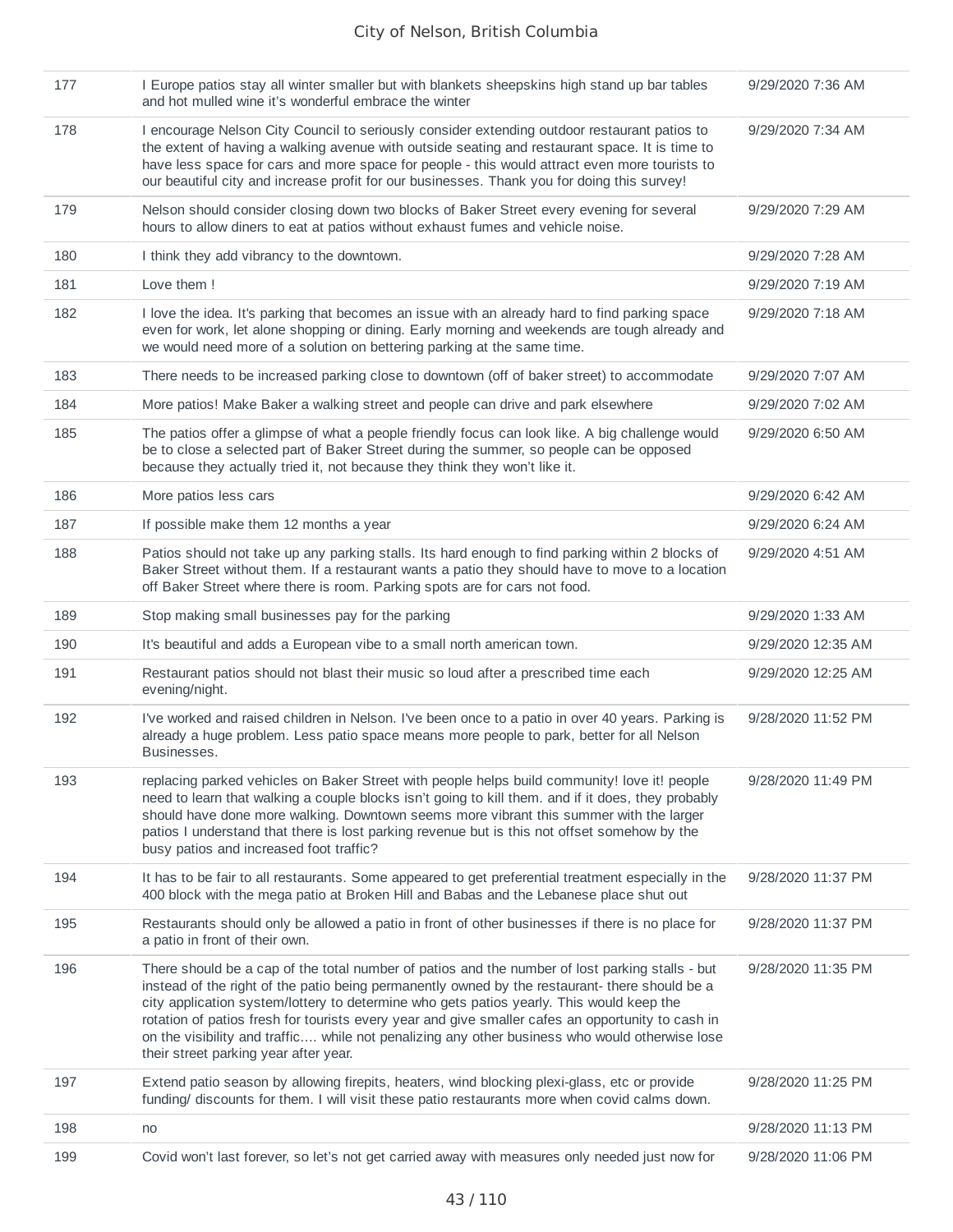|     | distancing.                                                                                                                                                                                                                                                                                                                                                                                                                                                                                                                                                                                                                                                                                                                                                |                    |
|-----|------------------------------------------------------------------------------------------------------------------------------------------------------------------------------------------------------------------------------------------------------------------------------------------------------------------------------------------------------------------------------------------------------------------------------------------------------------------------------------------------------------------------------------------------------------------------------------------------------------------------------------------------------------------------------------------------------------------------------------------------------------|--------------------|
| 200 | Please let all outlets have patios, all year round                                                                                                                                                                                                                                                                                                                                                                                                                                                                                                                                                                                                                                                                                                         | 9/28/2020 11:02 PM |
| 201 | Patios are great. Maybe if the bus schedule was more accomodating in Nelson we wouldnt<br>depend on cars that much, in general.                                                                                                                                                                                                                                                                                                                                                                                                                                                                                                                                                                                                                            | 9/28/2020 10:59 PM |
| 202 | I think the patios were crucial during covid and that pre covid it seemed there were never<br>enough seats on a patio if you wanted one. Though I didn't eat out often during covid I was<br>happy for the restaurants that they were afforded this opportunity. Its better than having a<br>bunch of tourists indoors                                                                                                                                                                                                                                                                                                                                                                                                                                     | 9/28/2020 10:58 PM |
| 203 | No.                                                                                                                                                                                                                                                                                                                                                                                                                                                                                                                                                                                                                                                                                                                                                        | 9/28/2020 10:52 PM |
| 204 | LOVE. THEM.                                                                                                                                                                                                                                                                                                                                                                                                                                                                                                                                                                                                                                                                                                                                                | 9/28/2020 10:45 PM |
| 205 | build a parking lot and have lots of patios. Also bring the wednesday market back to baker st.                                                                                                                                                                                                                                                                                                                                                                                                                                                                                                                                                                                                                                                             | 9/28/2020 10:26 PM |
| 206 | Great for Nelson in the summer. Tourists and locals love it                                                                                                                                                                                                                                                                                                                                                                                                                                                                                                                                                                                                                                                                                                | 9/28/2020 10:23 PM |
| 207 | Patios are great! My preferred place to sit in the summer                                                                                                                                                                                                                                                                                                                                                                                                                                                                                                                                                                                                                                                                                                  | 9/28/2020 10:22 PM |
| 208 | Park further away and walk into town if you have to!                                                                                                                                                                                                                                                                                                                                                                                                                                                                                                                                                                                                                                                                                                       | 9/28/2020 10:16 PM |
| 209 | City should charge a higher price for the street and sidewalk patios                                                                                                                                                                                                                                                                                                                                                                                                                                                                                                                                                                                                                                                                                       | 9/28/2020 10:13 PM |
| 210 | I have been led to believe that the patios space rentals were subsidized this year by way of<br>the city waiving fees. This seems incredibly unfair to me because restaurants which do not<br>have street frontage or which do not have option of street patio(because bus stop infront or<br>commercial loading, or in an ally etc) do not enjoy any subsidy from City. Neither do non food<br>businesses. If the city wants to help businesses during this difficult time they should help all<br>equally, like a subsidy for hydro or tax reduction. I really resented the advantage restaurants<br>who were in location to take up several parking spots for patios had over those restaurants<br>who were not so advantageously located. Very unfair! | 9/28/2020 10:01 PM |
| 211 | I think they make summer!                                                                                                                                                                                                                                                                                                                                                                                                                                                                                                                                                                                                                                                                                                                                  | 9/28/2020 9:44 PM  |
| 212 | Parking downtown is very difficult regardless of patios patios are good for community and<br>bring life to Baker Street, parking spaces create more car traffic and serve very few people                                                                                                                                                                                                                                                                                                                                                                                                                                                                                                                                                                  | 9/28/2020 9:36 PM  |
| 213 | Just love it                                                                                                                                                                                                                                                                                                                                                                                                                                                                                                                                                                                                                                                                                                                                               | 9/28/2020 9:35 PM  |
| 214 | more                                                                                                                                                                                                                                                                                                                                                                                                                                                                                                                                                                                                                                                                                                                                                       | 9/28/2020 9:34 PM  |
| 215 | The only reason that I didn't use them more this summer was that I was afraid of Covid with all<br>of the seasonal visitors. Next summer, I would love to sit on patios way more often :)                                                                                                                                                                                                                                                                                                                                                                                                                                                                                                                                                                  | 9/28/2020 9:30 PM  |
| 216 | Get with the changing times and start something new instead of following ridiculous laws that<br>don't foster a vibrant community                                                                                                                                                                                                                                                                                                                                                                                                                                                                                                                                                                                                                          | 9/28/2020 9:29 PM  |
| 217 | Just make sure there are ample handicap spots and could consider spots reserved for seniors                                                                                                                                                                                                                                                                                                                                                                                                                                                                                                                                                                                                                                                                | 9/28/2020 9:22 PM  |
| 218 | It's been great seeing all the patios. Driving down Baker this summer, even at 10pm all the<br>patios were full. Makes down town feel so great.                                                                                                                                                                                                                                                                                                                                                                                                                                                                                                                                                                                                            | 9/28/2020 9:13 PM  |
| 219 | They are fantastic and make the city come alive. Keep it up.                                                                                                                                                                                                                                                                                                                                                                                                                                                                                                                                                                                                                                                                                               | 9/28/2020 9:09 PM  |
| 220 | This survey should also include tables located on sidewalks and in area that usually provide<br>public seating on/near sidewalks. I am more impacted by congestion on sidewalks and lack of<br>public seating downtown than used up parking spaces.                                                                                                                                                                                                                                                                                                                                                                                                                                                                                                        | 9/28/2020 9:07 PM  |
| 221 | I think patios are more important than Baker Street parking                                                                                                                                                                                                                                                                                                                                                                                                                                                                                                                                                                                                                                                                                                | 9/28/2020 9:04 PM  |
| 222 | I think all public spaces including seasonal patios are fantastic. I think past years' farmers<br>markets on Baker between Ward and Stanley were great for both locals, and more accessible<br>for tourists. I am regularly asked by tourists at my work where Cottonwood park is and it is not<br>easy to explain. I think that in pairing with denser parking options within the downtown region,<br>regularly or seasonally closing Baker St to motor traffic could benefit a huge amount of<br>businesses in Nelson.                                                                                                                                                                                                                                   | 9/28/2020 9:00 PM  |
| 223 | I think there needs to be better rules for patios and smoking. About 50% of the time I was out<br>this summer, someone would get off the patio, walk a few steps over and smoke. Was gross                                                                                                                                                                                                                                                                                                                                                                                                                                                                                                                                                                 | 9/28/2020 9:00 PM  |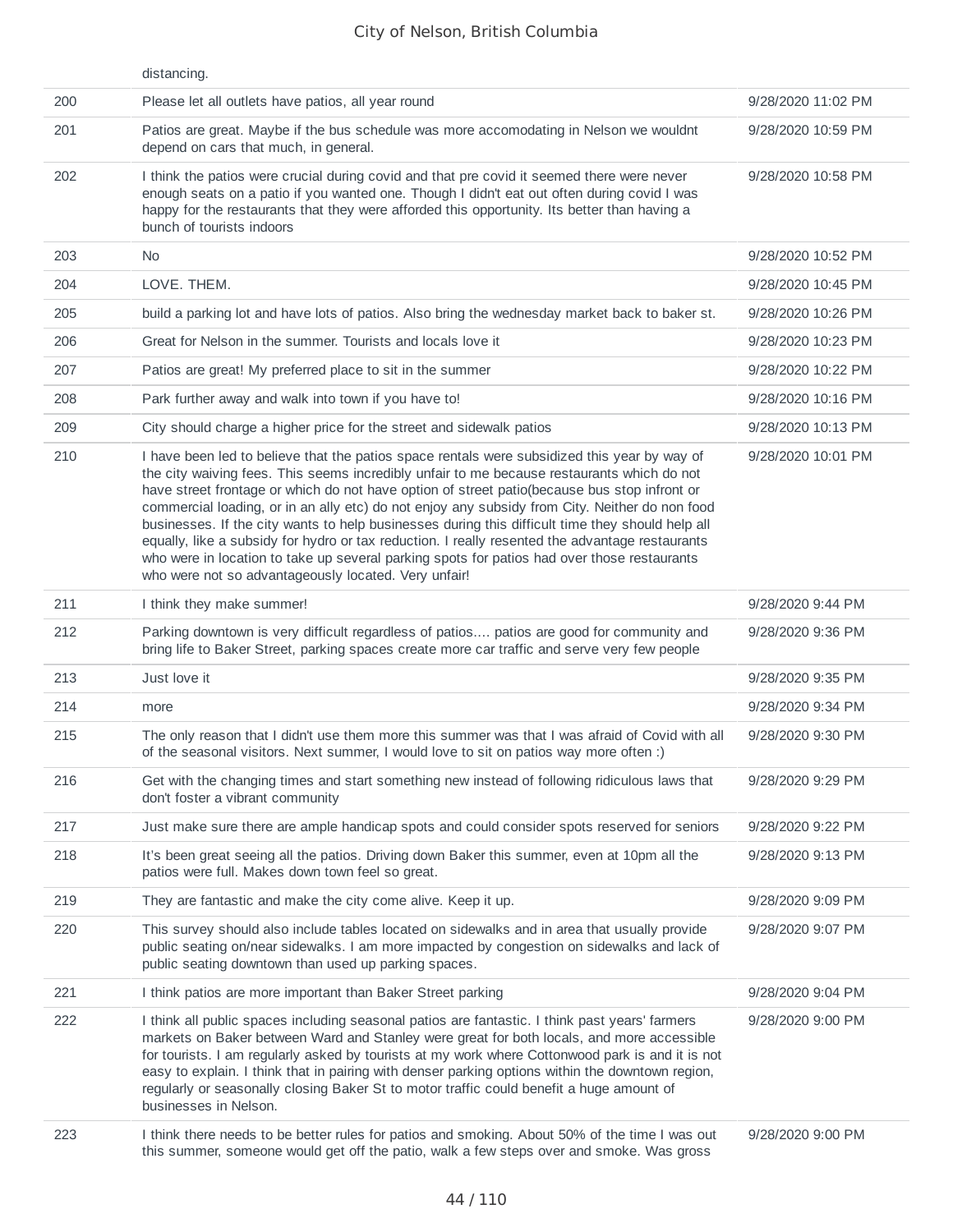|     | eating food and smelling smoke.                                                                                                                                                                                                                                                                                                                                                                                                                                                                                                                                                                                                                                                                                                                                                                                                                                                                                                                                                                                                                                                                                                                                                                                                                         |                   |
|-----|---------------------------------------------------------------------------------------------------------------------------------------------------------------------------------------------------------------------------------------------------------------------------------------------------------------------------------------------------------------------------------------------------------------------------------------------------------------------------------------------------------------------------------------------------------------------------------------------------------------------------------------------------------------------------------------------------------------------------------------------------------------------------------------------------------------------------------------------------------------------------------------------------------------------------------------------------------------------------------------------------------------------------------------------------------------------------------------------------------------------------------------------------------------------------------------------------------------------------------------------------------|-------------------|
| 224 | I'm concerned for the welfare of other businesses downtown if parking becomes difficult to the<br>point that local consumers give up on downtown businesses. There have been times when I<br>could not find parking to go to the pharmacy and the post office, and times when I went to the<br>mall when I would have preferred to patronize a downtown business because I could not find<br>parking. Restaurants are important and I want to be supportive, but not at the expense of other<br>businesses.                                                                                                                                                                                                                                                                                                                                                                                                                                                                                                                                                                                                                                                                                                                                             | 9/28/2020 8:59 PM |
| 225 | I'm concerned for the welfare of other businesses downtown if parking becomes difficult to the<br>point that local consumers give up on downtown businesses. There have been times when I<br>could not find parking to go to the pharmacy and the post office, and times when I went to the<br>mall when I would have preferred to patronize a downtown business because I could not find<br>parking. Restaurants are important and I want to be supportive, but not at the expense of other<br>businesses.                                                                                                                                                                                                                                                                                                                                                                                                                                                                                                                                                                                                                                                                                                                                             | 9/28/2020 8:57 PM |
| 226 | Though I agree that patios should be permitted, and Baker St should be for pedestrians only, I<br>also feel that the advantages given to business owners on Baker St was unequal to<br>restaurants, etc. elsewhere.                                                                                                                                                                                                                                                                                                                                                                                                                                                                                                                                                                                                                                                                                                                                                                                                                                                                                                                                                                                                                                     | 9/28/2020 8:57 PM |
| 227 | Make Baker Street pedestrian only during the summer and let everyone have patios.                                                                                                                                                                                                                                                                                                                                                                                                                                                                                                                                                                                                                                                                                                                                                                                                                                                                                                                                                                                                                                                                                                                                                                       | 9/28/2020 8:57 PM |
| 228 | If the homeless drug using mental health people were not constantly hanging around, I may<br>have considered using the patios. I'm not interested in dining amongst those people. The city<br>needs to stop encouraging and enabling these problem people.                                                                                                                                                                                                                                                                                                                                                                                                                                                                                                                                                                                                                                                                                                                                                                                                                                                                                                                                                                                              | 9/28/2020 8:54 PM |
| 229 | Keep them open all winter with heaters, otherwise they will die                                                                                                                                                                                                                                                                                                                                                                                                                                                                                                                                                                                                                                                                                                                                                                                                                                                                                                                                                                                                                                                                                                                                                                                         | 9/28/2020 8:53 PM |
| 230 | They are great!                                                                                                                                                                                                                                                                                                                                                                                                                                                                                                                                                                                                                                                                                                                                                                                                                                                                                                                                                                                                                                                                                                                                                                                                                                         | 9/28/2020 8:52 PM |
| 231 | Make Baker street one way to allow for more patio space.                                                                                                                                                                                                                                                                                                                                                                                                                                                                                                                                                                                                                                                                                                                                                                                                                                                                                                                                                                                                                                                                                                                                                                                                | 9/28/2020 8:51 PM |
| 232 | Biggest problem is that they don't allow pedestrians sufficient social distancing. There needs<br>to be a separation between the patios and the pedestrians.                                                                                                                                                                                                                                                                                                                                                                                                                                                                                                                                                                                                                                                                                                                                                                                                                                                                                                                                                                                                                                                                                            | 9/28/2020 8:44 PM |
| 233 | I think if we really get to the point where we are limiting car access to downtown and<br>encouraging and providing other means of transportation, then having a larger number of patios<br>could be great. It's tricky because it's a balance of helping restaurants stay open and also<br>ensuring there's enough parking to support business at all the downtown businesses, as<br>they're all being impacted by Covid. I also feel somewhat unsafe as a pedestrian walking by all<br>the patios as there's not enough space between them and the rest of the sidewalk to have<br>much social distance. And not all of them have barriers between the people sitting right near<br>the sidewalk and pedestrians, and the sidewalk areas between the patios and the buildings<br>tend to be narrower and can get quite congested with people lined up for tables and<br>pedestrians walking through. This is why I feel apprehensive about adding even more patios as<br>much as I want to support local business. If Covid is still an issue next year, at least. If it<br>wasn't then I would be more open to it in general, although in terms of ease of walking around I<br>still don't like how patios can create such congested sidewalk areas. | 9/28/2020 8:43 PM |
| 234 | I heartily dislike and loath when patios encroach on public spaces and interfere with public<br>seating. Free spaces should not be commercialized. When a table and chairs which are<br>commercial endeavors, causes the removal of public park benches. Patio culture is not street<br>culture.                                                                                                                                                                                                                                                                                                                                                                                                                                                                                                                                                                                                                                                                                                                                                                                                                                                                                                                                                        | 9/28/2020 8:43 PM |
| 235 | Make Baker or at least a few blocks pedestrian only in the Summer and increase patio space<br>for a better atmosphere/vibe                                                                                                                                                                                                                                                                                                                                                                                                                                                                                                                                                                                                                                                                                                                                                                                                                                                                                                                                                                                                                                                                                                                              | 9/28/2020 8:41 PM |
| 236 | I think splitting the number of "parking space" allowed to be patio in between all the business<br>that can and want patio space would be a good way to keep a cap while allowing everyone to<br>have at least 1 parking space worth of patio. Then if they want bigger they need to request to<br>see if there is more empty space before it reach a cap                                                                                                                                                                                                                                                                                                                                                                                                                                                                                                                                                                                                                                                                                                                                                                                                                                                                                               | 9/28/2020 8:29 PM |
| 237 | If restaurants do not have patio abilities, they should be designated equal parking spaces to<br>the amount as other restaurants patios do                                                                                                                                                                                                                                                                                                                                                                                                                                                                                                                                                                                                                                                                                                                                                                                                                                                                                                                                                                                                                                                                                                              | 9/28/2020 8:29 PM |
| 238 | I would rather see patios and restaurants thrive than stick to a parking mandate. Baker St. Can<br>survive with limited parking, restaurants cannot in covid times.                                                                                                                                                                                                                                                                                                                                                                                                                                                                                                                                                                                                                                                                                                                                                                                                                                                                                                                                                                                                                                                                                     | 9/28/2020 8:25 PM |
| 239 | Even with so many patios often very difficult to get a seat many times we went out!!                                                                                                                                                                                                                                                                                                                                                                                                                                                                                                                                                                                                                                                                                                                                                                                                                                                                                                                                                                                                                                                                                                                                                                    | 9/28/2020 8:24 PM |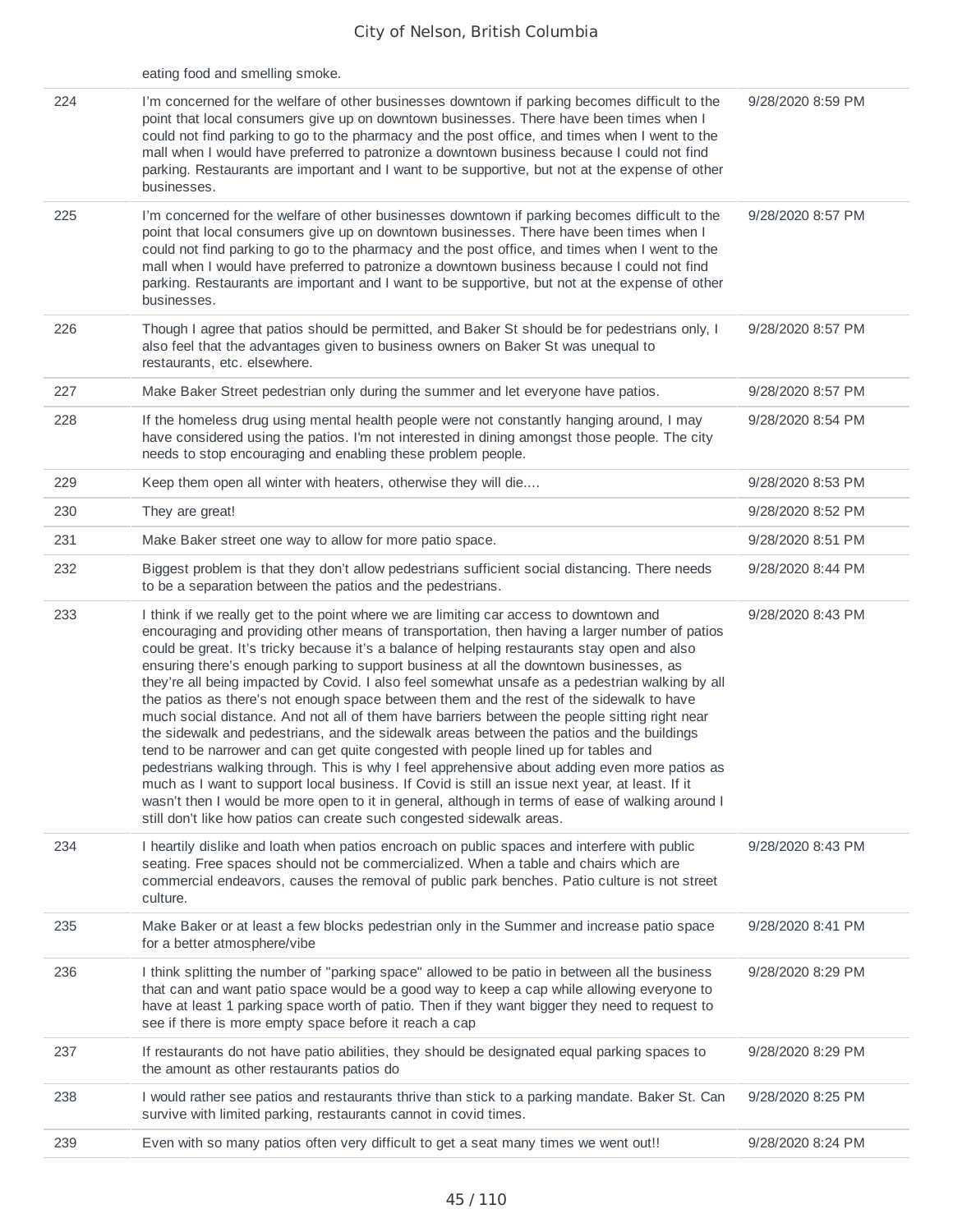| 240 | I don't think there should be any parking on Baker Street period! All patios all tents all summer.<br>I wish there was ZERO TRAFFIC down baker including city transit                                                                                                                                                                                                                                                                                                                                                                                                                                                                                   | 9/28/2020 8:22 PM |
|-----|---------------------------------------------------------------------------------------------------------------------------------------------------------------------------------------------------------------------------------------------------------------------------------------------------------------------------------------------------------------------------------------------------------------------------------------------------------------------------------------------------------------------------------------------------------------------------------------------------------------------------------------------------------|-------------------|
| 241 | Seasonal patios greatly increase the number of visitors at a restaurant. I think each restaurant<br>or cafe should have the option of an outdoor area.                                                                                                                                                                                                                                                                                                                                                                                                                                                                                                  | 9/28/2020 8:19 PM |
| 242 | love them . you should shut down baker and make whole street carless. patios and store fronts<br>outside!!                                                                                                                                                                                                                                                                                                                                                                                                                                                                                                                                              | 9/28/2020 8:17 PM |
| 243 | size consistency should be a consideration                                                                                                                                                                                                                                                                                                                                                                                                                                                                                                                                                                                                              | 9/28/2020 8:15 PM |
| 244 | As many will only eat outside for COVID safety reasons, I feel patios are an essential part of<br>the survival of Nelson's restaurant culture                                                                                                                                                                                                                                                                                                                                                                                                                                                                                                           | 9/28/2020 8:15 PM |
| 245 | I have heard there is speculation for tents and outdoor patio but I am not sure this is a good<br>idea                                                                                                                                                                                                                                                                                                                                                                                                                                                                                                                                                  | 9/28/2020 8:13 PM |
| 246 | They are fabulous & necessary during covid for restraint dining to happen we did not sit<br>down at any restaurants this summer but did to allot of take out                                                                                                                                                                                                                                                                                                                                                                                                                                                                                            | 9/28/2020 8:11 PM |
| 247 | More patios and less cars please. Maybe shut down 1 or 2 blocks of baker July and August                                                                                                                                                                                                                                                                                                                                                                                                                                                                                                                                                                | 9/28/2020 8:11 PM |
| 248 | I understand the issues restaurants are going through because of covid. I think the times are<br>unprecedented and we need to keep the businesses afloat                                                                                                                                                                                                                                                                                                                                                                                                                                                                                                | 9/28/2020 8:03 PM |
| 249 | It's understandable, during Covid, to want to have extra seating outside. The city, in its effort<br>to be fair, have given so many patio permits yet not provided any expanded parking. I'm not a<br>tourist, I live and work in town in the field of landscaping. I try to access businesses downtown<br>for my work. It is becoming more of a mall for tourists than a working town. Downtown<br>businesses probably shouldn't be determining the shape and function of our town. Traffic flow<br>should be considered when opening the town to more density, whether it's restaurants or<br>houses.                                                 | 9/28/2020 8:03 PM |
| 250 | No.                                                                                                                                                                                                                                                                                                                                                                                                                                                                                                                                                                                                                                                     | 9/28/2020 8:02 PM |
| 251 | Patios are great! And safe during the Covid times. Baker Street should be shut down and be<br>foot traffic only. Give the places that aren't restaurants the ability to expand and help<br>customers outside on those nice days!                                                                                                                                                                                                                                                                                                                                                                                                                        | 9/28/2020 8:00 PM |
| 252 | Whatever rule you decide on, it needs to be consistent, with no exceptions to some places.<br>For example, the Savoy had a way bigger patio last summer than the other restaurants, which<br>is unfair. The rules should be consistent.                                                                                                                                                                                                                                                                                                                                                                                                                 | 9/28/2020 7:58 PM |
| 253 | They're awesome! More seating is needed than parking spaces. Everyone wants a patio meal<br>or drink not inside in the summer                                                                                                                                                                                                                                                                                                                                                                                                                                                                                                                           | 9/28/2020 7:57 PM |
| 254 | Yes the more we can encourage a vibrant downtown the better. How do they do winter patios I.<br>whistler? Give them a call.                                                                                                                                                                                                                                                                                                                                                                                                                                                                                                                             | 9/28/2020 7:57 PM |
| 255 | I enjoyed it this year :)                                                                                                                                                                                                                                                                                                                                                                                                                                                                                                                                                                                                                               | 9/28/2020 7:47 PM |
| 256 | they are great and always busy but the parking is a big issue there should be another parkade<br>built where the old gas station on Baker st was or down by railtown with a trolly service to get<br>shoppers and employees to Baker st                                                                                                                                                                                                                                                                                                                                                                                                                 | 9/28/2020 7:42 PM |
| 257 | It was very hard to find parking this year. I personally was meaning to write a letter to council<br>stating what a unjust decision it was to give the patio's on Baker Street free patio rent without<br>supporting the other restaurants who don't have a patio on Baker st. It was like killing two birds<br>with two stones. Instead of feeding two birds with one seed. If the city wanted to fairly and<br>equally support restaurants they could have done something like give all restaurants in the<br>downtown core a 5% break on hydro bill. That way everyone would have benefited. Not just the<br>male owned restaurants on Baker St. !!! | 9/28/2020 7:34 PM |
| 258 | no!                                                                                                                                                                                                                                                                                                                                                                                                                                                                                                                                                                                                                                                     | 9/28/2020 7:27 PM |
| 259 | They add to the town and it's a great option to enjoy Nelson                                                                                                                                                                                                                                                                                                                                                                                                                                                                                                                                                                                            | 9/28/2020 7:27 PM |
| 260 | I often try to avoid having to go to baker street in the summer due to the not being able to find<br>a parking spot.                                                                                                                                                                                                                                                                                                                                                                                                                                                                                                                                    | 9/28/2020 7:22 PM |
| 261 | so important to do whatever we can to keep all our awesome restaurants afloat                                                                                                                                                                                                                                                                                                                                                                                                                                                                                                                                                                           | 9/28/2020 7:16 PM |
|     |                                                                                                                                                                                                                                                                                                                                                                                                                                                                                                                                                                                                                                                         |                   |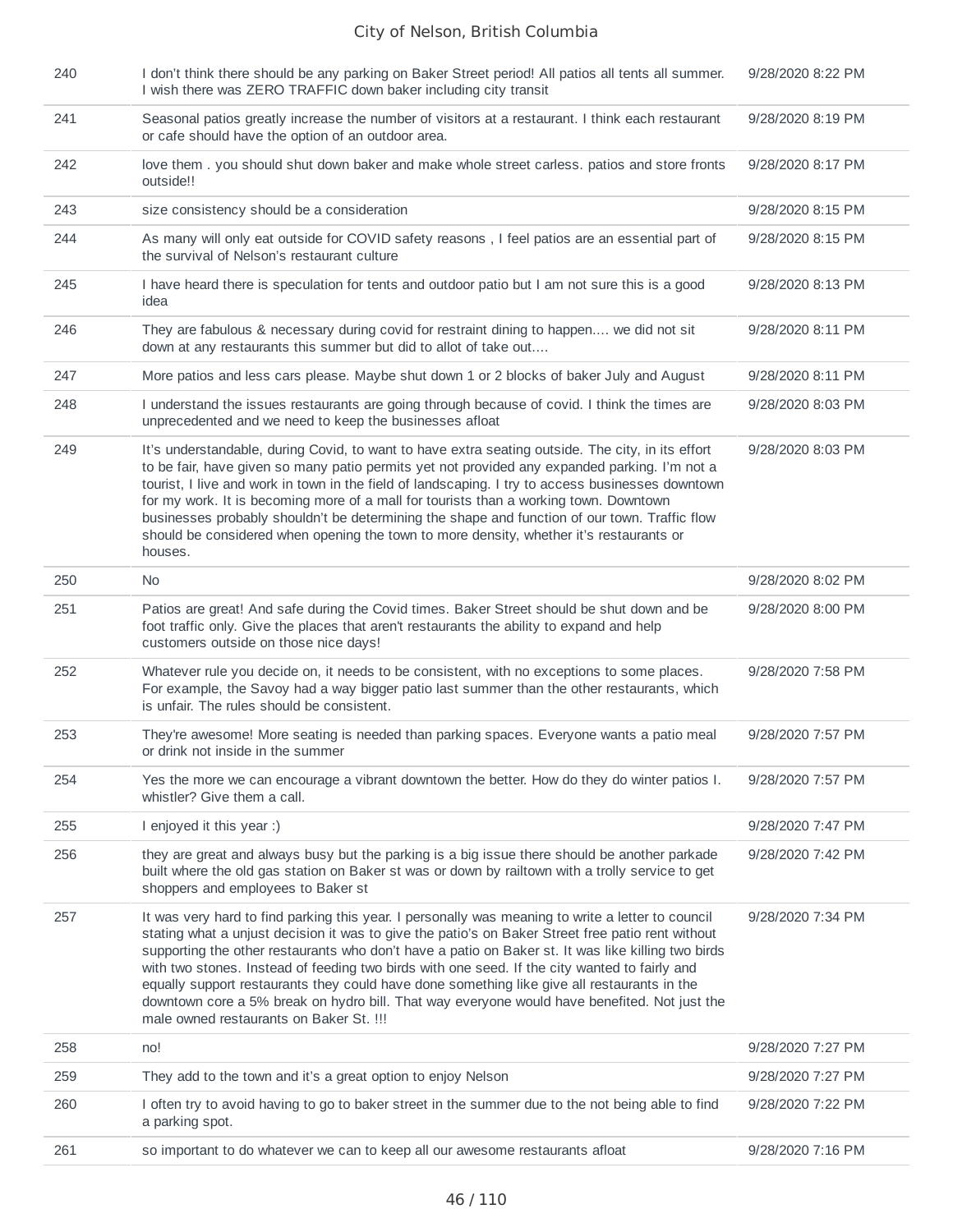| 262 | Just make it fair for everyone. Some business don't have space in front of them.                                                                                                                                                                                                                                                                                                                                                                                                                              | 9/28/2020 7:01 PM |
|-----|---------------------------------------------------------------------------------------------------------------------------------------------------------------------------------------------------------------------------------------------------------------------------------------------------------------------------------------------------------------------------------------------------------------------------------------------------------------------------------------------------------------|-------------------|
| 263 | no                                                                                                                                                                                                                                                                                                                                                                                                                                                                                                            | 9/28/2020 6:50 PM |
| 264 | If there is going to be more patios, which I think is a good idea in Covid times, you need to<br>provide alternative parking for the spots being used for patios.                                                                                                                                                                                                                                                                                                                                             | 9/28/2020 6:47 PM |
| 265 | Maybe we can move to be like Whistler closing vehicle traffic on Baker Street and on-going<br>free bus/shuttle service from out of the core parking places.                                                                                                                                                                                                                                                                                                                                                   | 9/28/2020 6:41 PM |
| 266 | Get rid of them and metered parking too.                                                                                                                                                                                                                                                                                                                                                                                                                                                                      | 9/28/2020 6:38 PM |
| 267 | Parking                                                                                                                                                                                                                                                                                                                                                                                                                                                                                                       | 9/28/2020 6:37 PM |
| 268 | If parts of downtown (e.g. Baker St.) are turned into pedestrian malls, so much the better.<br>Maybe make more parking available in Railtown.                                                                                                                                                                                                                                                                                                                                                                 | 9/28/2020 6:33 PM |
| 269 | Taking parking spots up is ok. Bu taking up 40 percent of the hall street plaza up for pitchfork<br>is such a bad idea. It is the only park space in the city core. I can't imagine what it cost to<br>build. To have it permanently taken over is completely outrageous. I love that restaurant, but to<br>give up what little park space we have just makes no sense to me. It also changes the feel of<br>the entire space to feel like a private area. The city needs at least as single plaza. Please!!! | 9/28/2020 6:31 PM |
| 270 | I don't shop local as there was hard time finding parking Downtown                                                                                                                                                                                                                                                                                                                                                                                                                                            | 9/28/2020 6:31 PM |
| 271 | Seasonal patios should be in our town.                                                                                                                                                                                                                                                                                                                                                                                                                                                                        | 9/28/2020 6:31 PM |
| 272 | European city centres to village squares have patios, and it makes them feel vibrant and<br>interesting. More patios seems to cut down on the number of cars on Baker Street, increases<br>eyes on the street (public safety) and builds a sense of a vibrant downtown centre for locals<br>and tourists alike. They also increase the capacity for restaurants to make money, especially<br>during social distancing measures. I think overall patios are a great addition.                                  | 9/28/2020 6:31 PM |
| 273 | This is a tough time for restaurants, some of them are likely barely holding on. I support doing<br>what we can to help them.                                                                                                                                                                                                                                                                                                                                                                                 | 9/28/2020 6:29 PM |
| 274 | Parking can be a pain in downtown Nelson on many days and patios can be a factor. However,<br>my biggest concern with patios growing in size and number is risk of spreading covid.                                                                                                                                                                                                                                                                                                                           | 9/28/2020 6:27 PM |
| 275 | Baker Street should close to vehicles in the summer months. Encourage more people to walk<br>or bike to work. Encourage wide open space to dine, wander and shop.                                                                                                                                                                                                                                                                                                                                             | 9/28/2020 6:27 PM |
| 276 | Loved the patios this summer! Especially nice because of the Covid situation but I would love<br>to see patios like this every summer.                                                                                                                                                                                                                                                                                                                                                                        | 9/28/2020 6:21 PM |
| 277 | New and expanded patios was a highlight in a crummy year. Thank you to the city for working<br>with business owners and coming up with creative ideas. Not sure if I want to go back in eating<br>inside even if Covid is dealt with.                                                                                                                                                                                                                                                                         | 9/28/2020 6:18 PM |
| 278 | During the Covid-19 pandemic I think it is critical for safety to allow patios. In normal times, I<br>think they are also great for promoting a festive and safe downtown. Patios remind me of the<br>European cities I've visited (Paris, Amsterdam, etc.) that have lively and vibrant<br>neighborhoods.                                                                                                                                                                                                    | 9/28/2020 6:16 PM |
| 279 | The patios need to move off the sidewalks and be situated entirely on the street. It was<br>impossible to social distance walking on the sidewalk because of the jam of people where the<br>available sidewalk space narrows.                                                                                                                                                                                                                                                                                 | 9/28/2020 6:10 PM |
| 280 | Seasonal patios are lovely but should never be at the expense of parking. There are options<br>such as roof top patios, mezzanine patios over top of parking etc.                                                                                                                                                                                                                                                                                                                                             | 9/28/2020 6:10 PM |
| 281 | I wish Baker Street was for walking and patios only                                                                                                                                                                                                                                                                                                                                                                                                                                                           | 9/28/2020 6:10 PM |
| 282 | It's vibrant and interesting instead of all cars . I am totally in favour and highly support food<br>trucks and patios . I would like to see them continue as late in the season as possible. Many<br>European cities have outddor enclosed patios that remain open year round.                                                                                                                                                                                                                               | 9/28/2020 5:59 PM |
| 283 | They should be year round                                                                                                                                                                                                                                                                                                                                                                                                                                                                                     | 9/28/2020 5:57 PM |
| 284 | I think they are wonderful for our town. They have allowed businesses to prosper. They have<br>added to the unique intrigue of our town and attracted more visitors, which in turn has boosted                                                                                                                                                                                                                                                                                                                | 9/28/2020 5:56 PM |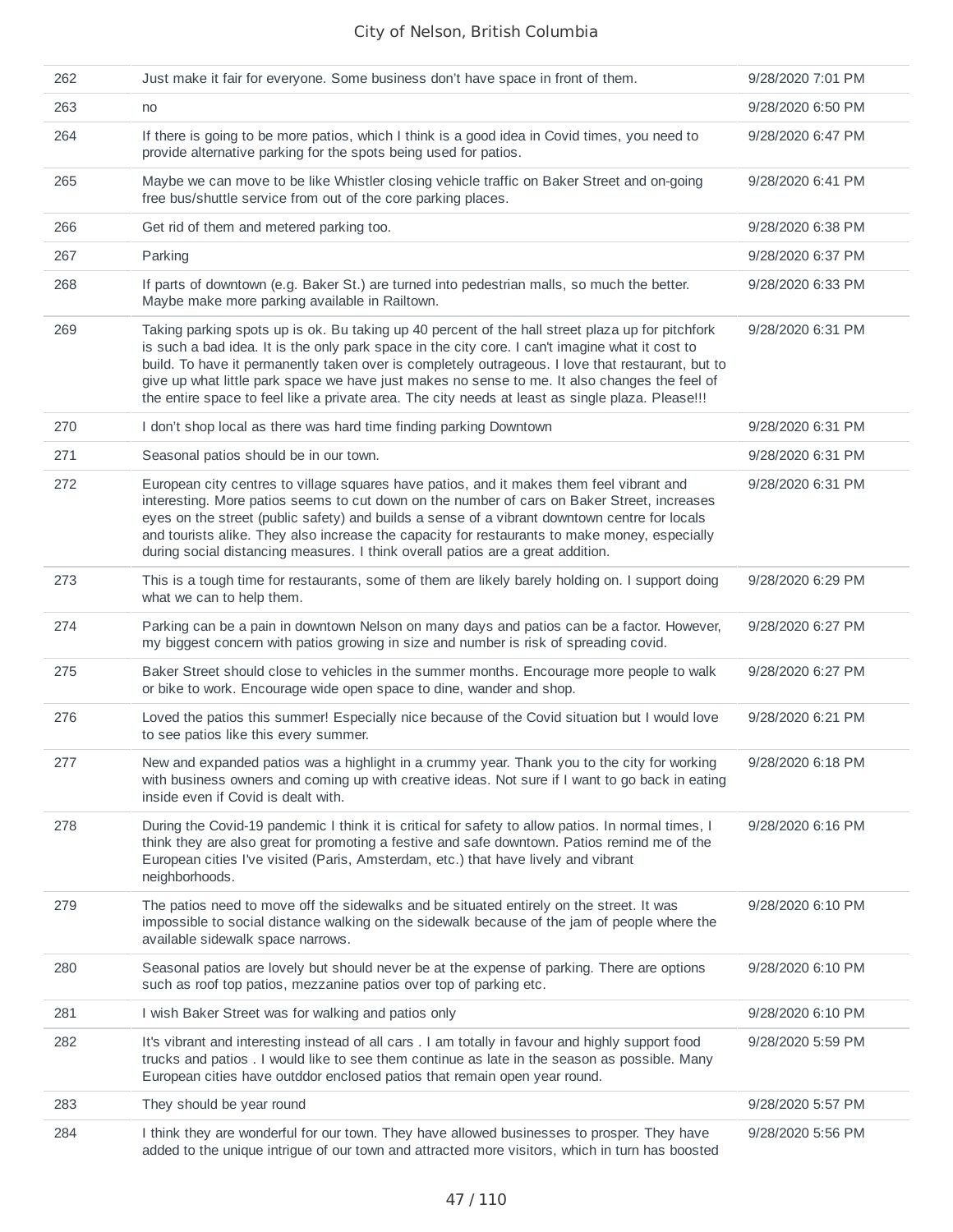our economy. People like to be outside and enjoy our bustling downtown - not even to mention the added safeties it has provided during COVID. I am very pleased with the City's approach to patios this year and I am glad that they are taking the feedback of the community here. I think we should continue to give businesses the liberties with patios that were given this year - and I think we should be forward thinking in general about ways to continue to make our downtown so attractive and unique.

| 285 | A strong vibrant downtown economy is amazing - BUT AS A TOWN - AVAILABLE PARKING<br>WITH TRANSIT, AND ADDITIONAL PUBLIC BATHROOMS ARE NEEDED.                                                                                                                                                                                                                                                                                                                                                                                                                                                                                                                   | 9/28/2020 5:41 PM |
|-----|-----------------------------------------------------------------------------------------------------------------------------------------------------------------------------------------------------------------------------------------------------------------------------------------------------------------------------------------------------------------------------------------------------------------------------------------------------------------------------------------------------------------------------------------------------------------------------------------------------------------------------------------------------------------|-------------------|
| 286 | being flexible in city bylaws is an important aspect of supporting local business.                                                                                                                                                                                                                                                                                                                                                                                                                                                                                                                                                                              | 9/28/2020 5:39 PM |
| 287 | I much prefer patios to parking spaces, especially on Baker St                                                                                                                                                                                                                                                                                                                                                                                                                                                                                                                                                                                                  | 9/28/2020 5:36 PM |
| 288 | You guys should make the whole street or at least a portion car-free, like most cities in Europe<br>or the Platzl in Kimberly!                                                                                                                                                                                                                                                                                                                                                                                                                                                                                                                                  | 9/28/2020 5:35 PM |
| 289 | I think they should not just be 'summer seasonal' but also available in other seasons -- with a<br>heat supply of course and some protection from the elements. They do it in Europe!                                                                                                                                                                                                                                                                                                                                                                                                                                                                           | 9/28/2020 5:33 PM |
| 290 | Seasonal patios are great especially during covid when being outside is important.<br>Pedestrianising Baker Street would be even better.                                                                                                                                                                                                                                                                                                                                                                                                                                                                                                                        | 9/28/2020 5:28 PM |
| 291 | it would be great to have them year round for businesses that can afford/are interested in<br>heating outdoor seating. creates a much nicer pedestrian-friendly street.                                                                                                                                                                                                                                                                                                                                                                                                                                                                                         | 9/28/2020 5:28 PM |
| 292 | We need the amenity areas in front of CIBC and Phoenix Computers to have more public<br>seating and tables for the public. As I understand it, the Official Community Plan states that<br>the amenity area should not be more than 50% commercial. I take that to mean seats, not<br>square feet. Right now, there is only one bench in each area. Additional seating in the Amenity<br>areas would allow more flexability for our community to have more options for eating take-out<br>food from restaurants that do not have or want to have patios. It would also allow people to<br>bring their own lunch downtown instead of having to go home for lunch. | 9/28/2020 5:27 PM |
| 293 | Extend the outdoor season with use of propane heaters.                                                                                                                                                                                                                                                                                                                                                                                                                                                                                                                                                                                                          | 9/28/2020 5:25 PM |
| 294 | Love patios.I, great for the city and tourism.                                                                                                                                                                                                                                                                                                                                                                                                                                                                                                                                                                                                                  | 9/28/2020 5:24 PM |
| 295 | with the increase in patios this year there has been a significant increase in people visiting the<br>downtown core. The majority of businesses (not just restaurants) that i have spoken to have<br>seen one of their best sales summers. I think most restaurants would be happy to do some<br>cross promotions of their surrounding businesses as well. Table talkers etc to get people to<br>visit the stores would also drive more business.                                                                                                                                                                                                               | 9/28/2020 5:20 PM |
| 296 | I think if it's done respectfully, it's a great option                                                                                                                                                                                                                                                                                                                                                                                                                                                                                                                                                                                                          | 9/28/2020 5:19 PM |
| 297 | all of the different colored food trucks and brightly colored patio umbrellas really made the<br>downtown even more vibrant than usual.                                                                                                                                                                                                                                                                                                                                                                                                                                                                                                                         | 9/28/2020 5:15 PM |
| 298 | I loved seeing the number of patio options that were available this past summer. Nelson was<br>so alive! It augmented the Nelson experience. I hope patios continue to be heavily embraced<br>even after covid passes (if it passes).                                                                                                                                                                                                                                                                                                                                                                                                                           | 9/28/2020 5:14 PM |
| 299 | At a couple of occasions I noticed the lack of sanitizing tables/chairs etc. between customer<br>use. Could there be more responsibility of the owners to ensure this occurs?                                                                                                                                                                                                                                                                                                                                                                                                                                                                                   | 9/28/2020 5:14 PM |
| 300 | Some patios have been overtaken by people who feel that their beloved family dog can dine<br>with them in the patio area. This was a huge problem in particular one patio where dogs were<br>standing directly on hot black pavement in 40 degree weather for long periods of time while<br>their owners were drinking. I witnessed this constantly and took my concerns to the business.<br>They felt that it was not their responsibility but that of the dog owner. This is a patio that was<br>allowed in a tight parking lot that several businesses share and took up 2 of 14 parking spaces<br>plus made a few other spaces not usable.                  | 9/28/2020 5:05 PM |
| 301 | make most of baker st. pedestrian only during the days.                                                                                                                                                                                                                                                                                                                                                                                                                                                                                                                                                                                                         | 9/28/2020 5:04 PM |
| 302 | It adds to the beauty and culture of our city. This type of patio setup should be continued in the<br>future. We should also consider giving a deal to businesses for the appropriate permit needed<br>to have an expanded patio. This summer has been great and alot of patios are still full even<br>with the expansion.                                                                                                                                                                                                                                                                                                                                      | 9/28/2020 5:03 PM |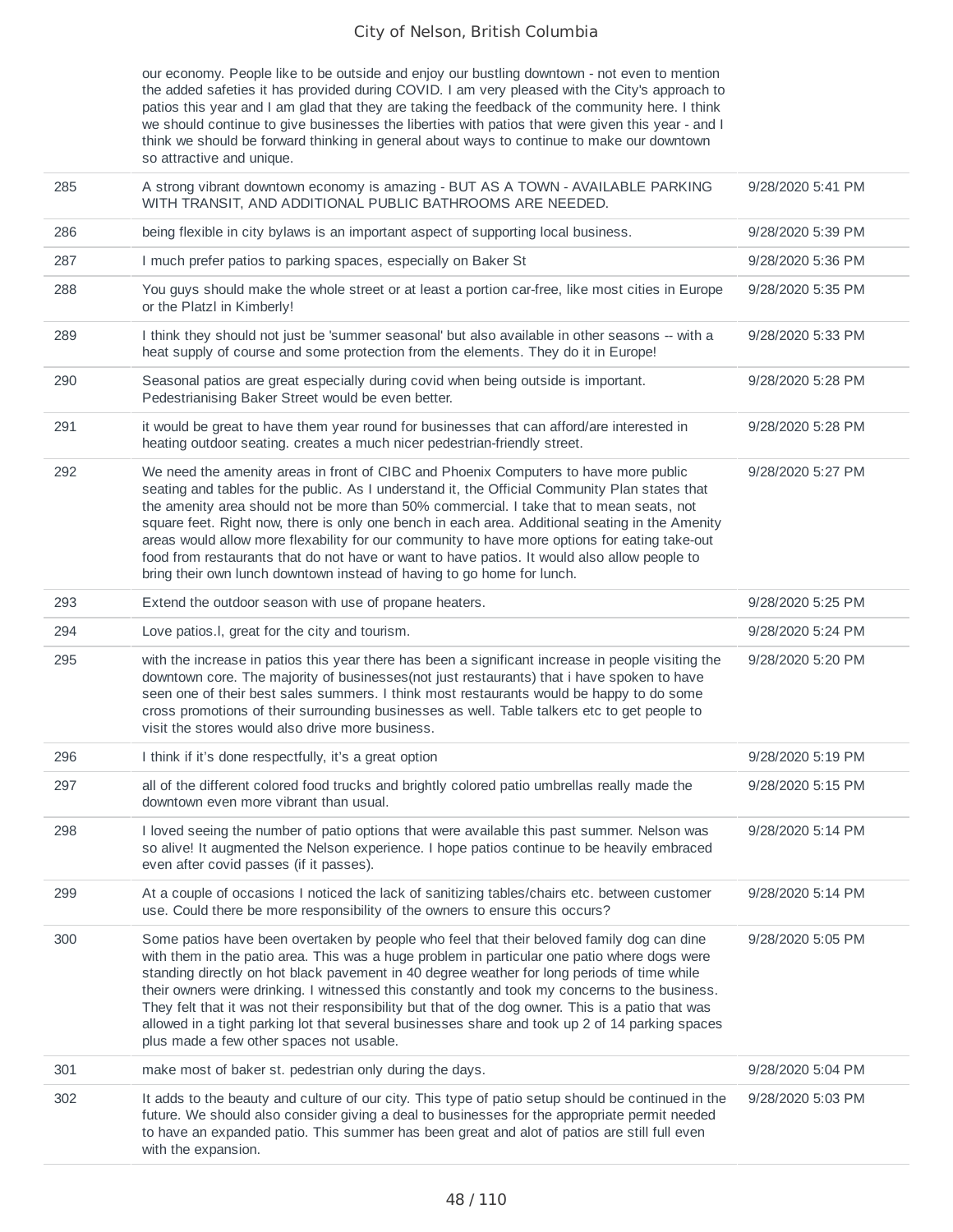| 303 | Patios offer a nice space for locals and tourists to enjoy safely, and helps all businesses<br>owners. Shopping/eating/ drinking all go hand in hand on Baker Street.                                                                                                                                                                          | 9/28/2020 4:57 PM |
|-----|------------------------------------------------------------------------------------------------------------------------------------------------------------------------------------------------------------------------------------------------------------------------------------------------------------------------------------------------|-------------------|
| 304 | I don't enjoy eating at patios in the street as cars idle close by                                                                                                                                                                                                                                                                             | 9/28/2020 4:50 PM |
| 305 | They kept community up when covid made it hard to connect                                                                                                                                                                                                                                                                                      | 9/28/2020 4:46 PM |
| 306 | No. But it is annoying trying to park downtown when there is no parking because a patio is<br>taking that up. I always get anxiety downtown because so much is going on.                                                                                                                                                                       | 9/28/2020 4:44 PM |
| 307 | If social distancing is still needed next summer, closed baker street to cars and only allow<br>patios, out racks from the stores and pedestrians. Please allow the patios to stay open as long<br>as they would Luke this fall/winter                                                                                                         | 9/28/2020 4:41 PM |
| 308 | It was great                                                                                                                                                                                                                                                                                                                                   | 9/28/2020 4:38 PM |
| 309 | Loved all of the patios. Yes parking can be a challenge but it always is anyways. I support<br>current and more patios in the future                                                                                                                                                                                                           | 9/28/2020 4:37 PM |
| 310 | Loving downtown Nelson just could be cleaner let's solve our homeless issue together!                                                                                                                                                                                                                                                          | 9/28/2020 4:35 PM |
| 311 | The safest option for enjoying restaurants in-person during COVID!                                                                                                                                                                                                                                                                             | 9/28/2020 4:33 PM |
| 312 | I vote for patios for all restaurants, to help keep the livelihoods for those in the industry strong.<br>But you need to offer better parking solutions for the downtown area.                                                                                                                                                                 | 9/28/2020 4:27 PM |
| 313 | Seasonal patios are great bit city needs to create more downtown parking to accommodate                                                                                                                                                                                                                                                        | 9/28/2020 4:24 PM |
| 314 | I am a HUGE fan of them. Year round even. If possible!                                                                                                                                                                                                                                                                                         | 9/28/2020 4:22 PM |
| 315 | I loved the feeling of downtown with more patios. A fun Safe and well spaced vibe! I would love<br>to see even more! It makes for such a healthy and vibrant feeling. Not to mention that it is<br>great for business!                                                                                                                         | 9/28/2020 4:12 PM |
| 316 | I would love to see parts of Baker Street be pedestrian/patios only during the summer months<br>(like during market fest)                                                                                                                                                                                                                      | 9/28/2020 4:10 PM |
| 317 | I love patio season!! I think the two blocks on either side of Ward street should be closed to<br>vehicles and made into permanent green space/patio seating. It livens up the downtown core<br>and encourages people to eat out and shop.                                                                                                     | 9/28/2020 4:08 PM |
| 318 | I would much prefer that at least a couple blocks of Baker st could be blocked off in day time.<br>Deliveries could be done in morning or evening . It seems hypocritical to say we are moving<br>towards lowering carbon and not making Baker st more of a walking biking area.                                                               | 9/28/2020 4:08 PM |
| 319 | I think we need more parking in the summer.                                                                                                                                                                                                                                                                                                    | 9/28/2020 4:07 PM |
| 320 | I think another big improvement to seasonal patios would be to pedestrianize Baker Street.                                                                                                                                                                                                                                                     | 9/28/2020 3:55 PM |
| 321 | It was great!                                                                                                                                                                                                                                                                                                                                  | 9/28/2020 3:53 PM |
| 322 | More patios make downtown a more human space and bring more people to there centre to<br>shop                                                                                                                                                                                                                                                  | 9/28/2020 3:52 PM |
| 323 | I believe a large portion of Baker Street should be blocked off and used for patios and on-foot<br>traffic - the sidewalks are simply too crowded in the summer.                                                                                                                                                                               | 9/28/2020 3:49 PM |
| 324 | Coffee shops shouldn't take up parking space with outdoor seating.                                                                                                                                                                                                                                                                             | 9/28/2020 3:48 PM |
| 325 | Baker should be a pedestrian only street in the warmer months. Similar to New York tables and<br>chairs can be put out in designated places. People can get food from anywhere and enjoy it in<br>the communal seating area.                                                                                                                   | 9/28/2020 3:47 PM |
| 326 | Covid aside, it makes the downtown more lively and attractive. The loss of parking should lead<br>to more creative ideas, like shuttles from the mall to downtown, or the park n ride by Granite<br>Road, or Railtown/Cottonwood.                                                                                                              | 9/28/2020 3:43 PM |
| 327 | Having knowledge of record sales during the pandemic with craft breweries I feel that it is<br>uneccessary for these operations to take advantage of the patio bylaw to compete with<br>businesses that were shutdown for the pandemic. That being said it would allow those hurt by<br>the pandemic to expand their options regarding patios. | 9/28/2020 3:42 PM |
|     |                                                                                                                                                                                                                                                                                                                                                |                   |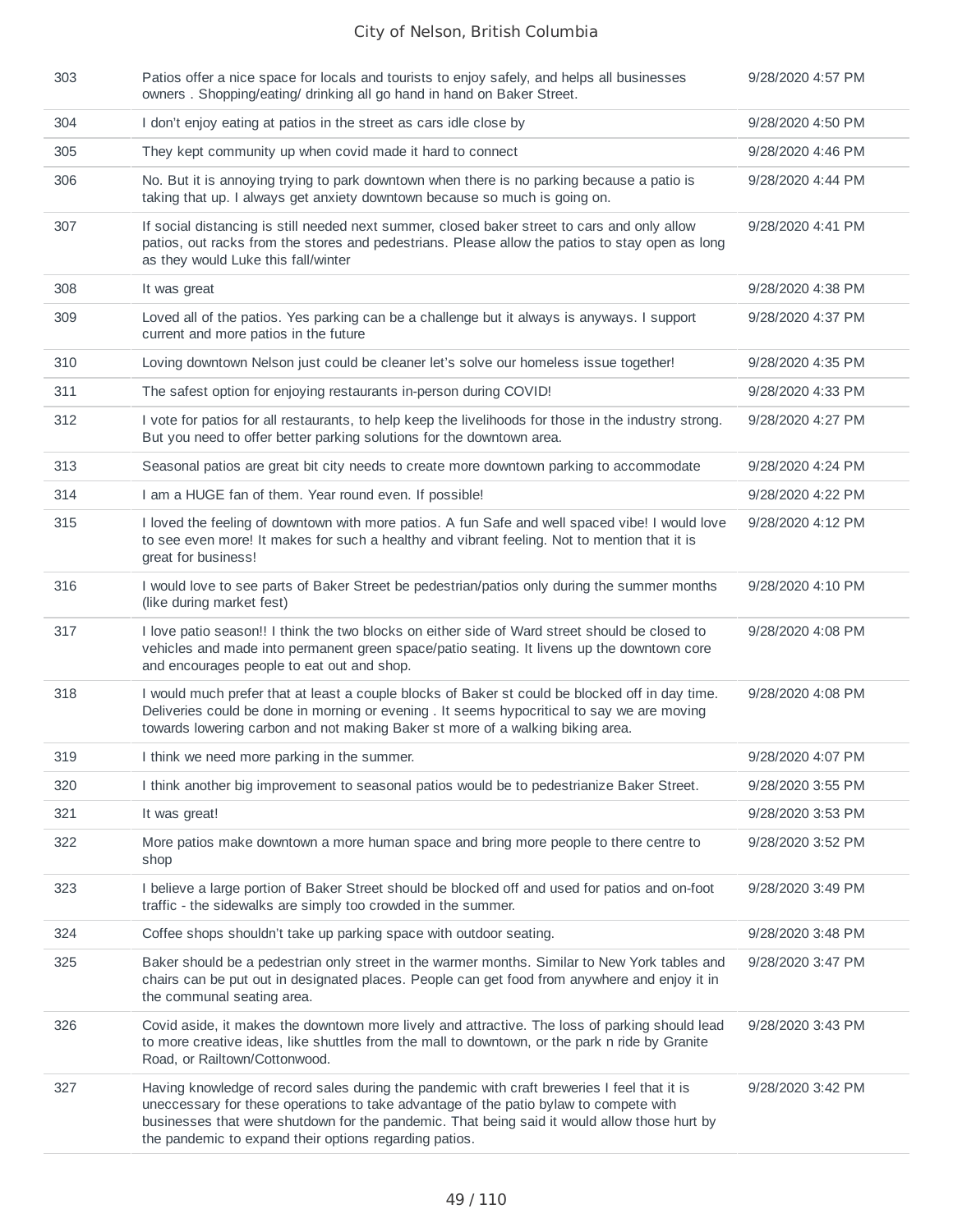| 328 | Less parking and more patios! More food trucks.                                                                                                                                                                                                                                                                                                                                                                                                                                                                               | 9/28/2020 3:39 PM |
|-----|-------------------------------------------------------------------------------------------------------------------------------------------------------------------------------------------------------------------------------------------------------------------------------------------------------------------------------------------------------------------------------------------------------------------------------------------------------------------------------------------------------------------------------|-------------------|
| 329 | I think if more patios were opened on Baker, and parking was eliminated on Baker, and driving<br>also decreased on Baker, it would force people onto other streets which could branch out and<br>open business aside from Baker while increasing foot traffic on Baker. Kind of like a chunk of<br>Granville Street in Vancouver that welcomes walking, Outdoor patios with no traffic and no<br>exhaust are best.                                                                                                            | 9/28/2020 3:36 PM |
| 330 | They were fantastic. They gave a real feeling of liveliness.                                                                                                                                                                                                                                                                                                                                                                                                                                                                  | 9/28/2020 3:35 PM |
| 331 | The downtown parkade almost always has a large number of vacant spots. For this reason I<br>don't feel that using parking spots on the street is a big issue. The downtown core benefitted in<br>so many ways from all the lovely patios and brought a really great vibrance adding to the<br>downtown! I would absolutely love to see more patio culture in the future. Thanks you so much<br>City of Nelson for finding new ways to make Nelson so amazing!!! Keep it up please.                                            | 9/28/2020 3:30 PM |
| 332 | Get rid of parking from Josephine to kootenay and have downtown be a mall with walking<br>space and sitting areas in the summer.                                                                                                                                                                                                                                                                                                                                                                                              | 9/28/2020 3:26 PM |
| 333 | I think this year was different than previous years due to covid, but I like the idea of patios<br>along Baker st. I also found it helpful that the Wednesday market was back down at<br>cottonwood fallsparking didn't seem as crazy this years as in previous years. Perhaps next<br>year will look different again.                                                                                                                                                                                                        | 9/28/2020 3:16 PM |
| 334 | Way better for foot traffic and bringing business to those restaurants. Cars can park the block<br>up no problem and walk down. Much more enjoyable to be on Baker with the patios                                                                                                                                                                                                                                                                                                                                            | 9/28/2020 3:15 PM |
| 335 | No                                                                                                                                                                                                                                                                                                                                                                                                                                                                                                                            | 9/28/2020 3:15 PM |
| 336 | The new patio sizes were too big by taking up too much of the sidewalk. This prevents safe<br>distancing when walking. I find it very frustrating. Also it seems that not all restaurants were<br>helped by this. Only a few got large patios (yum som, cantina, broken hill, Main Street).<br>Perhaps the city should have figured out something to equally help all the restaurants during<br>this time.                                                                                                                    | 9/28/2020 3:12 PM |
| 337 | Close Baker Street on Fridays and Saturdays after 6:00 and allow more tables on the street<br>when needed. Local musicians can stroll and play music for the dining customers.                                                                                                                                                                                                                                                                                                                                                | 9/28/2020 3:11 PM |
| 338 | No. Given Covid protocol to follow, open air venues are more safe!                                                                                                                                                                                                                                                                                                                                                                                                                                                            | 9/28/2020 3:03 PM |
| 339 | Love them. It is part of Nelson culture.                                                                                                                                                                                                                                                                                                                                                                                                                                                                                      | 9/28/2020 3:00 PM |
| 340 | Nelson downtown has been too busy, too crowded to be saf                                                                                                                                                                                                                                                                                                                                                                                                                                                                      | 9/28/2020 2:58 PM |
| 341 | It is hard to enjoy a patio when there's no parking. Stop charging for parking more people will<br>use the patios and the businesses                                                                                                                                                                                                                                                                                                                                                                                          | 9/28/2020 2:55 PM |
| 342 | Allow the patios to remain open all year so that restaurants can weather the COVID-19 storm<br>that has almost put so many independents in the hospitality industry out of business, which<br>would represents a very large employee % that would be otherwise unemployed without these<br>vital businesses.                                                                                                                                                                                                                  | 9/28/2020 2:46 PM |
| 343 | Parking is such a problem in Nelson, and while I love the festive air of outdoor patios, it is<br>really really challenging to do anything on Baker Street when you have a bunch of kids and<br>have to hike with your purchases and kids uphill.                                                                                                                                                                                                                                                                             | 9/28/2020 2:45 PM |
| 344 | It made me uncomfortable walking downtown as so many patios were full, gatherings were<br>limited but with so many patios close together it was slot of people and none with masks as<br>they were eating                                                                                                                                                                                                                                                                                                                     | 9/28/2020 2:44 PM |
| 345 | parking is so difficult. Could we build a walkway over the train tracks to access more parking.                                                                                                                                                                                                                                                                                                                                                                                                                               | 9/28/2020 2:40 PM |
| 346 | Except for Covid-19, I would have eaten at patios often.                                                                                                                                                                                                                                                                                                                                                                                                                                                                      | 9/28/2020 2:39 PM |
| 347 | Having Baker Street be a hub of patios and shopping is beautiful. If parking is the biggest<br>issue then sorting out a better parking garage system would make sense to accommodate the<br>growing tourism and restaurant industry. Also, I think loosening the restrictions on the patio<br>specs based on image, such as metal versus wood patios and so on, is very supportive to<br>small businesses. Lots of restaurants that were fighting the red tape were now able to<br>comfortably open patios and build revenue. | 9/28/2020 2:36 PM |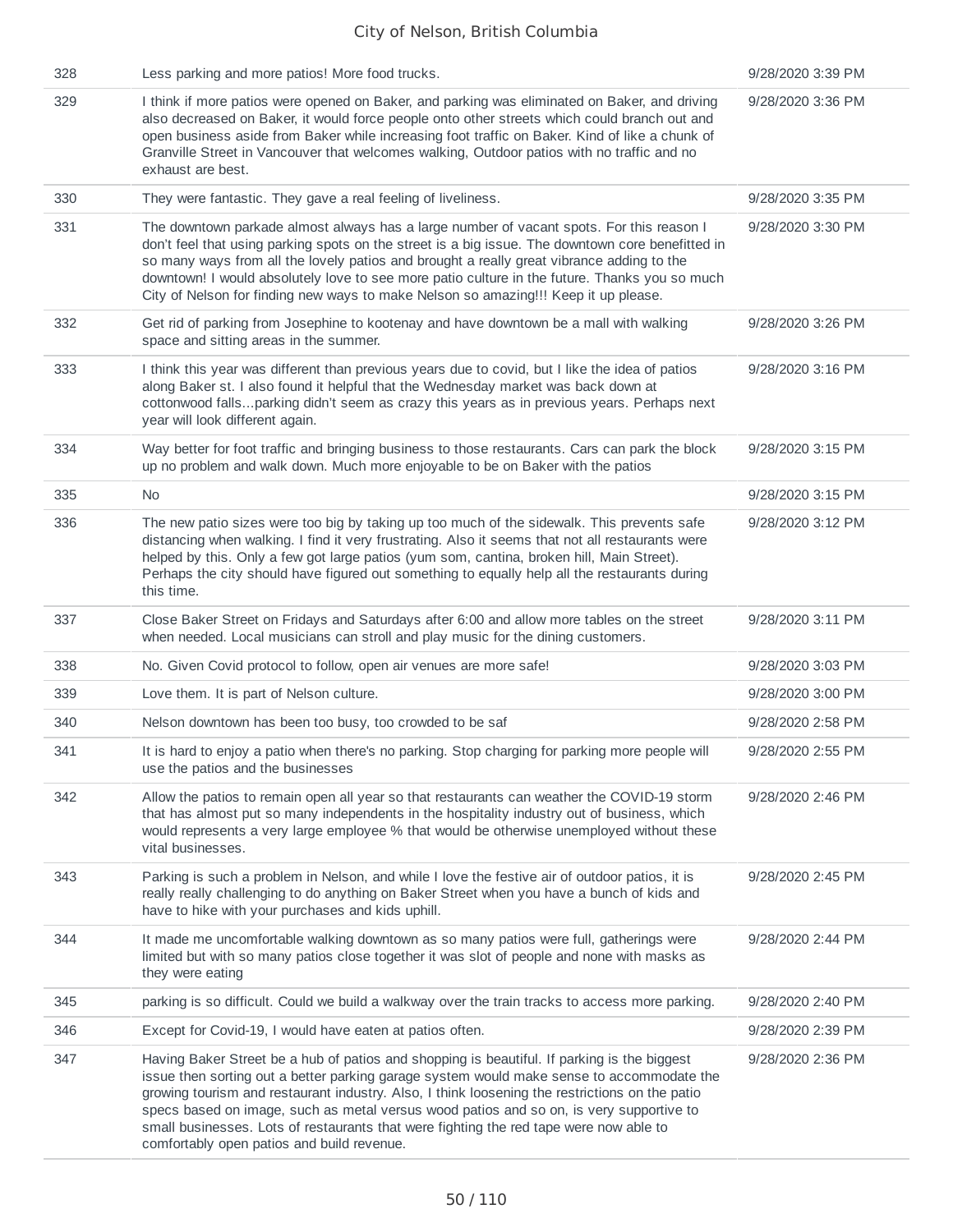| 348 | Much more inviting to have so much more space and options. Consider in park spaces as well.                                                                                                                                                                                                                                                                                                                                                                                                                                                                                                                                                                                                                                                                                                  | 9/28/2020 2:36 PM |
|-----|----------------------------------------------------------------------------------------------------------------------------------------------------------------------------------------------------------------------------------------------------------------------------------------------------------------------------------------------------------------------------------------------------------------------------------------------------------------------------------------------------------------------------------------------------------------------------------------------------------------------------------------------------------------------------------------------------------------------------------------------------------------------------------------------|-------------------|
| 349 | Food tourism is a big thing and I think extending the downtown patios this summer was great<br>for our town! It helped so many businesses recoup the losses they endured through the shut<br>down. Having a vibrant downtown scene helps every business downtown, not just the<br>food/beverage industry; it brings people down there and keeps people downtown longer, visiting<br>more businesses. I encourage having a food truck area much like Portland OR has. It's a draw<br>for tourists to the town and offers people who work downtown quick lunch options. We value<br>our community owned businesses in Nelson and I'm all for encouraging entrepreneurs to keep<br>starting their own businesses. Let people make money in a way that they enjoy and that<br>benefits our town! | 9/28/2020 2:32 PM |
| 350 | They are a great addition to a vibrant town.                                                                                                                                                                                                                                                                                                                                                                                                                                                                                                                                                                                                                                                                                                                                                 | 9/28/2020 2:30 PM |
| 351 | I love the sidewalk patios !                                                                                                                                                                                                                                                                                                                                                                                                                                                                                                                                                                                                                                                                                                                                                                 | 9/28/2020 2:26 PM |
| 352 | All my answers are conditional on the businesses paying the City for the parking spots at a fair<br>(not bargain basement) rate to recoup the parking costs that would have been earned.                                                                                                                                                                                                                                                                                                                                                                                                                                                                                                                                                                                                     | 9/28/2020 2:19 PM |
| 353 | I think the city should encourage patios as much as possible. I think the city should consider<br>having a combined patio space, perhaps on Hall Street, where restaurants can deliver food to<br>customers. Perhaps the city should explore blocking off a block or two of Baker Street to<br>encourage pedestrian only shopping and food trucks. Being able to support local businesses<br>during the Covid pandemic is extremely important. Having shopping and eating opportunities<br>outside will encourage this. Since Covid started, I've only eaten inside a restaurant once. If I<br>had to eat inside, I wouldn't go out, therefore I wouldn't be supporting local businesses.                                                                                                    | 9/28/2020 2:19 PM |
| 354 | Please come up with innovative ideas to have heated outdoor patios with a rain/snow cover for<br>fall/winter2020 /spring 2021. The innovation needs to happen now. Fall is here.                                                                                                                                                                                                                                                                                                                                                                                                                                                                                                                                                                                                             | 9/28/2020 2:18 PM |
| 355 | It's ridiculous to take away even more parking spots when Nelson already has a parking<br>problem. Circling blocks for 20 minutes looking for one and being late to all kinds of<br>appointments is unacceptable.                                                                                                                                                                                                                                                                                                                                                                                                                                                                                                                                                                            | 9/28/2020 2:16 PM |
| 356 | I was appalled by this year's offerings of the free and extra large patios offered to only a<br>percentage of restaurants downtown. I think it would have made more sense to offer an<br>alternative aid for those restaurants that didn't have the option for a free outdoor parking place,<br>like a break in the hydro bill or a patio space. The broken hill patio I found very offensive and in<br>a small town to have a massive business like that given this huge patio that disrupted the<br>store frontage of multiple businesses was so unfair.                                                                                                                                                                                                                                   | 9/28/2020 2:15 PM |
| 357 | I love patios and I love when Baker Street is completely shut down and walkable. I commute<br>to Nelson for work several times per week and I have no problem walking from my car to<br>downtown. I do not feel the need to park right downtown.                                                                                                                                                                                                                                                                                                                                                                                                                                                                                                                                             | 9/28/2020 2:15 PM |
| 358 | Yes, now we just have to shut down cars on Baker St and we'll really be encouraging<br>pedestrian uses and visiting of businesses downtown.                                                                                                                                                                                                                                                                                                                                                                                                                                                                                                                                                                                                                                                  | 9/28/2020 2:12 PM |
| 359 | Baker st should be closed to traffic. Make it pedestrian and the whole street can be patios.                                                                                                                                                                                                                                                                                                                                                                                                                                                                                                                                                                                                                                                                                                 | 9/28/2020 2:11 PM |
| 360 | I think some patios could be extended for this fall/winter due to Covid. After all, many of us<br>eat/drink on the patio at Whitewater. Perhaps install some outdoor heaters and let those who<br>can handle it enjoy it. As Dr. Henry reminds us, indoor dining is by far more risky. I, for one,<br>would dress for the weather to dine or have a drink outdoors, even in our winter wonderland.<br>Just a thought.                                                                                                                                                                                                                                                                                                                                                                        | 9/28/2020 2:10 PM |
| 361 | Close down Baker all together with only patios, markets, bikes and pedestrians in the summer                                                                                                                                                                                                                                                                                                                                                                                                                                                                                                                                                                                                                                                                                                 | 9/28/2020 2:08 PM |
| 362 | Maybe size limited the patios. A few new ones were quite large and the inside building empty.                                                                                                                                                                                                                                                                                                                                                                                                                                                                                                                                                                                                                                                                                                | 9/28/2020 2:08 PM |
| 363 | I think that Baker street should be pedestrian only.                                                                                                                                                                                                                                                                                                                                                                                                                                                                                                                                                                                                                                                                                                                                         | 9/28/2020 2:06 PM |
| 364 | Nelson has a parking space deficiency - More parking spaces should not be taken up by<br>outdoor restaurants. As there are lots of restaurants here there is no need for taking up space<br>outside as well.                                                                                                                                                                                                                                                                                                                                                                                                                                                                                                                                                                                 | 9/28/2020 2:04 PM |
| 365 | Too many parking places taken up, I personally avoid downtown.                                                                                                                                                                                                                                                                                                                                                                                                                                                                                                                                                                                                                                                                                                                               | 9/28/2020 2:02 PM |
| 366 | Some were just way too big this year. It occupies valuable parking and creates an uneven<br>playing field amongst competitors in town.                                                                                                                                                                                                                                                                                                                                                                                                                                                                                                                                                                                                                                                       | 9/28/2020 1:59 PM |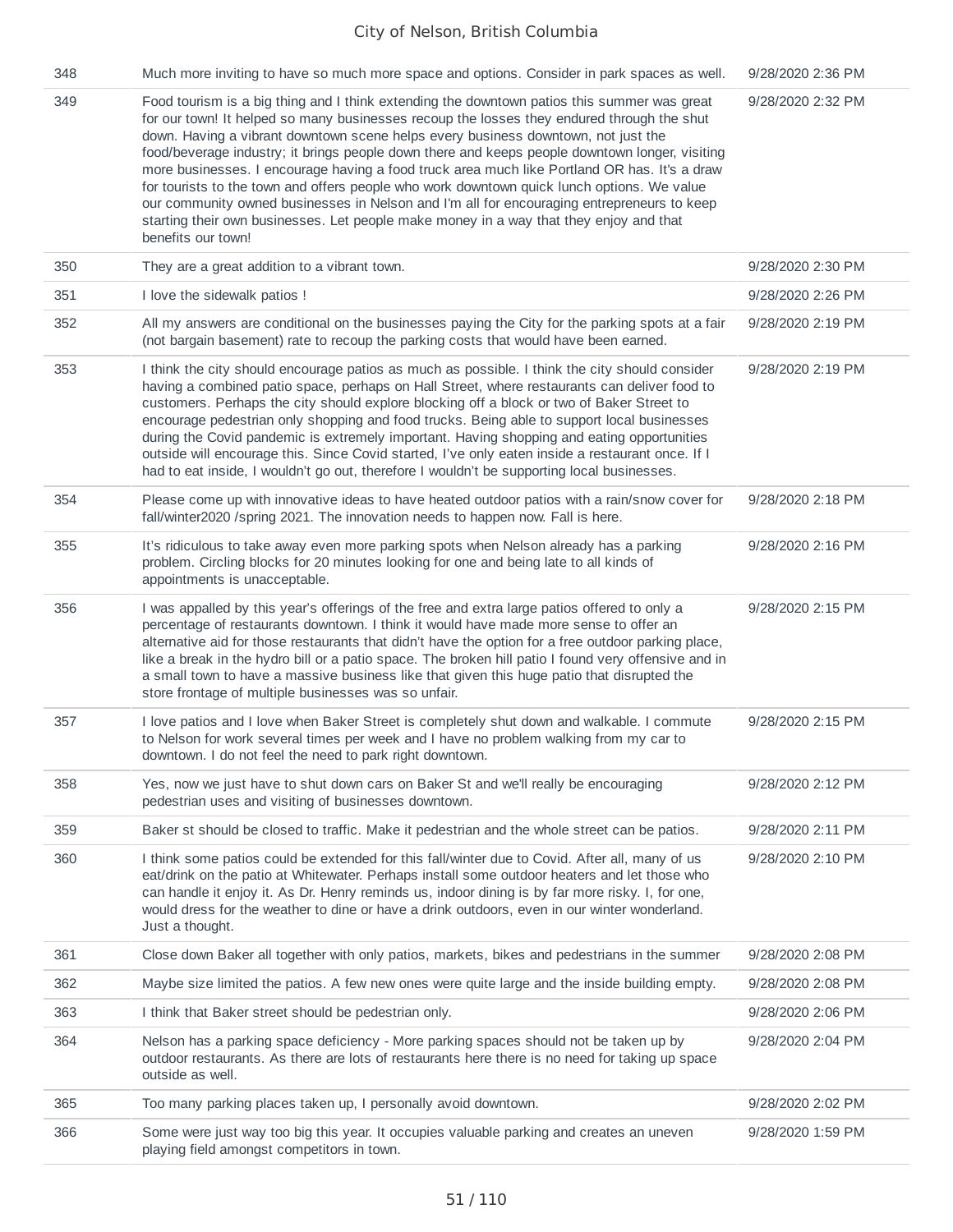| 367 | I think baker st should have no parking after 5 pm during the summer so more businesses can<br>have patios. Pedestrian only. Especially during the overcrowding of tourist season                                                                                                                                                                                                                                                                                                            | 9/28/2020 1:59 PM |
|-----|----------------------------------------------------------------------------------------------------------------------------------------------------------------------------------------------------------------------------------------------------------------------------------------------------------------------------------------------------------------------------------------------------------------------------------------------------------------------------------------------|-------------------|
| 368 | I think if we want these restaurants to survive we should give them every opportunity. Nelson<br>is a tourist town and we need tourist dollars to keep it running.                                                                                                                                                                                                                                                                                                                           | 9/28/2020 1:55 PM |
| 369 | Love the patios, but parking is such a problem all the time. Are there any initiatives/plans to<br>improve parking? I'd be wholly in favour of patios if the parking problem could be solved.                                                                                                                                                                                                                                                                                                | 9/28/2020 1:50 PM |
| 370 | Heated winter patios should be looked into in order to keep restaurant seats open for busy<br>weekends. Otherwise with covid regulations it's so busy and impossible to get a reservation on<br>a busy weekend night.                                                                                                                                                                                                                                                                        | 9/28/2020 1:47 PM |
| 371 | Keep them going year round if the business chooses.                                                                                                                                                                                                                                                                                                                                                                                                                                          | 9/28/2020 1:46 PM |
| 372 | Seasonal patios contribute to the vibrancy and energy of downtown.                                                                                                                                                                                                                                                                                                                                                                                                                           | 9/28/2020 1:46 PM |
| 373 | We could accommodate more outdoor seating, if we closed Baker St to traffic at 5:30 pm and<br>allow restaurants to expand onto more of the street                                                                                                                                                                                                                                                                                                                                            | 9/28/2020 1:46 PM |
| 374 | They make the city so much nicer and should always be made a priority over parking spaces. I<br>even recommend making Baker street a pedestrian only street as well.                                                                                                                                                                                                                                                                                                                         | 9/28/2020 1:35 PM |
| 375 | Why seasonal? Considering Nelson attracts tourists in the winter, why not open up patios for<br>winter (or give restaurants that option) like in northern Europe or some hip places in<br>Vancouver? It's an investment for the businesses, but its actually quite cozy if done well (heat<br>lamps/coverings) and could be a viable solution for flu season if COVID keeps up.                                                                                                              | 9/28/2020 1:29 PM |
| 376 | Love them!                                                                                                                                                                                                                                                                                                                                                                                                                                                                                   | 9/28/2020 1:29 PM |
| 377 | Shut Baker off to vehicles completely and make the whole thing a ped zone.                                                                                                                                                                                                                                                                                                                                                                                                                   | 9/28/2020 1:28 PM |
| 378 | A great move                                                                                                                                                                                                                                                                                                                                                                                                                                                                                 | 9/28/2020 1:25 PM |
| 379 | I found the sidewalk on some patio's to be a bit narrow and hard to social distance. There was<br>one that had construction and that was a bit of a traffic jam at times. I am all for the outside<br>dining and would like to see it continue. I am not worried at all about having to walk a block to<br>park off of Baker. Good the City is on board with this. We will be retiring to Nelson in the next<br>few years and happy with how CoVid was handled in Nelson compared to Kelowna | 9/28/2020 1:24 PM |
| 380 | I liked how the patios seemed to slow down traffic also. Seemed like people were driving more<br>on the other roads adjoining.                                                                                                                                                                                                                                                                                                                                                               | 9/28/2020 1:23 PM |
| 381 | Really enjoy them                                                                                                                                                                                                                                                                                                                                                                                                                                                                            | 9/28/2020 1:22 PM |
| 382 | It's just so great to be able to be outside and enjoy all the food and drink offerings on offer                                                                                                                                                                                                                                                                                                                                                                                              | 9/28/2020 1:22 PM |
| 383 | No.                                                                                                                                                                                                                                                                                                                                                                                                                                                                                          | 9/28/2020 1:22 PM |
| 384 | No                                                                                                                                                                                                                                                                                                                                                                                                                                                                                           | 9/28/2020 1:21 PM |
| 385 | I loved seeing all the patios this year- it gave baker st a beautiful vibe- some of the patios were<br>creative in their design and really showcased the creativity around here.                                                                                                                                                                                                                                                                                                             | 9/28/2020 1:21 PM |
| 386 | I find the patios do not allow for social distancing when walking up and down the streets. I can<br>most times literally poke a diner as I wait in line at another business or as I walk by. Feels<br>unsafe during this particular time.                                                                                                                                                                                                                                                    | 9/28/2020 1:21 PM |
| 387 | I liked how the patios slow street traffic and more people were walking to discover more great<br>little unique shops.                                                                                                                                                                                                                                                                                                                                                                       | 9/28/2020 1:20 PM |
| 388 | I think in the summer Baker Street should be closed to street traffic except delivery trucks. It<br>should be foot traffic only, as parking is already a nightmare and people love the patios.                                                                                                                                                                                                                                                                                               | 9/28/2020 1:20 PM |
| 389 | Broken hill patio is embarrassingly ugly and too big                                                                                                                                                                                                                                                                                                                                                                                                                                         | 9/28/2020 1:19 PM |
| 390 | The city of Nelson should consider pedestrianising a few blocks of Baker Street for the<br>restaurants and shops to expand for proper distancing.                                                                                                                                                                                                                                                                                                                                            | 9/28/2020 1:15 PM |
| 391 | no                                                                                                                                                                                                                                                                                                                                                                                                                                                                                           | 9/28/2020 1:14 PM |
| 392 | I've been so impressed by how the restaurants pivoted during these very trying times. I must                                                                                                                                                                                                                                                                                                                                                                                                 | 9/28/2020 1:14 PM |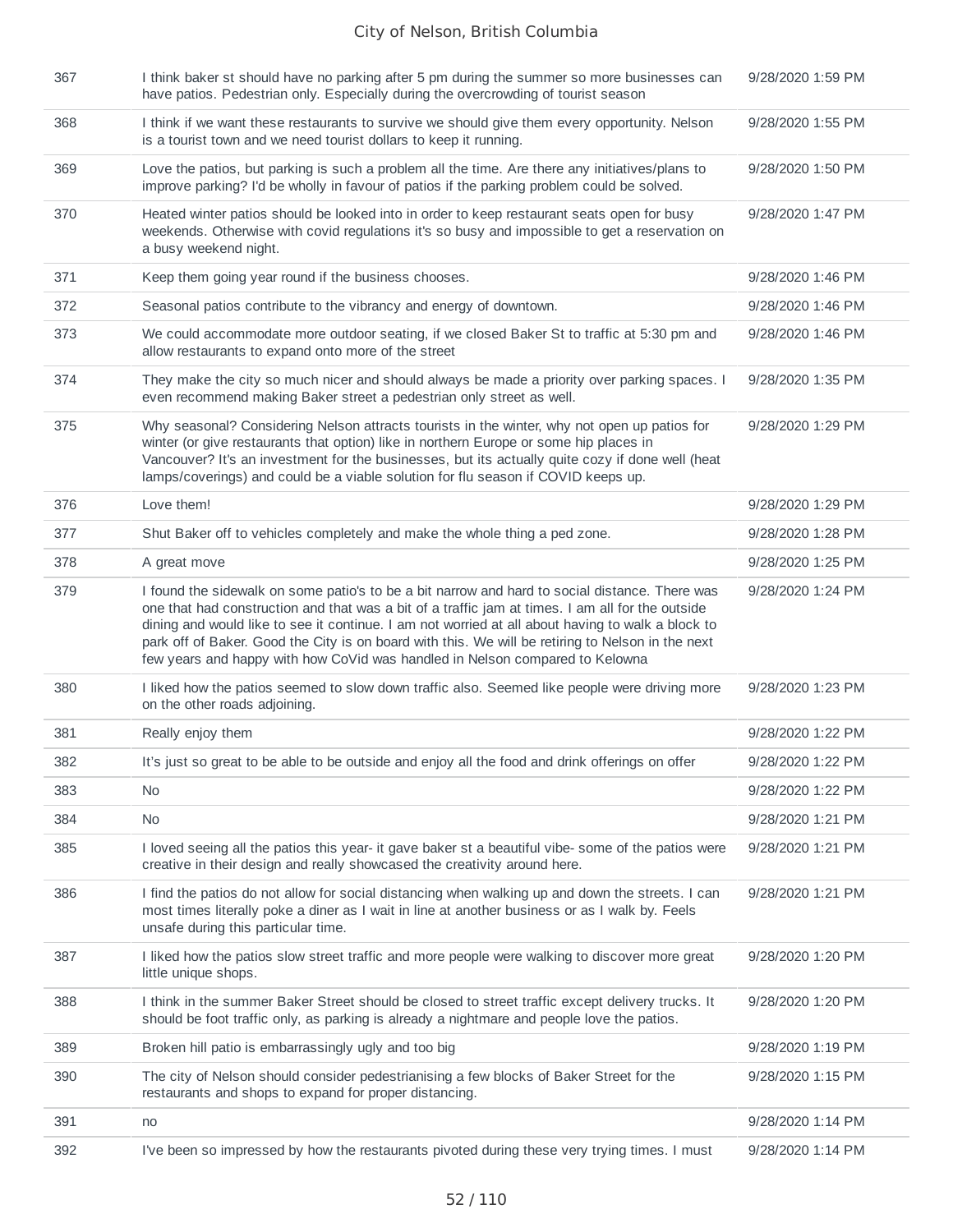admit I was surprised to see how busy the downtown core was this summer during a pandemic....streets bustling with tourist most of which not wearing masks and initially most businesses not requiring staff to wear masks etc. I was however relieved that the COVI-19 transmission number in our community remained fairly low. I think having patios adds to the comfort of customers of dining outside, spacing of the table and barriers as well. As a long time Nelson resident and tax paying citizen, I am in full support of allowing businesses to have increased patio seating. Our service industry is the heart of our community and we need to support them during this difficult time and beyond!

| 393 | You consider how much seating when renting a building.some towns use rooftops for patios.                                                                                                                                                                                                                                                                                                                                                                                                                                                                                                                                                                                                                                                                                                                                                                                                                                                    | 9/28/2020 1:13 PM  |
|-----|----------------------------------------------------------------------------------------------------------------------------------------------------------------------------------------------------------------------------------------------------------------------------------------------------------------------------------------------------------------------------------------------------------------------------------------------------------------------------------------------------------------------------------------------------------------------------------------------------------------------------------------------------------------------------------------------------------------------------------------------------------------------------------------------------------------------------------------------------------------------------------------------------------------------------------------------|--------------------|
| 394 | Patio use this summer is not representative of a typical year. Our use of outdoor patios<br>reflects the pandemic, not our desire to use outdoor patios.                                                                                                                                                                                                                                                                                                                                                                                                                                                                                                                                                                                                                                                                                                                                                                                     | 9/28/2020 1:11 PM  |
| 395 | It would be great if we shutdown Baker St to vehicle traffic during the Summer.                                                                                                                                                                                                                                                                                                                                                                                                                                                                                                                                                                                                                                                                                                                                                                                                                                                              | 9/28/2020 1:08 PM  |
| 396 | Love them. They create a community feel and are practical in these times. We would support<br>our local businesses in any way we can and this is one of them.                                                                                                                                                                                                                                                                                                                                                                                                                                                                                                                                                                                                                                                                                                                                                                                | 9/28/2020 1:07 PM  |
| 397 | I found this summer, in the time of covid, that with the increase in numbers of patios and them<br>stretching onto adjacent properties, to be a deterrent to me visiting downtown. This was due to<br>the fact that there were more crowding of people downtown, and the majority of whom were not<br>wearing masks. I am more cautious than the average downtown visitor regarding social<br>distancing. If Covid no longer becomes an issue, and physical distancing is not required, I am<br>still opposed to the higher numbers of patios and the crowding they cause. I think last years<br>number of patios is a good balance, allowing the rest of the charm of the downtown shops<br>shine through. That is not to say, however, that my heart doesn't go out to restaurant owners<br>scrambling to make a living. The patios using up of parking spaces is not an issue for me. I<br>don't mind parking further afield and walking. | 9/28/2020 1:06 PM  |
| 398 | Close down baker to vehicle traffic to allow for physically distancing as it's almost impossible<br>right now with patios encroaching on the sidewalk.                                                                                                                                                                                                                                                                                                                                                                                                                                                                                                                                                                                                                                                                                                                                                                                       | 9/28/2020 1:05 PM  |
| 399 | yes, creates a wonderful ambience downtown and is the only safe way to support restaurants<br>during covid (aside from take out)                                                                                                                                                                                                                                                                                                                                                                                                                                                                                                                                                                                                                                                                                                                                                                                                             | 9/28/2020 1:05 PM  |
| 400 | They are create. They create a more walkable downtown. Is there any talk by the City to<br>create a pay parking lot somewhere, leaving more space more patios, and less traffic? (While<br>possibly maintaining handicap parking downtow).                                                                                                                                                                                                                                                                                                                                                                                                                                                                                                                                                                                                                                                                                                   | 9/28/2020 1:05 PM  |
| 401 | Some of the patios appear to be infringing on the roadway. With some trucks exceeding 20 ft<br>long, angle parked, it is impossible to get by with opposing traffic. Parking availability remains<br>an issue.                                                                                                                                                                                                                                                                                                                                                                                                                                                                                                                                                                                                                                                                                                                               | 9/28/2020 1:04 PM  |
| 402 | Patios offered the best option for those who craved socialization while still being careful during<br>covid. Thank you to those restaurants for helping me keep my sanity!                                                                                                                                                                                                                                                                                                                                                                                                                                                                                                                                                                                                                                                                                                                                                                   | 9/28/2020 1:02 PM  |
| 403 | I think more about what it's gonna mean to restaurants when they close the patios down for the<br>season. Their seating capacity is gonna drop off the cliff. These patios have been saving<br>grace post quarantine.                                                                                                                                                                                                                                                                                                                                                                                                                                                                                                                                                                                                                                                                                                                        | 9/28/2020 12:59 PM |
| 404 | Loved the patios and how it transformed Nelson. I am also in support of one or two blocks of<br>Baker street closed to car traffic.                                                                                                                                                                                                                                                                                                                                                                                                                                                                                                                                                                                                                                                                                                                                                                                                          | 9/28/2020 12:59 PM |
| 405 | I think baker st (the downtown core area) should be closed to car traffic to allow for more<br>patios/walking/biking                                                                                                                                                                                                                                                                                                                                                                                                                                                                                                                                                                                                                                                                                                                                                                                                                         | 9/28/2020 12:54 PM |
| 406 | While patios are a great addition to the city, parking is such an issue, especially in summer<br>that they should be limited. Last year patios remained in place and not in use into the fall.<br>They should be required to take them down by early October so parking can resume.                                                                                                                                                                                                                                                                                                                                                                                                                                                                                                                                                                                                                                                          | 9/28/2020 12:52 PM |
| 407 | i loved the kelowna main street, it was totally shut down, would be wonderful to get baker<br>street there.                                                                                                                                                                                                                                                                                                                                                                                                                                                                                                                                                                                                                                                                                                                                                                                                                                  | 9/28/2020 12:51 PM |
| 408 | Close traffic on Baker Street and patios and walking will be much more enjoyable. The only<br>problem patios pose on baker, is taking up parking space. If traffic is closed on baker, this<br>eliminates problem hopefully to encourage people to walk more.                                                                                                                                                                                                                                                                                                                                                                                                                                                                                                                                                                                                                                                                                | 9/28/2020 12:50 PM |
| 409 | The parking downtown is ridiculous with or without patios taking the parking space so who<br>cares if you can't have rock star parking. Find a spot up the hill and walk.                                                                                                                                                                                                                                                                                                                                                                                                                                                                                                                                                                                                                                                                                                                                                                    | 9/28/2020 12:50 PM |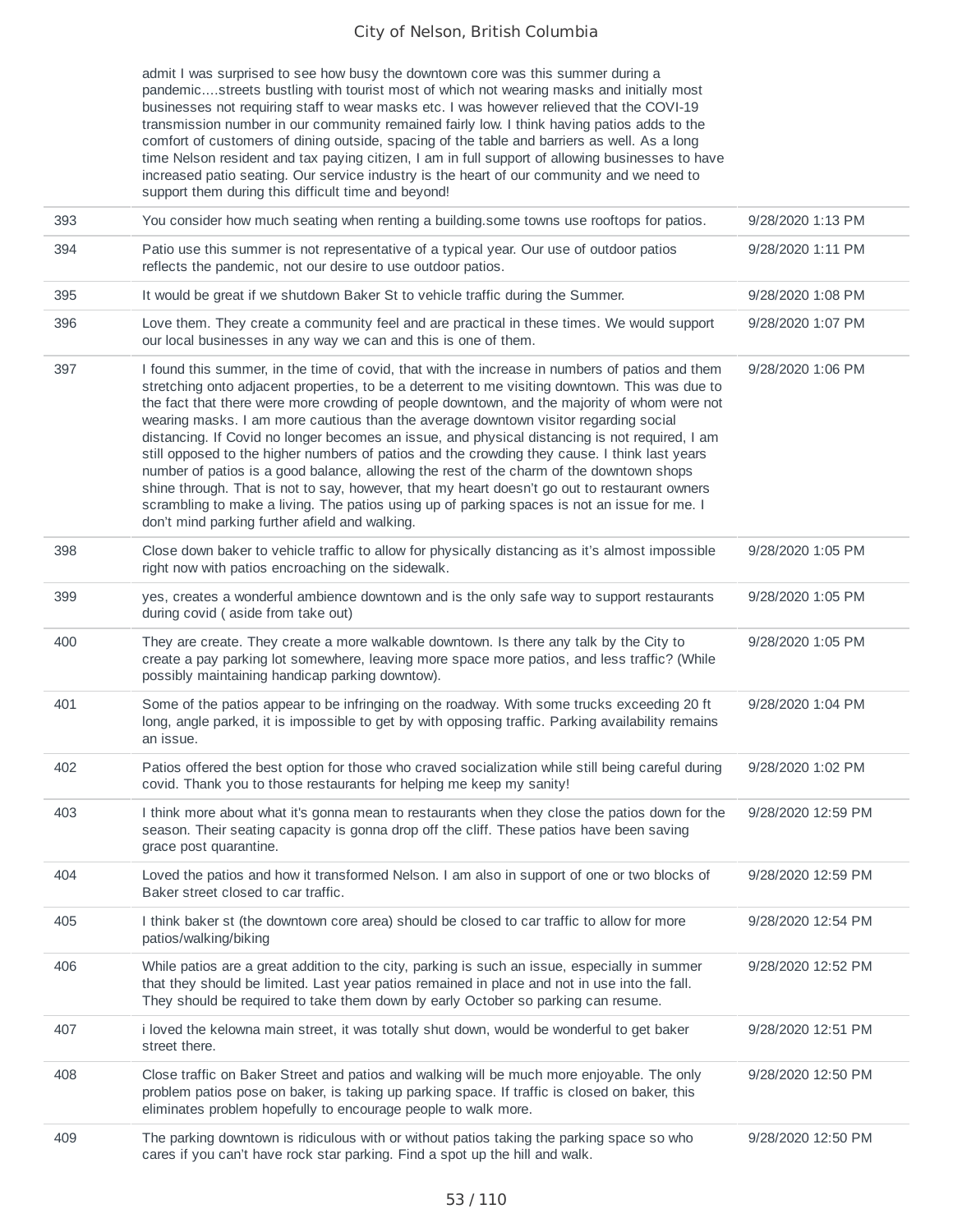| 410 | No.                                                                                                                                                                                                                                                                                                                                                                                                                                                                                                                                                                                | 9/28/2020 12:49 PM |
|-----|------------------------------------------------------------------------------------------------------------------------------------------------------------------------------------------------------------------------------------------------------------------------------------------------------------------------------------------------------------------------------------------------------------------------------------------------------------------------------------------------------------------------------------------------------------------------------------|--------------------|
| 411 | Patios seem great for business but they also made Baker Street feel incredibly crowded this<br>summer. Every time that I roamed Baker Street this summer I felt very unsafe as most people<br>were not wearing masks or respecting social distancing. I now avoid Baker Street when I am in<br>Nelson. I understand the benefits of patios during this difficult time, but there also needs to be<br>more responsibility on the city of Nelson to ensure that Baker Street still complies with COVID<br>safety rules with all the added foot traffic and congestion.               | 9/28/2020 12:48 PM |
| 412 | Winter patios should be happening. There should be build standards for such.                                                                                                                                                                                                                                                                                                                                                                                                                                                                                                       | 9/28/2020 12:46 PM |
| 413 | I agree with patios since we are such a tourist destination town. I still figure that Baker Street,<br>at least, should be closed to foot trafficseen in other towns and it is very nice.                                                                                                                                                                                                                                                                                                                                                                                          | 9/28/2020 12:46 PM |
| 414 | This year's patios often created a social distancing problem. Many of the sidewalk areas left<br>did not allow for 6 feet for people to pass one another.                                                                                                                                                                                                                                                                                                                                                                                                                          | 9/28/2020 12:46 PM |
| 415 | Some of them were crowded not social distancing                                                                                                                                                                                                                                                                                                                                                                                                                                                                                                                                    | 9/28/2020 12:44 PM |
| 416 | Loved the extra patio space this summer, was especially crucial given the state of things.<br>Once/If things return to "normal", the same amount of patio space may not quite be<br>necessary.                                                                                                                                                                                                                                                                                                                                                                                     | 9/28/2020 12:40 PM |
| 417 | I don't think patios that take up sidewalk space should be allowed. The sidewalks are very<br>crowded and it is challenging to keep your distance. Restaurants should also be required to<br>designate waiting areas for people to stand to ensure that their customers are not blocking the<br>sidewalks. This has been of particular concern in front of Cantina del Centro.                                                                                                                                                                                                     | 9/28/2020 12:39 PM |
| 418 | I think the City should consider allowing all the parking on Baker Street, or at least on 2-3 key<br>blocks, to be used by street patios, and turn those blocks into pedestrian only streets. Fill in<br>any gaps with food trucks, and allow retail stores and farmers market vendors to have tents<br>out in the remaining parking spots. This would make our downtown so much more vibrant!<br>Parking is already so dismal on Baker Street that we should just do away with it, so that<br>hundreds of cars and trucks aren't cruising by the patio when you're trying to eat. | 9/28/2020 12:35 PM |
| 419 | Likes them all and hope they can stay thru winter / bd winterized                                                                                                                                                                                                                                                                                                                                                                                                                                                                                                                  | 9/28/2020 12:30 PM |
| 420 | If Baker St were make a pedestrian mall, with up/down intersection as now, it would allow more<br>outdoor shopping/dining. Sure walk sales, better distancing.                                                                                                                                                                                                                                                                                                                                                                                                                     | 9/28/2020 12:30 PM |
| 421 | Permanently close a portion of Baker Street to vehicle traffic, which would widen the foot<br>traffic space and allow for more patio seating.                                                                                                                                                                                                                                                                                                                                                                                                                                      | 9/28/2020 12:29 PM |
| 422 | This was a huge step forward this year to permit larger patios. It's great for the ambiance<br>downtown and creating more pedestrian friendly core. Street parking should be reduced even<br>more so on Baker. I strongly encourage the city to provide more parking outside the core and<br>to prioritize a more pedestrian friendly downtown in the future. Don't go backwards!!                                                                                                                                                                                                 | 9/28/2020 12:29 PM |
| 423 | * Build a 4-story Car Parking Garage in empty lot beside Salvation Army. * Make Baker St<br>'ONE WAY' from Best Western Hotel to Hall St. * Sharp ANGLE Parking on both sides of<br>Baker St. *Lots more room for patios. **Note** A section of Baker St could even be<br>Cobblestone with no vehicle traffic at all                                                                                                                                                                                                                                                               | 9/28/2020 12:12 PM |
| 424 | Seasonal patios should be only able to occupy the space in front of, or beside the business<br>frontage. We should not allow patios to occupy neighboring business frontages. I realize why<br>this was done this year, however, going forward this need to be forbidden                                                                                                                                                                                                                                                                                                           | 9/28/2020 12:05 PM |
| 425 | No speakers outside, living downtown id prefer to keep the music indoors                                                                                                                                                                                                                                                                                                                                                                                                                                                                                                           | 9/28/2020 12:04 PM |
| 426 | Adds vibrancy to downtown and allowed me to get out a support local businesses while still<br>feeling safe                                                                                                                                                                                                                                                                                                                                                                                                                                                                         | 9/28/2020 11:58 AM |
| 427 | provide FREE parking                                                                                                                                                                                                                                                                                                                                                                                                                                                                                                                                                               | 9/28/2020 11:56 AM |
| 428 | I thought all the expanded and new patios were great, but it would be amazing to see the car<br>traffic decreased. A one-way street would be amazing.                                                                                                                                                                                                                                                                                                                                                                                                                              | 9/28/2020 11:53 AM |
| 429 | I don't like the ones that are using what used to be an area for the community (ie backroads,<br>loka, babas. This is making downtown less friendly and more in your face about money. I care                                                                                                                                                                                                                                                                                                                                                                                      | 9/28/2020 11:52 AM |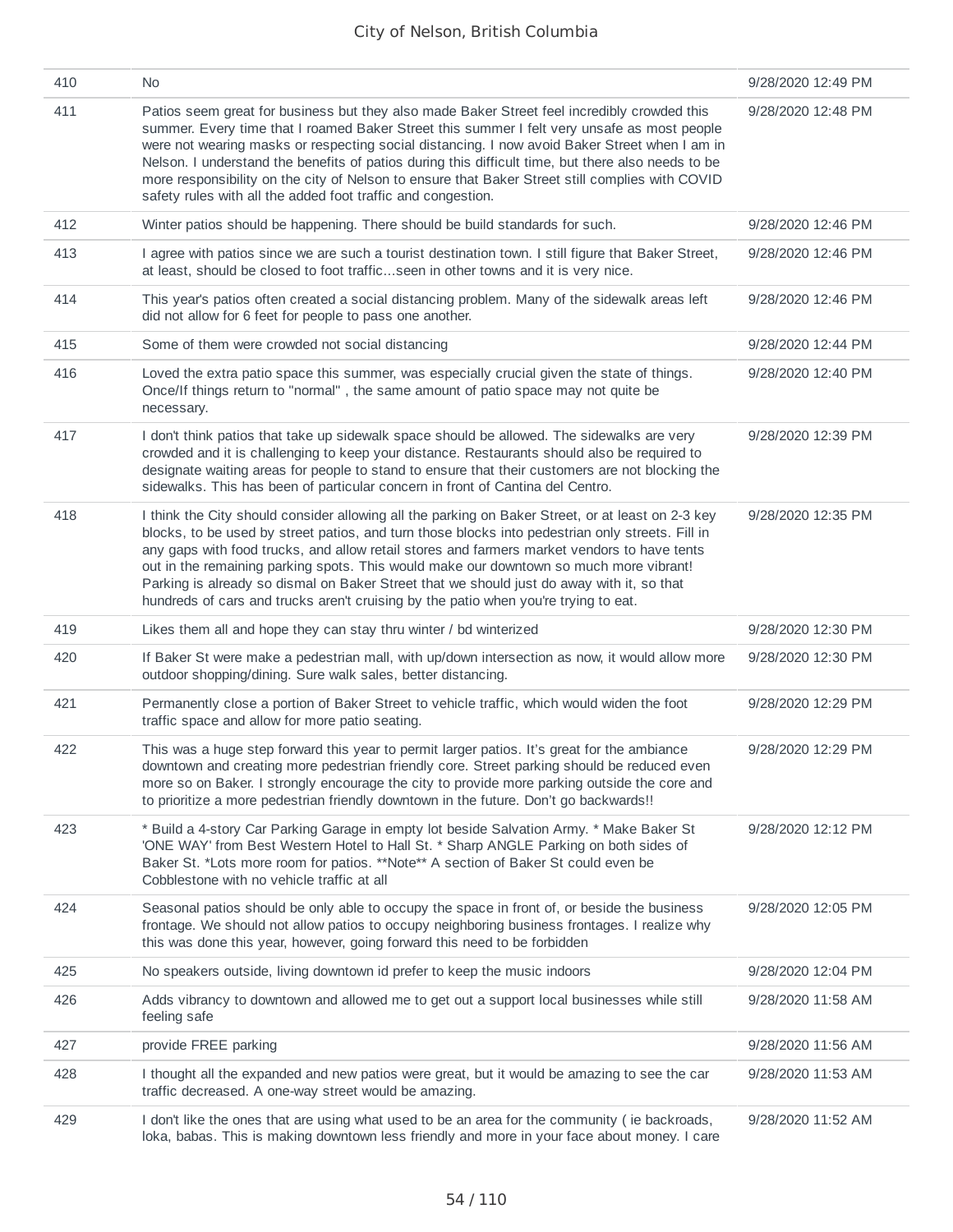|     | about people over profits. We care more about the business owner making money than<br>anything else.                                                                                                                                                                                                                                                                                                                                                                                                                                                                                                                                                                                                                                                                                                                                                                                                                                                                                                                                                                 |                    |
|-----|----------------------------------------------------------------------------------------------------------------------------------------------------------------------------------------------------------------------------------------------------------------------------------------------------------------------------------------------------------------------------------------------------------------------------------------------------------------------------------------------------------------------------------------------------------------------------------------------------------------------------------------------------------------------------------------------------------------------------------------------------------------------------------------------------------------------------------------------------------------------------------------------------------------------------------------------------------------------------------------------------------------------------------------------------------------------|--------------------|
| 430 | A common area seating for all restaurants offering take out (outdoor food court type of idea)<br>could also be beneficial.                                                                                                                                                                                                                                                                                                                                                                                                                                                                                                                                                                                                                                                                                                                                                                                                                                                                                                                                           | 9/28/2020 11:51 AM |
| 431 | I think if Baker street was closed for vehicle traffic (other than deliveries) then the patio size<br>would not matter but if the street remains open then I don't think its fair that restaurants with a<br>larger patio fund take over space in front of other restaurants.                                                                                                                                                                                                                                                                                                                                                                                                                                                                                                                                                                                                                                                                                                                                                                                        | 9/28/2020 11:48 AM |
| 432 | I wish I could have visited more patios this summer, but I had a baby. Every time I walked<br>down the sidewalk and saw all the folks eating outside, it made me feel really happy.                                                                                                                                                                                                                                                                                                                                                                                                                                                                                                                                                                                                                                                                                                                                                                                                                                                                                  | 9/28/2020 11:46 AM |
| 433 | Outdoors patios are great. Keep them going!                                                                                                                                                                                                                                                                                                                                                                                                                                                                                                                                                                                                                                                                                                                                                                                                                                                                                                                                                                                                                          | 9/28/2020 11:45 AM |
| 434 | The fees are far too low. Rental of space for patios should be based on market costs. This is<br>after all public space.                                                                                                                                                                                                                                                                                                                                                                                                                                                                                                                                                                                                                                                                                                                                                                                                                                                                                                                                             | 9/28/2020 11:43 AM |
| 435 | Love them!                                                                                                                                                                                                                                                                                                                                                                                                                                                                                                                                                                                                                                                                                                                                                                                                                                                                                                                                                                                                                                                           | 9/28/2020 11:43 AM |
| 436 | I have had take out but I think as long as there is good usage of patios we should support local<br>restaurants. So far I haven't had issues with parking. However that is probably because there<br>are less visitors in Nelson. Less patio space and more parking could be required when we are<br>not in a pandemic.                                                                                                                                                                                                                                                                                                                                                                                                                                                                                                                                                                                                                                                                                                                                              | 9/28/2020 11:35 AM |
| 437 | I love the patios and think they are an added charm to the downtown, especially during covid.<br>However I think that the amount of side walk space needs to be re addressed. In some cases<br>the patio spills on to the sidewalk resulting in minimal space to get by and minimizing social<br>distances (especially with tourists). It makes it very hard to get by certain restaurants if there<br>isn't enough room to pass by even during non pandemic time's. I say this because a lot of<br>times people stop infront of the patio in order to get outdoor service. That added with the flow<br>of foot traffic means it's hard to pass and also hard to socially distance.                                                                                                                                                                                                                                                                                                                                                                                  | 9/28/2020 11:28 AM |
| 438 | Let them go all year round with outdoor heaters.                                                                                                                                                                                                                                                                                                                                                                                                                                                                                                                                                                                                                                                                                                                                                                                                                                                                                                                                                                                                                     | 9/28/2020 11:27 AM |
| 439 | Visitors to Nelson prefer patios over parking. It makes our city vibrant. Parking can be<br>inconvenient but patios create a cultural hub of the downtown.                                                                                                                                                                                                                                                                                                                                                                                                                                                                                                                                                                                                                                                                                                                                                                                                                                                                                                           | 9/28/2020 11:27 AM |
| 440 | My husband had an idea of restaurants downtown sharing patio space. You could order from<br>any restaurant from wherever you're sitting on the patios using the new online menues scan<br>that many restaurants are using due to covid19. This would allow costs to be shared between<br>restaurants and more access for the public to all the wonderful restaurants we have in town. It<br>would be a great tourist thing too! Sit anywhere, eat anywhere! Even cafes and bars/breweries<br>that don't have a food menu would benefit as people can order from restaurants downtown, and<br>restaurants would benefit as well from selling food to customers at those places. It could be<br>grouped into smaller areas, like Baker st, and Vernon st, or Fell to ward, and Ward to Hendrix.<br>Serving staff could even be shared cost between businesses (if a benefit or possible).                                                                                                                                                                              | 9/28/2020 11:27 AM |
| 441 | I am a big fan of seasonal patios, I'd love to even see year round patios with heaters installed.<br>However the issue with the patios is that they eat up the very few parking spots down town<br>making Baker Street less accessible. I would love to see Baker Street be pedestrian access<br>only (no vehicles, similar to Granville in Vancouver.) We could put out picnic tables, patios,<br>and greenery. Then down by Walmart/Airport area build a large parking area. In an ideal world<br>uncover the trolly tracks and have a second trolly travel from the prestige to the parking area,<br>up to baker, and all the way up uphill. (Making it more accessible for elderly or those without<br>transportation, and minimizes the need for having vehicles downtown in the first place.) Or<br>alternatively a cheaper option would be implementing a shuttle service to do the same. Nelson<br>really needs to beef up alternative parking and transportation options in effort to support the<br>community, our tourists, and the businesses down town. | 9/28/2020 11:26 AM |
| 442 | Perhaps, to keep it fair, up to 2/3 of a restaurants normal indoor seating could be patio space.<br>Cap the number of new restaurants so those that exist can survive!! Especially the small<br>ones. Otherwise we may end up with a consolidation of restaurant ownership by one or two<br>corporations - as is already happening                                                                                                                                                                                                                                                                                                                                                                                                                                                                                                                                                                                                                                                                                                                                   | 9/28/2020 11:24 AM |
| 443 | They make downtown difficult to navigate. I avoid Baker Street at all costs now.                                                                                                                                                                                                                                                                                                                                                                                                                                                                                                                                                                                                                                                                                                                                                                                                                                                                                                                                                                                     | 9/28/2020 11:21 AM |
| 444 | This summer was great. The extra patio space made for a great atmosphere on Baker street.<br>An added bonus was less sections of Baker where vagrants felt they could congregate and                                                                                                                                                                                                                                                                                                                                                                                                                                                                                                                                                                                                                                                                                                                                                                                                                                                                                 | 9/28/2020 11:19 AM |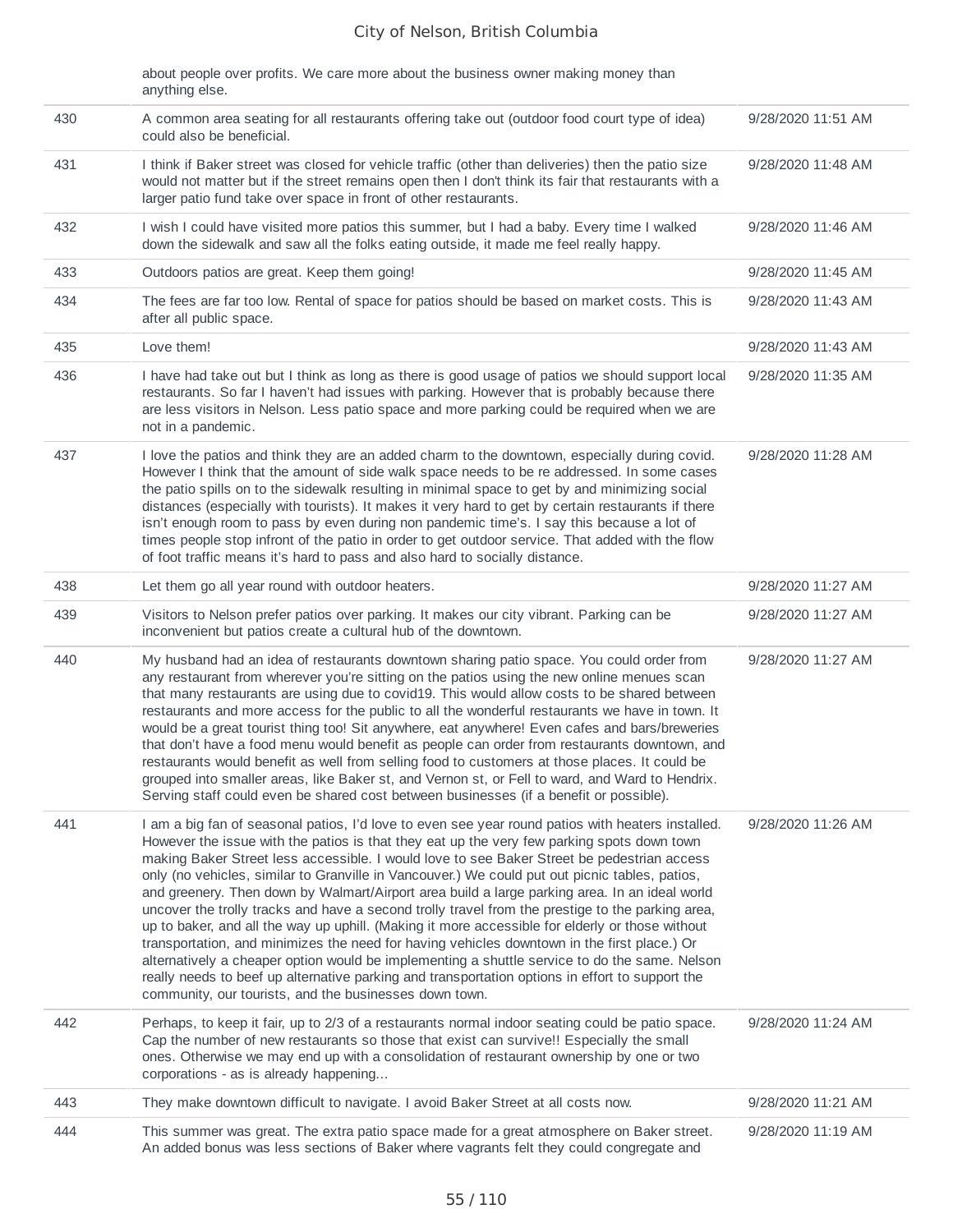harass pedestrians. With regard to restrictions - there needs to be an even playing field for new restaurants to enter the market. Perhaps a reasonable annual allotment for additional patio space (# of parking spaces) could be auctioned off with free market principles in mind. It would also ensure Nelson's taxpayers are receiving top dollar for the use of space.

| 445 | Nelson is a patio town, patios are always packed!                                                                                                                                                                                                                                                                                                                                                                                                                                                                                                                                                                                                                                                                      | 9/28/2020 11:18 AM |
|-----|------------------------------------------------------------------------------------------------------------------------------------------------------------------------------------------------------------------------------------------------------------------------------------------------------------------------------------------------------------------------------------------------------------------------------------------------------------------------------------------------------------------------------------------------------------------------------------------------------------------------------------------------------------------------------------------------------------------------|--------------------|
| 446 | They are a huge part of nelson culture.                                                                                                                                                                                                                                                                                                                                                                                                                                                                                                                                                                                                                                                                                | 9/28/2020 11:15 AM |
| 447 | I love the Patios. They give our downtown a lovely vibe I am willing to park and walk if I<br>need to use a business on baker:) a lake of parking does NOT make me NOT visit the core.                                                                                                                                                                                                                                                                                                                                                                                                                                                                                                                                 | 9/28/2020 11:13 AM |
| 448 | With Covid 19 challenges I think patios should be allowed as long as possible. With reduced<br>indoor capacity they need as much space to accommodate patrons so they can hopefully<br>survive this pandemic issue.                                                                                                                                                                                                                                                                                                                                                                                                                                                                                                    | 9/28/2020 11:12 AM |
| 449 | Every restaurant pub should be entitled to patio space if they are willing to pay for it. They<br>should not be limited by another restaurant beating them to the punch. Allowing others to take<br>over space in front of an adjacent business is "over bearing" It should represent their frontage<br>allowance. In many ways, the oversizing of the Broken Hill patio appeared like a party on the<br>street - it was difficult to walk past this area on the sidewalk without disruption. If a limit needs<br>to be implemented on the $\#$ of parking stalls taken for seating space, perhaps a timeline similar<br>to a lottery be put in place that a request would have to be submitted prior a specific date. | 9/28/2020 11:12 AM |
| 450 | The energy and vibe of having people congregate outside is lovely and feels like a wonderful<br>place to congregate. Much like many european and medditeranian restaurant districts. Loosing<br>this after covid would be a shame. I would support a switch to an increasingly pedestrianised<br>baker street with much more patio space and food stalls.                                                                                                                                                                                                                                                                                                                                                              | 9/28/2020 11:06 AM |
| 451 | Some of the patios on Baker Street encroach on the sidewalk too much, making it difficult to<br>walk while maintaining appropriate physical distance.                                                                                                                                                                                                                                                                                                                                                                                                                                                                                                                                                                  | 9/28/2020 11:06 AM |
| 452 | I have been disappointed that restaurants are not allowing reservations to be made for patio<br>tables this year. Several times we went out and were unable to sit because spaces were full<br>with waiting lists for hours. As a local, it is disappointing to have to compete with all the<br>tourists for tables IMO. Maybe at least locals could make reservations?                                                                                                                                                                                                                                                                                                                                                | 9/28/2020 11:06 AM |
| 453 | Town wasn't as busy this year because of Covid-19. In a regular tourist season I feel like the<br>loss in parking spaces might have hindered us more.                                                                                                                                                                                                                                                                                                                                                                                                                                                                                                                                                                  | 9/28/2020 11:05 AM |
| 454 | I think patios add to the life of the city and also benefit local businesses as there are more<br>people walking by storefronts to access patios as opposed to driving. I think that parking on<br>side streets should be designated for those with mobility issues and some parking left on<br>Baker for this as well. Attention needs to be placed on more parking structures like the one<br>near the Hume on Vernon.                                                                                                                                                                                                                                                                                               | 9/28/2020 11:05 AM |
| 455 | They added a great vibe to the city this summer. It looked grim in June and we had a great<br>time enjoying them                                                                                                                                                                                                                                                                                                                                                                                                                                                                                                                                                                                                       | 9/28/2020 11:04 AM |
| 456 | More the merrier. I, and many friends, will socialise in gardens and outdoor spaces only in the<br>summer regardless of covid 19 being an influence this summer. If there's no patio to sit at<br>downtown then we will go to someone's garden. Lost revenue for downtown business.                                                                                                                                                                                                                                                                                                                                                                                                                                    | 9/28/2020 11:03 AM |
| 457 | I understand that snow removal is an issue but please consider some sort of outdoor<br>gathering/watering hole for the apres ski folks.                                                                                                                                                                                                                                                                                                                                                                                                                                                                                                                                                                                | 9/28/2020 11:02 AM |
| 458 | I love them, as long as they are managed safely and consciously with COVID protocols. We<br>need to support our service industry in these times. I also love having less cars on Baker!                                                                                                                                                                                                                                                                                                                                                                                                                                                                                                                                | 9/28/2020 11:00 AM |
| 459 | Maybe we can move to be like Whistler closing vehicle traffic on Baker Street and on-going<br>free bus/shuttle service from out of the core parking places.                                                                                                                                                                                                                                                                                                                                                                                                                                                                                                                                                            | 9/28/2020 11:00 AM |
| 460 | I enjoy them, and they add a lot of vibrancy to every downtown. But there should probably be<br>some sort of limit on the number of them to ensure that adequate parking remains. Perhaps a<br>percentage of each block?                                                                                                                                                                                                                                                                                                                                                                                                                                                                                               | 9/28/2020 10:59 AM |
| 461 | Allow dogs                                                                                                                                                                                                                                                                                                                                                                                                                                                                                                                                                                                                                                                                                                             | 9/28/2020 10:59 AM |
| 462 | More parking at NDCC for their patrons and people visiting Baker St!!!!!                                                                                                                                                                                                                                                                                                                                                                                                                                                                                                                                                                                                                                               | 9/28/2020 10:58 AM |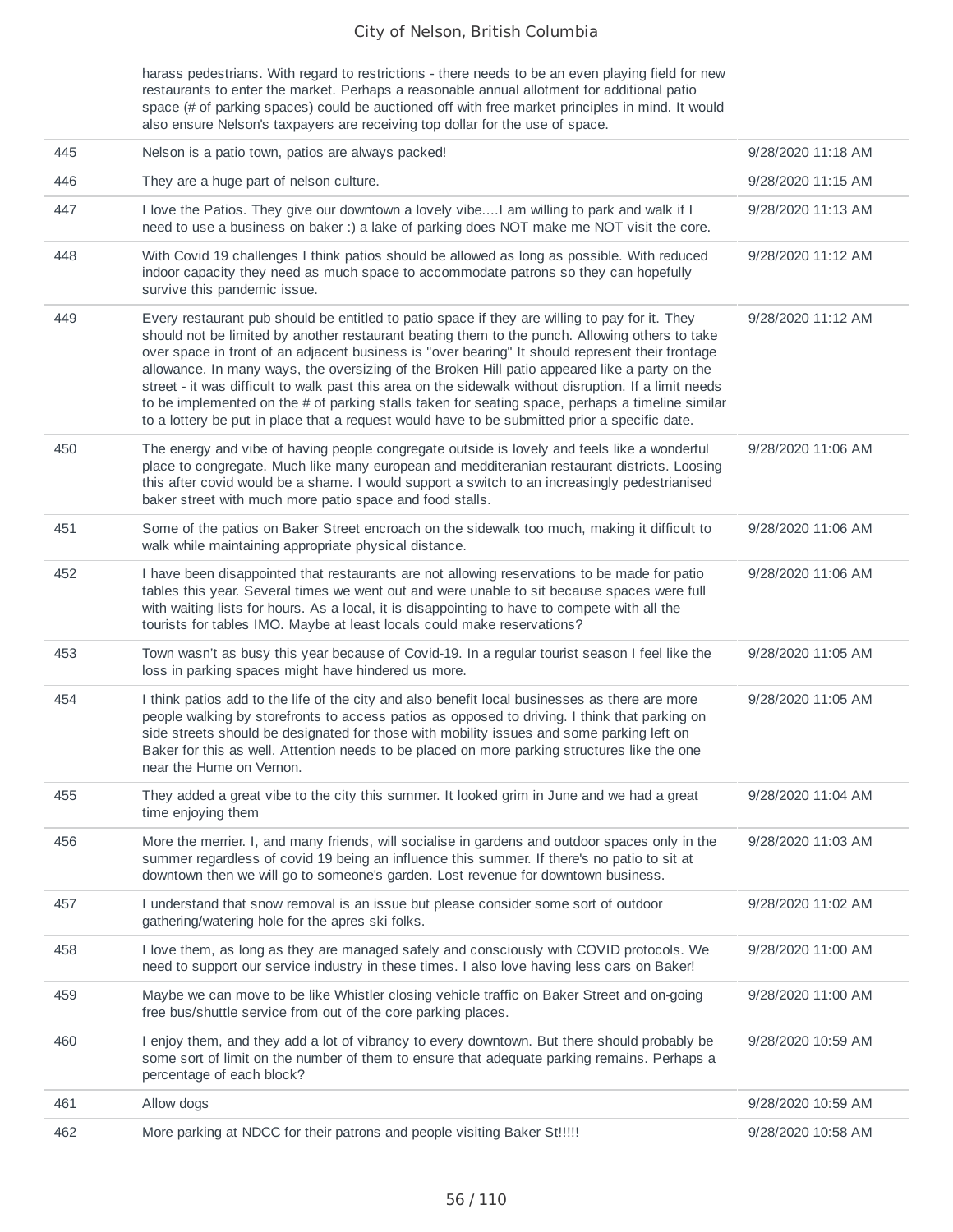| 463 | Baker street as a whole should not have parking at all. It should be walking only much like<br>Stephen avenue in Calgary where there is not traffic allowed until 6pm. This would open a lot of<br>opportunity for more businesses to expand.                                                                                                                                            | 9/28/2020 10:58 AM |
|-----|------------------------------------------------------------------------------------------------------------------------------------------------------------------------------------------------------------------------------------------------------------------------------------------------------------------------------------------------------------------------------------------|--------------------|
| 464 | Restaurant patios are a mainstay of European cities, and they do so much for local food<br>culture and community. The more, the better!                                                                                                                                                                                                                                                  | 9/28/2020 10:57 AM |
| 465 | Really would like to see only space in front of there business used. Also if a block has parallel<br>parking the patios should not extend past it. The 400 block of Baker felt very narrow when<br>driving this year. The permanent amenity area should not be used the extension for patios. Not<br>comfortable feeling like you are dining with someone when in a line up off traffic. | 9/28/2020 10:57 AM |
| 466 | Where is the space for pedestrians in all this? More patios means less sidewalk, so there<br>should be more space made for pedestrians. (ie: car-free spaces in and around Baker St at<br>peak patio times)                                                                                                                                                                              | 9/28/2020 10:57 AM |
| 467 | I do not think there should be outdoor patios on baker street. with the new road closured and<br>stop signs all over its congested enough.                                                                                                                                                                                                                                               | 9/28/2020 10:57 AM |
| 468 | Out door space is a safer space for guests and staff. I would love to see sections of Baker<br>Street foot traffic only.                                                                                                                                                                                                                                                                 | 9/28/2020 10:51 AM |
| 469 | We need to be flexible and practical and do everything we can to encourage local businesses<br>to thrive in these crazy times.                                                                                                                                                                                                                                                           | 9/28/2020 10:51 AM |
| 470 | I think that if the city could remedy the issue of the lack of downtown parking spaces, then I<br>think most of Baker street should be patios and other outdoor pedestrian space.                                                                                                                                                                                                        | 9/28/2020 10:51 AM |
| 471 | I would be in favour of section of Baker St being closed to vehicle traffic to allow for more<br>patios and other pedestrian use.                                                                                                                                                                                                                                                        | 9/28/2020 10:50 AM |
| 472 | No it looked good out there and if not for COVID I would have participated more.                                                                                                                                                                                                                                                                                                         | 9/28/2020 10:49 AM |
| 473 | Build a parking lot down at the end of Baker St. and run shuttles up and down Baker all day.<br>Get the restaurants involved and offer patrons coupons to save money at their establishments<br>by using the shuttle.                                                                                                                                                                    | 9/28/2020 10:47 AM |
| 474 | Hard times for business with this pandemic but I find it hard to find parking. So I don't shop on<br>Baker.                                                                                                                                                                                                                                                                              | 9/28/2020 10:45 AM |
| 475 | They should continue over the winter with heaters and blankets.                                                                                                                                                                                                                                                                                                                          | 9/28/2020 10:45 AM |
| 476 | Don't forget about other businesses! Parking spots are a waste of precious space. Convert<br>parking spaces into green space, patios, outdoor shops, and other uses. Stop using land for<br>vehicle storage!!!                                                                                                                                                                           | 9/28/2020 10:44 AM |
| 477 | love them, the less traffic and parking on baker the better.                                                                                                                                                                                                                                                                                                                             | 9/28/2020 10:44 AM |
| 478 | If it helps our small business to stay open then it should be allowed. Consider impact of<br>closing part of Baker st to traffic in summer, maybe just on weekends.                                                                                                                                                                                                                      | 9/28/2020 10:43 AM |
| 479 | If you are going to take away parking spots in the summer, you should provide some sort of<br>benefit to parkers. For example, decreased meter fees or longer than 2 hour free parking spots.<br>The lack of parking makes me get food elsewhere rather than drive around and around.                                                                                                    | 9/28/2020 10:43 AM |
| 480 | If a cap is considered, new restaurant could be allowed to do the temporary type patios that<br>are set-up and removed each day.                                                                                                                                                                                                                                                         | 9/28/2020 10:43 AM |
| 481 | Close baker to vehicles                                                                                                                                                                                                                                                                                                                                                                  | 9/28/2020 10:41 AM |
| 482 | Patios in the winter would be nice to help make distancing easier.                                                                                                                                                                                                                                                                                                                       | 9/28/2020 10:40 AM |
| 483 | Make Baker street pedestrian only in the summer months to allow for more patios.                                                                                                                                                                                                                                                                                                         | 9/28/2020 10:39 AM |
| 484 | The current ones at Broken Hill and Backroads Brew pub are a COVID outbreak waiting to<br>happen. There is pretty much no social distancing happening and the little dividers that have<br>wouldn't do much to stop aerosol particles from circulating.                                                                                                                                  | 9/28/2020 10:34 AM |
| 485 | They really improve the vibrancy of the downtown and make the street look great when driving<br>through! I say incorporate more bigger patios into the city parking strategy, and let Baker's<br>businesses grow! The handful of times I drove downtown, I still never had problems finding                                                                                              | 9/28/2020 10:31 AM |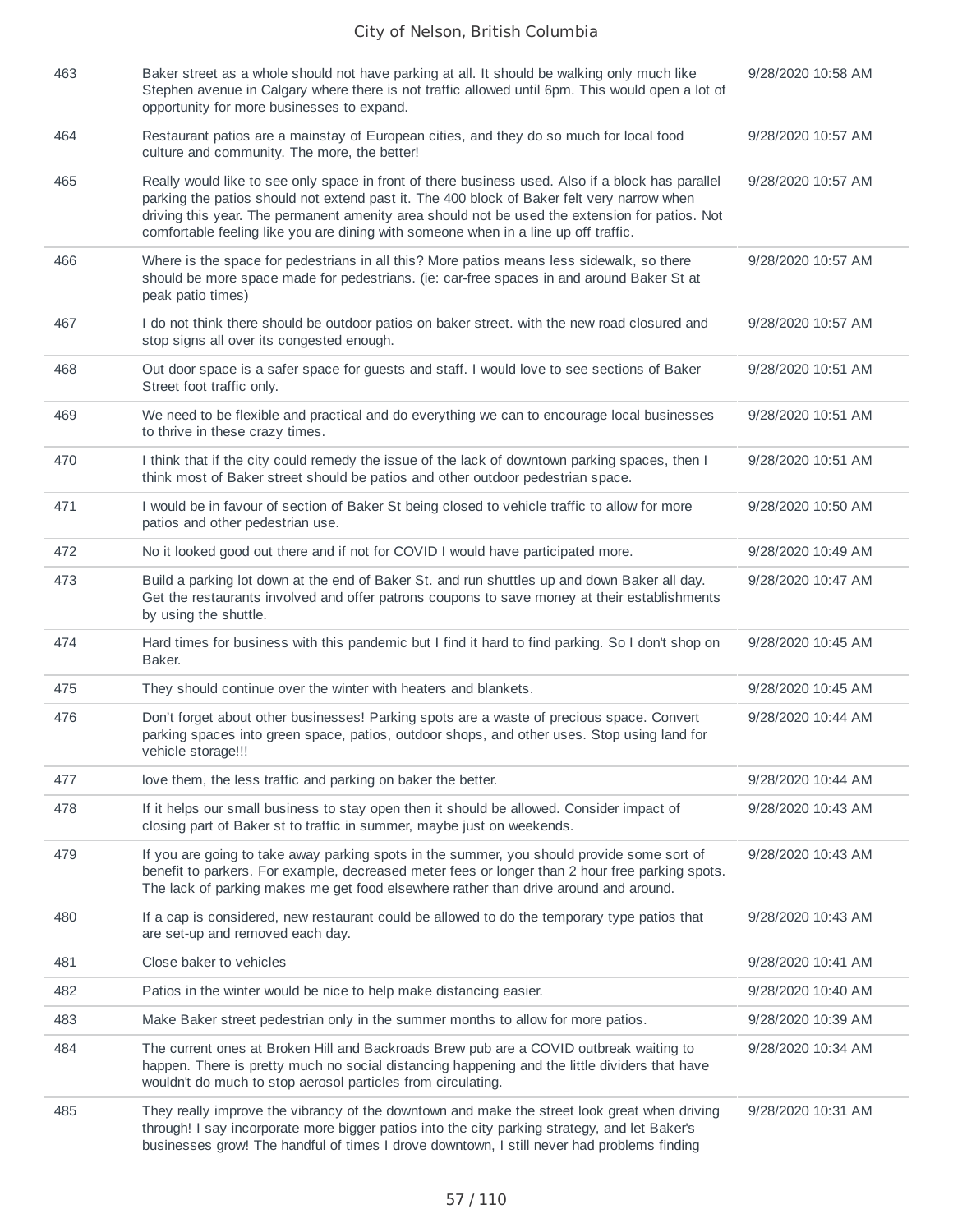parking. Frankly, even just a map of the downtown area showing parking & type (2h, paid, etc.) would probably help a lot of people.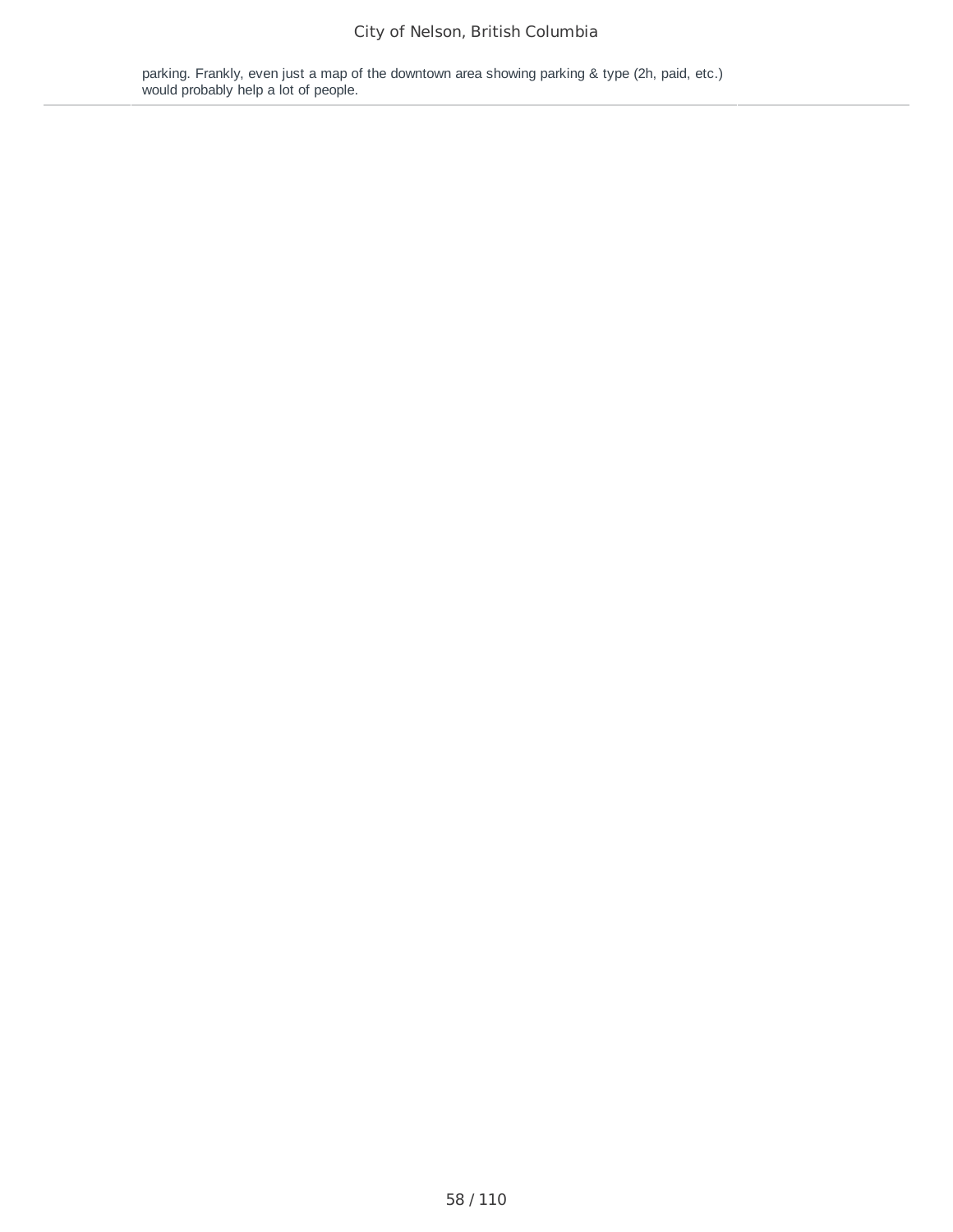### Q8 Approximately how many food trucks (including other mobile vending vehicles) would you like to see on Nelson's streets, even if they take up public parking stalls?



| <b>ANSWER CHOICES</b>                                                                                                                                     | <b>RESPONSES</b> |       |
|-----------------------------------------------------------------------------------------------------------------------------------------------------------|------------------|-------|
| Unsure                                                                                                                                                    | 35.48%           | - 396 |
| Insert number in the field below(If you do not believe there should be any food trucks that require a public parking<br>space, please enter the number 0) | 64.52%           | 720   |
| <b>TOTAL</b>                                                                                                                                              |                  | 1.116 |

*Excluding those who were unsure, the median answer given was 5 and the average was 7.*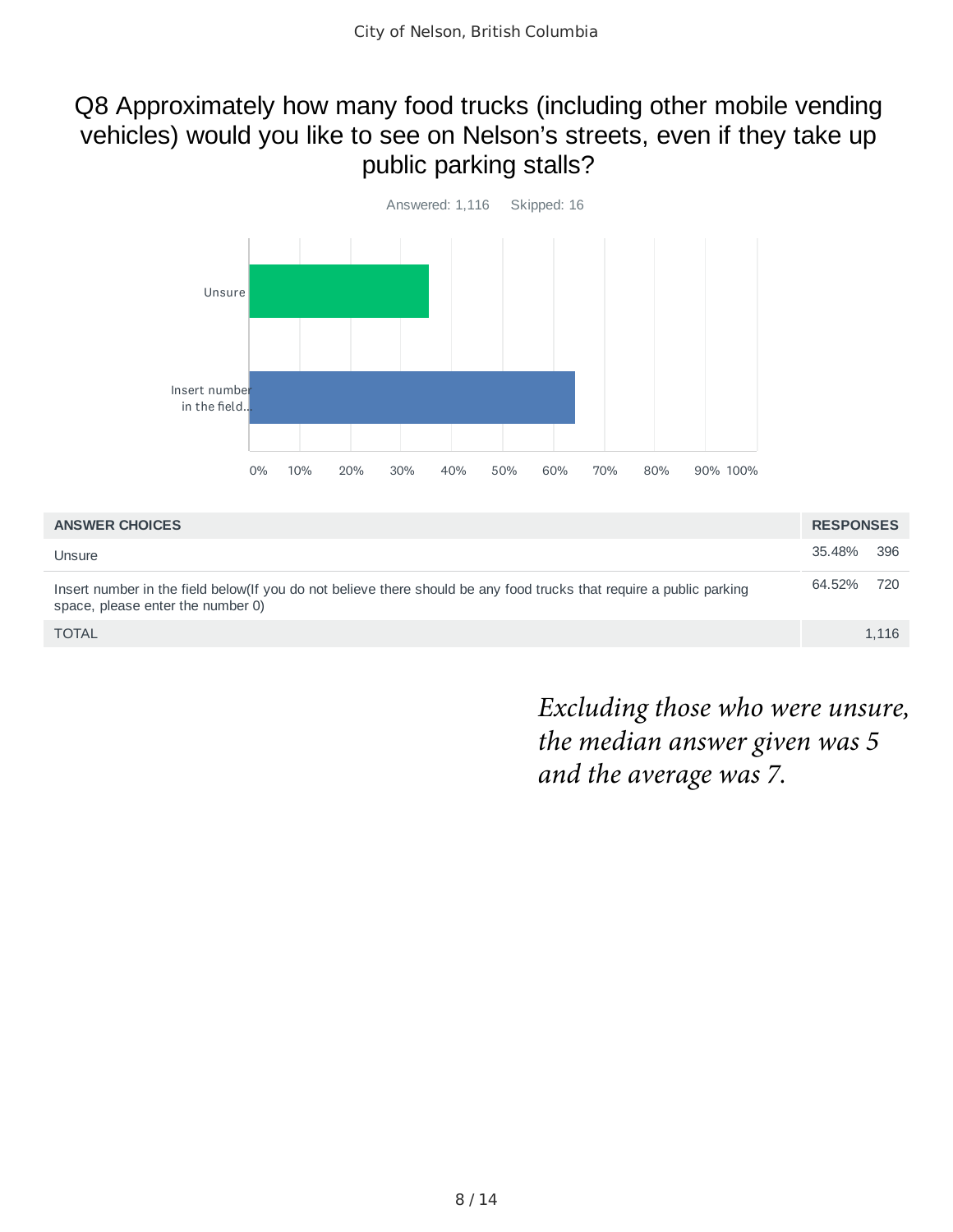### Q9 Do you think food trucks should be required to locate a certain distance away from similar brick-and-mortar businesses like restaurants and cafes?



 $\blacksquare$  TOTAL  $\blacksquare$  1,124  $\blacksquare$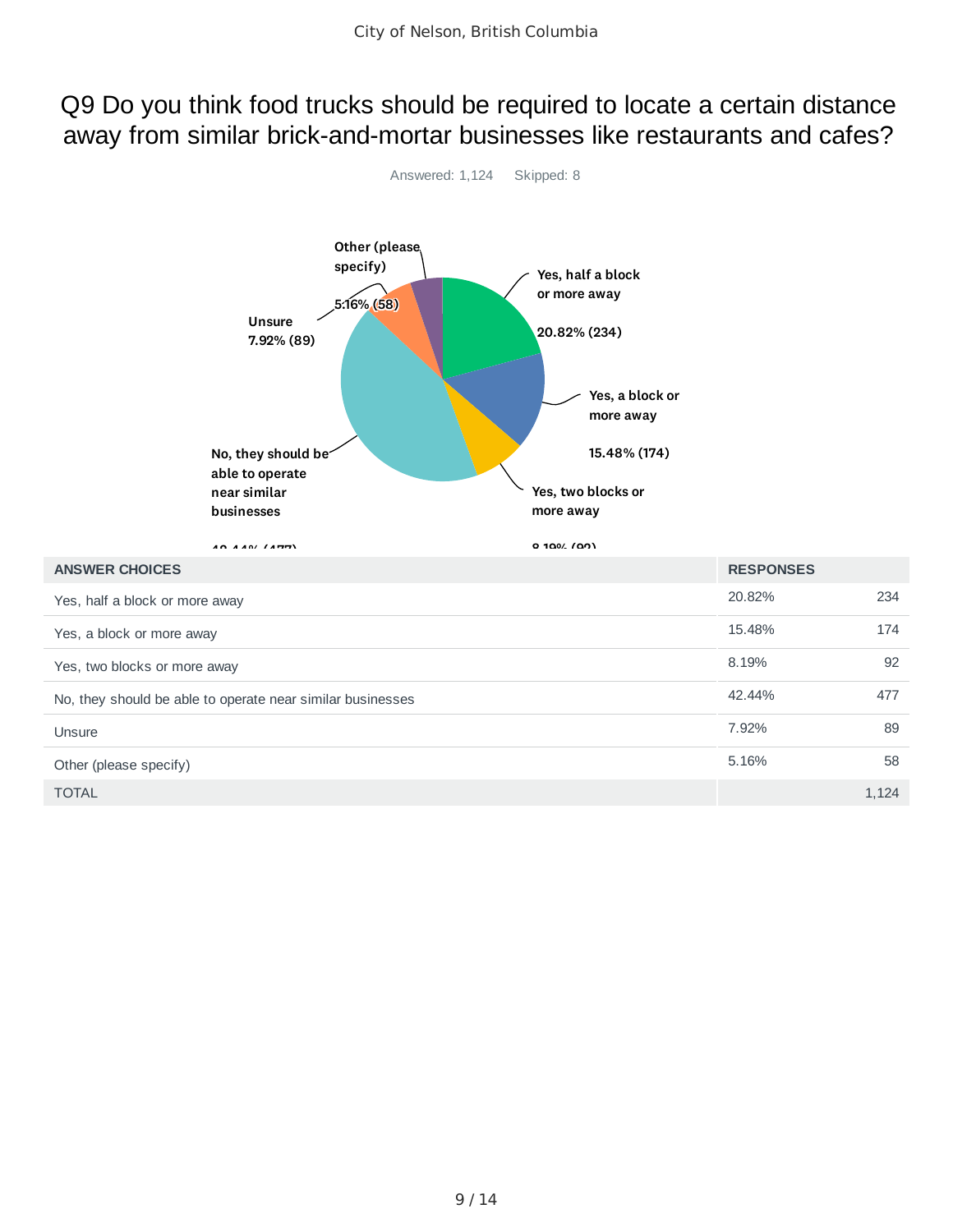| #              | <b>OTHER (PLEASE SPECIFY)</b>                                                                                                                                                                                                                                                                                                                                           | <b>DATE</b>        |
|----------------|-------------------------------------------------------------------------------------------------------------------------------------------------------------------------------------------------------------------------------------------------------------------------------------------------------------------------------------------------------------------------|--------------------|
| 1              | Nearby should be fine, just not directly in front of a restaurant/cafe (not within 15m of a<br>storefront)                                                                                                                                                                                                                                                              | 10/7/2020 5:44 PM  |
| 2              | I do not support food trucks because they compete with brick and mortar businesses that are<br>burdened with higher fixed expenses                                                                                                                                                                                                                                      | 10/6/2020 6:12 PM  |
| 3              | As a gesture of respect, all food truck owners that I know would not operate next to another<br>restaurant offering the same food. However, in a Cith this small, 100m or one block of distance<br>should suffice                                                                                                                                                       | 10/5/2020 10:14 AM |
| 4              | Shouldn't be on baker st.                                                                                                                                                                                                                                                                                                                                               | 10/5/2020 9:58 AM  |
| 5              | or all in one spot, like the NDCC parking lot for example                                                                                                                                                                                                                                                                                                               | 10/5/2020 8:58 AM  |
| 6              | I do not support food trucks because they compete with brick and mortar businesses that are<br>burdened with higher fixed expenses                                                                                                                                                                                                                                      | 10/3/2020 2:25 PM  |
| $\overline{7}$ | There are more restaurants in Nelson that are almost side by side. Why should a food truck<br>have to be the same.                                                                                                                                                                                                                                                      | 10/2/2020 6:32 AM  |
| 8              | Do brick and mortar businesses have the same restrictions? If not, then I don't see how it's<br>fair to the food trucks                                                                                                                                                                                                                                                 | 10/2/2020 4:26 AM  |
| 9              | It's all about there contribution to the very high taxes and fees that mortar places pay. But<br>everyone loves food trucks.                                                                                                                                                                                                                                            | 10/1/2020 9:25 PM  |
| 10             | food trucks should not be in the way of outdoor patio spaces                                                                                                                                                                                                                                                                                                            | 10/1/2020 2:10 PM  |
| 11             | If the food truck is not directly in front of the doors to another business I think it is fine, is, not<br>in the parking spots for the cafe etc                                                                                                                                                                                                                        | 9/30/2020 7:05 PM  |
| 12             | maybe at least as far away as the next brick and mortar of the same type of business(primary<br>coffee cafe vs primary food) ie dont let a coffee cart sit in front of Oso Negro Cafe, it would<br>have to be in between John Ward and Oso                                                                                                                              | 9/30/2020 6:03 PM  |
| 13             | They should not be on Baker Street                                                                                                                                                                                                                                                                                                                                      | 9/30/2020 1:44 PM  |
| 14             | how about a specified food truck location?                                                                                                                                                                                                                                                                                                                              | 9/30/2020 11:16 AM |
| 15             | 1/2 block unless a different arrangement can be agreed upon with the nearest restaurant                                                                                                                                                                                                                                                                                 | 9/30/2020 8:46 AM  |
| 16             | Food trucks should be regulated similarly to restaurants/cafes. If there are restrictions around<br>the location of food businesses, it should apply to all food businesses                                                                                                                                                                                             | 9/29/2020 11:29 PM |
| 17             | There are so many restaurants in Nelson I think it would be very hard to apply these<br>limitations. Most restaurants serve many different food itemsit would be hard to find an item<br>that isn't on the menu at many restaurants                                                                                                                                     | 9/29/2020 10:20 PM |
| 18             | No, they should be able to operate near other businesses because there are many places<br>where two restaurants are side-by-side, so why not a food truck?                                                                                                                                                                                                              | 9/29/2020 10:20 PM |
| 19             | No, they should be allowed to operate near other restaurants but at least half a block away<br>from a similar (e.g. also Mexican) restaurant.                                                                                                                                                                                                                           | 9/29/2020 8:49 PM  |
| 20             | Many cities in the states have whole areas designated to food trucks. I disagree with food<br>trucks taking up patron parking spots downtown. But if you have a parking lot, in railway area,<br>full of food trucks, that's great.                                                                                                                                     | 9/29/2020 7:42 PM  |
| 21             | A block away. Give people (consumers) a choice. Not everyone wants to dine in, sometime<br>you just want to grab something and go.                                                                                                                                                                                                                                      | 9/29/2020 7:23 PM  |
| 22             | A block away. Give people (consumers) a choice. Not everyone wants to dine in, sometime<br>you just want to grab something and go.                                                                                                                                                                                                                                      | 9/29/2020 7:23 PM  |
| 23             | They should be allowed to be next to places where people naturally gather: the coop, green<br>spaces, downtown schools of art/etc, city parks, etc. Plus parts of the downtown which are not<br>well serviced but have workers. Based on a 24 hour clock of services too - maybe food trucks<br>are daytime and after 8pm during the hours most restaurants are closed. | 9/29/2020 5:13 PM  |
| 24             | They should park on empty lots or alleys                                                                                                                                                                                                                                                                                                                                | 9/29/2020 2:28 PM  |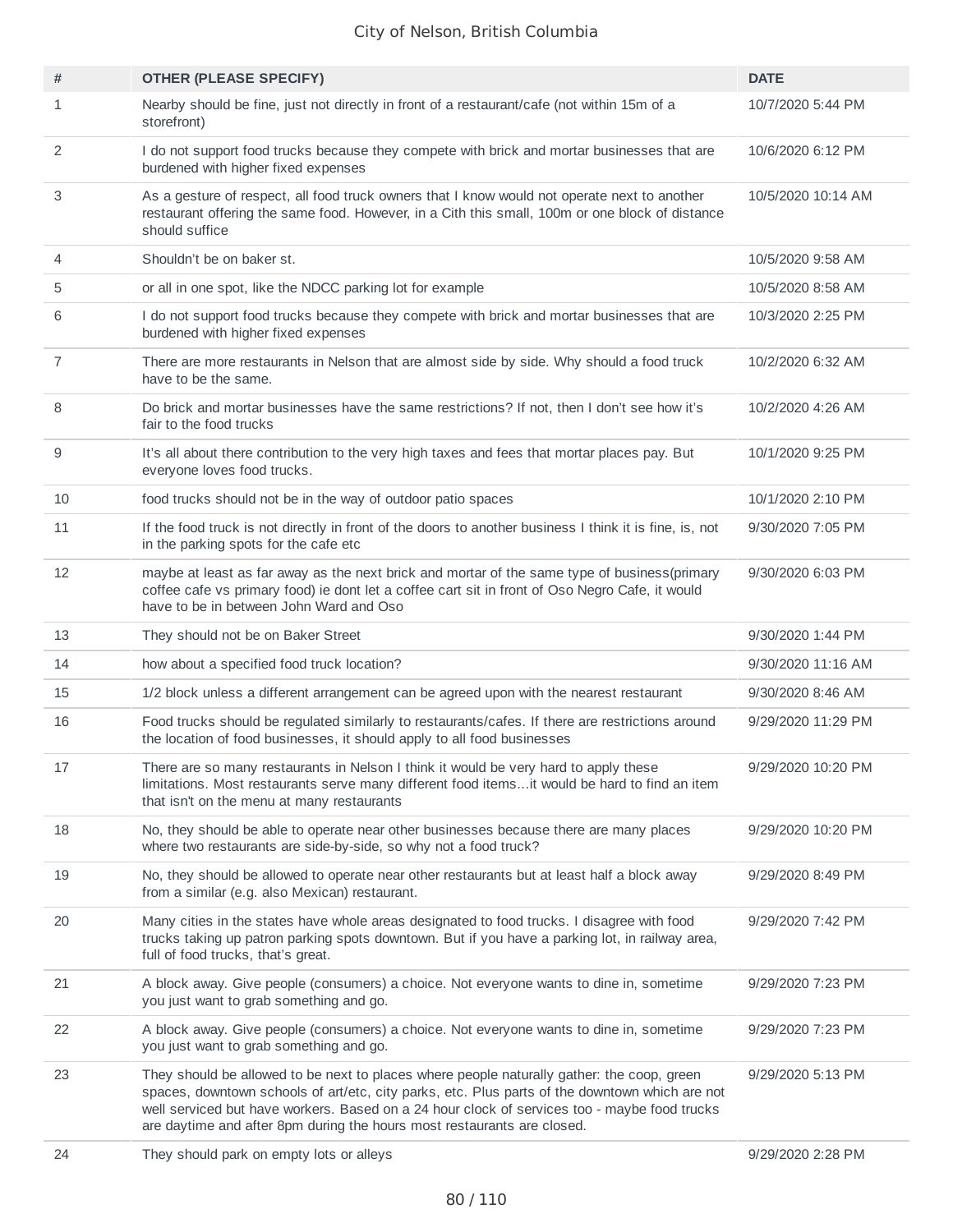| 25 | Not anywhere on Baker St                                                                                                                                                                                                                                                                                                                                                                                                                                                                                                                                                                                                             | 9/29/2020 2:07 PM  |
|----|--------------------------------------------------------------------------------------------------------------------------------------------------------------------------------------------------------------------------------------------------------------------------------------------------------------------------------------------------------------------------------------------------------------------------------------------------------------------------------------------------------------------------------------------------------------------------------------------------------------------------------------|--------------------|
| 26 | Perhaps a whole designated zone just for food trucks                                                                                                                                                                                                                                                                                                                                                                                                                                                                                                                                                                                 | 9/29/2020 12:07 PM |
| 27 | I would hope businesses could be respectful and operate amicably without directly trying to<br>sabotage another business but another solution is to do what Portland has done and create a<br>"food truck court" somewhere near the downtown core. Works wonders for them.                                                                                                                                                                                                                                                                                                                                                           | 9/29/2020 11:31 AM |
| 28 | Make a food truck area.                                                                                                                                                                                                                                                                                                                                                                                                                                                                                                                                                                                                              | 9/29/2020 9:41 AM  |
| 29 | sidewalk congestion is my concern                                                                                                                                                                                                                                                                                                                                                                                                                                                                                                                                                                                                    | 9/29/2020 9:38 AM  |
| 30 | food truck centre down by the water - limit on opening times                                                                                                                                                                                                                                                                                                                                                                                                                                                                                                                                                                         | 9/29/2020 9:26 AM  |
| 31 | they can be anywhere just don't take up parking spaces                                                                                                                                                                                                                                                                                                                                                                                                                                                                                                                                                                               | 9/29/2020 8:34 AM  |
| 32 | Spaces that allow for physical distancing so that sidewalks aren't crowded with people waiting<br>and people walking by                                                                                                                                                                                                                                                                                                                                                                                                                                                                                                              | 9/29/2020 8:23 AM  |
| 33 | None allowed in town                                                                                                                                                                                                                                                                                                                                                                                                                                                                                                                                                                                                                 | 9/29/2020 8:18 AM  |
| 34 | I don't agree with the food trucks on Baker Street at all.                                                                                                                                                                                                                                                                                                                                                                                                                                                                                                                                                                           | 9/29/2020 8:06 AM  |
| 35 | hours of operation should factor large. After restaurants close, late night/early morning food<br>truck dining could be welcome all over                                                                                                                                                                                                                                                                                                                                                                                                                                                                                             | 9/28/2020 11:49 PM |
| 36 | No food trucks on city land                                                                                                                                                                                                                                                                                                                                                                                                                                                                                                                                                                                                          | 9/28/2020 10:01 PM |
| 37 | There's enough food options without trucks                                                                                                                                                                                                                                                                                                                                                                                                                                                                                                                                                                                           | 9/28/2020 9:16 PM  |
| 38 | I think there should be limits on where food trucks can operate, but I think more should be<br>considered beyond these options.                                                                                                                                                                                                                                                                                                                                                                                                                                                                                                      | 9/28/2020 9:00 PM  |
| 39 | Not on Baker Street                                                                                                                                                                                                                                                                                                                                                                                                                                                                                                                                                                                                                  | 9/28/2020 8:51 PM  |
| 40 | Food trucks should not be allowed in the City at all.                                                                                                                                                                                                                                                                                                                                                                                                                                                                                                                                                                                | 9/28/2020 7:57 PM  |
| 41 | I like to see food trucks in locations where there are no restaurants                                                                                                                                                                                                                                                                                                                                                                                                                                                                                                                                                                | 9/28/2020 7:57 PM  |
| 42 | Yes but not sure how far                                                                                                                                                                                                                                                                                                                                                                                                                                                                                                                                                                                                             | 9/28/2020 7:27 PM  |
| 43 | Have a food truck area, like hall st under iode park                                                                                                                                                                                                                                                                                                                                                                                                                                                                                                                                                                                 | 9/28/2020 6:34 PM  |
| 44 | No, they shouldn't operate on the City property at all.                                                                                                                                                                                                                                                                                                                                                                                                                                                                                                                                                                              | 9/28/2020 6:31 PM  |
| 45 | They should be able to operate near businesses that are ok with them being there. For<br>instance, a brewery might like a food truck selling tacos outside their door.                                                                                                                                                                                                                                                                                                                                                                                                                                                               | 9/28/2020 6:31 PM  |
| 46 | If they have a business licence and pay a fee the equivalent of a small business then yes                                                                                                                                                                                                                                                                                                                                                                                                                                                                                                                                            | 9/28/2020 5:59 PM  |
| 47 | Similar menus may have different demographics. I like food trucks for grab and go, and when I<br>have more time I prefer to sit down at a restaurant.                                                                                                                                                                                                                                                                                                                                                                                                                                                                                | 9/28/2020 4:27 PM  |
| 48 | I think a couple of areas would be great                                                                                                                                                                                                                                                                                                                                                                                                                                                                                                                                                                                             | 9/28/2020 4:08 PM  |
| 49 | We don't need more food options in our already saturated restaurant market !!!!                                                                                                                                                                                                                                                                                                                                                                                                                                                                                                                                                      | 9/28/2020 3:39 PM  |
| 50 | I don't think there should be any.                                                                                                                                                                                                                                                                                                                                                                                                                                                                                                                                                                                                   | 9/28/2020 2:39 PM  |
| 51 | As a restaurant owner with around 20 employees that I employ year round, even though my<br>profits pretty much disappear in the winter, as well as paying for the running costs all year<br>round, it does seem unfair to have a food truck pull up a block away, usually staffed by the<br>owners and maybe 1 or 2 employees and with a very small over head of \$300 a month come in<br>and take some of our peak season foot traffic feels a little unfair. That is why I think being at<br>rail town or the spot down by the co-op seem reasonable. But I think grandfathering in food<br>trucks who have been here in the past. | 9/28/2020 2:15 PM  |
| 52 | Food trucks should not be downtown. They should be at events. Maybe Railtown van have a<br>weekly food truck event similar to Olympic Village in Vancouver.                                                                                                                                                                                                                                                                                                                                                                                                                                                                          | 9/28/2020 1:08 PM  |
| 53 | Find a parking area where they can all congregate.                                                                                                                                                                                                                                                                                                                                                                                                                                                                                                                                                                                   | 9/28/2020 1:07 PM  |
| 54 | Put them all in one space like the bottom of hall street and have a food truck area like a lot of                                                                                                                                                                                                                                                                                                                                                                                                                                                                                                                                    | 9/28/2020 1:05 PM  |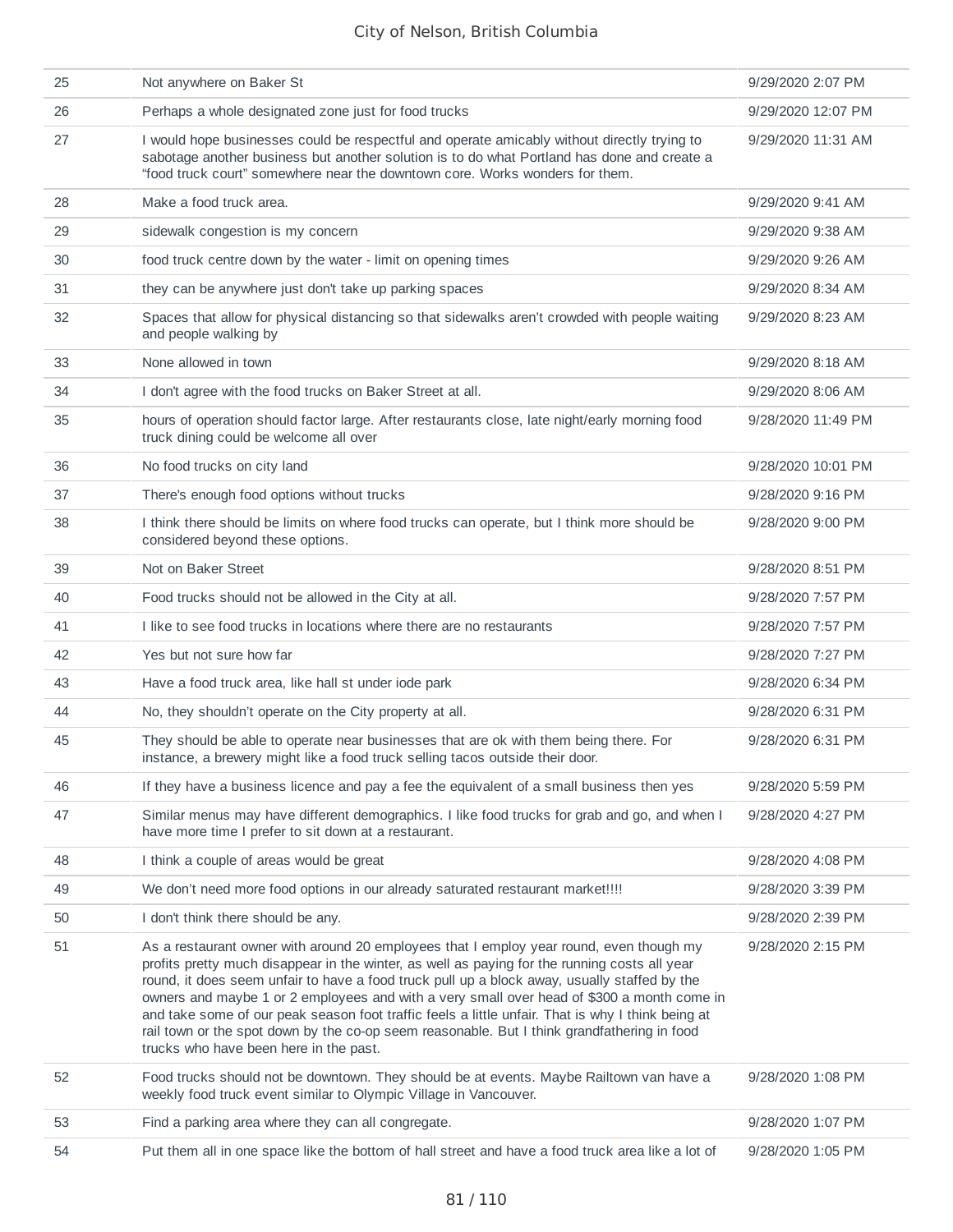|    | other cities do like Victoria and vancouver.                                                                                                                            |                    |
|----|-------------------------------------------------------------------------------------------------------------------------------------------------------------------------|--------------------|
| 55 | It would be nice if Nelson had a seasonal food truck row like many other cities do. The north<br>side of Vernon Street by Salvation Army would be the perfect location. | 9/28/2020 12:59 PM |
| 56 | I think that food trucks should be in specific places other than downtown. We have so many<br>restaurants that they should maybe be at a Market location, for example.  | 9/28/2020 12:46 PM |
| 57 | It doesn't matter to me, but I would defer to the truck and brick and mortar business owners                                                                            | 9/28/2020 11:06 AM |
| 58 | Depends on what that business thinks somewhat I would say                                                                                                               | 9/28/2020 10:49 AM |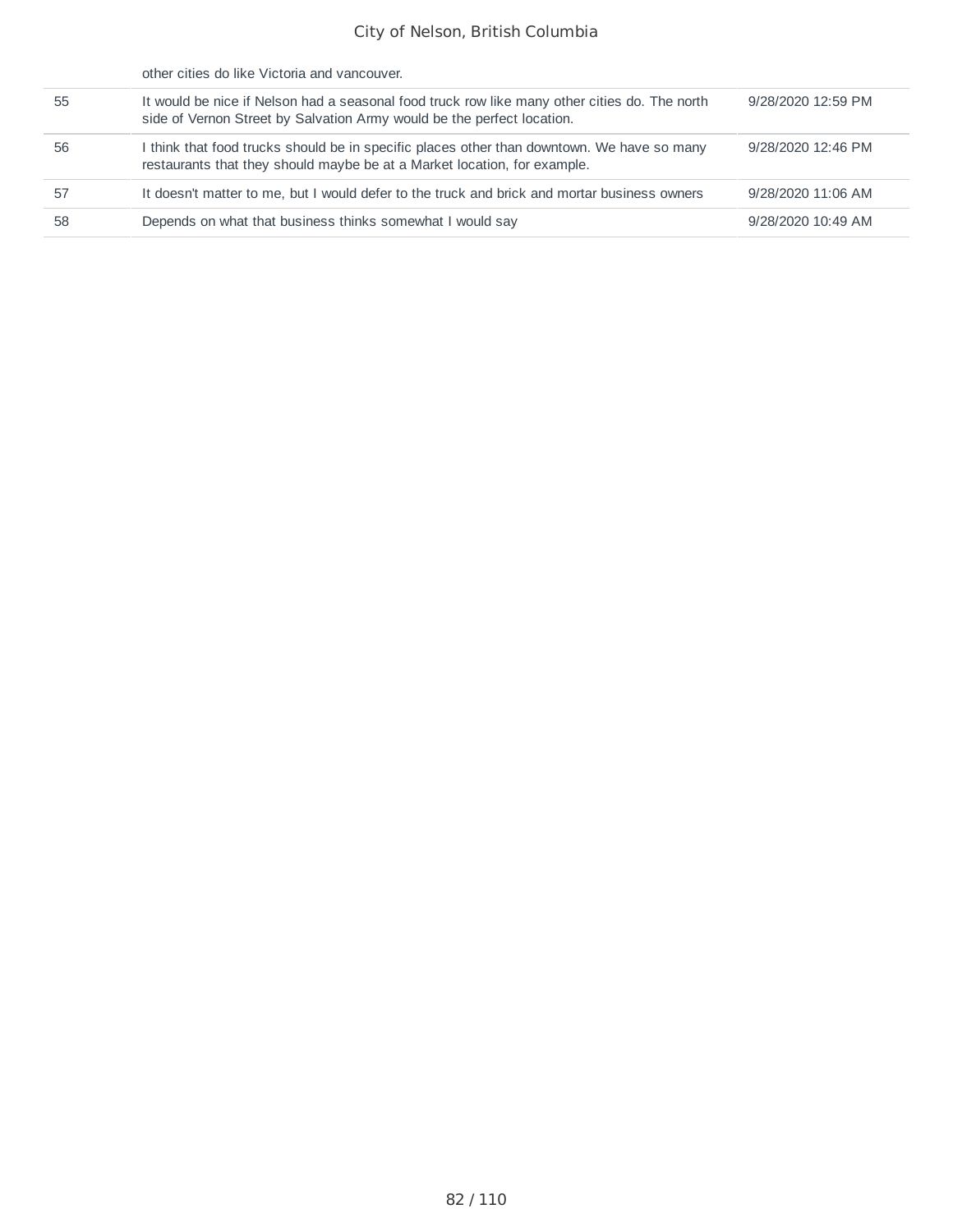### Q10 Where do you think food trucks should be allowed on city streets? [Check all that apply]

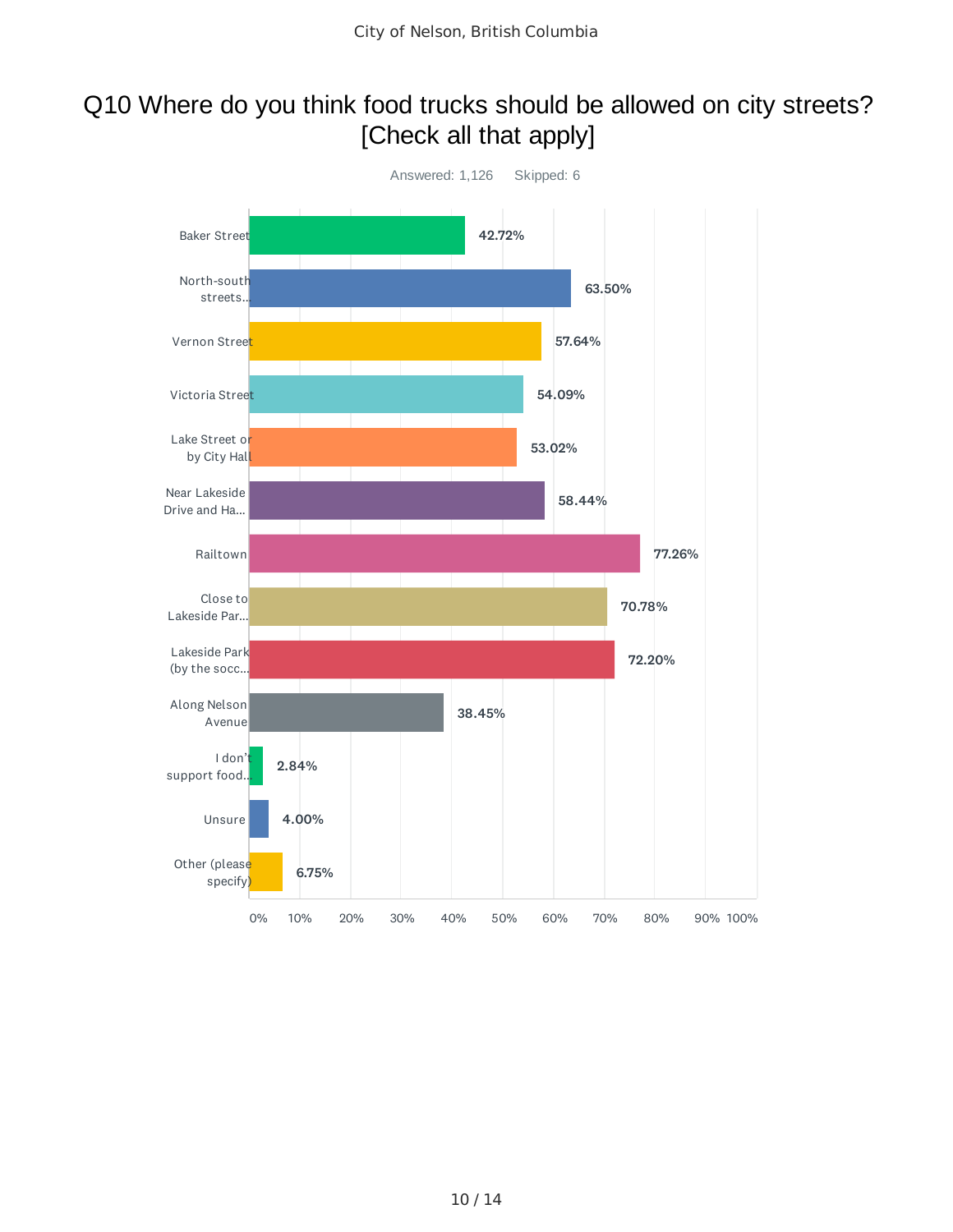| <b>ANSWER CHOICES</b>                                                                                | <b>RESPONSES</b> |     |
|------------------------------------------------------------------------------------------------------|------------------|-----|
| <b>Baker Street</b>                                                                                  | 42.72%           | 481 |
| North-south streets perpendicular to Baker (e.g. Falls, Kootenay, Ward, Hall, Hendryx)               | 63.50%           | 715 |
| Vernon Street                                                                                        | 57.64%           | 649 |
| Victoria Street                                                                                      | 54.09%           | 609 |
| Lake Street or by City Hall                                                                          | 53.02%           | 597 |
| Near Lakeside Drive and Hall Street                                                                  | 58.44%           | 658 |
| Railtown                                                                                             | 77.26%           | 870 |
| Close to Lakeside Park (by the bridge)                                                               | 70.78%           | 797 |
| Lakeside Park (by the soccer fields and the mall)                                                    | 72.20%           | 813 |
| Along Nelson Avenue                                                                                  | 38.45%           | 433 |
| I don't support food trucks being on City property. They should be allowed on private property only. | 2.84%            | 32  |
| Unsure                                                                                               | 4.00%            | 45  |
| Other (please specify)                                                                               | 6.75%            | 76  |
| Total Respondents: 1,126                                                                             |                  |     |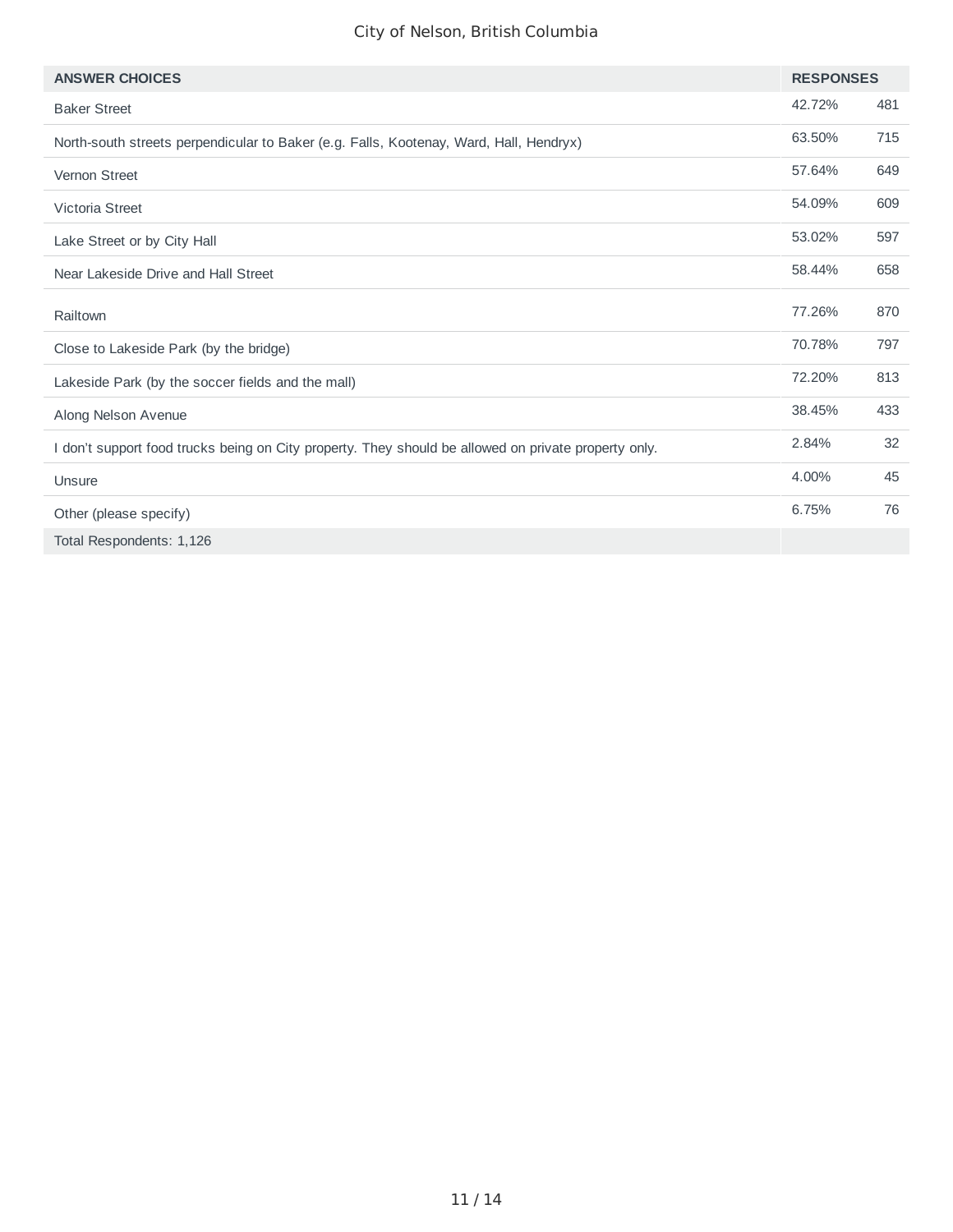| #            | <b>OTHER (PLEASE SPECIFY)</b>                                                                                                                                                                                    | <b>DATE</b>        |
|--------------|------------------------------------------------------------------------------------------------------------------------------------------------------------------------------------------------------------------|--------------------|
| $\mathbf{1}$ | Anywhere.                                                                                                                                                                                                        | 10/10/2020 1:38 AM |
| 2            | how about that empty lot outside the Savoy? That would be a great food court style area for<br>food trucks if available.                                                                                         | 10/7/2020 5:44 PM  |
| 3            | I do not support food trucks competing with established brick and mortar business                                                                                                                                | 10/6/2020 6:12 PM  |
| 4            | Everywhere! That's one of my favourite things about visiting other cities. The surprise of food<br>trucks around offering all different types of foods. It turns an afternoon stroll into a little food<br>tour. | 10/6/2020 4:46 PM  |
| 5            | Any where except in parking stalls downtown                                                                                                                                                                      | 10/5/2020 6:23 PM  |
| 6            | Anywhere they can park.                                                                                                                                                                                          | 10/4/2020 8:35 PM  |
| 7            | keep them away from downtown, allow them in areas with ample pwrking or near the ends of<br>walking areas                                                                                                        | 10/4/2020 8:22 PM  |
| 8            | I do not support food trucks competing with established brick and mortar business                                                                                                                                | 10/3/2020 2:25 PM  |
| 9            | Cottonwood Falls                                                                                                                                                                                                 | 10/3/2020 12:55 PM |
| 10           | Again, city has to be fair to high taxes and fees being paid for by mortar restaurants!!                                                                                                                         | 10/1/2020 9:25 PM  |
| 11           | I've always like the food truck area in Victoria, next to the BC Museum - why not have a<br>cluster of food trucks in front of City hall plaza area, by Prestige along or by wharf                               | 10/1/2020 2:10 PM  |
| 12           | Silica Street                                                                                                                                                                                                    | 10/1/2020 1:42 PM  |
| 13           | Include Bite Truck's old spot on Baker by Co-op. And perhaps on Vernon specifically near<br>Kootenay Industrial and Fromage Shop end. But not all of Baker or Vernon.                                            | 10/1/2020 8:08 AM  |
| 14           | I like adding life to the back alleys in the downtown with pop up food services.                                                                                                                                 | 9/30/2020 9:03 PM  |
| 15           | Any vacant lot space? For multiple trucks                                                                                                                                                                        | 9/30/2020 6:24 PM  |
| 16           | I think all of the obove                                                                                                                                                                                         | 9/30/2020 1:40 PM  |
| 17           | Cottonwood Falls on days when the farmers' market isn't there.                                                                                                                                                   | 9/30/2020 1:24 PM  |
| 18           | I would like a variety around. I live in Fairview, I'd love to see one here, but I also work on<br>Victoria so I'd love to grab dinner out there.                                                                | 9/30/2020 9:56 AM  |
| 19           | railtown or cottonwood.                                                                                                                                                                                          | 9/30/2020 9:42 AM  |
| 20           | anywhere!                                                                                                                                                                                                        | 9/29/2020 8:55 PM  |
| 21           | Why are they being limited at all?? Just don't have a sushi cart in front of a sushi restaurant<br>Otherwise, let there be food trucks!!                                                                         | 9/29/2020 8:49 PM  |
| 22           | Anywhere they don't directly compete with brick and mortar businesses                                                                                                                                            | 9/29/2020 8:34 PM  |
| 23           | ALL of the above. Anyplace which is not residential.                                                                                                                                                             | 9/29/2020 5:13 PM  |
| 24           | all the checked boxes at appropraite and safe locations                                                                                                                                                          | 9/29/2020 1:14 PM  |
| 25           | All streets                                                                                                                                                                                                      | 9/29/2020 12:31 PM |
| 26           | Rail town or the mall parking lot along the lake                                                                                                                                                                 | 9/29/2020 12:07 PM |
| 27           | the more the better for everyone                                                                                                                                                                                 | 9/29/2020 10:12 AM |
| 28           | Around parks would be a great place                                                                                                                                                                              | 9/29/2020 9:52 AM  |
| 29           | I would like to hear what downtown business owners think about food trucks.                                                                                                                                      | 9/29/2020 9:48 AM  |
| 30           | Cottonwood market                                                                                                                                                                                                | 9/29/2020 9:29 AM  |
| 31           | As long as there is proper recycling and disposal for garbage around them as well as that they<br>have to use recyclable containers and no single use plastic                                                    | 9/29/2020 8:24 AM  |
| 32           | Hwy 3 and Davies                                                                                                                                                                                                 | 9/29/2020 7:58 AM  |
|              |                                                                                                                                                                                                                  |                    |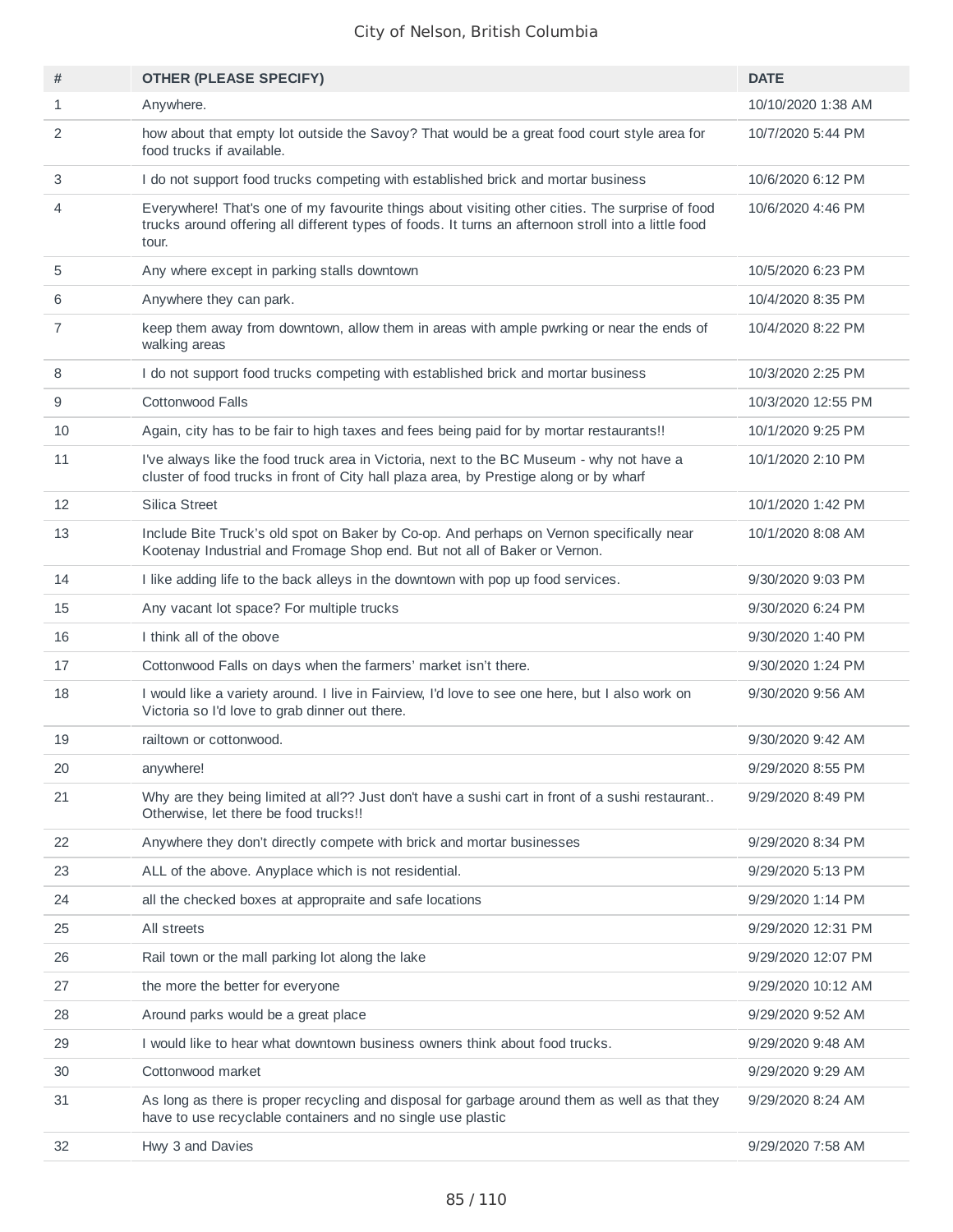| 33 | Anywhere                                                                                                                                                                                                                                                          | 9/29/2020 7:19 AM  |
|----|-------------------------------------------------------------------------------------------------------------------------------------------------------------------------------------------------------------------------------------------------------------------|--------------------|
| 34 | At least 2 blocks Away from Baker Street unless they dont that up a parking spot.                                                                                                                                                                                 | 9/29/2020 4:51 AM  |
| 35 | Do not allow to operate along Nelson Ave! Way too dangerous mix of people & vehicles<br>whizzing by. Accident(s) waiting to happen!                                                                                                                               | 9/29/2020 12:25 AM |
| 36 | it would be cool to have a food trick area that is dedicated to food trucks, but otherwise let's try<br>to take up less parking spots in main parking areas. Maybe try to address parking and<br>accommodation in Nelson before bringing more tourists to eat out | 9/28/2020 10:58 PM |
| 37 | I think we should have them anywhere in public places. Like parks and beaches and<br>downtown.                                                                                                                                                                    | 9/28/2020 10:52 PM |
| 38 | Youth centre, skate park. John dooley if you go on with the youth centre stimulus plans watch<br>out we will stop you                                                                                                                                             | 9/28/2020 9:02 PM  |
| 39 | By the Prestige Pier/Airport                                                                                                                                                                                                                                      | 9/28/2020 8:43 PM  |
| 40 | In the big empty space near the mall that acts as a detour route                                                                                                                                                                                                  | 9/28/2020 8:22 PM  |
| 41 | Any location                                                                                                                                                                                                                                                      | 9/28/2020 6:37 PM  |
| 42 | anywhere                                                                                                                                                                                                                                                          | 9/28/2020 6:14 PM  |
| 43 | anywhere they are not taking up parking spaces                                                                                                                                                                                                                    | 9/28/2020 6:10 PM  |
| 44 | Special permits limited time for locations other than private property                                                                                                                                                                                            | 9/28/2020 5:59 PM  |
| 45 | Lakeside Park near RCMP                                                                                                                                                                                                                                           | 9/28/2020 5:43 PM  |
| 46 | Uphill                                                                                                                                                                                                                                                            | 9/28/2020 5:35 PM  |
| 47 | Everywhere                                                                                                                                                                                                                                                        | 9/28/2020 5:14 PM  |
| 48 | Anywhere! Why not?                                                                                                                                                                                                                                                | 9/28/2020 5:08 PM  |
| 49 | Rosemont                                                                                                                                                                                                                                                          | 9/28/2020 5:03 PM  |
| 50 | Wherever it is feasible, competition is healthy. Clothing stores ect are side by side.                                                                                                                                                                            | 9/28/2020 4:57 PM  |
| 51 | Anywhere they regest                                                                                                                                                                                                                                              | 9/28/2020 4:41 PM  |
| 52 | On all streets                                                                                                                                                                                                                                                    | 9/28/2020 4:35 PM  |
| 53 | Somewhere where people can access benches.                                                                                                                                                                                                                        | 9/28/2020 4:27 PM  |
| 54 | Keep food trucks off Baker st                                                                                                                                                                                                                                     | 9/28/2020 4:24 PM  |
| 55 | everywhere but baker st                                                                                                                                                                                                                                           | 9/28/2020 3:46 PM  |
| 56 | I don't support food trucks in Nelson anywhere!!                                                                                                                                                                                                                  | 9/28/2020 3:39 PM  |
| 57 | Alley ways                                                                                                                                                                                                                                                        | 9/28/2020 2:36 PM  |
| 58 | Parks                                                                                                                                                                                                                                                             | 9/28/2020 2:25 PM  |
| 59 | In a lot close to downtown or the mall                                                                                                                                                                                                                            | 9/28/2020 2:19 PM  |
| 60 | Not anywhere within the downtown core of baker/Vernon/Victoria st                                                                                                                                                                                                 | 9/28/2020 2:15 PM  |
| 61 | Any where!                                                                                                                                                                                                                                                        | 9/28/2020 1:31 PM  |
| 62 | Except for a farmers market/art fair or the such.                                                                                                                                                                                                                 | 9/28/2020 1:23 PM  |
| 63 | Wherever they can be grouped together                                                                                                                                                                                                                             | 9/28/2020 1:07 PM  |
| 64 | Anywhere                                                                                                                                                                                                                                                          | 9/28/2020 1:06 PM  |
| 65 | all of the abovefood trucks add to the atmosphere ie downtown Vancouver                                                                                                                                                                                           | 9/28/2020 1:05 PM  |
| 66 | As long as traffic flow and pedestrian safety are maintained.                                                                                                                                                                                                     | 9/28/2020 1:05 PM  |
| 67 | Not downtown.                                                                                                                                                                                                                                                     | 9/28/2020 12:54 PM |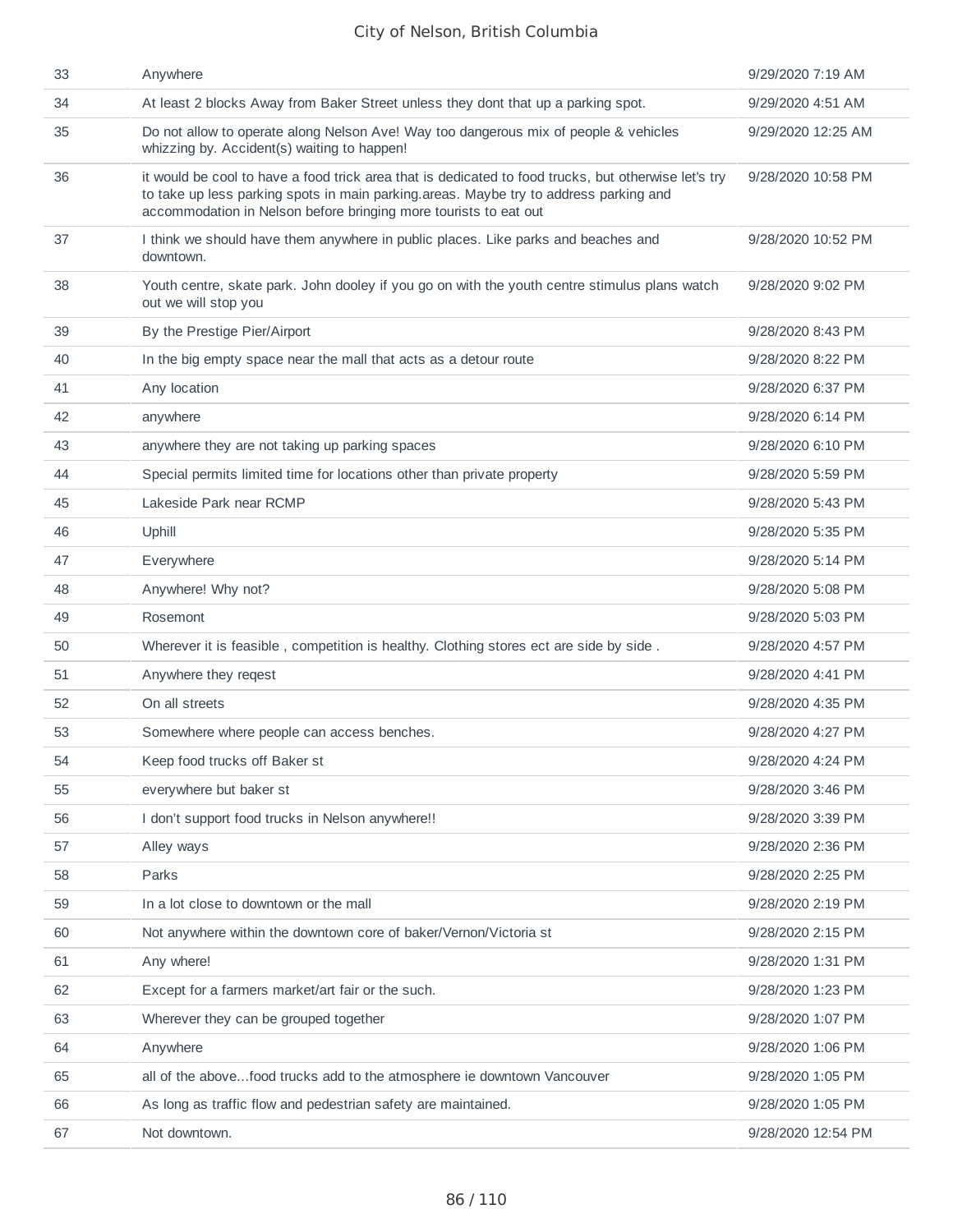| 68 | Anywhere                                                                                                                                                                                                                                                                                    | 9/28/2020 12:47 PM |
|----|---------------------------------------------------------------------------------------------------------------------------------------------------------------------------------------------------------------------------------------------------------------------------------------------|--------------------|
| 69 | Anywhere they are not obstructive.                                                                                                                                                                                                                                                          | 9/28/2020 12:46 PM |
| 70 | Outskirts and where parking airport and railway                                                                                                                                                                                                                                             | 9/28/2020 12:30 PM |
| 71 | They should be allowed on any street area as long as it is not more than 1 in that block.                                                                                                                                                                                                   | 9/28/2020 11:58 AM |
| 72 | Rosemont skatepark                                                                                                                                                                                                                                                                          | 9/28/2020 11:52 AM |
| 73 | it would make sense to not allow food trucks on baker street or victoria or vernon as there are<br>already quite a few restaurants. Private Property should also be allowed - example private<br>property on Victoria ex: the coffee truck or in the Whitewater parking lot on Lake Street. | 9/28/2020 11:12 AM |
| 74 | Anywhere                                                                                                                                                                                                                                                                                    | 9/28/2020 11:09 AM |
| 75 | Herridge Lane and the other alleyways                                                                                                                                                                                                                                                       | 9/28/2020 11:06 AM |
| 76 | Park and Ride locations on the way to Salmo and Castlegar, only 1 or two per location though<br>to minimize loss of parking.                                                                                                                                                                | 9/28/2020 10:40 AM |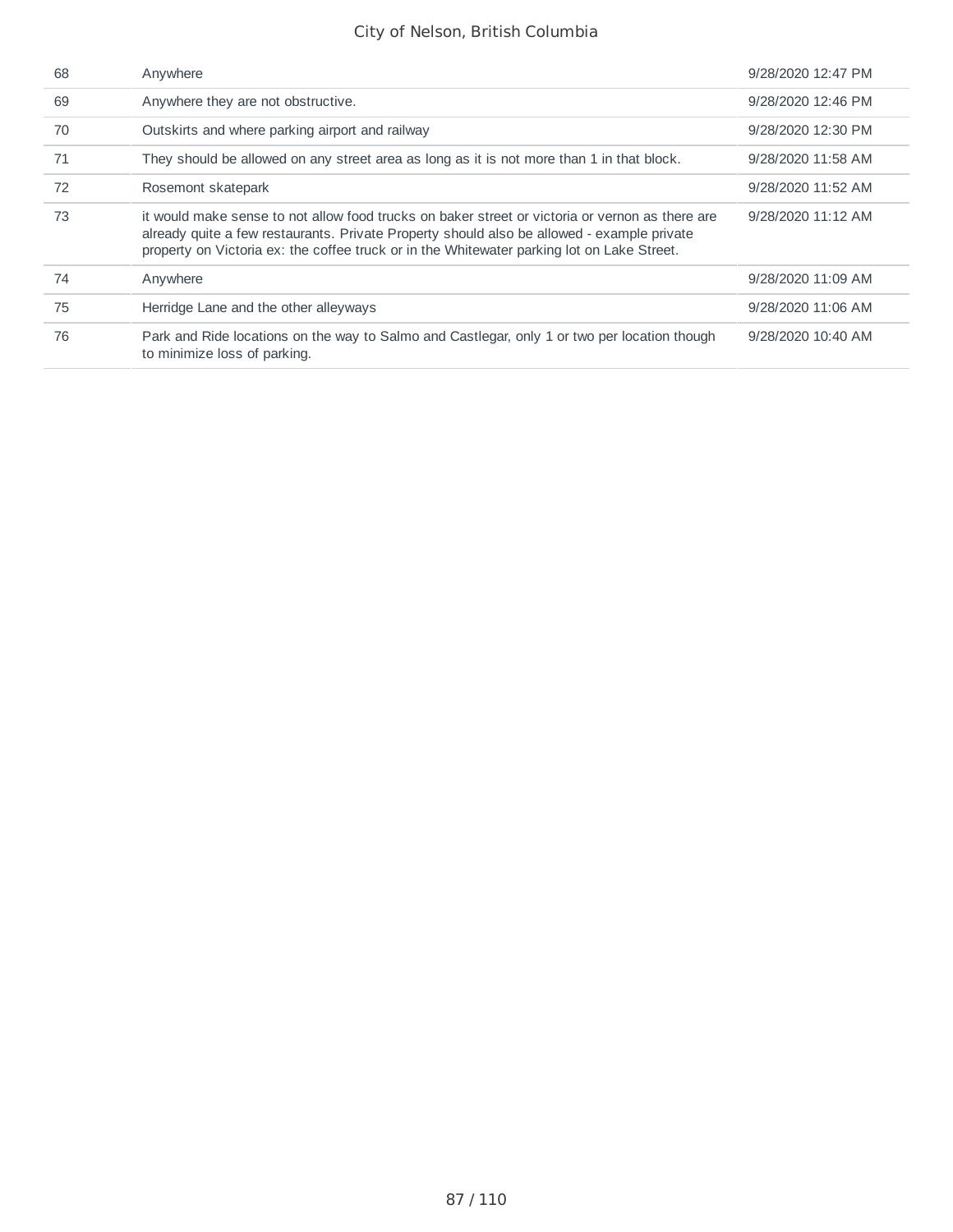### Q11 Do you think food trucks should be clustered together (for example, two to five at one location) or spread apart?



| <b>ANSWER CHOICES</b> | <b>RESPONSES</b> |       |
|-----------------------|------------------|-------|
| Clustered together    | 26.67%           | 299   |
| Spread apart          | 14.99%           | 168   |
| It doesn't matter     | 52.90%           | 593   |
| Unsure                | 5.44%            | 61    |
| <b>TOTAL</b>          |                  | 1,121 |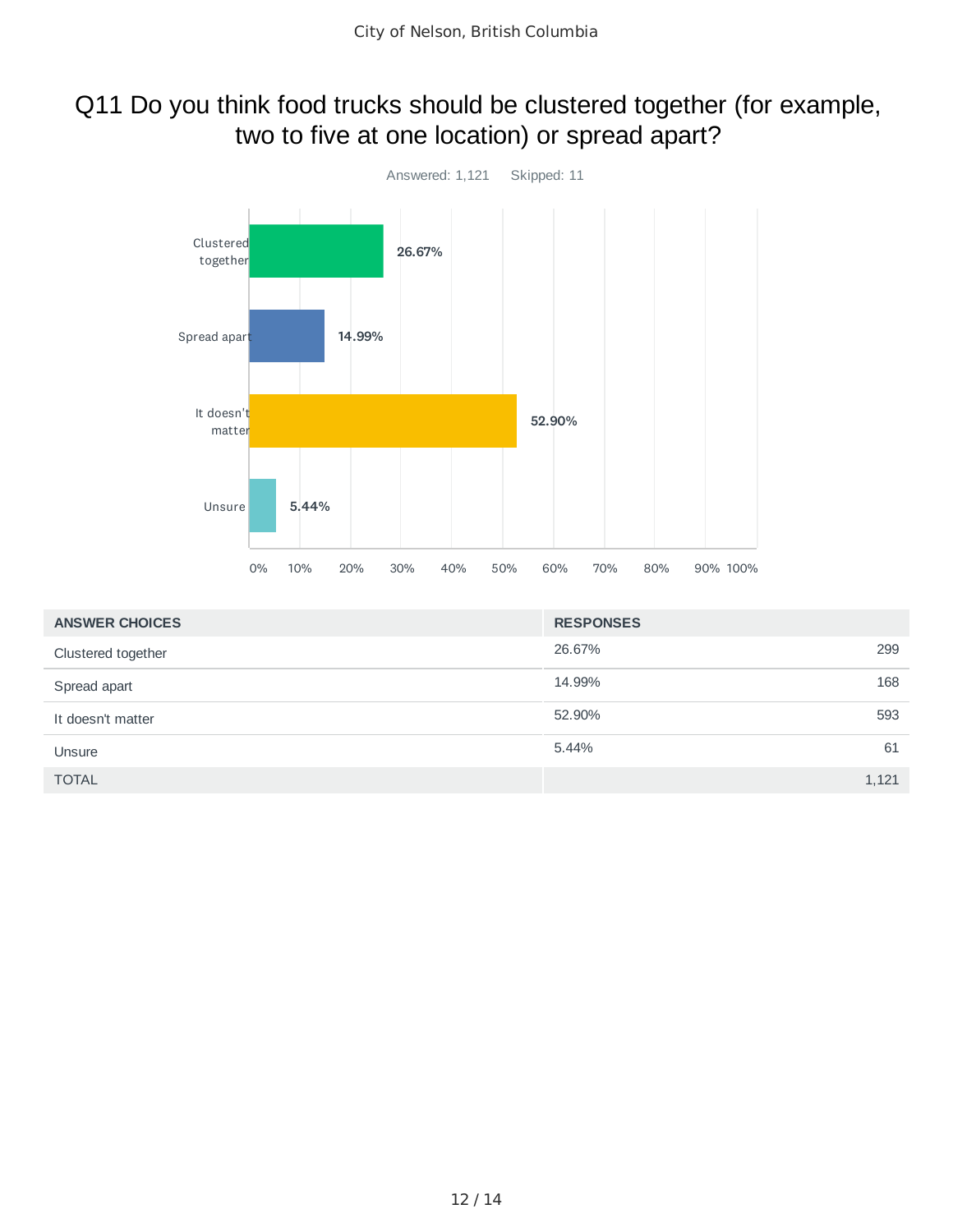

| <b>ANSWER CHOICES</b>                                                  | <b>RESPONSES</b> |       |
|------------------------------------------------------------------------|------------------|-------|
| have a dedicated, reserved spot for the entire summer                  | 65.72%           | 738   |
| be allowed to 'roam' and find spots on a first-come, first-serve basis | 16.03%           | 180   |
| Unsure                                                                 | 11.58%           | 130   |
| Other (please specify)                                                 | 6.68%            | 75    |
| <b>TOTAL</b>                                                           |                  | 1.123 |

## Q12 Do you think food trucks should: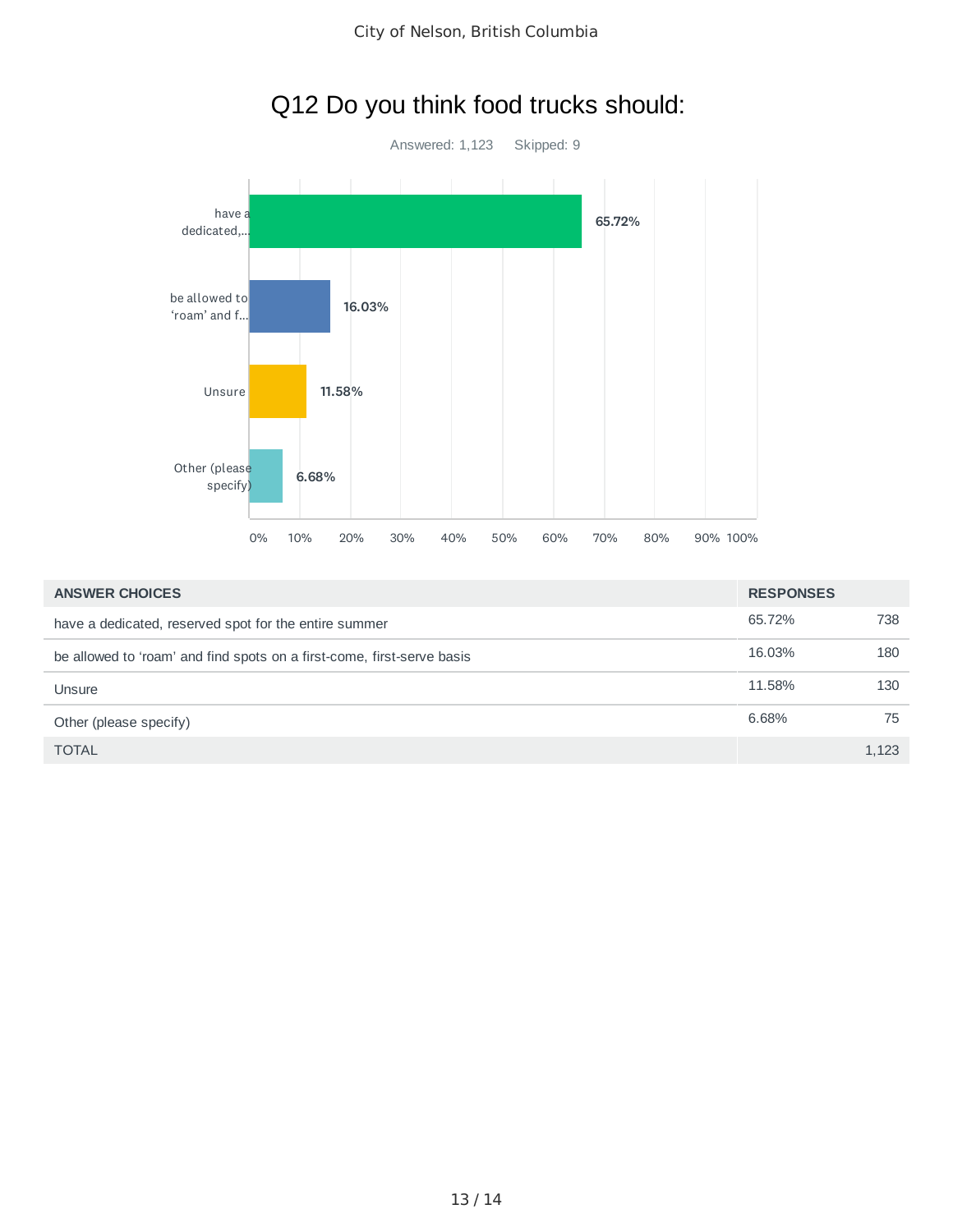| #              | <b>OTHER (PLEASE SPECIFY)</b>                                                                                                                                                                                                                                                                                                                                                    | <b>DATE</b>        |
|----------------|----------------------------------------------------------------------------------------------------------------------------------------------------------------------------------------------------------------------------------------------------------------------------------------------------------------------------------------------------------------------------------|--------------------|
| 1              | Both, reserve a spot for summer and first come first serve.                                                                                                                                                                                                                                                                                                                      | 10/10/2020 1:38 AM |
| 2              | dedicated spots, but maybe the ability to trade spots with other vendors if it suits both trucks                                                                                                                                                                                                                                                                                 | 10/7/2020 5:44 PM  |
| 3              | Why not let food trucks figure this out for themselves by having one or two spots and an online<br>map telling tourists and residents where the food trucks are daily.                                                                                                                                                                                                           | 10/7/2020 5:27 PM  |
| 4              | <b>Both</b>                                                                                                                                                                                                                                                                                                                                                                      | 10/6/2020 1:57 PM  |
| 5              | Should be able to reserve a spot, but should also be able to move to a different unreserved<br>spot mid-summer (why not?)                                                                                                                                                                                                                                                        | 10/4/2020 9:28 AM  |
| 6              | Allow for choice! We have a foodtruck that we would love to park, others prefer to roam.                                                                                                                                                                                                                                                                                         | 10/2/2020 9:34 AM  |
| $\overline{7}$ | They should be able to have a reserved spot and also have the ability to move for special<br>events                                                                                                                                                                                                                                                                              | 10/2/2020 4:03 AM  |
| 8              | Ok with roaming but they gotta pay see above comments re mortar restaurants                                                                                                                                                                                                                                                                                                      | 10/1/2020 9:25 PM  |
| 9              | Rotating spots                                                                                                                                                                                                                                                                                                                                                                   | 9/30/2020 11:38 PM |
| 10             | Either. Not sure what is better for the food truck businesses                                                                                                                                                                                                                                                                                                                    | 9/30/2020 10:15 PM |
| 11             | I like dedicated spots. But also the option to move if they wish. I do not like first come first<br>serve for locations.                                                                                                                                                                                                                                                         | 9/30/2020 10:31 AM |
| 12             | no food trucks                                                                                                                                                                                                                                                                                                                                                                   | 9/30/2020 10:14 AM |
| 13             | I think a dedicated spot would guarantee business but if they also had the ability to roam.<br>Because they should have an option to be at all the local events regardless of parked zone.                                                                                                                                                                                       | 9/30/2020 10:07 AM |
| 14             | Dedicated or roam option on application                                                                                                                                                                                                                                                                                                                                          | 9/30/2020 8:38 AM  |
| 15             | Y                                                                                                                                                                                                                                                                                                                                                                                | 9/29/2020 11:16 PM |
| 16             | Dedicated spot so they are easy to find, but each year there should be a shuffle of spots so<br>that one company doesn't dominate the prime spots. An annual rotation would be fair.                                                                                                                                                                                             | 9/29/2020 10:20 PM |
| 17             | Be allowed to roam within allocated spots.                                                                                                                                                                                                                                                                                                                                       | 9/29/2020 7:46 PM  |
| 18             | Based on the chaos experienced when setting up at Market Fest, it's better to have designated<br>spots. Maybe offer them on a rotating basis (2-weeks to each vendor). Then if a spot is a good<br>one/poor one, every vendor has a share of the fortune/loss.                                                                                                                   | 9/29/2020 7:23 PM  |
| 19             | Based on the chaos experienced when setting up at Market Fest, it's better to have designated<br>spots. Maybe offer them on a rotating basis (2-weeks to each vendor). Then if a spot is a good<br>one/poor one, every vendor has a share of the fortune/loss.                                                                                                                   | 9/29/2020 7:23 PM  |
| 20             | Mostly dedicated spots, which gives them dedicated regular clientele because they are easily<br>accessible. One exclusion would be seasonal events - downtown, Lakeside, Railtown, festivals<br>when a cluster making a kind of 'food court' when be great!                                                                                                                      | 9/29/2020 5:13 PM  |
| 21             | Dedicate a vacant area around a square like they do in Portland.                                                                                                                                                                                                                                                                                                                 | 9/29/2020 2:28 PM  |
| 22             | perhaps grouped together somewhere where there are also picnic tables                                                                                                                                                                                                                                                                                                            | 9/29/2020 9:44 AM  |
| 23             | Charge more for prime spots                                                                                                                                                                                                                                                                                                                                                      | 9/29/2020 8:51 AM  |
| 24             | Put them in low traffic areas during the winter and that area would change for the summer we<br>don't want them parking down at Lakeside during the summer but that would be fine during the<br>winter when no one's using that parking lot maybe check on Michael mall would consider<br>allowing them to use a corner of the parking lot for a rental fee Or down by rail town | 9/29/2020 8:24 AM  |
| 25             | Private property only                                                                                                                                                                                                                                                                                                                                                            | 9/29/2020 8:18 AM  |
| 26             | Not be allowed in downtown Nelson                                                                                                                                                                                                                                                                                                                                                | 9/29/2020 6:24 AM  |
| 27             | whatever works best for food truck owner's business to thrive                                                                                                                                                                                                                                                                                                                    | 9/28/2020 11:25 PM |
| 28             | I am not in favor of food trucks                                                                                                                                                                                                                                                                                                                                                 | 9/28/2020 10:37 PM |
|                |                                                                                                                                                                                                                                                                                                                                                                                  |                    |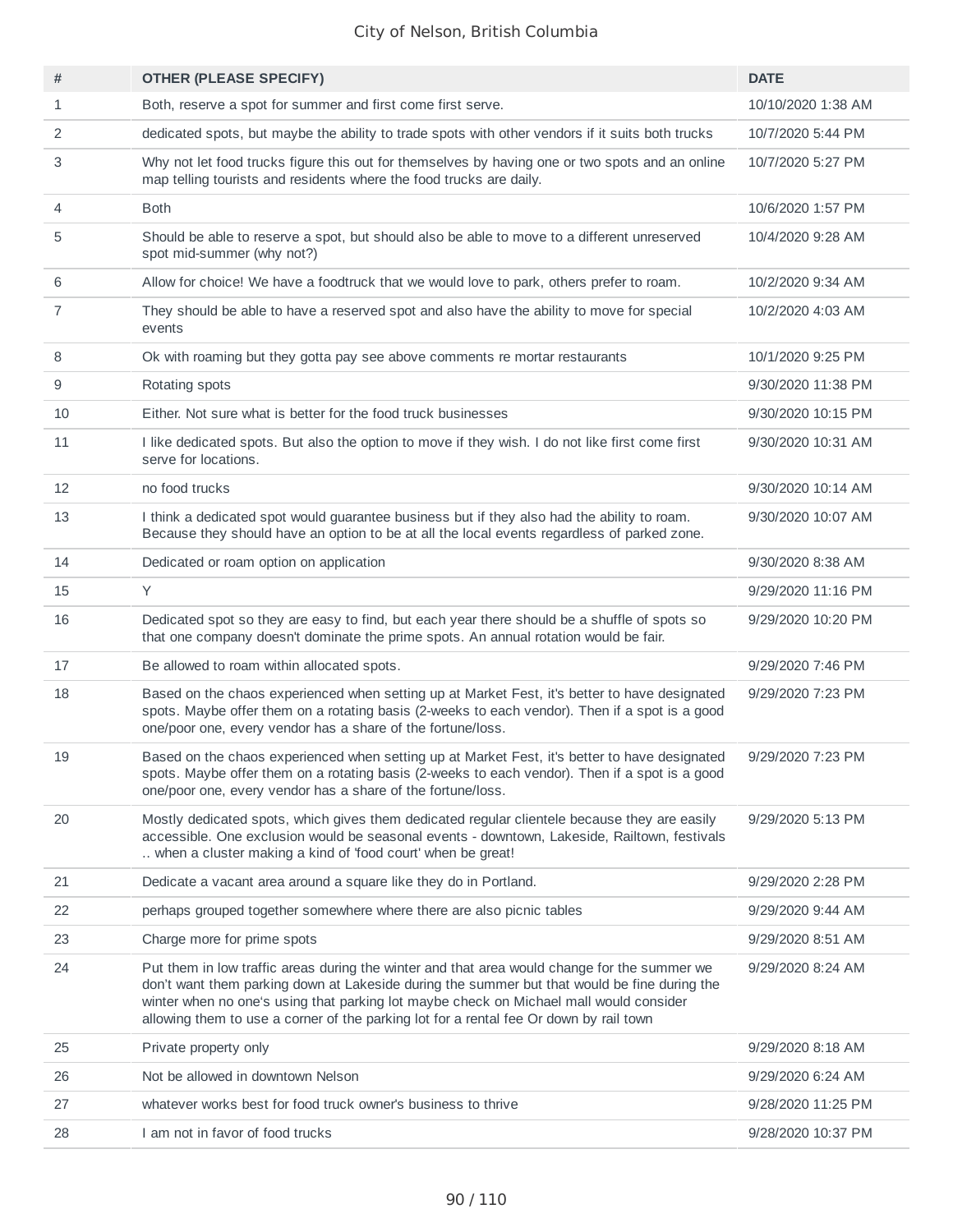| 29 | N <sub>0</sub>                                                                                                                                                                                                                                                                                                                                                      | 9/28/2020 10:23 PM |
|----|---------------------------------------------------------------------------------------------------------------------------------------------------------------------------------------------------------------------------------------------------------------------------------------------------------------------------------------------------------------------|--------------------|
| 30 | Shouldn't be allowed                                                                                                                                                                                                                                                                                                                                                | 9/28/2020 10:13 PM |
| 31 | No food trucks                                                                                                                                                                                                                                                                                                                                                      | 9/28/2020 10:01 PM |
| 32 | Anywhere                                                                                                                                                                                                                                                                                                                                                            | 9/28/2020 9:45 PM  |
| 33 | see above                                                                                                                                                                                                                                                                                                                                                           | 9/28/2020 9:32 PM  |
| 34 | Don't agree with food trucks                                                                                                                                                                                                                                                                                                                                        | 9/28/2020 9:16 PM  |
| 35 | I think both could be options.                                                                                                                                                                                                                                                                                                                                      | 9/28/2020 9:00 PM  |
| 36 | It would be good to have public picnic tables and trash receptacles near dedicated, reserved<br>spots                                                                                                                                                                                                                                                               | 9/28/2020 8:59 PM  |
| 37 | It would be good to have public picnic tables and trash receptacles near dedicated, reserved<br>spots                                                                                                                                                                                                                                                               | 9/28/2020 8:57 PM  |
| 38 | I think that there should be dedicated, reserved food truck locations but that the trucks should<br>be allowed to 'roam' and access the available spots on a first-come, first serve basis.                                                                                                                                                                         | 9/28/2020 8:49 PM  |
| 39 | Dedicated food truck area such as rail town                                                                                                                                                                                                                                                                                                                         | 9/28/2020 8:44 PM  |
| 40 | roaming sounds stressful, maybe ask what they prefer!                                                                                                                                                                                                                                                                                                               | 9/28/2020 8:43 PM  |
| 41 | They should be able to choose one of those options                                                                                                                                                                                                                                                                                                                  | 9/28/2020 8:00 PM  |
| 42 | Reserved spot but not near downtown at all. Near parks and other areas that could use food<br>services.                                                                                                                                                                                                                                                             | 9/28/2020 7:57 PM  |
| 43 | NO FOODTRUCKS                                                                                                                                                                                                                                                                                                                                                       | 9/28/2020 7:34 PM  |
| 44 | Markets or other events should be allowed                                                                                                                                                                                                                                                                                                                           | 9/28/2020 7:28 PM  |
| 45 | Not in the downtown area. What idiot came up with the wording of these questions?                                                                                                                                                                                                                                                                                   | 9/28/2020 6:38 PM  |
| 46 | \$300 for a spot is too cheap compared to rent and taxes downtown                                                                                                                                                                                                                                                                                                   | 9/28/2020 6:34 PM  |
| 47 | How do they do it other places? Seems unnecessary to reinvent the wheel here.                                                                                                                                                                                                                                                                                       | 9/28/2020 6:29 PM  |
| 48 | food truck owners should have either option                                                                                                                                                                                                                                                                                                                         | 9/28/2020 6:27 PM  |
| 49 | If they are on private property then thy should do as they please. On city property there should<br>be a location alloted so they can plan their business.                                                                                                                                                                                                          | 9/28/2020 5:59 PM  |
| 50 | both dedicated and roaming                                                                                                                                                                                                                                                                                                                                          | 9/28/2020 5:39 PM  |
| 51 | id prefer a regular spot, but understand they need to be located near demand.                                                                                                                                                                                                                                                                                       | 9/28/2020 5:03 PM  |
| 52 | Consistency is better for consumers. We know where we can find what we want and not have<br>to drive across town looking for something that may not be there. Owners will prefer this as<br>well.                                                                                                                                                                   | 9/28/2020 4:27 PM  |
| 53 | Both, some spots should be reserved to ease conflict that may arise in higher traffic zones.<br>Areas that aren't as high traffic should be first come.                                                                                                                                                                                                             | 9/28/2020 3:58 PM  |
| 54 | S                                                                                                                                                                                                                                                                                                                                                                   | 9/28/2020 3:47 PM  |
| 55 | I think there needs to be a creative solution so that food trucks could be in the same place<br>(consistency helps sales) M - F, but then be able to travel weekends to festivals and back to<br>the city location M - F (or whatever their schedule is). The festivals are too lucrative to force<br>food trucks to be only on city streets for the entire summer. | 9/28/2020 3:43 PM  |
| 56 | Possibly dedicated spots for weeks at a time so everyone is guaranteed a turn at the "best"<br>locations. And you could even display a schedule of what trucks will be where and when                                                                                                                                                                               | 9/28/2020 3:40 PM  |
| 57 | I don't support food trucks! They have no overhead and don't contribute to renting or leasing,<br>they undercut the current hat working restaurants that exists already, they don't provide jobs<br>as it is usually the truck owner working and they pay no property taxes !!!                                                                                     | 9/28/2020 3:39 PM  |
| 58 | dedicated spots with some leeway if it's not working out                                                                                                                                                                                                                                                                                                            | 9/28/2020 3:37 PM  |
|    |                                                                                                                                                                                                                                                                                                                                                                     |                    |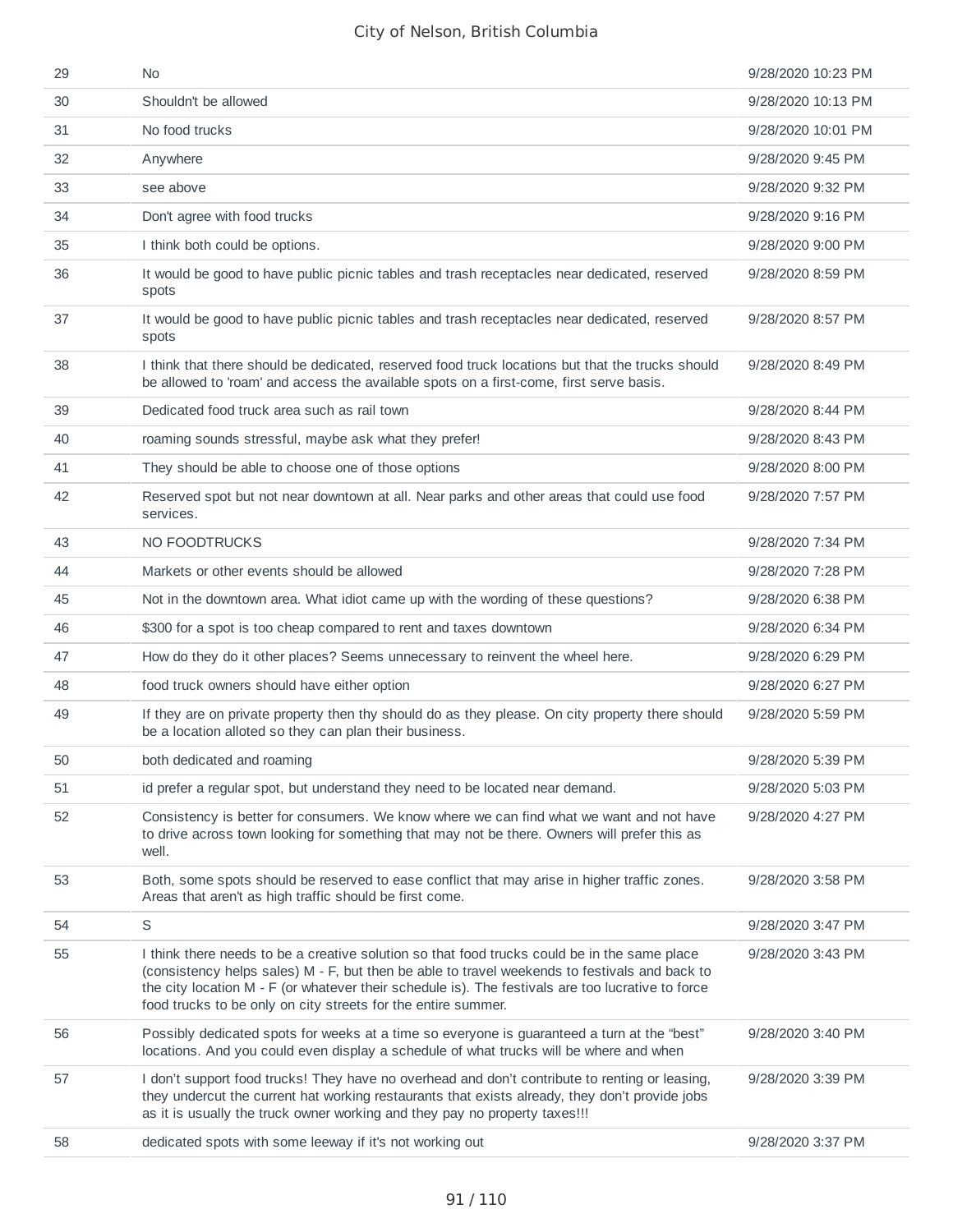| 59 | Dedicated reserved spot year-round                                                                                                                                                                          | 9/28/2020 2:46 PM  |
|----|-------------------------------------------------------------------------------------------------------------------------------------------------------------------------------------------------------------|--------------------|
| 60 | As in question 11 where there was no room for an answer, I don't think they should be allowed<br>at all.                                                                                                    | 9/28/2020 2:45 PM  |
| 61 | Not interested in food trucks                                                                                                                                                                               | 9/28/2020 2:39 PM  |
| 62 | Roam yes at a daily 1st come 1st serve. Limt time at 1 located in a 12-24 hr time period.                                                                                                                   | 9/28/2020 2:08 PM  |
| 63 | It's really about the vision for them. If they can't cluster together, maybe they should be given<br>the ability to roam? Might be nice to switch them up in front of the breweries every once and<br>while | 9/28/2020 1:29 PM  |
| 64 | Lotto/draft rotating through number of spots                                                                                                                                                                | 9/28/2020 1:15 PM  |
| 65 | Do a lottery in the spring for vendors to have their spot for the summer. Toronto does that for<br>their hot dog vendors. (or at least they used to)                                                        | 9/28/2020 12:59 PM |
| 66 | I think that the truck owners should have input here.                                                                                                                                                       | 9/28/2020 12:46 PM |
| 67 | Hard to say on this one                                                                                                                                                                                     | 9/28/2020 12:40 PM |
| 68 | Not a big fan of food trucks in an urban area.                                                                                                                                                              | 9/28/2020 12:36 PM |
| 69 | ask them what would work best for them, I'm guessing the 'roaming' method might be really<br>stressful for them, and make it hard for customers to find the food they want.                                 | 9/28/2020 12:35 PM |
| 70 | No roaming                                                                                                                                                                                                  | 9/28/2020 12:30 PM |
| 71 | Both roam and an option for a dedicated spot which should cost more, but they should be<br>allowed to roam if they wish.                                                                                    | 9/28/2020 11:25 AM |
| 72 | Allow vendors to switch locations by their mutual agreement, but keep public informed via a<br>Nelson Food Truck facebook page.                                                                             | 9/28/2020 11:24 AM |
| 73 | dedicated would make sense but perhaps rotating to move them thru the city. first come first<br>serve would cause problems and alot of stress for owners.                                                   | 9/28/2020 11:12 AM |
| 74 | have a dedicated spot, plus a "Food Truck festival" each month (which is actually what<br>Marketfest once was)                                                                                              | 9/28/2020 10:57 AM |
| 75 | Someone getting paid to make this dumd f<br>survey is a jokem                                                                                                                                               | 9/28/2020 10:41 AM |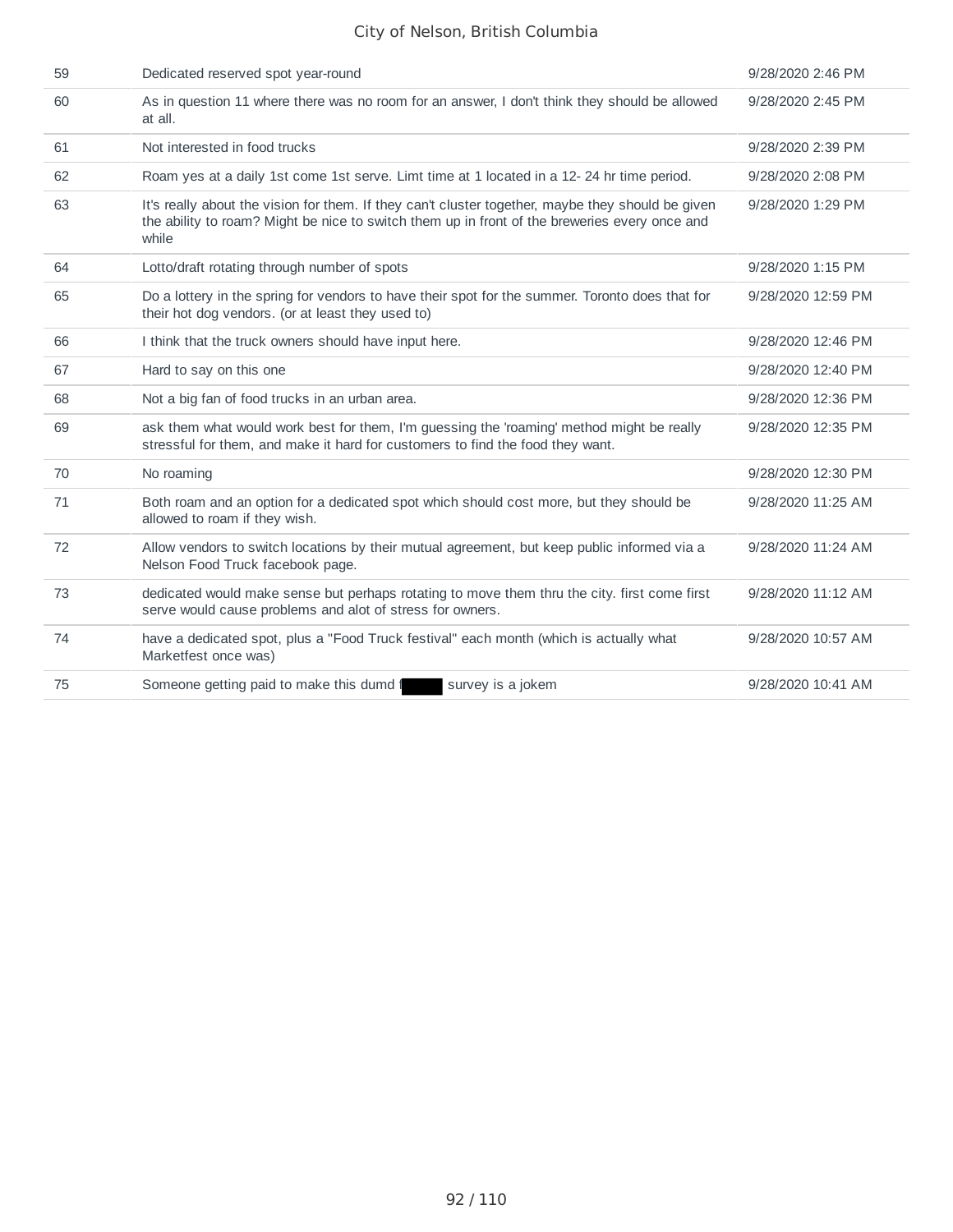## Q13 Do you have any other comments or suggestions regarding food trucks and mobile vending regulations?

Answered: 333 Skipped: 799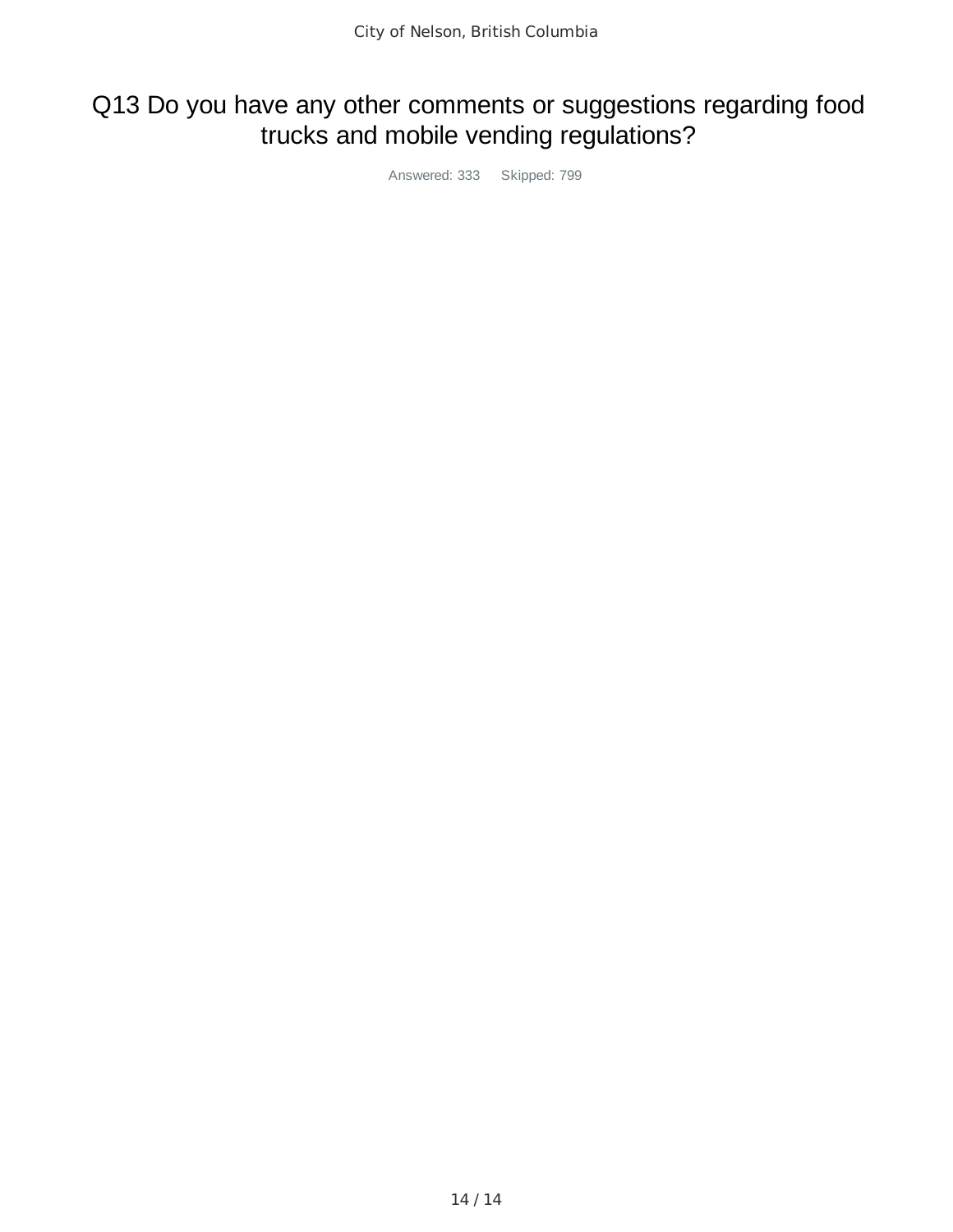| #              | <b>RESPONSES</b>                                                                                                                                                                                                                                                                                                                                                                                                                                                                                                                                                                                                                                                                                                                                                                                                                                                                                                                                                                                                                                                                                                                                                                                                                                                                                                                                                                                                                                                                                                                                                                                                                                                                                                                                   | <b>DATE</b>        |
|----------------|----------------------------------------------------------------------------------------------------------------------------------------------------------------------------------------------------------------------------------------------------------------------------------------------------------------------------------------------------------------------------------------------------------------------------------------------------------------------------------------------------------------------------------------------------------------------------------------------------------------------------------------------------------------------------------------------------------------------------------------------------------------------------------------------------------------------------------------------------------------------------------------------------------------------------------------------------------------------------------------------------------------------------------------------------------------------------------------------------------------------------------------------------------------------------------------------------------------------------------------------------------------------------------------------------------------------------------------------------------------------------------------------------------------------------------------------------------------------------------------------------------------------------------------------------------------------------------------------------------------------------------------------------------------------------------------------------------------------------------------------------|--------------------|
| $\mathbf{1}$   | As a catering business that's been operating in Nelson for over 20 years, we made an attempt<br>this spring to pivot our business to open as a food truck in the downtown core and were denied<br>per the new bylaw. We tried for over 2 months to find a private spot to vend from with no luck.<br>We appreciate the City helped out the brick and mortar shops but we feel like our business and<br>several other mobile food businesses really suffered because of this. Also, once things<br>loosened up, the bylaw should have been reviewed to allow food vendors at the Wednesday<br>and Saturday markets. That would have made a gigantic difference to those operating food<br>trucks and mobile food businesses. We also heard from several people that they would have<br>gone to the market more if there were food options there.                                                                                                                                                                                                                                                                                                                                                                                                                                                                                                                                                                                                                                                                                                                                                                                                                                                                                                    | 10/16/2020 8:45 AM |
| 2              | Reduce the restrictions and allow more.                                                                                                                                                                                                                                                                                                                                                                                                                                                                                                                                                                                                                                                                                                                                                                                                                                                                                                                                                                                                                                                                                                                                                                                                                                                                                                                                                                                                                                                                                                                                                                                                                                                                                                            | 10/13/2020 9:03 AM |
| 3              | I've never been to Portland but I understand the mobile food trucks have become a local and<br>tourist attraction.                                                                                                                                                                                                                                                                                                                                                                                                                                                                                                                                                                                                                                                                                                                                                                                                                                                                                                                                                                                                                                                                                                                                                                                                                                                                                                                                                                                                                                                                                                                                                                                                                                 | 10/13/2020 7:49 AM |
| 4              | I love food trucks. i think they add a great variation to the food available to Nelson. I fully<br>support them.                                                                                                                                                                                                                                                                                                                                                                                                                                                                                                                                                                                                                                                                                                                                                                                                                                                                                                                                                                                                                                                                                                                                                                                                                                                                                                                                                                                                                                                                                                                                                                                                                                   | 10/10/2020 2:53 PM |
| 5              | Food trucks are welcome. "Pods" work well in other cities if Nelson has some spaces they<br>could use                                                                                                                                                                                                                                                                                                                                                                                                                                                                                                                                                                                                                                                                                                                                                                                                                                                                                                                                                                                                                                                                                                                                                                                                                                                                                                                                                                                                                                                                                                                                                                                                                                              | 10/10/2020 2:18 PM |
| 6              | Late night food! We need late night food. Before covid every restaurant and cafe closed early.<br>The only option is 7-11. Which is also quite aways away. Food trucks would be a great option<br>for that.                                                                                                                                                                                                                                                                                                                                                                                                                                                                                                                                                                                                                                                                                                                                                                                                                                                                                                                                                                                                                                                                                                                                                                                                                                                                                                                                                                                                                                                                                                                                        | 10/10/2020 1:38 AM |
| $\overline{7}$ | Would love to see some Food Trucks down along the waterfront, Railtown, and even by the<br>skate park in Rosemont. If you come up with a cap on numbers of food trucks allowed in<br>nelson, at least have a lottery so that everyone has the same opportunity for a spot and it<br>doesnt just go to the highest bidder. These are also people trying to make a living just like the<br>brick and mortar businesses in town. Priority should go to local vendors first.                                                                                                                                                                                                                                                                                                                                                                                                                                                                                                                                                                                                                                                                                                                                                                                                                                                                                                                                                                                                                                                                                                                                                                                                                                                                           | 10/7/2020 5:44 PM  |
| 8              | Keep up the good work and don't regulate these wonderful businesses into closing due to too<br>much bureaucracy.                                                                                                                                                                                                                                                                                                                                                                                                                                                                                                                                                                                                                                                                                                                                                                                                                                                                                                                                                                                                                                                                                                                                                                                                                                                                                                                                                                                                                                                                                                                                                                                                                                   | 10/7/2020 5:27 PM  |
| 9              | I think there is a need for good coffee trucks                                                                                                                                                                                                                                                                                                                                                                                                                                                                                                                                                                                                                                                                                                                                                                                                                                                                                                                                                                                                                                                                                                                                                                                                                                                                                                                                                                                                                                                                                                                                                                                                                                                                                                     | 10/6/2020 8:21 PM  |
| 10             | Nelson is awash with restaurants. We don't want more competition during our limited tourist<br>season                                                                                                                                                                                                                                                                                                                                                                                                                                                                                                                                                                                                                                                                                                                                                                                                                                                                                                                                                                                                                                                                                                                                                                                                                                                                                                                                                                                                                                                                                                                                                                                                                                              | 10/6/2020 6:12 PM  |
| 11             | A Food Truck "court" somewhere would be really neat.                                                                                                                                                                                                                                                                                                                                                                                                                                                                                                                                                                                                                                                                                                                                                                                                                                                                                                                                                                                                                                                                                                                                                                                                                                                                                                                                                                                                                                                                                                                                                                                                                                                                                               | 10/6/2020 1:57 PM  |
| 12             | More food trucks!!!!                                                                                                                                                                                                                                                                                                                                                                                                                                                                                                                                                                                                                                                                                                                                                                                                                                                                                                                                                                                                                                                                                                                                                                                                                                                                                                                                                                                                                                                                                                                                                                                                                                                                                                                               | 10/6/2020 8:30 AM  |
| 13             | I think food trucks are very good but should be monitored properly. Nelson should have lots of<br>food trucks and less cars more walking and biking in some downtown areas                                                                                                                                                                                                                                                                                                                                                                                                                                                                                                                                                                                                                                                                                                                                                                                                                                                                                                                                                                                                                                                                                                                                                                                                                                                                                                                                                                                                                                                                                                                                                                         | 10/5/2020 4:22 PM  |
| 14             | Like many, our food truck is owned and operated by Nelson homeowners who pay taxes to<br>maintain our beautiful City. Yet, we are currently prevented from operating our 5 star wood-fired<br>pizza business by the current moratorium on food trucks. Our little pizza operation would take<br>up just one regulation parking spot but we are forbidden any public access to the City of<br>Nelson and may be forced to move away. I don't see this as progressive or sound local<br>governance. Restaurants and food trucks have lived in harmony in many large, medium and<br>small towns all over North America. Our operation is not at the direct expense of restaurants.<br>However, permitting restaurants to vastly expand their patio space, while preventing other<br>quality local operators from operating from one regulation parking spot seems unfair to my<br>family. May the quality of the food determine the success of the establishment. We have a lot<br>of restaurants in Nelson but we don't have a lot of notably innovative restaurants in Nelson.<br>Perhaps a stronger level of competition would be good for everyone. It would certainly be in<br>keeping with the OCP under the values: Recognizing small business as a key driver of our<br>local community; and, All Nelsonites have access to affordable, nutritious food that is<br>produced in a socially just and environmentally sustainable manor. We are an innovative, all<br>organic, locally sourced, quality food producer with no future in Nelson at this time. Hopefully,<br>this survey is the beginning of a change to the current moratorium. Our future in Nelson<br>depends on it. Thank you for your time and consideration of our concerns. | 10/5/2020 10:14 AM |
| 15             | Food trucks would be an absolute dream for Nelson                                                                                                                                                                                                                                                                                                                                                                                                                                                                                                                                                                                                                                                                                                                                                                                                                                                                                                                                                                                                                                                                                                                                                                                                                                                                                                                                                                                                                                                                                                                                                                                                                                                                                                  | 10/5/2020 10:06 AM |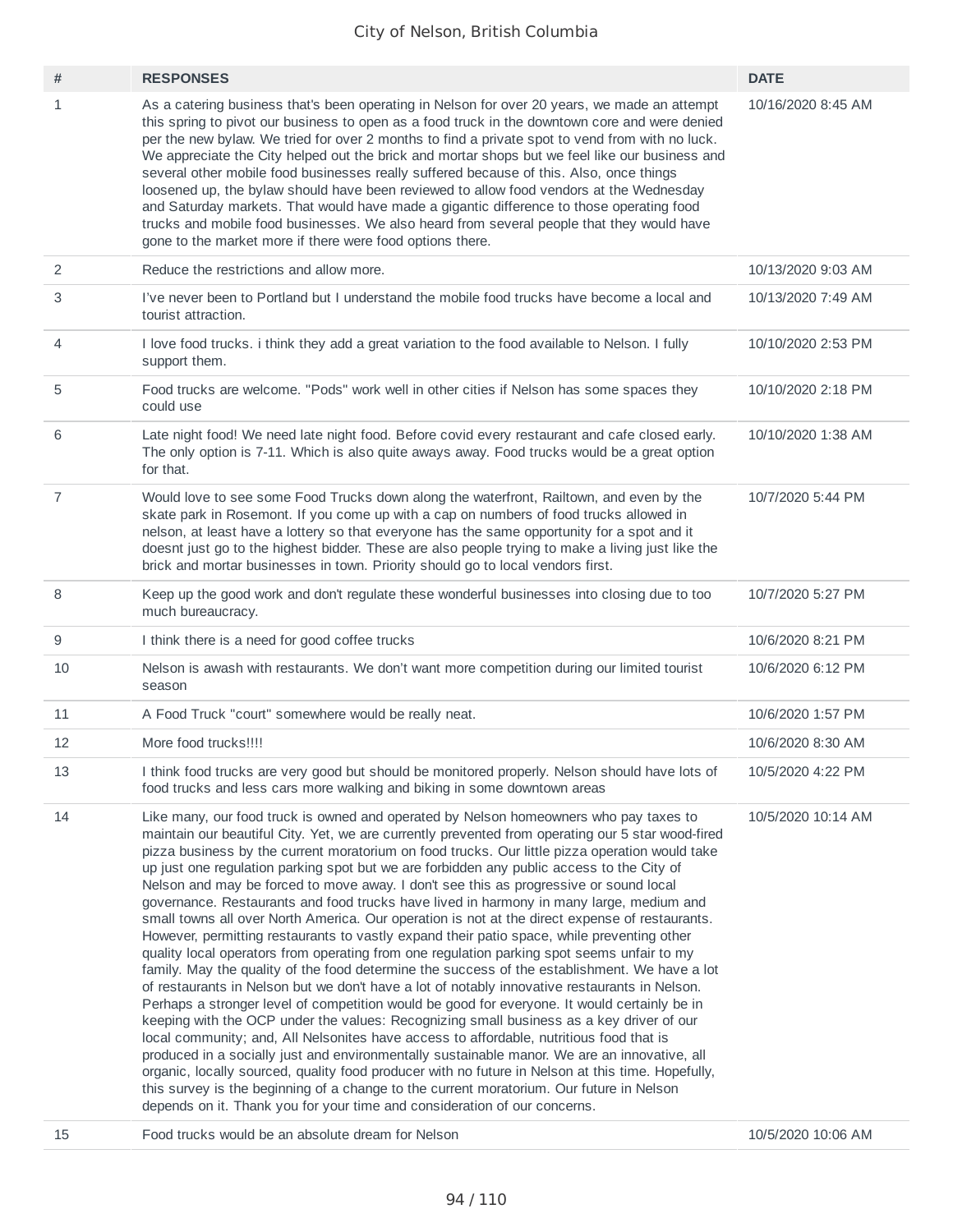| 16 | More is better for sure.                                                                                                                                                                                                                                                                                                                                                                                                                                                                                                                                                                                                                                                                                                                                                                                                                                                                                                                                                                                                                                                                   | 10/5/2020 8:58 AM  |
|----|--------------------------------------------------------------------------------------------------------------------------------------------------------------------------------------------------------------------------------------------------------------------------------------------------------------------------------------------------------------------------------------------------------------------------------------------------------------------------------------------------------------------------------------------------------------------------------------------------------------------------------------------------------------------------------------------------------------------------------------------------------------------------------------------------------------------------------------------------------------------------------------------------------------------------------------------------------------------------------------------------------------------------------------------------------------------------------------------|--------------------|
| 17 | If restaurants with the same Menu are allowed to operate close to each other, so should Food<br>trucks be able to. We are seriously lacking in the food truck department and I think it could<br>bring even more tourism. Please reconsider the current model.                                                                                                                                                                                                                                                                                                                                                                                                                                                                                                                                                                                                                                                                                                                                                                                                                             | 10/5/2020 8:35 AM  |
| 18 | Everyone loves food trucks. It opens up opportunity for new businesses in Nelson. I think<br>having a food truck cluster, i.e. Visitor Center parking lot, where multiple food trucks can<br>operate without taking up too much parking in the downtown core is the way to go.                                                                                                                                                                                                                                                                                                                                                                                                                                                                                                                                                                                                                                                                                                                                                                                                             | 10/5/2020 7:55 AM  |
| 19 | I think it was very inappropriate to not allow food trucks on Baker this year. They are business<br>owners just like brick and mortar restaurants and they have their own families to feed. In these<br>tough economic times, why do brick and mortar businesses get privileged? Food trucks add a<br>great option for eating out. They are likely much more energy efficient than a big restaurant.<br>They add diversity to the city. They exist in so many other cities. Why can two restaurants<br>rent space side by side but a food truck has to be distanced? Very biased regulations that's do<br>not reflect a friendly Nelson community.                                                                                                                                                                                                                                                                                                                                                                                                                                         | 10/5/2020 7:46 AM  |
| 20 | having food truck designated areas would be great and offer a diverse and possibly more<br>affordable options to the downtown scene, they may also be a great option for supporting<br>independent operations that also offer fast food (instead of franchises like A&W). Food trucks<br>are fun and attract a crowd looking for an experience different than downtown, and are<br>awesome alternatives for local diners/residents. They might also clear up some of the waiting<br>times and congestion in downtown restaurants, which is great, but we should try to promote<br>local sustainable year round restaurants by not allowing food trucks to compete directly in their<br>vicinity.                                                                                                                                                                                                                                                                                                                                                                                           | 10/4/2020 8:22 PM  |
| 21 | Only locally based businesses should be allowed to have food trucks                                                                                                                                                                                                                                                                                                                                                                                                                                                                                                                                                                                                                                                                                                                                                                                                                                                                                                                                                                                                                        | 10/4/2020 4:03 PM  |
| 22 | Again, I would gladly support food trucks taking up parking spots if another parkade was built.                                                                                                                                                                                                                                                                                                                                                                                                                                                                                                                                                                                                                                                                                                                                                                                                                                                                                                                                                                                            | 10/4/2020 3:09 PM  |
| 23 | love food soo the more choice the better:)                                                                                                                                                                                                                                                                                                                                                                                                                                                                                                                                                                                                                                                                                                                                                                                                                                                                                                                                                                                                                                                 | 10/4/2020 2:35 PM  |
| 24 | Love food trucks as long as they aren't putting the restaurants out of business. But that is the<br>way it goes. If they make better food then maybe they should put them out of business. I miss<br>the one food truck that was on the end of baker by the coop. Best poutine and burgers! More<br>food trucks!!!                                                                                                                                                                                                                                                                                                                                                                                                                                                                                                                                                                                                                                                                                                                                                                         | 10/4/2020 10:17 AM |
| 25 | City should use collected fees to build/maintain more public toilets to serve food truck<br>customers. Food truck noise/exhaust should be limited and monitored. Can we ensure grid<br>power is available so food trucks don't need generators?                                                                                                                                                                                                                                                                                                                                                                                                                                                                                                                                                                                                                                                                                                                                                                                                                                            | 10/4/2020 9:28 AM  |
| 26 | Not on Baker Street                                                                                                                                                                                                                                                                                                                                                                                                                                                                                                                                                                                                                                                                                                                                                                                                                                                                                                                                                                                                                                                                        | 10/4/2020 8:18 AM  |
| 27 | I think we should encourage more food trucks. Especially by Lakeside park beach. I don't<br>understand why there is only the Rose Garden cafe.                                                                                                                                                                                                                                                                                                                                                                                                                                                                                                                                                                                                                                                                                                                                                                                                                                                                                                                                             | 10/4/2020 8:00 AM  |
| 28 | Nelson is awash with restaurants. We don't want more competition during our limited tourist<br>season                                                                                                                                                                                                                                                                                                                                                                                                                                                                                                                                                                                                                                                                                                                                                                                                                                                                                                                                                                                      | 10/3/2020 2:25 PM  |
| 29 | Make it an attraction                                                                                                                                                                                                                                                                                                                                                                                                                                                                                                                                                                                                                                                                                                                                                                                                                                                                                                                                                                                                                                                                      | 10/3/2020 7:51 AM  |
| 30 | It would be nice to see the food trucks back at the Markets as I have been a resident food<br>truck of the down town markets for over 10 years.                                                                                                                                                                                                                                                                                                                                                                                                                                                                                                                                                                                                                                                                                                                                                                                                                                                                                                                                            | 10/2/2020 7:14 PM  |
| 31 | I like the idea of them having their own 'spot,' that way I can always find my favourite ones!                                                                                                                                                                                                                                                                                                                                                                                                                                                                                                                                                                                                                                                                                                                                                                                                                                                                                                                                                                                             | 10/2/2020 1:49 PM  |
| 32 | The protectionism of restaurants in regards to food trucks is ridiculous. Our overhead is lower,<br>but not to worry, we make a fraction of a sit down restaurant and we will likely never be given<br>an alcohol licence. We work 12 hour days for 4 hours of service because we have no<br>conveniences of a restaurant kitchen. Weather can completely decimate our sales for the day.<br>All this to say that if our pizza remains a better product than others in town, I cannot see why<br>we would not be allowed to compete on the 'free market' model that we supposedly run on. If<br>we aren't better, then the other pizza restaurants can be sure that their massive, free patios will<br>still be full and our truck will be gone. The more vitality and healthy competition there is<br>downtown, the healthier this great town will be. Stop protecting people who are afraid that<br>mediocrity wont survive and encourage everyone to perform at their best and to have as many<br>people (with as many budgets!) to experience and eat out in our downtown as possible. | 10/2/2020 9:34 AM  |
| 33 | In think there should be a dedicated spot for each these vendors so that signs, foot spots for                                                                                                                                                                                                                                                                                                                                                                                                                                                                                                                                                                                                                                                                                                                                                                                                                                                                                                                                                                                             | 10/2/2020 9:22 AM  |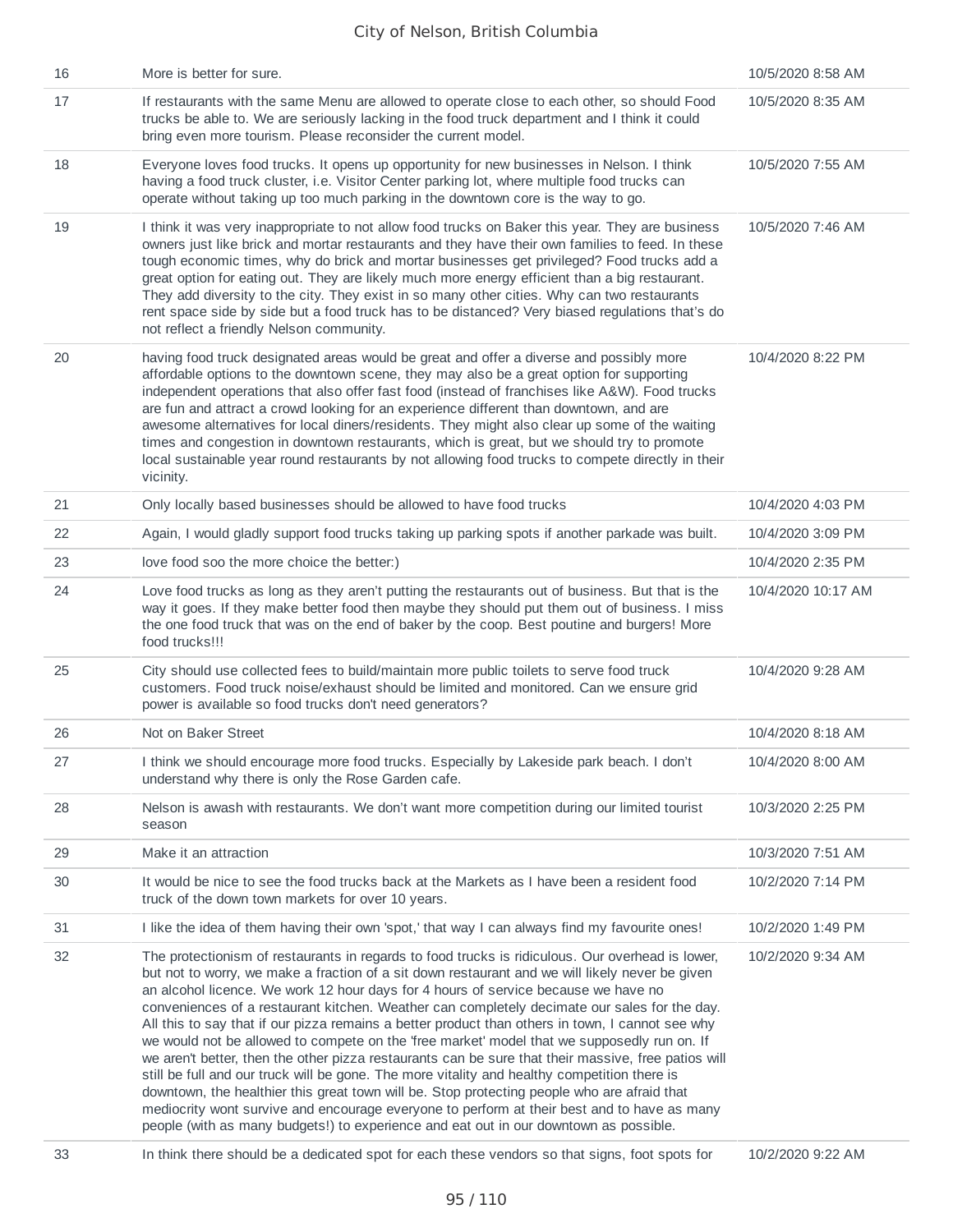| 58 | Not everyone wears masks so I wouldn't sit near the sidewalk and have people breathing near<br>me while I'm eating.                                                                                                                                                                                                             | 9/30/2020 10:33 AM |
|----|---------------------------------------------------------------------------------------------------------------------------------------------------------------------------------------------------------------------------------------------------------------------------------------------------------------------------------|--------------------|
| 57 | be consistent                                                                                                                                                                                                                                                                                                                   | 9/30/2020 1:40 PM  |
| 56 | Support local! All kinds, allow more vendors at farmers market                                                                                                                                                                                                                                                                  | 9/30/2020 1:57 PM  |
| 55 | I think this should be figured out soon. To allow all, to prepare for next season, and deal with<br>new rules. Thank you                                                                                                                                                                                                        | 9/30/2020 2:11 PM  |
| 54 | Ashmans smash burgers was the best thing to ever happen to this town!                                                                                                                                                                                                                                                           | 9/30/2020 3:34 PM  |
| 53 | I think food trucks are great!                                                                                                                                                                                                                                                                                                  | 9/30/2020 4:58 PM  |
| 52 | People who operate food trucks are just as much a legitimate business as 'brick and mortar'<br>restaurants. They shouldn't have been banned this summer.                                                                                                                                                                        | 9/30/2020 5:24 PM  |
| 51 | Thanks for looking into this. Smash burgers is super good. I know Alligator Pie was denied the<br>ability to set up their food truck. All of Nelson missed out on amazing food as a result.                                                                                                                                     | 9/30/2020 6:03 PM  |
| 50 | Let's focus on giving brick and mortar businesses the priority here.                                                                                                                                                                                                                                                            | 9/30/2020 9:03 PM  |
| 49 | Brick and mortar generate tax revenue directly for the cityI'm guessing food trucks have a<br>similar permit. If the financials are fairly equal than I can support both. Just think it isn't really<br>fair for the permanent spot to have a competitor move in right in front. At least 2 blocks seems<br>fair                | 9/30/2020 10:15 PM |
| 48 | I think it is a great idea Alternative cuisine and eating options and a new aesthetic.                                                                                                                                                                                                                                          | 10/1/2020 6:34 AM  |
| 47 | We do have rich restaurant culture here, for which I'm grateful. Food Trucks add another<br>offering that is festive and fun. Very covid friendly. Many cities such as Portland Oregon have<br>a very rich food truck culture. Although a much larger population base, perhaps there is<br>something to glean from their model. | 10/1/2020 8:08 AM  |
| 46 | The \$300:00 charged covers the lost mter proceeds. Food trucks should also pay property tax<br>on those spaces they use. That would level the playing field with the permanent structures that<br>do pay property tax. The City charges property tax on other units they rent out.                                             | 10/1/2020 10:37 AM |
| 45 | everyone who invests in one should have a fair shot at making a living in any place around<br>town they think will be good business                                                                                                                                                                                             | 10/1/2020 11:12 AM |
| 44 | With the amount of tourists in Nelson food trucks would help alleviate some of the wait times<br>for restaurants and allow people to try new foods that aren't around the rest of the year. It's fun<br>to discover new places to eat and having them move around would be great.                                               | 10/1/2020 1:58 PM  |
| 43 | If you closed Baker Street to cars then allow food trucks on the Main Street.                                                                                                                                                                                                                                                   | 10/1/2020 3:22 PM  |
| 42 | A taco truck, please!                                                                                                                                                                                                                                                                                                           | 10/1/2020 4:59 PM  |
| 41 | Please consider spots on lakeside drive! I work down there and it would be great to have food<br>trucks nearby when I can't get away long enough to walk/park downtown                                                                                                                                                          | 10/1/2020 8:30 PM  |
| 40 | If they are taking up parking spaces then more parking spaces need to be created- and not just<br>the parkade that is not in a convenient spot for shoppers and it's always full                                                                                                                                                | 10/1/2020 9:05 PM  |
| 39 | Food truck "court yards" with shared public space in the centre could be accommodated in rail<br>town and is a fabulous way to show off the area's great food in one setting. Tricky with CoVId.                                                                                                                                | 10/1/2020 9:13 PM  |
| 38 | Love food trucks, gotta                                                                                                                                                                                                                                                                                                         | 10/1/2020 9:25 PM  |
| 37 | Take away only. No patios. They seem safer than idiots crowding together in patios.                                                                                                                                                                                                                                             | 10/1/2020 9:27 PM  |
| 36 | Possibly all in one area. Ie: victoria st, cedar st on vacant land at YRB                                                                                                                                                                                                                                                       | 10/1/2020 10:53 PM |
| 35 | I miss the food trucks!                                                                                                                                                                                                                                                                                                         | 10/2/2020 4:26 AM  |
| 34 | Again, the lack of parking to support restaurant patios & food trucks doesn't make sense.<br>What about other brick & mortar businesses that people cannot get parking spots anywhere<br>near them because of the patios etc.                                                                                                   | 10/2/2020 6:32 AM  |
|    | social distancing can already be in place.                                                                                                                                                                                                                                                                                      |                    |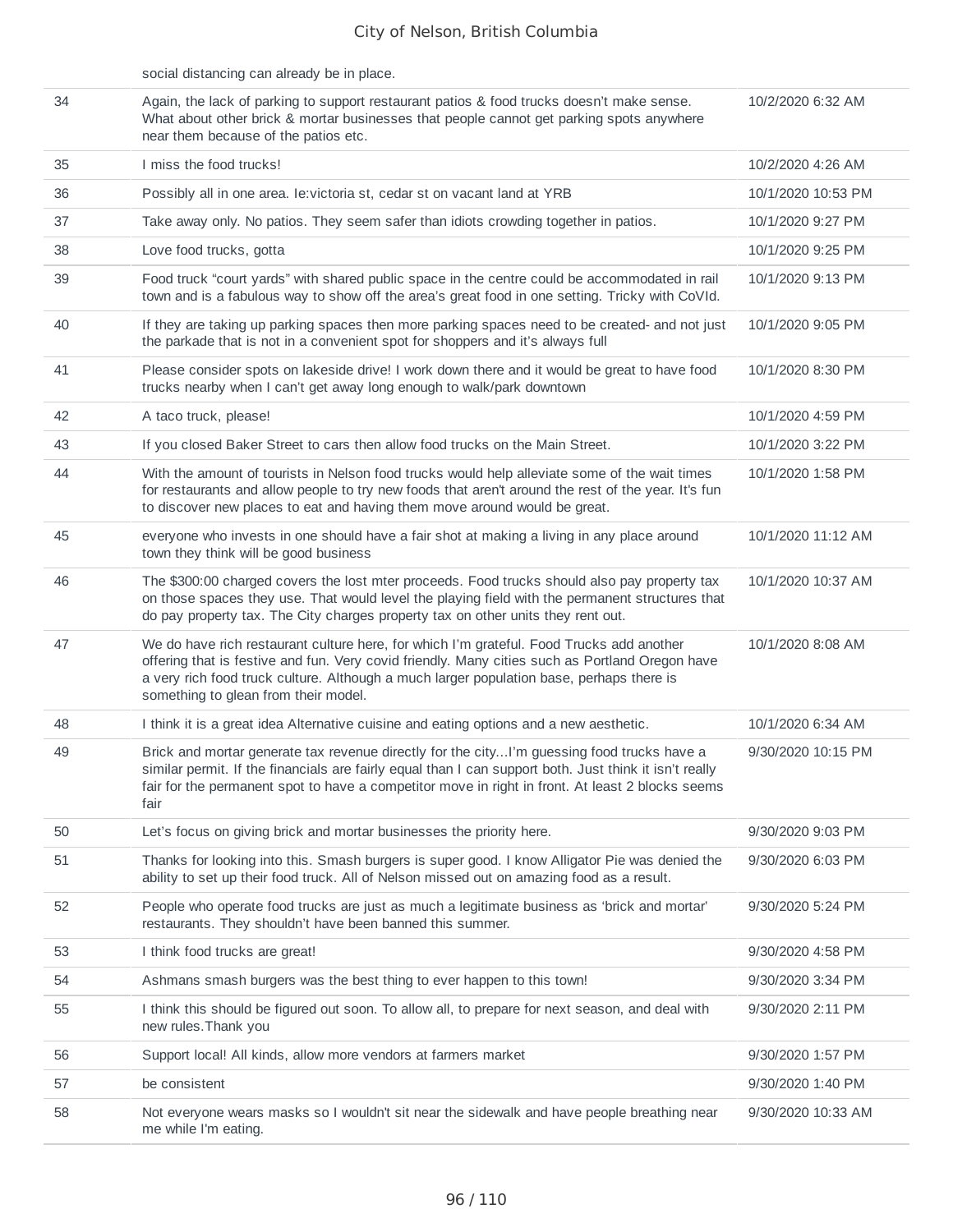| 59     | These survey questions appear very bias, as presented, towards protecting brick and mortar<br>businesses. Food truck operators are entrepreneurs too. As well they offer a wide variety of<br>food options for your citizens.                                                                                                                                                                                                                                                                                                                                                                                                                                                                                                                                                                                                                                                                                                                                                                                                                                        | 9/30/2020 10:31 AM |
|--------|----------------------------------------------------------------------------------------------------------------------------------------------------------------------------------------------------------------------------------------------------------------------------------------------------------------------------------------------------------------------------------------------------------------------------------------------------------------------------------------------------------------------------------------------------------------------------------------------------------------------------------------------------------------------------------------------------------------------------------------------------------------------------------------------------------------------------------------------------------------------------------------------------------------------------------------------------------------------------------------------------------------------------------------------------------------------|--------------------|
| 60     | We could have an area dedicated for food trucks, so they wouldn't take parking spaces. That<br>would allow more opportunities and spaces for different food trucks and vendors (such as<br>markets)                                                                                                                                                                                                                                                                                                                                                                                                                                                                                                                                                                                                                                                                                                                                                                                                                                                                  | 9/30/2020 10:10 AM |
| 61     | I don't want to see two of the same kind of truck. Let alone trucks we already have restaurants<br>of. I'd call in "teriyaki boys" man I love their menus, plus it's cheaper then most. I'd also like to<br>see a brewery with a truck. In squamish we have a frame with this amazing taco truck (puts<br>the Cantina to shame.) It was a really amazing pairing. Sometimes a different brewery would<br>change food trucks weekly and that was always fun to have, traveling trucks need a place to<br>stop and sell for a while, a brewery is the best spot.                                                                                                                                                                                                                                                                                                                                                                                                                                                                                                       | 9/30/2020 9:56 AM  |
| 62     | The space in front of Kootenay Coop is perfect for food trucks as there are benches to sit and<br>eat. There should be more places like that around town.                                                                                                                                                                                                                                                                                                                                                                                                                                                                                                                                                                                                                                                                                                                                                                                                                                                                                                            | 9/30/2020 9:50 AM  |
| 63     | I prefer food trucks over patios. Not interested in eating food next to vehicle exhaust and loud<br>exhaust systems. Would rather grab food from a truck and go eat it some place peaceful.                                                                                                                                                                                                                                                                                                                                                                                                                                                                                                                                                                                                                                                                                                                                                                                                                                                                          | 9/30/2020 9:46 AM  |
| 64     | Mobile vending could negatively affect the recovery of restaurants in the area. Covid has been<br>hard on these businesses so why give them competition. Theres no parking downtown or<br>sidestreets anyways so don't it up more. Cottonwood or far end of railtown would be good.<br>Lakeside is a disaster for parking even on slow days.                                                                                                                                                                                                                                                                                                                                                                                                                                                                                                                                                                                                                                                                                                                         | 9/30/2020 9:42 AM  |
| 65     | They should pay licensing fees and some sort of tax to be fair to brick and mortar competing<br>businesses.                                                                                                                                                                                                                                                                                                                                                                                                                                                                                                                                                                                                                                                                                                                                                                                                                                                                                                                                                          | 9/30/2020 9:22 AM  |
| 66     | The addition of these entrepreneurs to food vending in the city enhances the town. Brick and<br>mortar businesses and food truck are very different from one another and as a consumer and<br>city resident I have used both depending upon my need at the time.                                                                                                                                                                                                                                                                                                                                                                                                                                                                                                                                                                                                                                                                                                                                                                                                     | 9/30/2020 8:46 AM  |
| 67     | I don't think that food trucks should be treated any differently than regular restaurants. They<br>are also local businesses trying to thrive.                                                                                                                                                                                                                                                                                                                                                                                                                                                                                                                                                                                                                                                                                                                                                                                                                                                                                                                       | 9/30/2020 8:01 AM  |
| 68     | Good quality food at reasonable prices that is convenient should be permitted where it does<br>not create congestion issues on the sidewalk and street.                                                                                                                                                                                                                                                                                                                                                                                                                                                                                                                                                                                                                                                                                                                                                                                                                                                                                                              | 9/30/2020 5:35 AM  |
| 69     | The most important thing is to support our current restaurants. Covid has hit most hard. When<br>Covid eases, we want them standing. Margins in this industry are not high, staffing is tricky.<br>They face many costs and challenges during pandemic. Let's not water down their market.                                                                                                                                                                                                                                                                                                                                                                                                                                                                                                                                                                                                                                                                                                                                                                           | 9/30/2020 4:44 AM  |
| 70     | But they should meet food hygiene standards,                                                                                                                                                                                                                                                                                                                                                                                                                                                                                                                                                                                                                                                                                                                                                                                                                                                                                                                                                                                                                         | 9/29/2020 11:33 PM |
| $71\,$ | Food trucks benefit the customer looking for more portable, lower cost, take away, hot food<br>food options. There are few options in town available to such customers                                                                                                                                                                                                                                                                                                                                                                                                                                                                                                                                                                                                                                                                                                                                                                                                                                                                                               | 9/29/2020 11:29 PM |
| 72     | The discrimination against food trucks during Co-vid was very disturbing to me. They are small<br>businesses that depend on the seasonal income and must have felt a huge blow as the<br>festivals were all shut down, the city would not allow them at the community market, and then<br>for the City to not support as well on Baker street. Why was there so much more importance<br>placed on "Brick and Mortar" businesses?especially when a large percentage are owed by<br>some of the largest Marijuana Growers in the Kootenays who don't pay taxes and use the<br>restaurants to launder moneybut we need to protect these businesses whose patios were full<br>all summer? and not let the small family owned food trucks in! Sorry, but really takes away<br>from the culture and "community" of Nelson. It's nice when you work downtown to grab<br>something to go from a Food Truck. The restaurants were do busy all summer that I really<br>don't believe that they would take business away from the "Brick and Mortar" different niche<br>market. | 9/29/2020 11:22 PM |
| 73     | Food trucks are awesome. They encourage outdoor eating. They should be allowed<br>everywhere. I'm really disappointed in the stance CoN took in regards to them this summer. It<br>was unfair.                                                                                                                                                                                                                                                                                                                                                                                                                                                                                                                                                                                                                                                                                                                                                                                                                                                                       | 9/29/2020 11:16 PM |
| 74     | I think it was a shame that businesses like Alligator Pie Catering (who've paid for a city of<br>Nelson business license for 20 years) were told NO when they tried to apply for a food truck<br>spot this summer. Their business suffered greatly due to the pandemic. Their business is                                                                                                                                                                                                                                                                                                                                                                                                                                                                                                                                                                                                                                                                                                                                                                            | 9/29/2020 10:59 PM |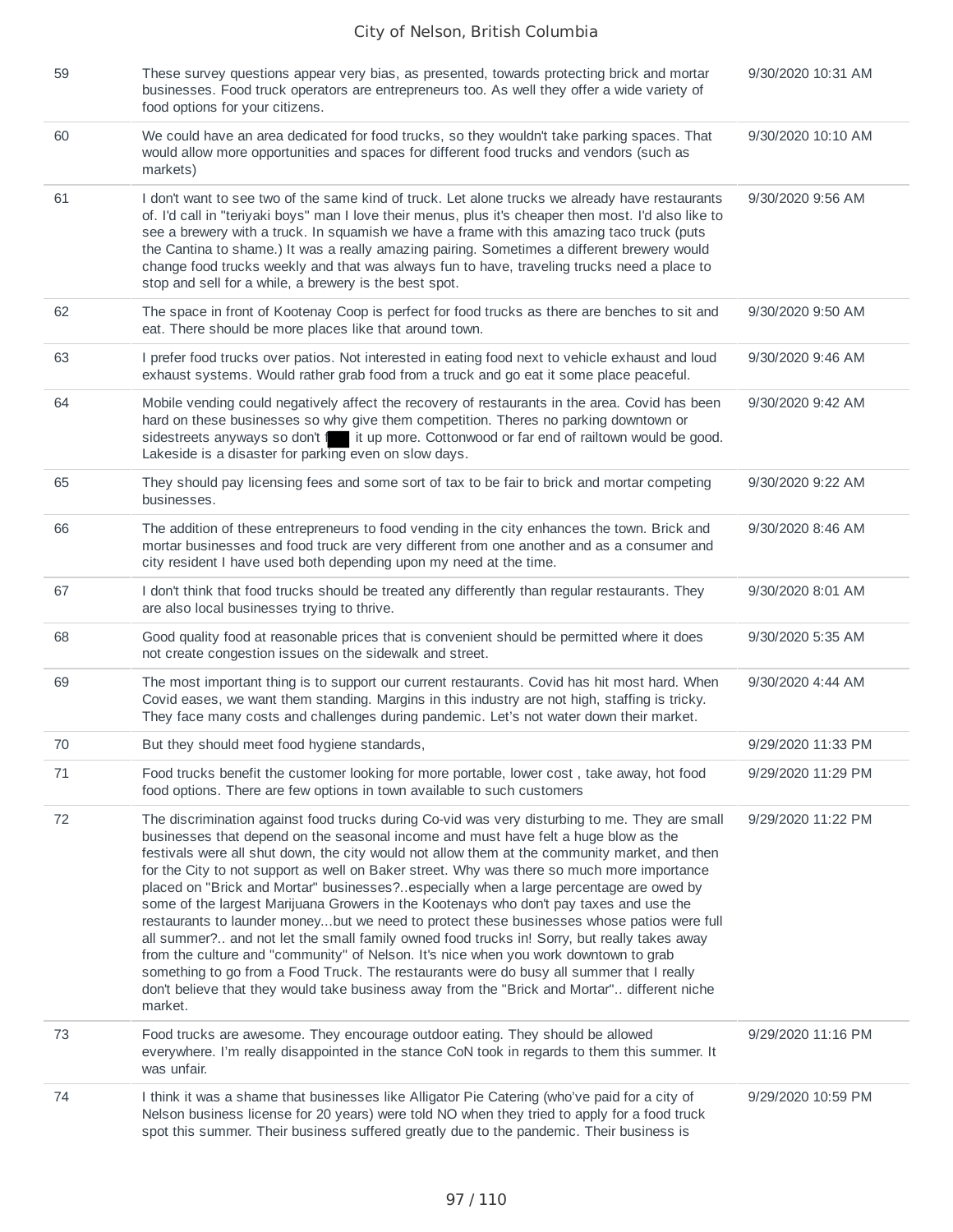important to Nelsonites! An exception should have been made for an existing long standing business.

| 75 | Maybe just not close to a similar kind of fixed location business.                                                                                                                                                                                                                                                                                                                                                                                                                                                                                                                                                                                                                                                                                                                                                                                                | 9/29/2020 10:41 PM |
|----|-------------------------------------------------------------------------------------------------------------------------------------------------------------------------------------------------------------------------------------------------------------------------------------------------------------------------------------------------------------------------------------------------------------------------------------------------------------------------------------------------------------------------------------------------------------------------------------------------------------------------------------------------------------------------------------------------------------------------------------------------------------------------------------------------------------------------------------------------------------------|--------------------|
| 76 | I think Nelson would benefit greatly from a diverse mobile vending scene. Tourism would get a<br>boost. A food truck park would be incredible, possibly somewhere that could use the<br>trafficRailtown? COuld be an area that would benefit. Possible shared seating, dining and<br>maybe even a liquor licence area would be great. I'd love vendors to be allowed throughout the<br>core and lake area but I understand that too much could pose a problem. maybe unique foods<br>are given locations that may be controversial for a typical food item at nearby locations. But<br>simple vendors such as hot dogs would do the city well. Many people just want a hot dog!! I<br>would really love to see a dedicated park with power and water/Sewer provided for trucks. This<br>would be a huge boost for our city and our small business/mobile vendors. | 9/29/2020 10:20 PM |
| 77 | Please bring more!                                                                                                                                                                                                                                                                                                                                                                                                                                                                                                                                                                                                                                                                                                                                                                                                                                                | 9/29/2020 10:20 PM |
| 78 | There are more restaurants in Nelson per head than in San Francisco. They pay huge<br>overhead and are hurt beyond believe with CORONA on top of it all. There should not be<br>additional pressure with allowing food trucks to operate in Nelson or anywhere else right now.<br>And if they will be allowed in the future they should have to pay more fees or restaurants less!                                                                                                                                                                                                                                                                                                                                                                                                                                                                                | 9/29/2020 9:50 PM  |
| 79 | Please recognize that food trucks are not the enemy of restaurants. They do not make a<br>significant difference in the number of restaurants that survive versus those that do not. I don't<br>believe the City of Nelson should over regulate one portion of our small business mosaic to<br>assist other brick and mortar businesses. They are both valuable to our city and food trucks<br>especially provide a youthfulness and vibrancy to our downtown core that large corporate<br>restaurants just plain lack.                                                                                                                                                                                                                                                                                                                                           | 9/29/2020 9:46 PM  |
| 80 | Stop being strong-armed by the local restaurants and let the food trucks cometh. Honestly, I<br>work in town and the lunch options are slim at best, with so many restaurants per capita, blah<br>blah. Let the entrepreneurial and passionate folk have a crack at feeding the populace on equal<br>terms. If the restaurants don't like it, then they can join it and offer their own food via truck (at<br>other locations) or maybe a take-out window or the like. Just shake things up already, this<br>restaurant industry is saturated and stale. Get out of the way "City" and let it happen.                                                                                                                                                                                                                                                             | 9/29/2020 8:49 PM  |
| 81 | I live on the Eastshore of Kootenay Lake. I also live in Mexico in a thriving town called Tulum.<br>They have a few mercados that are parks with only food trucks in them. It's a great place to go<br>for dinner, drinks, live music, meet friends I believe it works really well                                                                                                                                                                                                                                                                                                                                                                                                                                                                                                                                                                                | 9/29/2020 7:46 PM  |
| 82 | As many as are interested in the business model, so long as its not in front of a brick and<br>mortar restaurant with no patio. Same as above, putting food trucks together, allowing them to<br>operate in city limits, but in a way that won't detract/obstruct brick and mortar businesses on<br>Baker st or scenic areas in Nelson.                                                                                                                                                                                                                                                                                                                                                                                                                                                                                                                           | 9/29/2020 7:42 PM  |
| 83 | Food cart pods (permanent location with plumbing & electrical for the trailer/trucks, public<br>bathrooms and dedicated/tented public sitting areas) are highly popular in other cities, but it's<br>hard to imagine happening in Nelson - there's been too much conflict (ie: NIMBY) over past<br>projects (ie: skate park) on city lands and real estate seems to be at a premium. Have a<br>designated food truck coordinator on staff, preferably someone who has experience in mobile<br>vending and understands the challenges the vendors face (ie: previous food truck operator).                                                                                                                                                                                                                                                                         | 9/29/2020 7:23 PM  |
| 84 | Food cart pods (permanent location with plumbing & electrical for the trailer/trucks, public<br>bathrooms and dedicated/tented public sitting areas) are highly popular in other cities, but it's<br>hard to imagine happening in Nelson - there's been too much conflict (ie: NIMBY) over past<br>projects (ie: skate park) on city lands and real estate seems to be at a premium. Have a<br>designated food truck coordinator on staff, preferably someone who has experience in mobile<br>vending and understands the challenges the vendors face (ie: previous food truck operator).                                                                                                                                                                                                                                                                         | 9/29/2020 7:23 PM  |
| 85 | Looking forward to seeing what is created by the food trucks. If the restaurant in Nelson get<br>smart to run a patio or a food truck in front of the business. I am all for Nelson keeping its<br>middle class. We do not have an industrial base from which to tax, so we rely on a fairly<br>unstable tourism trade. What is important to realize: We do not want to live in a tourist town,<br>we want to live in a town that has tourists.                                                                                                                                                                                                                                                                                                                                                                                                                   | 9/29/2020 6:07 PM  |
| 86 | Nelson should allow drive through restaurants. There is a demand for it; look at the lineup at<br>A&W.                                                                                                                                                                                                                                                                                                                                                                                                                                                                                                                                                                                                                                                                                                                                                            | 9/29/2020 5:59 PM  |
|    |                                                                                                                                                                                                                                                                                                                                                                                                                                                                                                                                                                                                                                                                                                                                                                                                                                                                   |                    |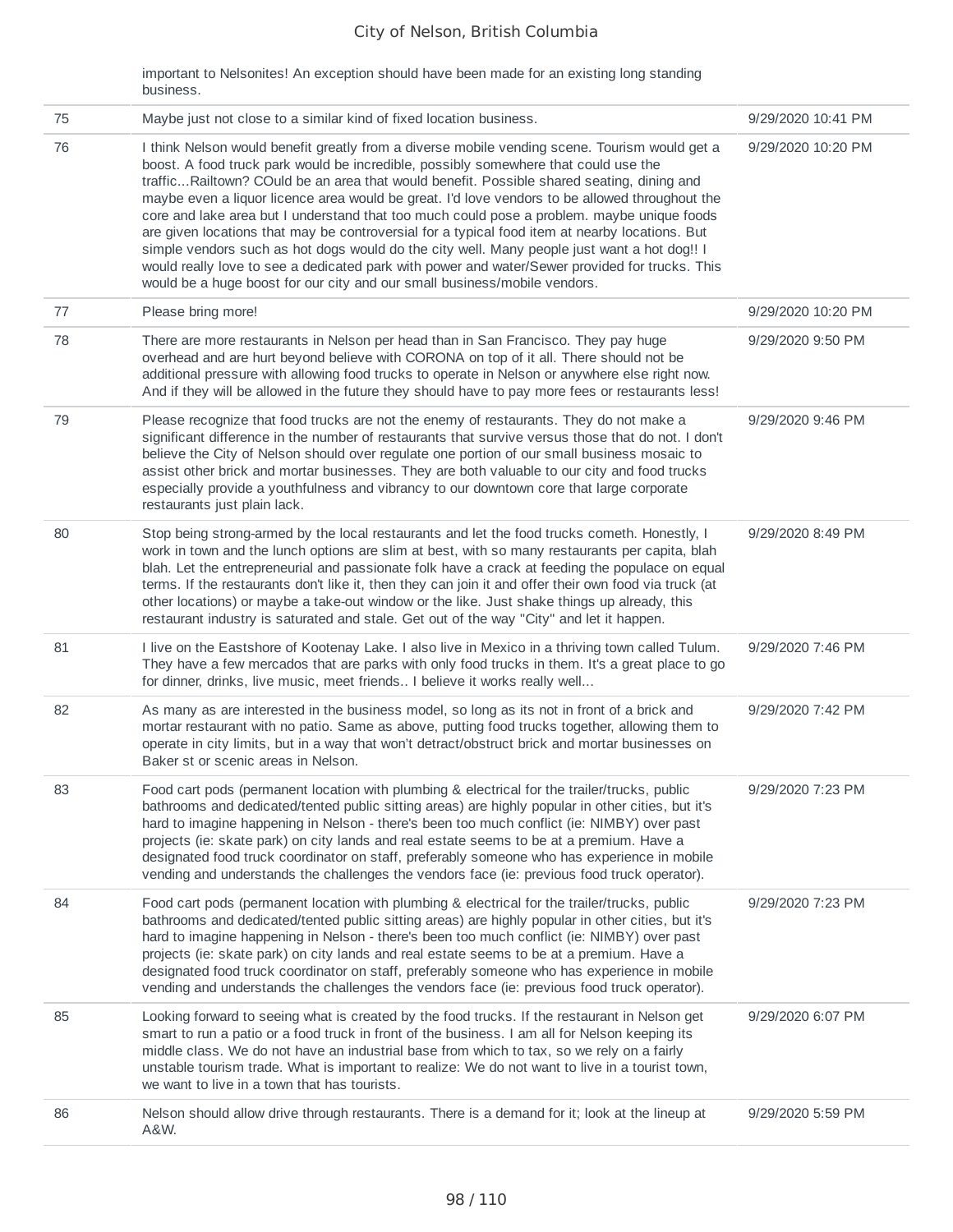| 87  | Only one of each kind on a first come first served basis. Only certain locations allowed with<br>each truck required to change their spot on a weekly basis. The spots would be picked by city<br>council and the rotation of truck monitoring done by bylaw officers                                                                                                                                                                                                                                                                                                                                                                                                                                                                                                                                                                                                                                                                                                                                                                                                                                                                                                                 | 9/29/2020 4:29 PM  |
|-----|---------------------------------------------------------------------------------------------------------------------------------------------------------------------------------------------------------------------------------------------------------------------------------------------------------------------------------------------------------------------------------------------------------------------------------------------------------------------------------------------------------------------------------------------------------------------------------------------------------------------------------------------------------------------------------------------------------------------------------------------------------------------------------------------------------------------------------------------------------------------------------------------------------------------------------------------------------------------------------------------------------------------------------------------------------------------------------------------------------------------------------------------------------------------------------------|--------------------|
| 88  | It would be great to have more, and in some kind of consistent location so we can find them<br>easily. Vernon Street seems like a good place!                                                                                                                                                                                                                                                                                                                                                                                                                                                                                                                                                                                                                                                                                                                                                                                                                                                                                                                                                                                                                                         | 9/29/2020 4:19 PM  |
| 89  | If there's a limit on the number of food trucks, then I'd like to see a variety of food choices<br>available. Especially some vegan and vegetarian options.                                                                                                                                                                                                                                                                                                                                                                                                                                                                                                                                                                                                                                                                                                                                                                                                                                                                                                                                                                                                                           | 9/29/2020 2:34 PM  |
| 90  | In San Jose del Cabo in Mexico we went to a park that was dedicated to food trucks. There<br>was plenty of seating with picnic tables. There was live music and you could buy alcohol.<br>What a great concept! It didn't take away from the restaurants, they were all very busy.                                                                                                                                                                                                                                                                                                                                                                                                                                                                                                                                                                                                                                                                                                                                                                                                                                                                                                    | 9/29/2020 2:04 PM  |
| 91  | Food trucks are naturally good at social distancing and quick food service, great for locals<br>lunch breaks and visitors wanting to try different cuisines                                                                                                                                                                                                                                                                                                                                                                                                                                                                                                                                                                                                                                                                                                                                                                                                                                                                                                                                                                                                                           | 9/29/2020 1:39 PM  |
| 92  | awesome business for our local community                                                                                                                                                                                                                                                                                                                                                                                                                                                                                                                                                                                                                                                                                                                                                                                                                                                                                                                                                                                                                                                                                                                                              | 9/29/2020 1:35 PM  |
| 93  | If the trucks are clustered together, I think the location needs to be central to the core for easy<br>access to walk to and a seating area created with fees to reflect common amenities, maybe a<br>water fountain or port-a-loo such as at the bottom of Hall Street. If they are spread around,<br>parking needs to be considered but would create more foot traffic around the City which could<br>be beneficial to other businesses.                                                                                                                                                                                                                                                                                                                                                                                                                                                                                                                                                                                                                                                                                                                                            | 9/29/2020 1:14 PM  |
| 94  | It would be cool to have a food truck area, re: Portland, OR. It'll lessen the likelihood of<br>business being taken away from B&M restaurants.                                                                                                                                                                                                                                                                                                                                                                                                                                                                                                                                                                                                                                                                                                                                                                                                                                                                                                                                                                                                                                       | 9/29/2020 12:22 PM |
| 95  | I don't want to add unfair competition to brick and mortar restaurants. \$300/month seems very<br>low. Parking needs to be considered. Clusters would draw people away from existing<br>restaurants. Food trucks can fulfill the needs of drive thru clientele.                                                                                                                                                                                                                                                                                                                                                                                                                                                                                                                                                                                                                                                                                                                                                                                                                                                                                                                       | 9/29/2020 12:10 PM |
| 96  | missed the one that used to be near the Coop on Baker when it no longer came there                                                                                                                                                                                                                                                                                                                                                                                                                                                                                                                                                                                                                                                                                                                                                                                                                                                                                                                                                                                                                                                                                                    | 9/29/2020 12:06 PM |
| 97  | limits to truck size, attention to garbage collection a place to sit nearby                                                                                                                                                                                                                                                                                                                                                                                                                                                                                                                                                                                                                                                                                                                                                                                                                                                                                                                                                                                                                                                                                                           | 9/29/2020 12:01 PM |
| 98  | I believe food trucks have just as much right to offer their food as restaurants. People should<br>be given the option as to where they'd like to get their food. Trucks and vendors also bring a<br>charm to the city that adds to the over atmosphere and offers a little different and fun dining<br>experience.                                                                                                                                                                                                                                                                                                                                                                                                                                                                                                                                                                                                                                                                                                                                                                                                                                                                   | 9/29/2020 11:56 AM |
| 99  | Do they have business license as well as parking spot fee?                                                                                                                                                                                                                                                                                                                                                                                                                                                                                                                                                                                                                                                                                                                                                                                                                                                                                                                                                                                                                                                                                                                            | 9/29/2020 11:36 AM |
| 100 | I'd personally like to see some more food trucks in this town! We are known for having a<br>wonderful, diverse selection of food and having some more options is great!!                                                                                                                                                                                                                                                                                                                                                                                                                                                                                                                                                                                                                                                                                                                                                                                                                                                                                                                                                                                                              | 9/29/2020 11:31 AM |
| 101 | Since restaurants are situated side by side a food truck next to a restaurant but not blocking<br>their signage seems fair. I think the spot close to the Co-op at the very end of Baker where the<br>Bite truck used to sit, is an excellent place for food trucks. Wouldn't it be great to have a<br>parking lot that could house all the food trucks in one spot like I see happening at the outdoor<br>markets in Vancouver such as Trout Lake.                                                                                                                                                                                                                                                                                                                                                                                                                                                                                                                                                                                                                                                                                                                                   | 9/29/2020 11:17 AM |
| 102 | Food trucks can draw pedestrian traffic to parts of the city that do not have any. I am more<br>interested in a food truck when they responsibly deal with their garbage and waste (recycling<br>bins, compostable take-out containers, compost bins, deal with compost). If trucks were close<br>together, they could share the burden and cost of waste disposal. I also would like to have<br>other food truck options available at Lakeside Park. Again, responsible waste management<br>needs to be addressed with any additional food vendors especially considering there is a poor<br>level of waste management currently in the park. The only responsible people dealing with the<br>garbage at Lakeside Park are the fellows who scrounge for returnable bottles and cans. The cit<br>can do better with a multi bin food waste, compost and recycling system. As it it now, I see<br>the waste management as being just plain lazy on the City's part. So, food trucks can improve<br>a location in the City with more foot traffic and food choices, yet the waste management needs<br>to be organized in a green manner above what is currently done in order to do so. | 9/29/2020 11:02 AM |
| 103 | Food trucks and mobile vending can add more variety for the eating-out public. How many<br>would be up to market forces, location needs some control for pedestrian and vehicular flow.                                                                                                                                                                                                                                                                                                                                                                                                                                                                                                                                                                                                                                                                                                                                                                                                                                                                                                                                                                                               | 9/29/2020 10:58 AM |
| 104 | I am open to food trucks being able to move around, though it's nice to be able to know where<br>it is when you want to go there!                                                                                                                                                                                                                                                                                                                                                                                                                                                                                                                                                                                                                                                                                                                                                                                                                                                                                                                                                                                                                                                     | 9/29/2020 10:23 AM |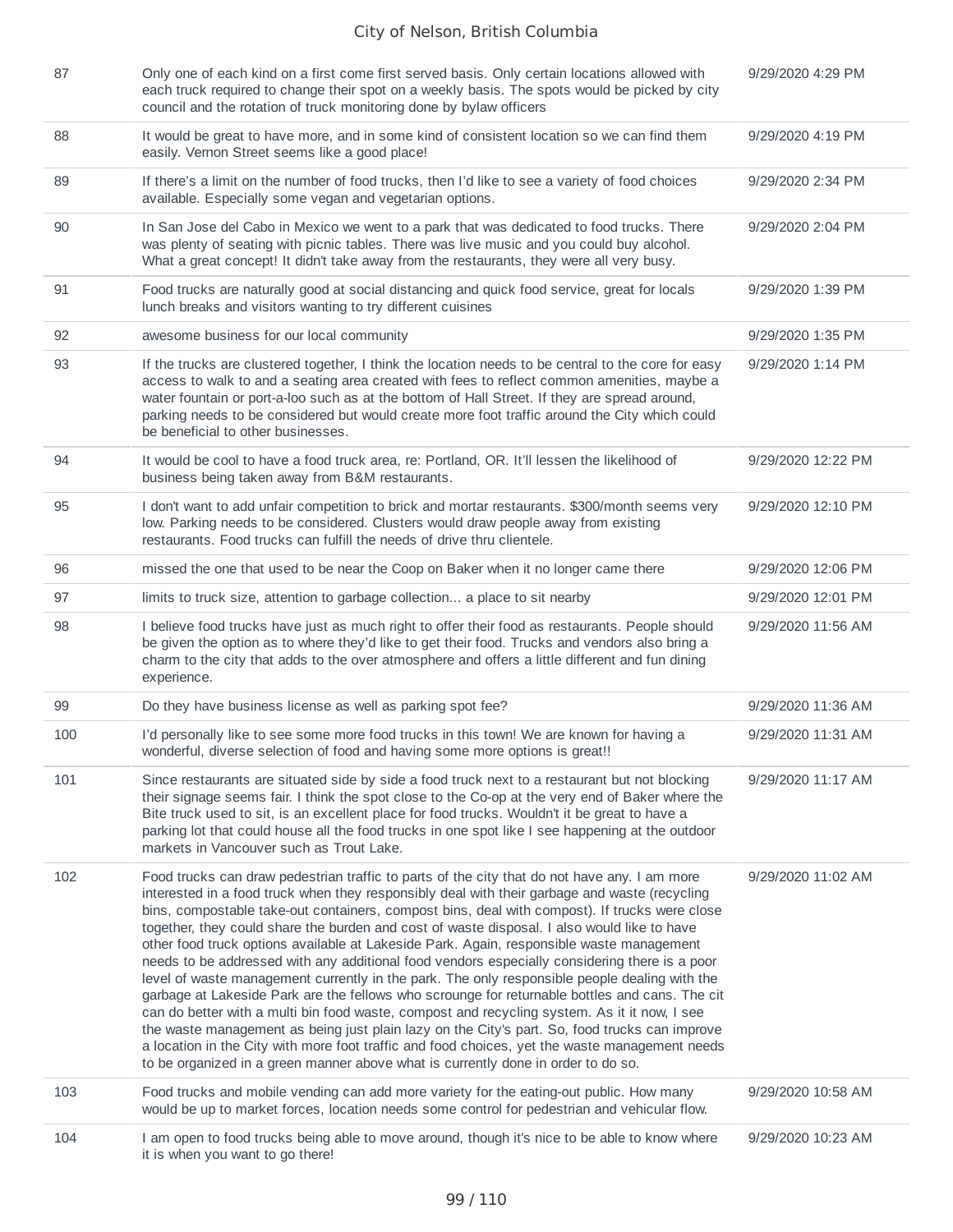| 105 | I think mobile boutiques that sell clothing/wares should be allowed as well.                                                                                                                                                                                                                                                                                                                                                                                                                               | 9/29/2020 10:14 AM |
|-----|------------------------------------------------------------------------------------------------------------------------------------------------------------------------------------------------------------------------------------------------------------------------------------------------------------------------------------------------------------------------------------------------------------------------------------------------------------------------------------------------------------|--------------------|
| 106 | I think most of our draconian rules should be relaxed to allow optimum bicycle and pedestrian<br>access, and to provide a livelihood for a variety of restaurants, patios and food trucks                                                                                                                                                                                                                                                                                                                  | 9/29/2020 10:12 AM |
| 107 | Seriously consider parking issues. I have a 15 minute drive to Nelson and can spend another<br>5-15 minutes looking for parking. I find myself going more often to Castlegar where parking is<br>never an issue.                                                                                                                                                                                                                                                                                           | 9/29/2020 9:52 AM  |
| 108 | As I said above, I support any action to reduce traffic and create more pedestrian and social<br>spaces on Baker St even though I drive downtown during the winter non cycling months.                                                                                                                                                                                                                                                                                                                     | 9/29/2020 9:48 AM  |
| 109 | They are super cool!                                                                                                                                                                                                                                                                                                                                                                                                                                                                                       | 9/29/2020 9:41 AM  |
| 110 | Food trucks that are locally owned and operated bring value to the community as much as<br>'brick and mortar' businesses                                                                                                                                                                                                                                                                                                                                                                                   | 9/29/2020 9:29 AM  |
| 111 | i don't think that food trucks take away that much (if any ) business from brick and mortar<br>restaurants. If I just want to grab a quick takeaway lunch/dinner, and there is no food truck (as<br>what happened this summer) I just went home to eat, or went to the grocery store to grab<br>ready made food. I won't take the time to go into a restaurant and order take out, it takes too<br>long and too inconvenient (and generally more expensive). I really missed the food trucks this<br>year. | 9/29/2020 9:14 AM  |
| 112 | They are more covid friendly than restaurants. Way easier to control the passing of germs.                                                                                                                                                                                                                                                                                                                                                                                                                 | 9/29/2020 9:11 AM  |
| 113 | no                                                                                                                                                                                                                                                                                                                                                                                                                                                                                                         | 9/29/2020 8:51 AM  |
| 114 | Food trucks are appealing for both locals and tourists, and serve a somewhat different function<br>than brick and motor restaurants in town.                                                                                                                                                                                                                                                                                                                                                               | 9/29/2020 8:38 AM  |
| 115 | Would love to see food truck do a great business together by the park for exemple. A place to<br>go and get a picnic together in the summer                                                                                                                                                                                                                                                                                                                                                                | 9/29/2020 8:37 AM  |
| 116 | make baker street pedestrian only a couple times a month. have live bands play along side<br>food trucks                                                                                                                                                                                                                                                                                                                                                                                                   | 9/29/2020 8:29 AM  |
| 117 | NW has a huge lineup most hours of the day lately if there were some fast food drive-through<br>healthy options I think that would be great                                                                                                                                                                                                                                                                                                                                                                | 9/29/2020 8:24 AM  |
| 118 | Food trucks are local businesses too. Given the fact that a large amount of capital is required<br>to open a brick and mortar restaurant, many restaurants in Nelson are owned by large<br>management companies based elsewhere. Local food trucks should not be banned in favor of<br>bricks and morter.                                                                                                                                                                                                  | 9/29/2020 8:20 AM  |
| 119 | I like the food truck pods in Portland then people who like different things can eat together by<br>selecting from different trucks                                                                                                                                                                                                                                                                                                                                                                        | 9/29/2020 8:17 AM  |
| 120 | I don't support food trucks or wagons as it interferres with the flow of walking/sidewalks. It is<br>bad enough that dogs are allowed on Baker Street without any bylaw officer to control their<br>violations.                                                                                                                                                                                                                                                                                            | 9/29/2020 8:06 AM  |
| 121 | Keep the food trucks off Baker Street but let them have the other streets and alleys.                                                                                                                                                                                                                                                                                                                                                                                                                      | 9/29/2020 8:03 AM  |
| 122 | I think an area that was devoted to them (not on Baker Street) would be a draw and not disrupt<br>the current businesses. I also would limit the trucks to local business owners only, ie Nelson or<br>West Kootenay businesses, not traveling.                                                                                                                                                                                                                                                            | 9/29/2020 8:01 AM  |
| 123 | Re: clustering or separated - perhaps a mix of both concepts if numerous food trucks allowed.<br>Eg at rail town having several grouped together could create a nice gathering area (socially<br>distanced of course)                                                                                                                                                                                                                                                                                      | 9/29/2020 7:48 AM  |
| 124 | Food trucks are a great option for someone wanting to do takeout safely.                                                                                                                                                                                                                                                                                                                                                                                                                                   | 9/29/2020 7:39 AM  |
| 125 | Food trucks are great and add a lot to a downtown but I'm not sure the best rules to regulate<br>them.                                                                                                                                                                                                                                                                                                                                                                                                     | 9/29/2020 7:37 AM  |
| 126 | I have been to cities that have 'food truck nights' where the trucks are all gathered at a park -<br>it's a fun family event and would also be great for Nelson.                                                                                                                                                                                                                                                                                                                                           | 9/29/2020 7:34 AM  |
| 127 | Food trucks fill a gap in providing a variety in culinary choices, on a faster basis that having to                                                                                                                                                                                                                                                                                                                                                                                                        | 9/29/2020 7:29 AM  |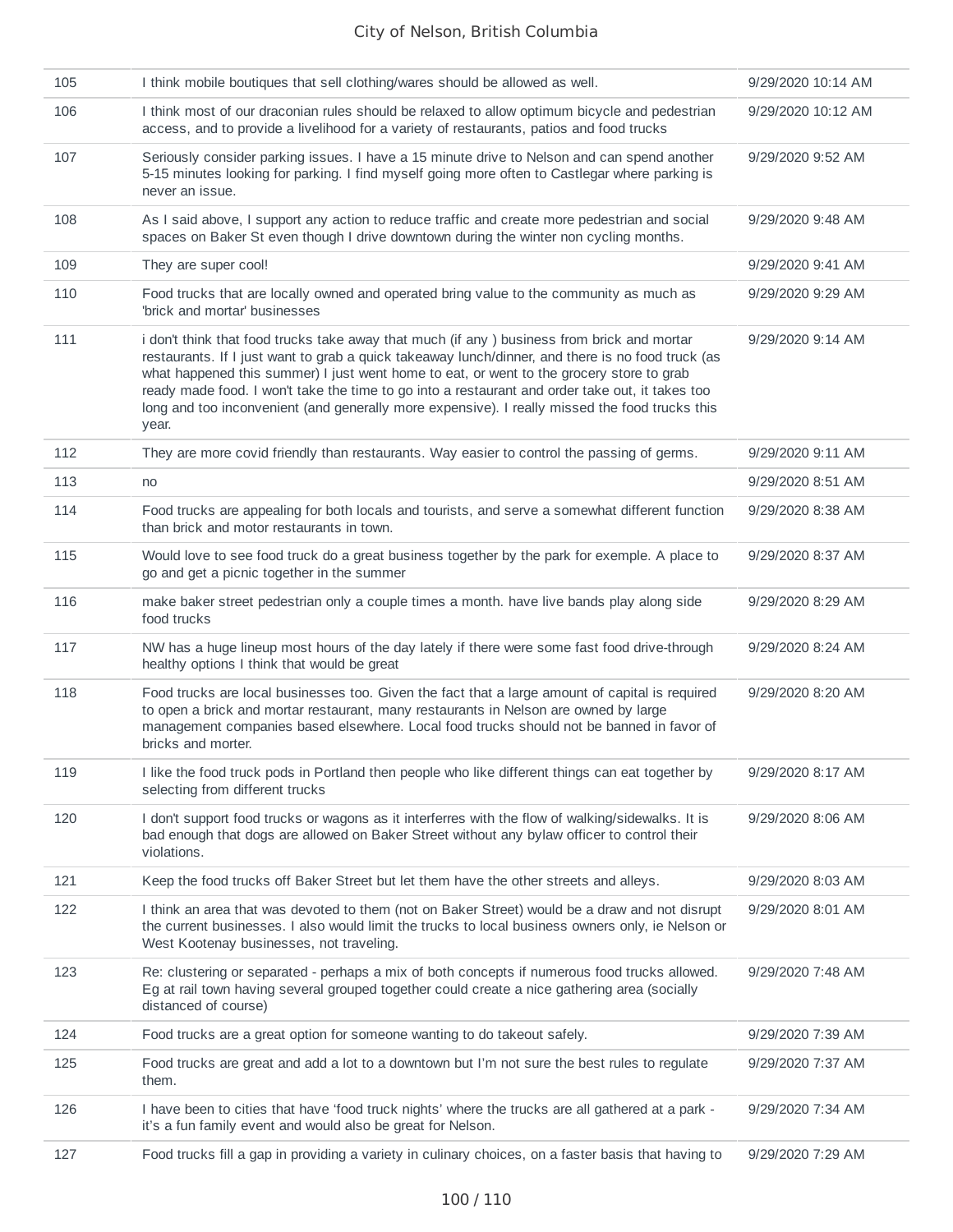|            | jobs                                                                                                                                                                                                                                                                                                                                                                                                                                                       |                                          |
|------------|------------------------------------------------------------------------------------------------------------------------------------------------------------------------------------------------------------------------------------------------------------------------------------------------------------------------------------------------------------------------------------------------------------------------------------------------------------|------------------------------------------|
| 145        | It's hard enough for bricks & mortar food businesses to thrive. Why dilute their earning<br>potential, and ability to pay property taxes, by allowing cheap pop-up competition?! I feel we<br>must support the food businesses in buildings who have invested heavily and create more                                                                                                                                                                      | 9/28/2020 11:06 PM                       |
| 144        | Other brick and mortar competing businesses open frequently on Baker st. Should be no<br>different for mobile vendors. If the food is good, ppl will come. If it's competition, then food and<br>service should improve in most businesses.                                                                                                                                                                                                                | 9/28/2020 11:13 PM                       |
| 143        | Clustered together could work for festivals or near beaches/ parks Trucks spread out around<br>town should be in dedicated locations so regular customers know where to find them                                                                                                                                                                                                                                                                          | 9/28/2020 11:25 PM                       |
| 142        | It would be kind of neat if there was a way to put food vendors together- kind of like a food<br>truck food court, so that they can be a destination location of varied offerings.                                                                                                                                                                                                                                                                         | 9/28/2020 11:35 PM                       |
|            | must be shown to the brick and mortar restaurants during usual business hours. Portland, OR<br>has some nice clusters of food carts (skipping the need for drivetrains - less emissions? as a<br>household that relies on restaurant worker income, restaurants come before food trucks, as<br>much as I love them. Many opportunities around town, though. The mall is full of franchises,<br>haven't bought a bite to eat there in years                 |                                          |
| 140<br>141 | Nothing at this time.<br>i think food trucks are great for alternative hours of food service downtown, otherwise, respect                                                                                                                                                                                                                                                                                                                                  | 9/28/2020 11:52 PM<br>9/28/2020 11:49 PM |
| 139        | Yummm                                                                                                                                                                                                                                                                                                                                                                                                                                                      | 9/29/2020 12:35 AM                       |
| 138        | If restaurants can be side by side, then food trucks shouldnt be restricted to distancing from<br>other restaurants. If you sell good food, truck or restaurant, thats all that matters, people will<br>come. Nelson's culinary expectations and standards are high, only the best and tastiest<br>survive.                                                                                                                                                | 9/29/2020 4:22 AM                        |
| 137        | Not on Baker. Not enough parking.                                                                                                                                                                                                                                                                                                                                                                                                                          | 9/29/2020 4:51 AM                        |
|            | what they want to eat so an area with god trucks would be amazing                                                                                                                                                                                                                                                                                                                                                                                          |                                          |
| 136        | I like the idea of food trucks being clumped together in an area. I'm from the Slocan valley so<br>really don't have time when I'm nelson. With a family often everyone has a different idea of                                                                                                                                                                                                                                                            | 9/29/2020 5:11 AM                        |
| 135        | Quit with all the limitations. Food trucks are a must.                                                                                                                                                                                                                                                                                                                                                                                                     | 9/29/2020 5:51 AM                        |
| 134        | The more the better. Food trucks add to the ambiance of a town and provide an option to inside<br>dining. Also entice people to slow down and communicate with one another.                                                                                                                                                                                                                                                                                | 9/29/2020 6:21 AM                        |
| 133        | All food trucks do is compete against our brick and mortar restaurants. This can negatively<br>effect the success of our unique restaurant business in and around Baker Street. Restaurants<br>are one of Nelson's largest selling points for tourists. Being in the tourist business I have never<br>heard tourists even mention food trucks, but all who come here, rave about the unique<br>abundance and quality of the outdoor restaurants in Nelson. | 9/29/2020 6:24 AM                        |
| 132        | Let the consumer decide. The good ones will stay and the bad ones will fall by the way. There<br>is already to much regulation in Nelson.                                                                                                                                                                                                                                                                                                                  | 9/29/2020 6:42 AM                        |
| 131        | Charge accordingly. \$300 fee is too low and a definite competitive edge. Trucks should have to<br>pay \$1500 a month for a stall, plus business license, insurance policy, electrical connection,<br>provide garbage containers and leave the stall clean when they leave. Also there should be a<br>lower fee structure for a bricks and mortar restaurant that wants to operate a food truck.                                                           | 9/29/2020 7:18 AM                        |
| 130        | What about the wednesday and saturday markets? Where will they be?                                                                                                                                                                                                                                                                                                                                                                                         | 9/29/2020 7:20 AM                        |
| 129        | I am more in favor of a food truck zone. Places like Portland and Seattle have some great<br>layouts. But I also get not wanting to be in one fixed spot for the season. Either way I would<br>love to see more food trucks in the nelson area.                                                                                                                                                                                                            | 9/29/2020 7:28 AM                        |
| 128        | I don't know that food trucks have done a very good job of meeting needs in Nelson. When the<br>Bite truck was on Baker Street I went a few times to pick up dinner after a long day at work<br>only to find it closed up and gone. I imagine the people who work down on Lakeside would like<br>to have a lunch option.                                                                                                                                   | 9/29/2020 7:28 AM                        |
|            | sit at a restaurant and wait. This works well for both tourism and Nelson's workforce.                                                                                                                                                                                                                                                                                                                                                                     |                                          |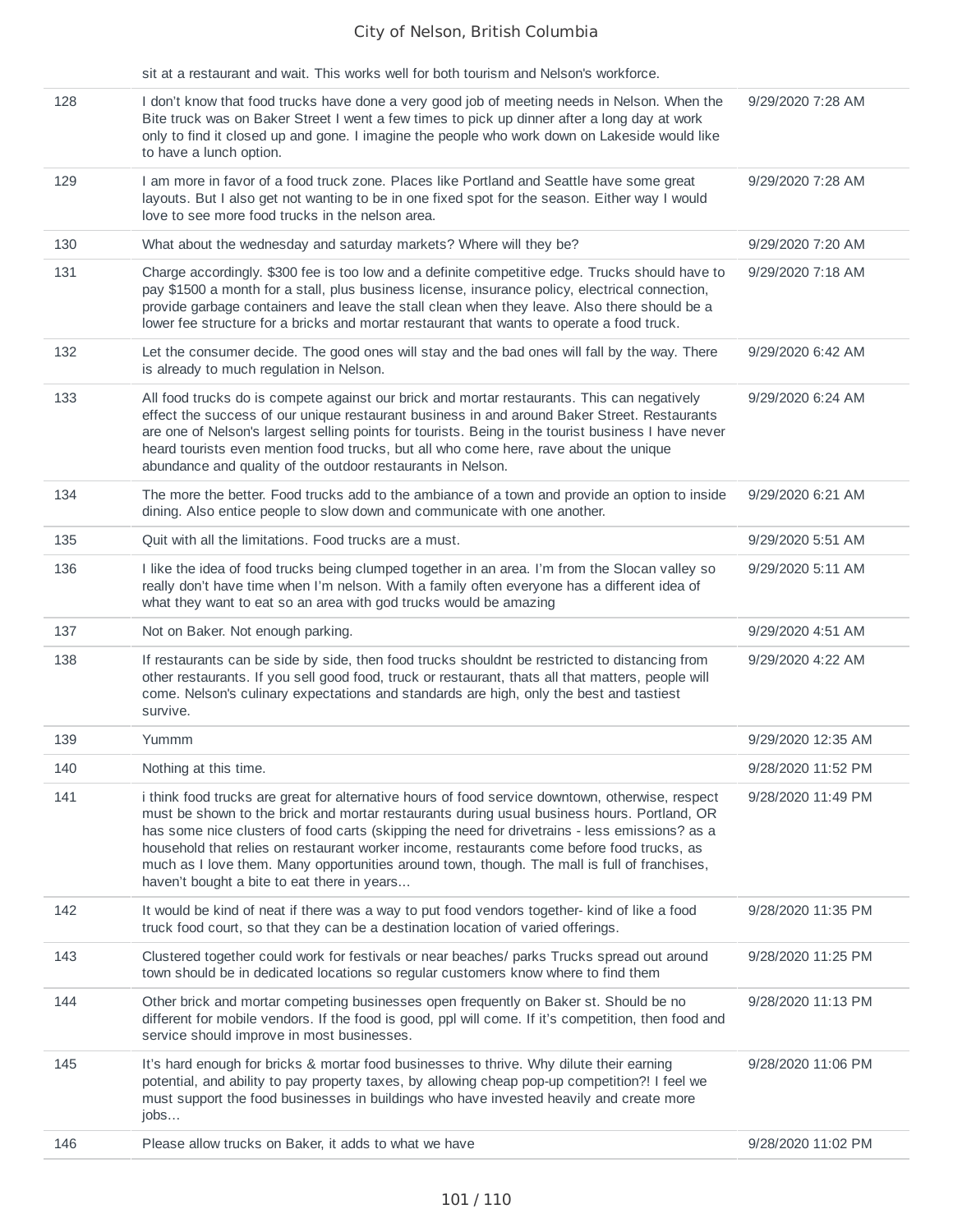| 147 | No.                                                                                                                                                                                                                                                                                                                                                                                                                                                                                                                                                   | 9/28/2020 10:52 PM |
|-----|-------------------------------------------------------------------------------------------------------------------------------------------------------------------------------------------------------------------------------------------------------------------------------------------------------------------------------------------------------------------------------------------------------------------------------------------------------------------------------------------------------------------------------------------------------|--------------------|
| 148 | Mobile food trucks attack the availability of brick and mortar food service businesses that<br>employ year round, pay into the water and sewer infrastructure, and other benefits. If it is<br>permitted rent for one stall should be tripled to 900 per month at least                                                                                                                                                                                                                                                                               | 9/28/2020 10:13 PM |
| 149 | There are enough restaurants in Nelson. food trucks will only make life harder for the existing<br>Restaurants which are fighting for theor lives as it is.                                                                                                                                                                                                                                                                                                                                                                                           | 9/28/2020 10:01 PM |
| 150 | It's appalling that food trucks were banned from Nelson this summer, when they provide an<br>outside, COVID-friendly service that was much needed. I sincerely hope council won't repeat<br>this next summer. Food trucks have a place in our community - please support them being<br>here.                                                                                                                                                                                                                                                          | 9/28/2020 9:42 PM  |
| 151 | Food truck clusters are a great attraction in other cities such as Portland. With parking being<br>miserable downtown, I would like to see a decentralization of food trucks when trying to buy<br>lunch in the middle of the day, it is impossible to do so quickly downtown, so it would be great<br>to be able to go to a neighborhood spot, like Burrell was, or the Rose mont store was. Having a<br>regular spot for food trucks means regular customers, and reliable service for patrons.                                                     | 9/28/2020 9:36 PM  |
| 152 | Love that this survey is considering feedback on patios and food trucks. I feel both serve the<br>community igreatly and will up the vibe of Nelson                                                                                                                                                                                                                                                                                                                                                                                                   | 9/28/2020 9:30 PM  |
| 153 | See last comment                                                                                                                                                                                                                                                                                                                                                                                                                                                                                                                                      | 9/28/2020 9:29 PM  |
| 154 | I think it would be good to pull together a group of restaurant owners and food truck owners to<br>And maybe other businesses to discuss the issues and find solutions                                                                                                                                                                                                                                                                                                                                                                                | 9/28/2020 9:22 PM  |
| 155 | We have enough congestion in the core of the citya more comprehensive plan respecting<br>parking needs to be figured out before there is more stuff crammed into the space                                                                                                                                                                                                                                                                                                                                                                            | 9/28/2020 9:16 PM  |
| 156 | Safe locations for traffic and pedestrians.                                                                                                                                                                                                                                                                                                                                                                                                                                                                                                           | 9/28/2020 9:09 PM  |
| 157 | Unless there is a by-law requiring brick and mortar businesses that are similar to each other<br>from being a certain distance apart, there should not be such a restriction in mobile trucks.<br>Treat them the same way.                                                                                                                                                                                                                                                                                                                            | 9/28/2020 9:07 PM  |
| 158 | if the cap is considered on businesses for having a patio and that new businesses can't have a<br>patio until another one closes, then businesses with the same owners should be limited one<br>patio ie. cantina, yum son and broken hill should be limited to one restaurant with a patio to<br>promote fairness.                                                                                                                                                                                                                                   | 9/28/2020 9:02 PM  |
| 159 | I'm concerned about trash from disposable containers. Food trucks like all takeout options<br>create more waste than eating a meal in a restaurant. Not to ban food trucks, but plan for<br>excess trash and waste disposal.                                                                                                                                                                                                                                                                                                                          | 9/28/2020 8:59 PM  |
| 160 | I'm concerned about trash from disposable containers. Food trucks like all takeout options<br>create more waste than eating a meal in a restaurant. Not to ban food trucks, but plan for<br>excess trash and waste disposal.                                                                                                                                                                                                                                                                                                                          | 9/28/2020 8:57 PM  |
| 161 | A mobile food truck scene in Nelson would be absolutely amazing, and bring a very needed<br>affordability to food in Nelson, as well as a fun street food culture, instead of having to go sit at<br>a restaurant for an hour just to go have a meal.                                                                                                                                                                                                                                                                                                 | 9/28/2020 8:57 PM  |
| 162 | Missed them so much this summer !!! Bring them back!!!                                                                                                                                                                                                                                                                                                                                                                                                                                                                                                | 9/28/2020 8:53 PM  |
| 163 | Vending truck days. All can come together for a truck fair.                                                                                                                                                                                                                                                                                                                                                                                                                                                                                           | 9/28/2020 8:52 PM  |
| 164 | Not enough public washrooms downtown - if you are eating and drinking from a food truck,<br>where do you 'go'?                                                                                                                                                                                                                                                                                                                                                                                                                                        | 9/28/2020 8:51 PM  |
| 165 | I don't use food trucks much but think they have the potential to add a lot to the culture of a<br>city with the variety of food offered and the ease of grabbing it to go (e.g. being able to get<br>some great food to eat on a park bench). I like the idea of set places so people know where to<br>find their favourite trucks. I think there should be limits on how many trucks though I am not<br>sure the number, and see them as complementing brick and mortar businesses depending on<br>the food offered, if it's different in some way. | 9/28/2020 8:43 PM  |
| 166 | I missed the food trucks at the markets                                                                                                                                                                                                                                                                                                                                                                                                                                                                                                               | 9/28/2020 8:43 PM  |
| 167 | A food truck "park" would be nice with a cluster of trucks together, possibly by lakeside or                                                                                                                                                                                                                                                                                                                                                                                                                                                          | 9/28/2020 8:41 PM  |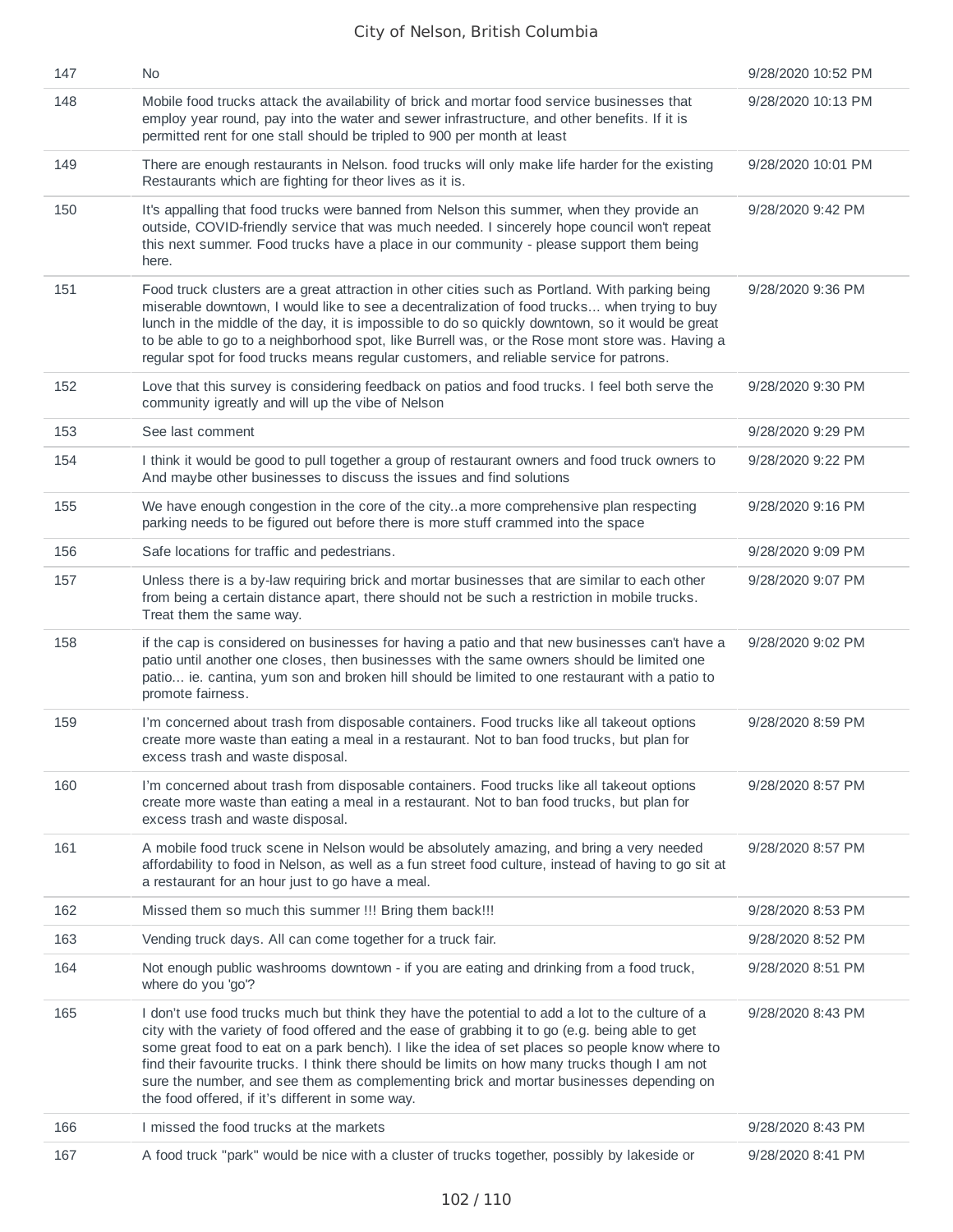|     | another nice outdoor public eating area                                                                                                                                                                                                                                                                                                                                                                                                                                                                                                                           |                   |
|-----|-------------------------------------------------------------------------------------------------------------------------------------------------------------------------------------------------------------------------------------------------------------------------------------------------------------------------------------------------------------------------------------------------------------------------------------------------------------------------------------------------------------------------------------------------------------------|-------------------|
| 168 | With the no festival happening this year all these food truck didn't make any money this year.<br>For some of them it's a small family business and allow a second income during the warmer<br>months I think it is important to give them that chance! I like the idea of may be 2 areas in<br>Nelson with few truck. It would make walking around town and enjoy all the murals and nice<br>architecture fun and great time to go with friends and have a bit in the park or at Cottonwood<br>falls etc!                                                        | 9/28/2020 8:29 PM |
| 169 |                                                                                                                                                                                                                                                                                                                                                                                                                                                                                                                                                                   | 9/28/2020 8:22 PM |
| 170 | Competition between a food truck and going out for a sit down meal in a patio or inside a<br>restaurant serves two very different purposes.                                                                                                                                                                                                                                                                                                                                                                                                                       | 9/28/2020 8:21 PM |
| 171 | we need to support them                                                                                                                                                                                                                                                                                                                                                                                                                                                                                                                                           | 9/28/2020 8:17 PM |
| 172 | I strongly disagree with the councils decision to not permit food trucks and prioritize "brick and<br>mortar" businesses during COVID. Some people prefer and feel more comfortable not eating in<br>a restaurant but taking food away.                                                                                                                                                                                                                                                                                                                           | 9/28/2020 8:17 PM |
| 173 | Bring them back for 2021 please                                                                                                                                                                                                                                                                                                                                                                                                                                                                                                                                   | 9/28/2020 8:11 PM |
| 174 | Definitely need a hotdog and bratwurst stand with multi condiments like in the cities                                                                                                                                                                                                                                                                                                                                                                                                                                                                             | 9/28/2020 8:11 PM |
| 175 | We have a lot of restaurants. As a citizen I feel obliged to keep them afloat in order to support<br>the towns economy, especially in quieter times. It can be overwhelming. Perhaps the food<br>trucks should be curated to fit into the town's needs, on the basis of location, pricing, style of<br>food. For instance, we want the mall to thrive so food trucks shouldn't compete with the food<br>offerings there, we have plenty of restaurants downtown, but nothing at Gyro park/hospital, or<br>Lion's, or in the rec centre lot, or at Lakeside field. | 9/28/2020 8:03 PM |
| 176 | Food trucks don't pay the same property taxes and expenses that the permanent restaurants<br>do. I think it's unfair for the permanent restaurants to have business taken away by food<br>trucks. I believe if food trucks have their own area, then that's one thing, but they shouldn't be<br>allowed to park on Baker Street outside the permanent restaurants (market or not), and take<br>business away from the restaurants that pay the yearly bills.                                                                                                      | 9/28/2020 7:58 PM |
| 177 | We need to keep businesses with brick and mortar operating in the City. If there is a location<br>where there is no food, near a park or event space then yes, food trucks are a good idea.                                                                                                                                                                                                                                                                                                                                                                       | 9/28/2020 7:57 PM |
| 178 | Missed the food trucks this summer on baker and at the Kootenay market                                                                                                                                                                                                                                                                                                                                                                                                                                                                                            | 9/28/2020 7:55 PM |
| 179 | More food trucks the better                                                                                                                                                                                                                                                                                                                                                                                                                                                                                                                                       | 9/28/2020 7:51 PM |
| 180 | I'm really not sure what the solution is but take smash burgers for example. They're in a very<br>strange spot. Like a time out chair in the corner! Best burgers ever and great prices but not<br>everyone can enjoy if they don't drive                                                                                                                                                                                                                                                                                                                         | 9/28/2020 7:50 PM |
| 181 | Bring on the food trucks! Portland is can awesome example on how this can work.                                                                                                                                                                                                                                                                                                                                                                                                                                                                                   | 9/28/2020 7:47 PM |
| 182 | please allow food trucks. Brick and mortar is a thing of the past and the city should either<br>allocate zones for multiple trucks or allow trucks to operate. Have a look at a place like<br>Portland and see the importance and cultural value of having these places                                                                                                                                                                                                                                                                                           | 9/28/2020 7:43 PM |
| 183 | Please do not ever give away that much parking for free to specific businesses, where it is not<br>fairly distributed.!                                                                                                                                                                                                                                                                                                                                                                                                                                           | 9/28/2020 7:34 PM |
| 184 | Some sort of app or website with information on restaurants and food trucks and patios in<br>Nelson                                                                                                                                                                                                                                                                                                                                                                                                                                                               | 9/28/2020 7:33 PM |
| 185 | Consider as in Toronto having all different kinds of food trucks together along the lakefront<br>tourist area Harbourfront!                                                                                                                                                                                                                                                                                                                                                                                                                                       | 9/28/2020 7:27 PM |
| 186 | It's not fair to businesses that oh huge rents to allow a mobile trick to park out front and take<br>their business. Overhead is way to high for brick and mortar( and they usually have more<br>employees than a food truck and great year round jobs                                                                                                                                                                                                                                                                                                            | 9/28/2020 7:27 PM |
| 187 | Really missed food trucks this summer! Bring them back downtownhopefully a bit of variety<br>that Nelson could really use. Restaurants need to step up to food truck competition.                                                                                                                                                                                                                                                                                                                                                                                 | 9/28/2020 7:24 PM |
| 188 | More food trucks please nelson!!                                                                                                                                                                                                                                                                                                                                                                                                                                                                                                                                  | 9/28/2020 7:24 PM |
|     |                                                                                                                                                                                                                                                                                                                                                                                                                                                                                                                                                                   |                   |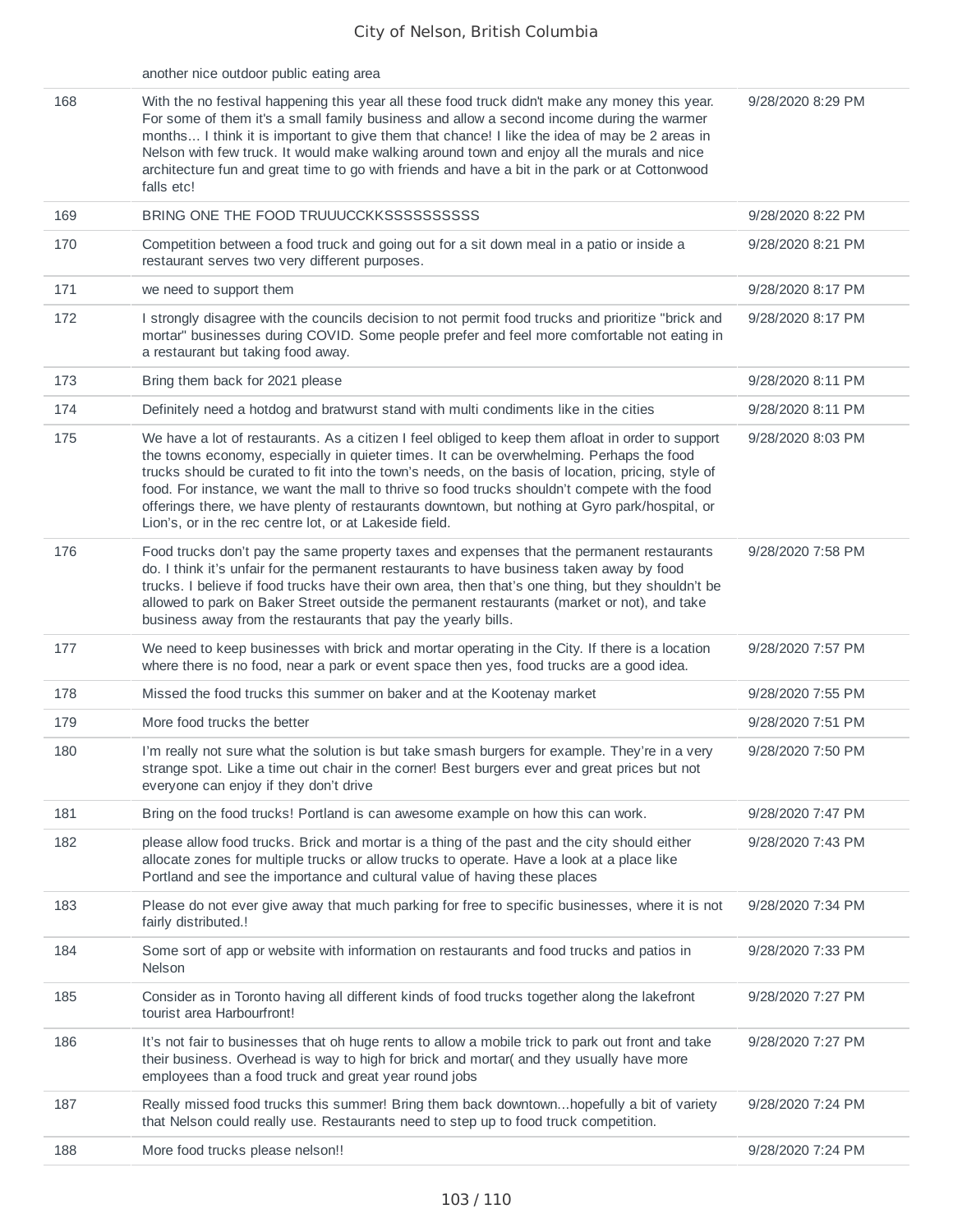| 189 | Pick a food truck collective area where they parkless pile up on streetsutilizing a space<br>near our lakeside so we can create a new food section. let Baker Street stay for eateries<br>bistros bars. make a food truck village with gardens and places to sit near the water. would be a<br>great tourism aspect                                                                                                                                                                                                                                         | 9/28/2020 7:03 PM |
|-----|-------------------------------------------------------------------------------------------------------------------------------------------------------------------------------------------------------------------------------------------------------------------------------------------------------------------------------------------------------------------------------------------------------------------------------------------------------------------------------------------------------------------------------------------------------------|-------------------|
| 190 | Get rid of them and allow Tim Horton's and other fast food franchises. Heritage city as an<br>excuse for protectionism only fools the idiots.                                                                                                                                                                                                                                                                                                                                                                                                               | 9/28/2020 6:38 PM |
| 191 | I don't want a bad smell on City property.                                                                                                                                                                                                                                                                                                                                                                                                                                                                                                                  | 9/28/2020 6:31 PM |
| 192 | Bring together the food truck operators and ask them too! Some communities in the world have<br>food trucks clustered together and they make for an interesting seasonal food court-like area<br>too. There are neat possibilities here.                                                                                                                                                                                                                                                                                                                    | 9/28/2020 6:31 PM |
| 193 | Food trucks don't bother me. I enjoy them a lot actually. I often prefer this to interacting on<br>patios or inside restaurants during pandemic. Food trucks are an excellent way to get<br>wonderful food on the go. I would love to see more in the downtown area.                                                                                                                                                                                                                                                                                        | 9/28/2020 6:27 PM |
| 194 | In Portland, Oregon, when I visited 5 years ago, they had areas where food trucks clustered.<br>You could pick up a sandwich and a beer and dessert all in the same place. I think something<br>like that could work near Lakeside Park or the soccer fields or Railtown. I think it's unfair for<br>food trucks to compete with restaurants on Baker Street that have to pay incredibly high rents.                                                                                                                                                        | 9/28/2020 6:16 PM |
| 195 | I live in the Slocan Valley. I can and do shop and work at least 5 days per week in both Nelson<br>and Castlegar. Recently I prefer to both shop and work in Castlegar as it is much more<br>convenient, particularly when considering parking. Many of us here in the valley have the same<br>option, consideration and preferences. Parking is a problem in Nelson, it is not in Castlegar.                                                                                                                                                               | 9/28/2020 6:10 PM |
| 196 | I was extremely sad that food trucks were not allowed at the market- they have just as much<br>right to make a living as the brick and mortar businesses                                                                                                                                                                                                                                                                                                                                                                                                    | 9/28/2020 6:10 PM |
| 197 | Mobile vending? Like pop machines? No. Food trucks are great.                                                                                                                                                                                                                                                                                                                                                                                                                                                                                               | 9/28/2020 5:59 PM |
| 198 | Metered power?                                                                                                                                                                                                                                                                                                                                                                                                                                                                                                                                              | 9/28/2020 5:57 PM |
| 199 | As long as food trucks are mandated to support the community in the same way brick and<br>mortar businesses are, (namely fees/taxes), I support them.                                                                                                                                                                                                                                                                                                                                                                                                       | 9/28/2020 5:56 PM |
| 200 | I love food trucks, I think they are great for the covid era. I think they should have designated<br>spots so their customers can easily locate them. I don't see why brick and mortar businesses<br>are more important than food truck businesses. Personally, I prefer food to go, especially with<br>covid, so I don't often frequent sit-down restaurants.                                                                                                                                                                                              | 9/28/2020 5:42 PM |
| 201 | If a food truck is willing to pay the same rents as those of us on Baker Street ? as a business<br>owner I have know issue if the rules are the same for all.                                                                                                                                                                                                                                                                                                                                                                                               | 9/28/2020 5:41 PM |
| 202 | thanks for asking                                                                                                                                                                                                                                                                                                                                                                                                                                                                                                                                           | 9/28/2020 5:39 PM |
| 203 | It does seem unfair to allow vending trucks too close to businesses that maintain a year round<br>presence and pay property taxes or rent on Baker St. It would be nice to have a truck area, a<br>destination with picnic tables m, but I'm not sure there would be enough business if that<br>happened. I guess it would depend on where they ended up                                                                                                                                                                                                    | 9/28/2020 5:36 PM |
| 204 | Love them! miss the bite truck.                                                                                                                                                                                                                                                                                                                                                                                                                                                                                                                             | 9/28/2020 5:35 PM |
| 205 | During pandemic times, food trucks are a great option for take-out. Perhaps not limit them to<br>summer only.                                                                                                                                                                                                                                                                                                                                                                                                                                               | 9/28/2020 5:33 PM |
| 206 | food trucks are an amazing draw in other cities and allow people who make great food to share<br>it without the nonsense of the overhead of having a brick and mortar location. as a resident of<br>just-outside-Nelson, we would likely come into town more and spend more money in Nelson if<br>there was the easy grab and go option of food trucks more readily available. as it is, Nelson<br>has fast food or sit-down restaurants, or like one food truck please bring more to the city, for<br>the vendors' sake as well as the consumers/residents | 9/28/2020 5:28 PM |
| 207 | More affordable food please!                                                                                                                                                                                                                                                                                                                                                                                                                                                                                                                                | 9/28/2020 5:25 PM |
| 208 | We need to foster our f&b industry to grow                                                                                                                                                                                                                                                                                                                                                                                                                                                                                                                  | 9/28/2020 5:24 PM |
| 209 | only that they are sure to practice safe distancing and total sanitizing of the areas in which the                                                                                                                                                                                                                                                                                                                                                                                                                                                          | 9/28/2020 5:14 PM |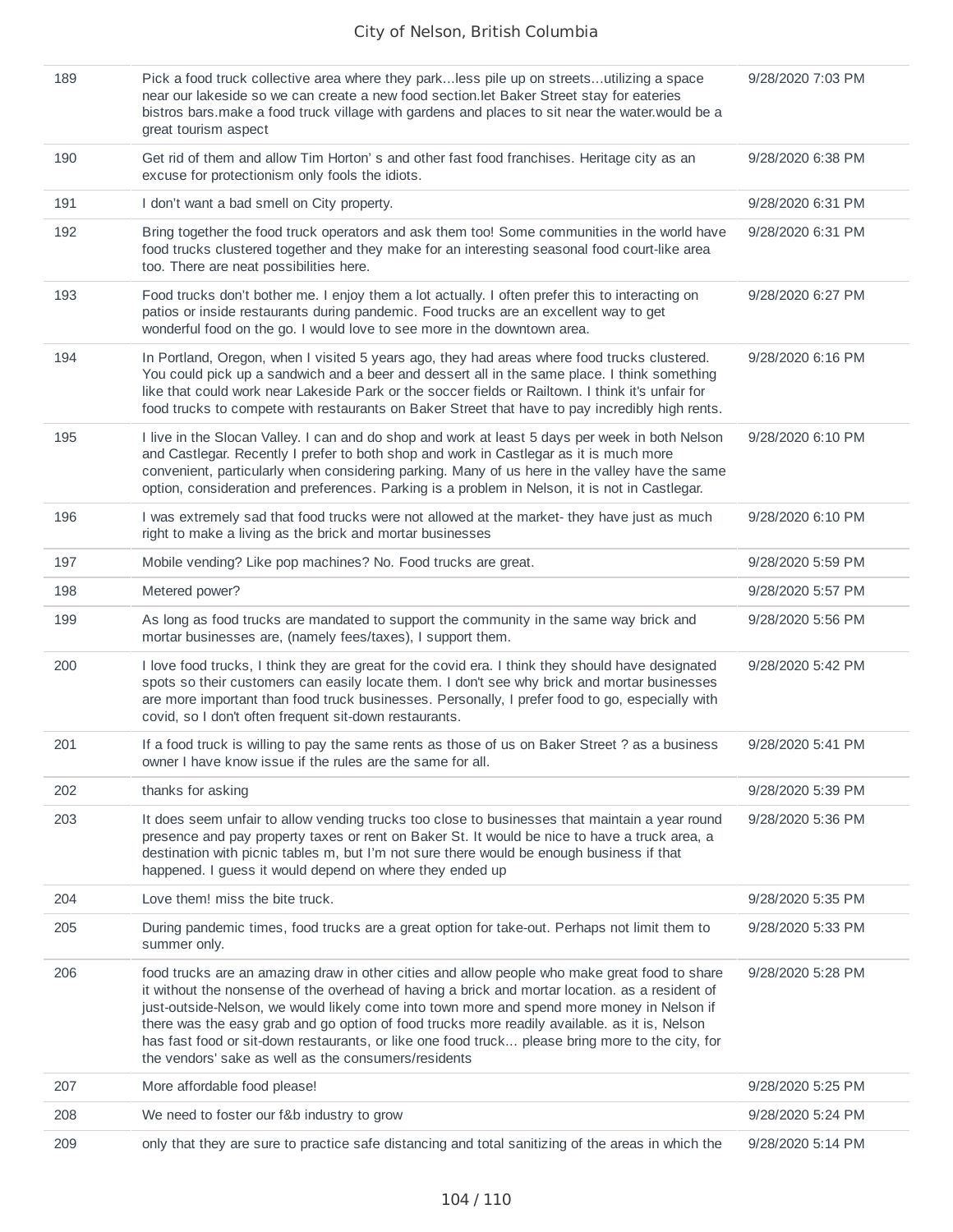|     | customers food is delivered.                                                                                                                                                                                                                                                                                                                                                                                                                                                                                                                                        |                   |
|-----|---------------------------------------------------------------------------------------------------------------------------------------------------------------------------------------------------------------------------------------------------------------------------------------------------------------------------------------------------------------------------------------------------------------------------------------------------------------------------------------------------------------------------------------------------------------------|-------------------|
| 210 | food trucks are fantastic ways to get good food at a decent price and have a wider seasonal<br>selection than fixed restaurants can offer. the more the better.                                                                                                                                                                                                                                                                                                                                                                                                     | 9/28/2020 5:04 PM |
| 211 | Love food trucks                                                                                                                                                                                                                                                                                                                                                                                                                                                                                                                                                    | 9/28/2020 5:04 PM |
| 212 | Outdoor beer gardens with food trucks clustered in railtown would be great.                                                                                                                                                                                                                                                                                                                                                                                                                                                                                         | 9/28/2020 5:03 PM |
| 213 | Would be nice to have a proper area just for food trucks with picnic tables and waste disposal<br>bins. It's nice being able to be outside and grab a quick bite while you're out walking your dog<br>or with the kids, etc.                                                                                                                                                                                                                                                                                                                                        | 9/28/2020 4:58 PM |
| 214 | I think food trucks are cool and we should have more.                                                                                                                                                                                                                                                                                                                                                                                                                                                                                                               | 9/28/2020 4:44 PM |
| 215 | I want a food truck on my commercial property even if it's brick and mortar building.                                                                                                                                                                                                                                                                                                                                                                                                                                                                               | 9/28/2020 4:27 PM |
| 216 | I live food trucks it gives people more options.                                                                                                                                                                                                                                                                                                                                                                                                                                                                                                                    | 9/28/2020 4:27 PM |
| 217 | They are part of the beautiful diversity of Nelson! But should pay as much as restaurants do<br>for a license, after proving they are successful.                                                                                                                                                                                                                                                                                                                                                                                                                   | 9/28/2020 4:22 PM |
| 218 | Thank you for the diverse options!                                                                                                                                                                                                                                                                                                                                                                                                                                                                                                                                  | 9/28/2020 4:12 PM |
| 219 | Food trucks also add to the life of downtown and enhance it ads a place for locals and tourists                                                                                                                                                                                                                                                                                                                                                                                                                                                                     | 9/28/2020 3:52 PM |
| 220 | Food trucks are amazing and deserve a proper spot so people can freely access them instead<br>of having them hide behind random businesses in weird alley ways                                                                                                                                                                                                                                                                                                                                                                                                      | 9/28/2020 3:48 PM |
| 221 | I do not think brick and mortar restaurants should be given preference over food trucks. The<br>food truck owners recycle their revenue in local purchases just like the restaurants do; some<br>people enjoy street food over indoor dining, don't have time or prefer the food truck offerings.<br>This is a basic concept of competition - if you offer something good, whether indoor or a food<br>truck, people will buy it. I think it would be a great loss to the region if the food trucks were to<br>disappear in favour of brick and mortar restaurants. | 9/28/2020 3:43 PM |
| 222 | They should be allowed at Lakeside Park and the soccer fields. It is unfair that the Rose Café<br>has the monopoly from the bridge to Save On. And that space should be opened to<br>tender/offers of other solicitors that may want to submit a proposal to run it in the summer. It's<br>always the same person running it without any competition. Other people interested in it should<br>be given the chance to submit an application.                                                                                                                         | 9/28/2020 3:43 PM |
| 223 | I think we need to think about the current situation and struggles that our current long term<br>restaurants have been going through! A restaurants over head can be huge and to have a<br>small truck roll into town and take that away would be detrimental to the success of the current<br>restaurants We already have too many restaurants per Capita! Yes food trucks are cool, but<br>our population is not big enough and can we please try to help these existing businesses stay<br>open, rather than add more challenges                                 | 9/28/2020 3:39 PM |
| 224 | Food truck court at rail town!                                                                                                                                                                                                                                                                                                                                                                                                                                                                                                                                      | 9/28/2020 3:37 PM |
| 225 | Food vendors in various consistent locations could increase exposure to other stores off of<br><b>Baker Street.</b>                                                                                                                                                                                                                                                                                                                                                                                                                                                 | 9/28/2020 3:36 PM |
| 226 | While Nelson has great dining, it really lacks quick, cheap "on the go food". I hope food trucks<br>become more prevalent to alleviate this deficiency.                                                                                                                                                                                                                                                                                                                                                                                                             | 9/28/2020 3:35 PM |
| 227 | I do think food trucks, based on their mobility are better placed in private commercial property<br>locations. The large lot off Vernon Street which is being used for drive in movies could be good<br>for a cluster. Also Railtown and at the mall are my suggestions. It doesn't seem practical for<br>them to be on Baler street to me.                                                                                                                                                                                                                         | 9/28/2020 3:30 PM |
| 228 | Please allow food trucks at the markets! That was unfair this year because they are<br>businesses that need to be supported too and lost their festival opportunities this year.                                                                                                                                                                                                                                                                                                                                                                                    | 9/28/2020 3:27 PM |
| 229 | It would add another cool element to the town for tourists and elevate us. Seattle and Portland<br>come to mind. Everyone loves a variety of food trucks. Job creation. Money for the city,<br>economic benefits all around.                                                                                                                                                                                                                                                                                                                                        | 9/28/2020 3:26 PM |
| 230 | We need to look at city's like Portland for more progressive food options                                                                                                                                                                                                                                                                                                                                                                                                                                                                                           | 9/28/2020 3:19 PM |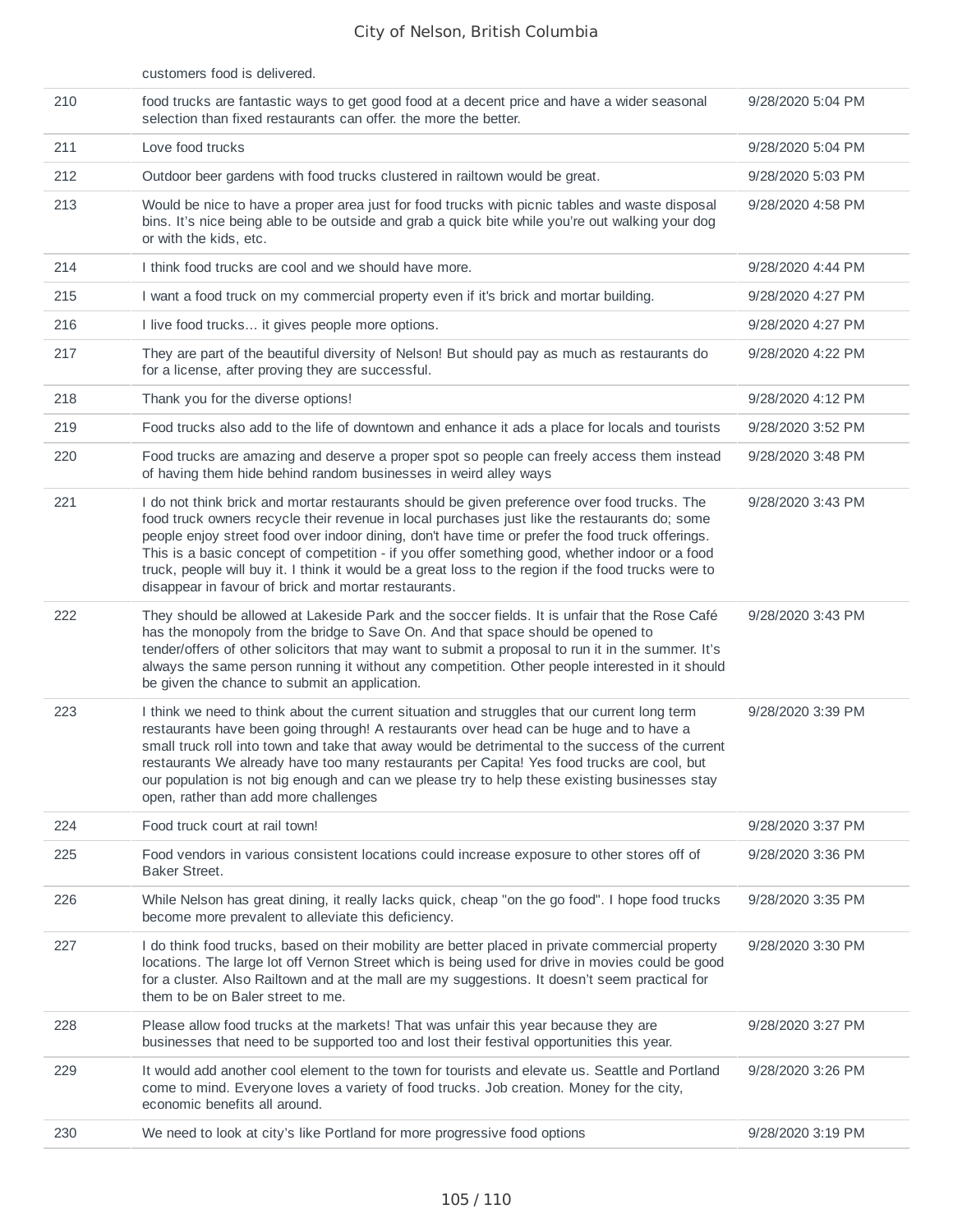| 231 | If a food truck is a local businesses, it should be allowed as near to "bricks and mortar" outlets<br>as is necessary. If a B&M restaurant is worried that a food truck will take away business from<br>themselves, they need to produce a better product and service in order to stay competitive.                                                                                                                                                                                                                                          | 9/28/2020 3:19 PM |
|-----|----------------------------------------------------------------------------------------------------------------------------------------------------------------------------------------------------------------------------------------------------------------------------------------------------------------------------------------------------------------------------------------------------------------------------------------------------------------------------------------------------------------------------------------------|-------------------|
| 232 | It would be nice to have food trucks that are also allowed a small seating area for guests or<br>near a park etc. Rent on baker isn't affordable enough for everyone to have it as an option,<br>food trucks are inclusive of more people and is a good way to not have a bunch of people<br>close during covid                                                                                                                                                                                                                              | 9/28/2020 3:15 PM |
| 233 | <b>No</b>                                                                                                                                                                                                                                                                                                                                                                                                                                                                                                                                    | 9/28/2020 3:15 PM |
| 234 | I would love to see more food trucks! They offer unique food and are owned by hard working<br>people and families!                                                                                                                                                                                                                                                                                                                                                                                                                           | 9/28/2020 3:03 PM |
| 235 | They should be allowed in most places except the center blocks of Baker st. Both ends are<br>ok.                                                                                                                                                                                                                                                                                                                                                                                                                                             | 9/28/2020 3:00 PM |
| 236 | Free parking more people will take advantage and visit patios and food trucks. Parking is<br>already limited                                                                                                                                                                                                                                                                                                                                                                                                                                 | 9/28/2020 2:55 PM |
| 237 | I was very disappointed with the city's decision not to allow food trucks to operate. The<br>community wanted to support local businesses but we couldn't support food truck owners.<br>Brick and mortar businesses received wage and rent subsidies from the government and food<br>truck owners could not.                                                                                                                                                                                                                                 | 9/28/2020 2:44 PM |
| 238 | Main concern is nowhere to sit down to eat comfortably.                                                                                                                                                                                                                                                                                                                                                                                                                                                                                      | 9/28/2020 2:39 PM |
| 239 | I am starting a mobile coffee truck and I believe food trucks should be allowed to rent parking<br>spaces in Nelson. Having these restrictions makes it very hard to find a good spot to operate. I<br>think having a spot where food trucks could be clustered together would be a great idea and<br>would do very well in Nelson. It would be a fun, cool thing for locals and tourists especially if<br>there is an option to have Outdoor seating. Please lift these restrictions and make it easier for<br>food truck owners in Nelson! | 9/28/2020 2:26 PM |
| 240 | <b>No</b>                                                                                                                                                                                                                                                                                                                                                                                                                                                                                                                                    | 9/28/2020 2:25 PM |
| 241 | I think the restaurants who oppose food truck are bullies. Food trucks create a lively vibrant<br>option, and will quickly die out if they don't get the business. I think they should be encouraged<br>and supported as much as restaurants are.                                                                                                                                                                                                                                                                                            | 9/28/2020 2:19 PM |
| 242 | Don't over regulate businesses and food trucks. Let them sell food.                                                                                                                                                                                                                                                                                                                                                                                                                                                                          | 9/28/2020 2:18 PM |
| 243 | Love the food trucks - they are accessible for quick food, and it supports local small<br>businesses.                                                                                                                                                                                                                                                                                                                                                                                                                                        | 9/28/2020 2:16 PM |
| 244 | I would be devastated if the city allowed a food truck a block away from my business that sold<br>a similar product to mine. Devastated.                                                                                                                                                                                                                                                                                                                                                                                                     | 9/28/2020 2:15 PM |
| 245 | I love food trucks! I am from Montreal and I really miss the atmosphere of food trucks that is<br>popular in that city. I have no problem with food trucks taking up parking spots, even though I<br>am a person that frequently needs to park near downtown. I am happy to walk from my car if I<br>need to park further away.                                                                                                                                                                                                              | 9/28/2020 2:15 PM |
| 246 | please bring back the food trucks                                                                                                                                                                                                                                                                                                                                                                                                                                                                                                            | 9/28/2020 2:13 PM |
| 247 | Food truck all over can spread out the tourism and not just Baker street.                                                                                                                                                                                                                                                                                                                                                                                                                                                                    | 9/28/2020 2:08 PM |
| 248 | not at this time.                                                                                                                                                                                                                                                                                                                                                                                                                                                                                                                            | 9/28/2020 2:04 PM |
| 249 | It's getting tough for us bricks and mortar restaurants to survive. We pay huge property taxes<br>in this town with a very narrow tax base. We are going to see our downtown core erode away<br>with fly-by-nighters. Please respect the already competitive restaurant landscape. If you do<br>allow them, they should be paying at least \$1,000 per month in fees and keep them away from<br>downtown. We need help paying all these bills.                                                                                               | 9/28/2020 1:59 PM |
| 250 | They should have to pay a tax of some form similar to a brick and mortar business                                                                                                                                                                                                                                                                                                                                                                                                                                                            | 9/28/2020 1:59 PM |
| 251 | They don't contribute much to the City coffers as brick and mortar restaurants.                                                                                                                                                                                                                                                                                                                                                                                                                                                              | 9/28/2020 1:55 PM |
| 252 | I missed having food trucks around this summer for sure. I think they should have equal rights<br>to brick and mortar businesses. They are affordable option, and they have to make a living to                                                                                                                                                                                                                                                                                                                                              | 9/28/2020 1:53 PM |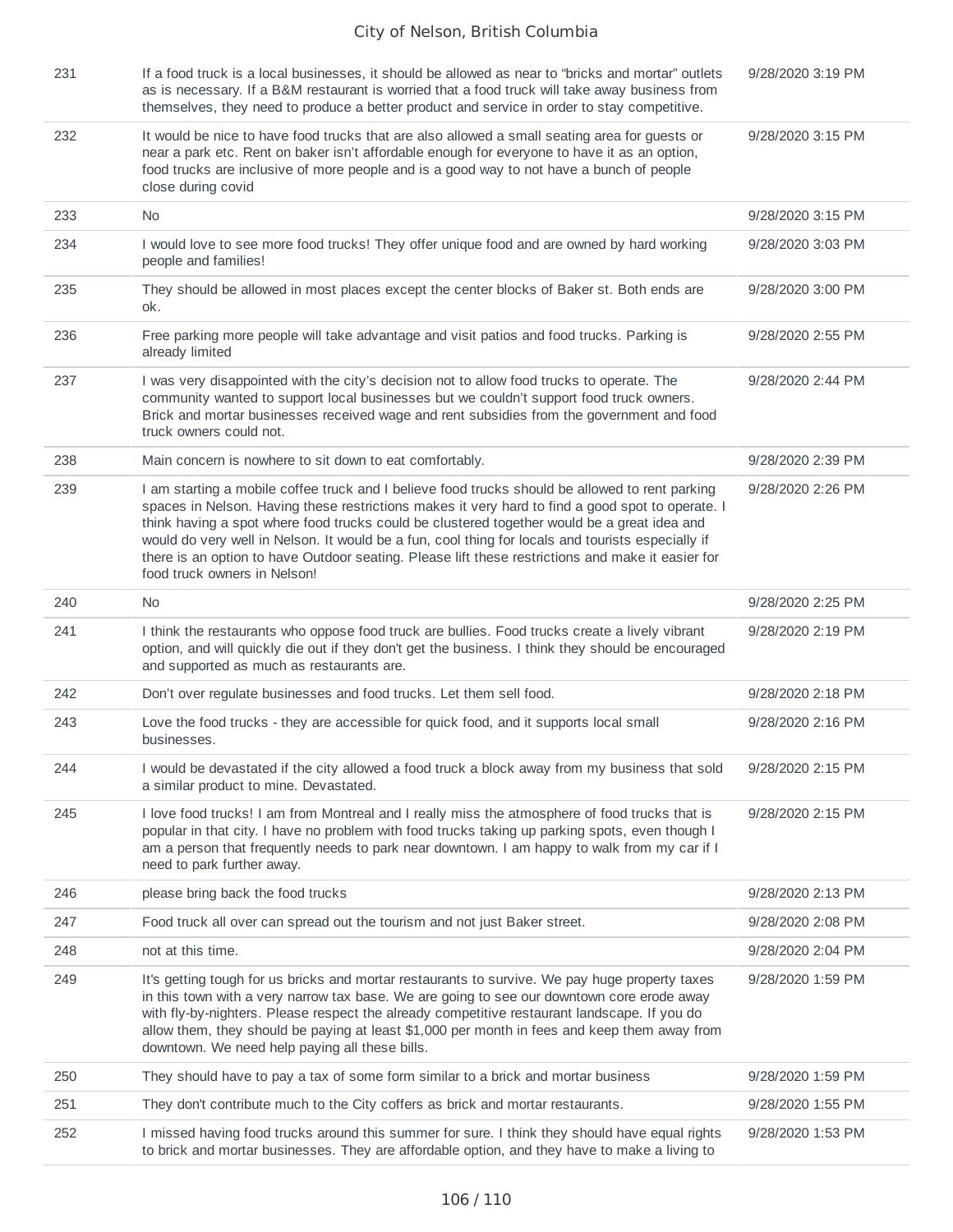| 253 | More food trucks in town on weekends should be considered once patios are closed for winter.<br>It's difficult to find a place to sit down and eat in town on busy weekends evenings now that<br>patios are closing and indoor seats in restaurants are limited. In pre-covid times it was difficult<br>to get a table on friday night, now it's near impossible.                                                                                                     | 9/28/2020 1:47 PM |
|-----|-----------------------------------------------------------------------------------------------------------------------------------------------------------------------------------------------------------------------------------------------------------------------------------------------------------------------------------------------------------------------------------------------------------------------------------------------------------------------|-------------------|
| 254 | I agree that restaurants should have priority, but think that a few food trucks could provide for<br>quick take out. Remember though, that fast food waste is a major polluter. Have to control for<br>garbage/litter.                                                                                                                                                                                                                                                | 9/28/2020 1:46 PM |
| 255 | The more the merrier!                                                                                                                                                                                                                                                                                                                                                                                                                                                 | 9/28/2020 1:35 PM |
| 256 | Would love to see a food court park like in Portland                                                                                                                                                                                                                                                                                                                                                                                                                  | 9/28/2020 1:33 PM |
| 257 | Nelson is a food town- more food choices the better!                                                                                                                                                                                                                                                                                                                                                                                                                  | 9/28/2020 1:31 PM |
| 258 | Love food trucks!!                                                                                                                                                                                                                                                                                                                                                                                                                                                    | 9/28/2020 1:29 PM |
| 259 | Eating is great part of cultural times                                                                                                                                                                                                                                                                                                                                                                                                                                | 9/28/2020 1:27 PM |
| 260 | Food trucks are a great alternative to more formal environments                                                                                                                                                                                                                                                                                                                                                                                                       | 9/28/2020 1:22 PM |
| 261 | N <sub>0</sub>                                                                                                                                                                                                                                                                                                                                                                                                                                                        | 9/28/2020 1:22 PM |
| 262 | No.                                                                                                                                                                                                                                                                                                                                                                                                                                                                   | 9/28/2020 1:21 PM |
| 263 | I think we should have a food truck "destination"- why not have a dedicated spot for them near<br>Railtown - sometimes folks just want to grab and go-                                                                                                                                                                                                                                                                                                                | 9/28/2020 1:21 PM |
| 264 | If the can provide food at a better quality and for a better price than the restaurants, let them.<br>The food quality in Nelson is not good, and the inflated prices are ridiculous.                                                                                                                                                                                                                                                                                 | 9/28/2020 1:20 PM |
| 265 | I fully enjoy and support food trucks                                                                                                                                                                                                                                                                                                                                                                                                                                 | 9/28/2020 1:19 PM |
| 266 | Great to have them but they can't take up the limited parking parking for brick and mortar<br>business. Private parking lots on weekends - Certain number allowed - seasonal/yearly lotto for<br>location to allow for rotation.                                                                                                                                                                                                                                      | 9/28/2020 1:15 PM |
| 267 | no                                                                                                                                                                                                                                                                                                                                                                                                                                                                    | 9/28/2020 1:14 PM |
| 268 | I love food trucks but do think we need to give our brick and mortar restaurants a fighting<br>chance to be viable. As long as the food trucks are charged rent accordingly to be situated on<br>City property I think they are a welcomed addition especially in the peak months as I did notice<br>many some restaurants had a line up. As everyone is aware the parking issue in Nelson is dire<br>and so I wouldn't want them taking up any parking at this time. | 9/28/2020 1:14 PM |
| 269 | It should be close enough forthe downtown core to walk for lunch.cottonwood falls is perfect,<br>space for trucks, lots of parking, close to town core, could be a "thing" pick a meal and eat in<br>the park                                                                                                                                                                                                                                                         | 9/28/2020 1:13 PM |
| 270 | Good truck festival or a schedule of which truck will be parked in certain spots.                                                                                                                                                                                                                                                                                                                                                                                     | 9/28/2020 1:11 PM |
| 271 | I like the Portland approach to having a good truck "district". I think Railtown would be a great<br>location for this.                                                                                                                                                                                                                                                                                                                                               | 9/28/2020 1:09 PM |
| 272 | I like the idea of food trucks being in consistent locations so customers can find them easily.<br>Although I don't think there should be a food truck on every street, I think they should be<br>dotted throughout the city. I therefore arbitrarily entered 10 trucks as a limit. Them using up<br>city parking spots isn't much of an issue to me since I'm fine to park further afield.                                                                           | 9/28/2020 1:06 PM |
| 273 | allow more of them, they are great for take out, which is preferred during covid times                                                                                                                                                                                                                                                                                                                                                                                | 9/28/2020 1:05 PM |
| 274 | The 'brick-and-mortar' argument is prohibitive of local people finding work and stimulating our<br>local economy.                                                                                                                                                                                                                                                                                                                                                     | 9/28/2020 1:05 PM |
| 275 | Food trucks are great. But they should not be competing with the brick and mortar places that<br>pay huge taxes and operating costs. Having a dedicated area allows them to compete<br>amongst themselves. It provides an appealing atmosphere, market like. There can be<br>dedicated porta potties and possible wash stations.                                                                                                                                      | 9/28/2020 1:04 PM |
| 276 | I think we need to protect our brick and mortar businesses, but food trucks are a great addition<br>to Nelson. Would definitely keep them off of Baker Street, and while I like the idea of spreading                                                                                                                                                                                                                                                                 | 9/28/2020 1:00 PM |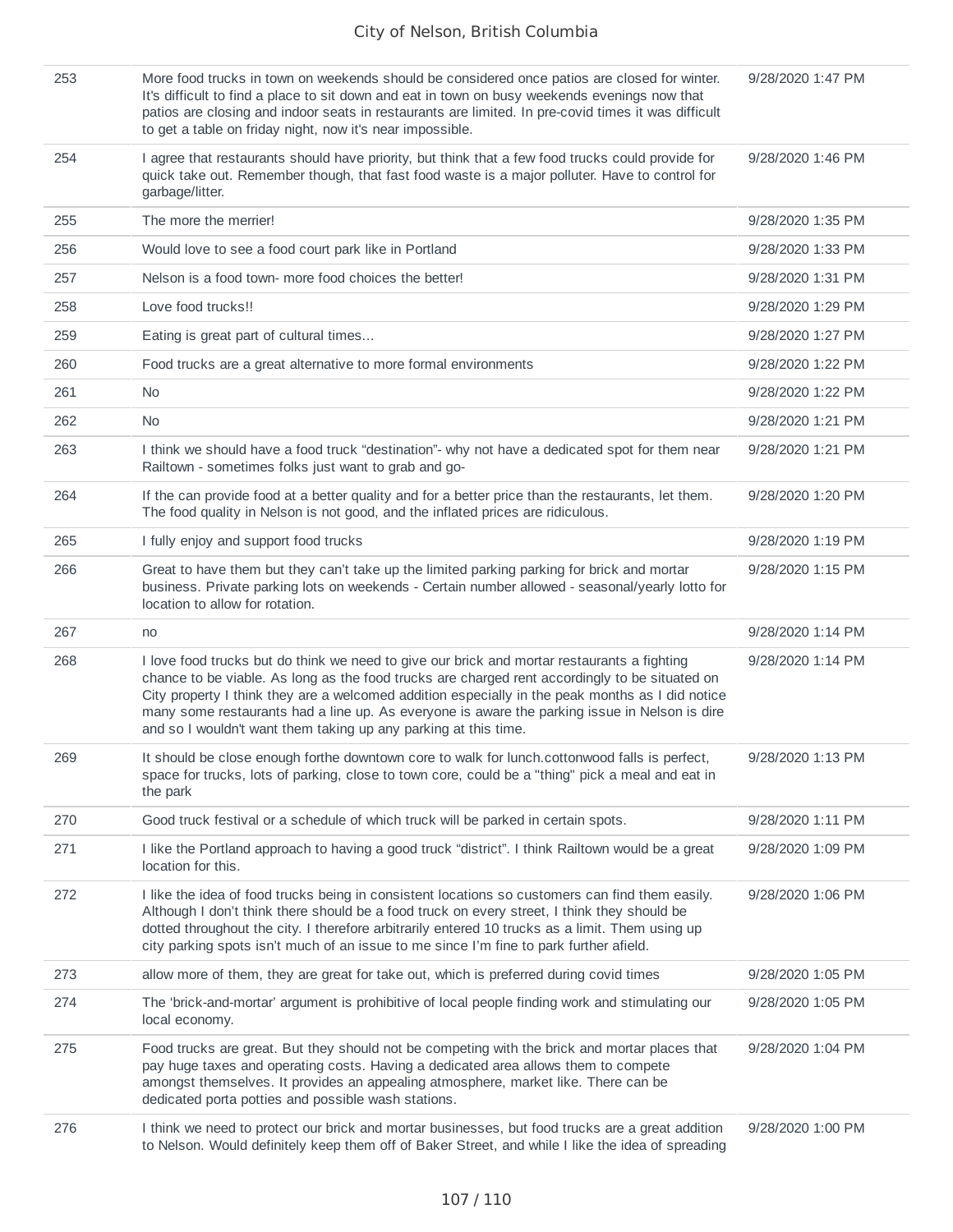them out, clustered together is also an amazing idea if we had the space for it. (Say in the parking lot across from Bloom.)

| 277 | Encourage a large spot for food trucks similar to how Portland has blocks just dedicated to<br>vendors. Consider free public transportation to bring visitors from off street parking lots                                                                                                                                                                                                                                                                                                                                                                                                                                                                                                                                                                                                                                                                                                                                                                                                                        | 9/28/2020 12:58 PM |
|-----|-------------------------------------------------------------------------------------------------------------------------------------------------------------------------------------------------------------------------------------------------------------------------------------------------------------------------------------------------------------------------------------------------------------------------------------------------------------------------------------------------------------------------------------------------------------------------------------------------------------------------------------------------------------------------------------------------------------------------------------------------------------------------------------------------------------------------------------------------------------------------------------------------------------------------------------------------------------------------------------------------------------------|--------------------|
| 278 | Dedicated spots would be best so patrons know where to find that vendor on a regular basis.                                                                                                                                                                                                                                                                                                                                                                                                                                                                                                                                                                                                                                                                                                                                                                                                                                                                                                                       | 9/28/2020 12:52 PM |
| 279 | Food trucks should be allowed to operate in the City of Nelson in 2021                                                                                                                                                                                                                                                                                                                                                                                                                                                                                                                                                                                                                                                                                                                                                                                                                                                                                                                                            | 9/28/2020 12:52 PM |
| 280 | Food trucks add a whole different dimension to the City streets and were so issed this year.<br>They are business people as well and taking away their livelihood this year was completely<br>unfair!!!!                                                                                                                                                                                                                                                                                                                                                                                                                                                                                                                                                                                                                                                                                                                                                                                                          | 9/28/2020 12:51 PM |
| 281 | Food trucks have almost no overhead when compared to brick and mortars. They also employ<br>very few ppl. They are a threat to the tax revenue collected off brick and mortar businesses as<br>they put the stability of those at risk. Costs of renting space/electrical hookups/insurance for<br>any seating should be higher per day than a brick and mortar as B&m can't leave after a busy<br>summer and pay fixed overhead costs 12 months a year. Renting a parking spot for food truck<br>should be in the thousands of dollars when u consider their daily revenue can often approach<br>or exceed b&m businesses. They also should be held to a high food safety standard and be<br>forced to carry liability insurance for any and all sidewalk obstructions/seating/condiment trays<br>etc. Don't restrict them just be sure they pay their fair share to be occupying valuable real<br>estate in downtown core, during peek business months. Or perhaps charge them annually<br>rather than monthly. | 9/28/2020 12:46 PM |
| 282 | I don't think food trucks should be taking away business from the local restaurantstoo much<br>competition                                                                                                                                                                                                                                                                                                                                                                                                                                                                                                                                                                                                                                                                                                                                                                                                                                                                                                        | 9/28/2020 12:46 PM |
| 283 | Food trucks are a business as any other food vendor - restaurant, etc. I was dismayed when I<br>heard that they were not to be allowed this year. Nelson shouldn't refuse any established food<br>truck from making their living. One choice above was should food trucks be on "Lake Street or<br>by City Hall". Where would the ones near City Hall be? I think Lake Street is fine but really<br>don't think that Ward Street is appropriate.                                                                                                                                                                                                                                                                                                                                                                                                                                                                                                                                                                  | 9/28/2020 12:46 PM |
| 284 | The people who own and operate food trucks are also City residents that pay taxes and<br>contribute to the economy. I am extremely disappointed that you limited their presence this<br>year to protect the 'brick and mortar' businesses. It made me want to seek out and support<br>food trucks that much more, which is exactly what I did.                                                                                                                                                                                                                                                                                                                                                                                                                                                                                                                                                                                                                                                                    | 9/28/2020 12:41 PM |
| 285 | This should also be monitored to ensure there is enough space so that distancing can be<br>maintained on the sidewalks.                                                                                                                                                                                                                                                                                                                                                                                                                                                                                                                                                                                                                                                                                                                                                                                                                                                                                           | 9/28/2020 12:39 PM |
| 286 | I think that food trucks are great! I think they are legitimate businesses (as long as they pay<br>their business license fees) and City Council shouldn't be bullied by the 'bricks and mortar'<br>restaurants into marginalizing food trucks and driving them out of downtown. No, they are not<br>leasing a building, but they are renting a parking spot and that is essentially the same thing<br>and should put them on equal footing. Customers are losing out from the City prioritising one<br>group of restaurateurs over another.                                                                                                                                                                                                                                                                                                                                                                                                                                                                      | 9/28/2020 12:35 PM |
| 287 | Make sure clean /rules and hygiene                                                                                                                                                                                                                                                                                                                                                                                                                                                                                                                                                                                                                                                                                                                                                                                                                                                                                                                                                                                | 9/28/2020 12:30 PM |
| 288 | More food trucks would be welcome in town especially near park areas. Don't make rules too<br>restrictive. Allow them to figure out where is best for them and consumers.                                                                                                                                                                                                                                                                                                                                                                                                                                                                                                                                                                                                                                                                                                                                                                                                                                         | 9/28/2020 12:29 PM |
| 289 | Food trucks could be allowed at sporting events by special permit and fee.                                                                                                                                                                                                                                                                                                                                                                                                                                                                                                                                                                                                                                                                                                                                                                                                                                                                                                                                        | 9/28/2020 12:11 PM |
| 290 | 300 dollars a month is WAY too cheap! The property taxes alone for most of the bricks and<br>mortar stores is over \$1000/month! The sentiment has always been, that the trucks come in<br>and operate at the busiest time of the year, and incur little or no expenses to operate within the<br>city. The playing field needs to be level for all operators. While I realize these operators are<br>very small, I still believe these costs are far too low!                                                                                                                                                                                                                                                                                                                                                                                                                                                                                                                                                     | 9/28/2020 12:05 PM |
| 291 | Do not "coddle or protect" your precious restaurants in regards to food trucks by regulating in<br>favour of restaurants. Allow for healthy competition and allow the customers to choose!                                                                                                                                                                                                                                                                                                                                                                                                                                                                                                                                                                                                                                                                                                                                                                                                                        | 9/28/2020 11:58 AM |
| 292 | <b>No</b>                                                                                                                                                                                                                                                                                                                                                                                                                                                                                                                                                                                                                                                                                                                                                                                                                                                                                                                                                                                                         | 9/28/2020 11:54 AM |
| 293 | I can definitely see designated, semi-permanent food trucks in or around the hall street plaza,<br>down around Lakeside, and railtown. Clusters are nice, as it's more of a draw.                                                                                                                                                                                                                                                                                                                                                                                                                                                                                                                                                                                                                                                                                                                                                                                                                                 | 9/28/2020 11:53 AM |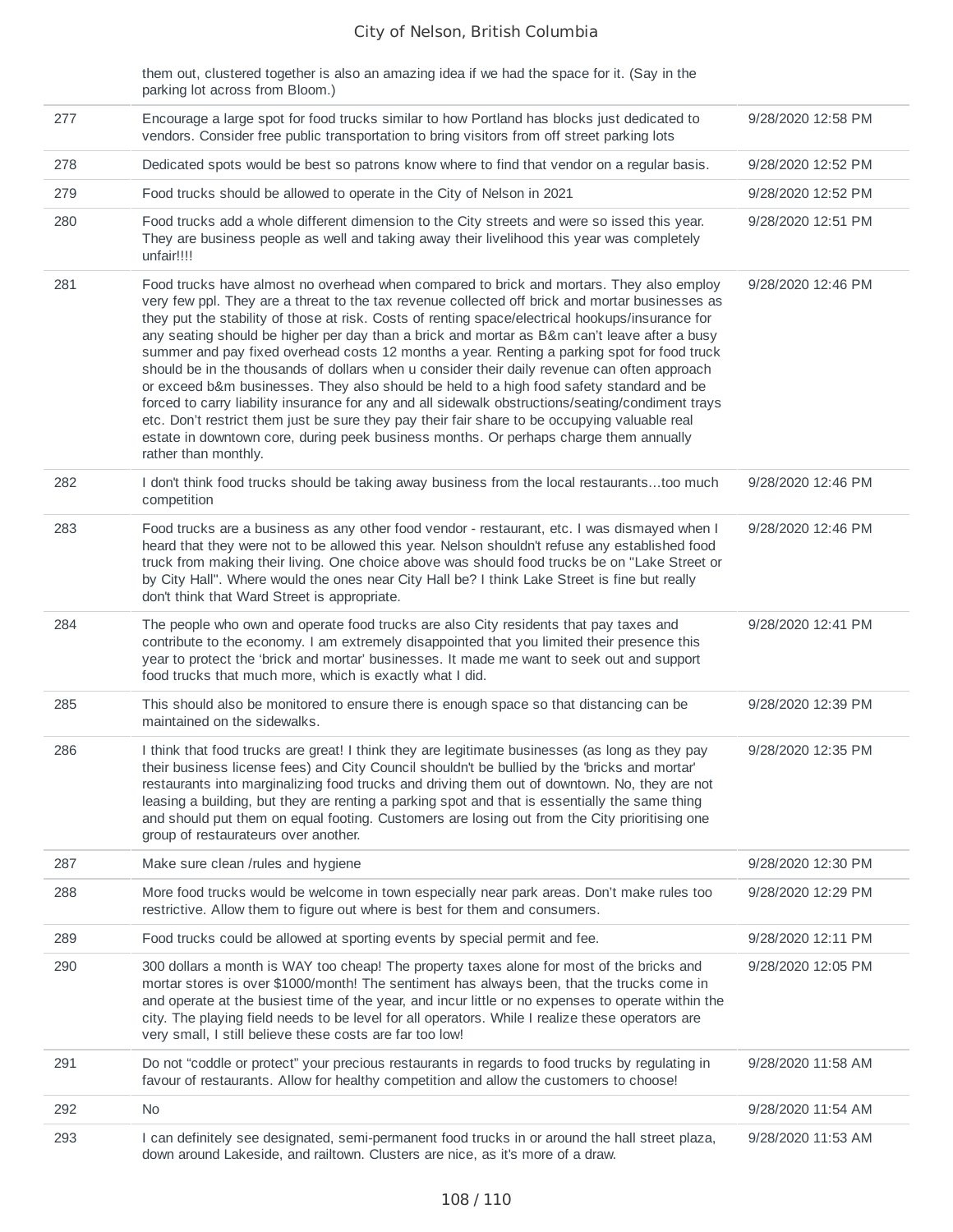| 294 | The parking fee could be more than \$300 as this is pretty cheap "rent". But not so much as to<br>make it prohibitive.                                                                                                                                                                                                                                                                                                                                                                                                                                                                                                                                              | 9/28/2020 11:51 AM |
|-----|---------------------------------------------------------------------------------------------------------------------------------------------------------------------------------------------------------------------------------------------------------------------------------------------------------------------------------------------------------------------------------------------------------------------------------------------------------------------------------------------------------------------------------------------------------------------------------------------------------------------------------------------------------------------|--------------------|
| 295 | Shut down Baker street in the summer from vehicle traffic and the possibilities for food truck<br>spots opens up. Bonus points, its an environmentally friendly initiative that doesn't need years<br>to implement.                                                                                                                                                                                                                                                                                                                                                                                                                                                 | 9/28/2020 11:48 AM |
| 296 | Yum!!! Fun!!!                                                                                                                                                                                                                                                                                                                                                                                                                                                                                                                                                                                                                                                       | 9/28/2020 11:46 AM |
| 297 | I would like to see more food trucks. There are few quick eats in Nelson so having food trucks<br>would be a great options instead of sitting down or bringing a lunch from home. Would also be<br>great to have these options at the parks/markets.                                                                                                                                                                                                                                                                                                                                                                                                                | 9/28/2020 11:45 AM |
| 298 | Let food trucks sell as long as they pass health and safety guidelines and have a valid permit<br>with the city.                                                                                                                                                                                                                                                                                                                                                                                                                                                                                                                                                    | 9/28/2020 11:27 AM |
| 299 | Food trucks add a vibrancy to downtowns. I think if you were to get a dedicated spot it would<br>only be for one year then rotated between applicants.                                                                                                                                                                                                                                                                                                                                                                                                                                                                                                              | 9/28/2020 11:27 AM |
| 300 | See above idea of shared patios for restaurants. This could include for food trucks                                                                                                                                                                                                                                                                                                                                                                                                                                                                                                                                                                                 | 9/28/2020 11:27 AM |
| 301 | Similar concerns as above in regards to parking. My idea noted a green space and picnic<br>tables, this idea would definitely support food trucks as there are not many places in<br>Downtown Nelson to sit and eat that isn't a restaurant. This would encourage people to spend<br>more time down town (rather than taking food directly back to their car or office to eat)                                                                                                                                                                                                                                                                                      | 9/28/2020 11:26 AM |
| 302 | Holland's vending machines for street food (usually croquette) work great!<br>https://www.tripadvisor.com/LocationPhotoDirectLink-g188590-i257322575-<br>Amsterdam North Holland Province.html                                                                                                                                                                                                                                                                                                                                                                                                                                                                      | 9/28/2020 11:24 AM |
| 303 | It would be nice to be able to head down to Lakeside or Hall Street parks to grab lunch and sit<br>down and eat by the lake.                                                                                                                                                                                                                                                                                                                                                                                                                                                                                                                                        | 9/28/2020 11:19 AM |
| 304 | I LOVE food trucks, but maybe spread them out to prevent bottlenecking traffic?                                                                                                                                                                                                                                                                                                                                                                                                                                                                                                                                                                                     | 9/28/2020 11:18 AM |
| 305 | \$300 a month seems a little low for their fee when compared to the daily fee charged when at<br>an event and when compared to the overhead for the brick and mortar businesses                                                                                                                                                                                                                                                                                                                                                                                                                                                                                     | 9/28/2020 11:18 AM |
| 306 | I love the thought of more food trucks, and definitely down by Lakeside!!!                                                                                                                                                                                                                                                                                                                                                                                                                                                                                                                                                                                          | 9/28/2020 11:13 AM |
| 307 | as it is healthy to support our brick and mortar - the food vendors have not had festivals this<br>summer to support their endeavours and it it healthy to support them as well.                                                                                                                                                                                                                                                                                                                                                                                                                                                                                    | 9/28/2020 11:12 AM |
| 308 | Fees for food trucks should be equal to commercial taxes                                                                                                                                                                                                                                                                                                                                                                                                                                                                                                                                                                                                            | 9/28/2020 11:11 AM |
| 309 | Please make accommodations for other mobile vending outlets besides food trucks!                                                                                                                                                                                                                                                                                                                                                                                                                                                                                                                                                                                    | 9/28/2020 11:09 AM |
| 310 | Food truck are a great way to test out business concepts and get started in the food industry, I<br>support young people wanting to make businesses for themselves and for the job creation<br>opportunities associated with this. Whether a food court/truck location or distributed I support<br>it, but ask that you don't relegate food trucks to a location where footfall is low. Give people a<br>fair chance. Food trucks allow for innovation and will help revitalise some of the slowing down<br>food locations in Nelson by generating a bit of a buzz for food in the area and holding people to<br>the hoped for culinary standard possible in Nelson | 9/28/2020 11:06 AM |
| 311 | If food trucks take up parking, I think there should be a limitation and they should be off the<br>Baker St. core (bookending would be ideal). If they are not using up parking, I don's see why<br>there should be a limitation.                                                                                                                                                                                                                                                                                                                                                                                                                                   | 9/28/2020 11:06 AM |
| 312 | I would like Food Trucks to also be allowed a patio/parking space seating arrangement if they<br>choose.                                                                                                                                                                                                                                                                                                                                                                                                                                                                                                                                                            | 9/28/2020 11:06 AM |
| 313 | I like food trucks being spread out across town so it offers more options during short lunch<br>breaks when going to a restaurant is not possible.                                                                                                                                                                                                                                                                                                                                                                                                                                                                                                                  | 9/28/2020 11:05 AM |
| 314 | I have heard an opinion that food trucks take business from local brick and mortar restaurants.<br>In my opinion the service a food truck provides is very different to a restaurant. I have worked<br>for many years on Baker Street and would visit food trucks almost daily for lunch and snacks.<br>I do not have time on a lunch break to sit down and eat a meal in a restaurant. Neither does<br>anyone I work with. When the food trucks disappeared we started bringibg food from home                                                                                                                                                                     | 9/28/2020 11:03 AM |